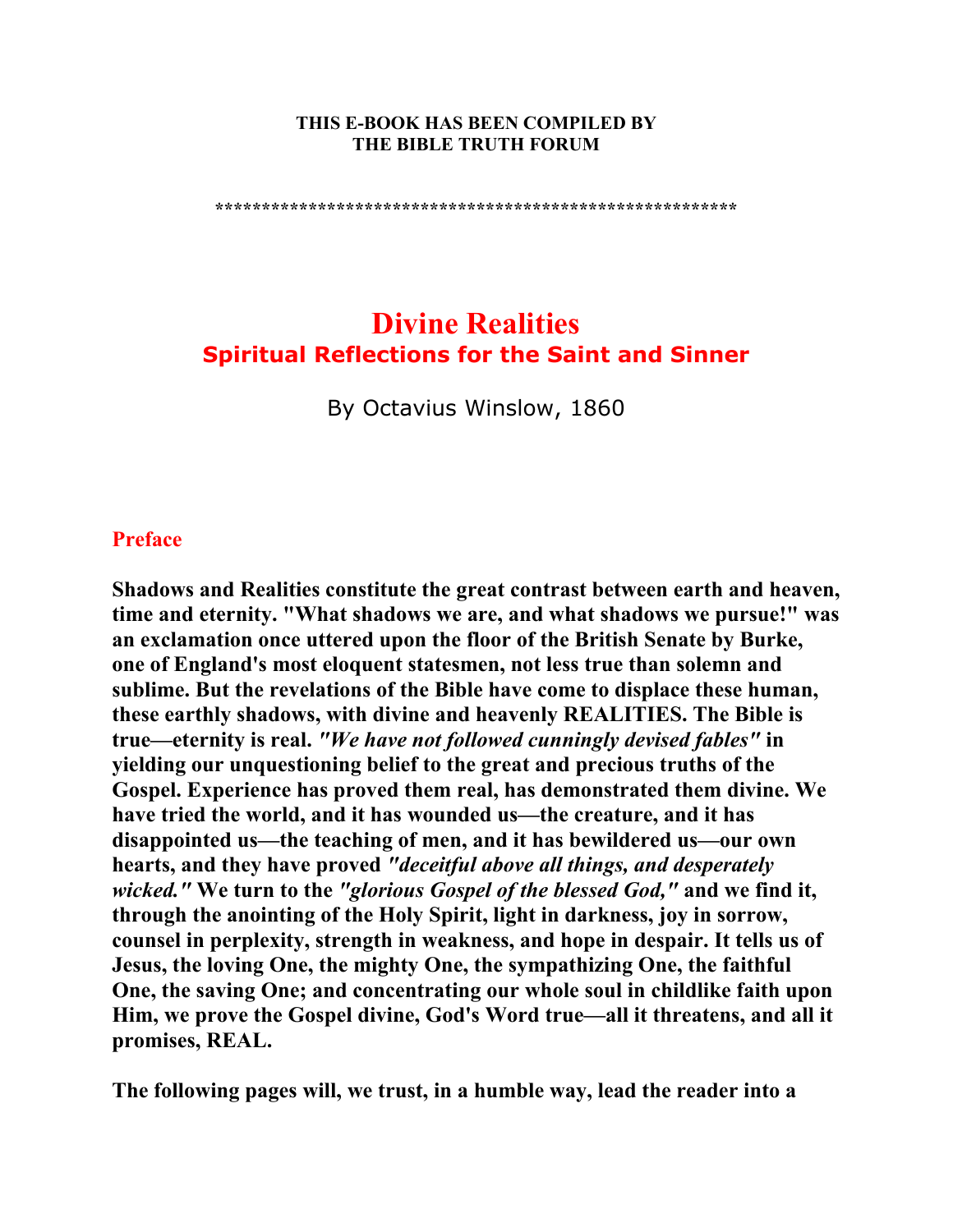**closer acquaintance with a few of these Divine Realities. With them many who take up this volume, may be already familiar. Those who have welcomed them before, as they have eagerly looked for a word of counsel and comfort at the opening of a new year, may not regret to meet them again in another and more permanent form. To those to whom they will be new, this will explain the particular and appropriate bearing of each chapter upon this reflective and impressive period of time. But, believing that they contain instructive and saving, sanctifying and consolatory truths, suitable for the history of everyday life, and that they have already had the seal of the Divine blessing, the author commends them with confidence, in their enlarged form, to the prayerful perusal of the Christian Church, and to the continued favor of the Triune God.** 

## **CONTENTS**

**The Untrodden Path Going Home My Times in God's Hand The Bosom of the Father Only Trust Me It Is Well All Things for the Best Go and Tell Jesus** 

## **The Untrodden Path**

**"You have not passed this way before."—Joshua 3:4** 

**How solemn is the reflection that with a new cycle of time commences, with each traveler to Zion, a new and untrodden path. New events in his history will transpire—new scenes in the panorama of life will unfold—new phases of character will develop—new temptations will assail—new duties will devolve—new trials will be experienced—new sorrows will be felt—new friendships will be formed—and new mercies will be bestowed. How truly may it be said of the pilgrim, journeying through the wilderness to his eternal home, as he stands upon the threshold of this untried period of his existence, pondering the unknown and uncertain future, "You have not passed this way before."**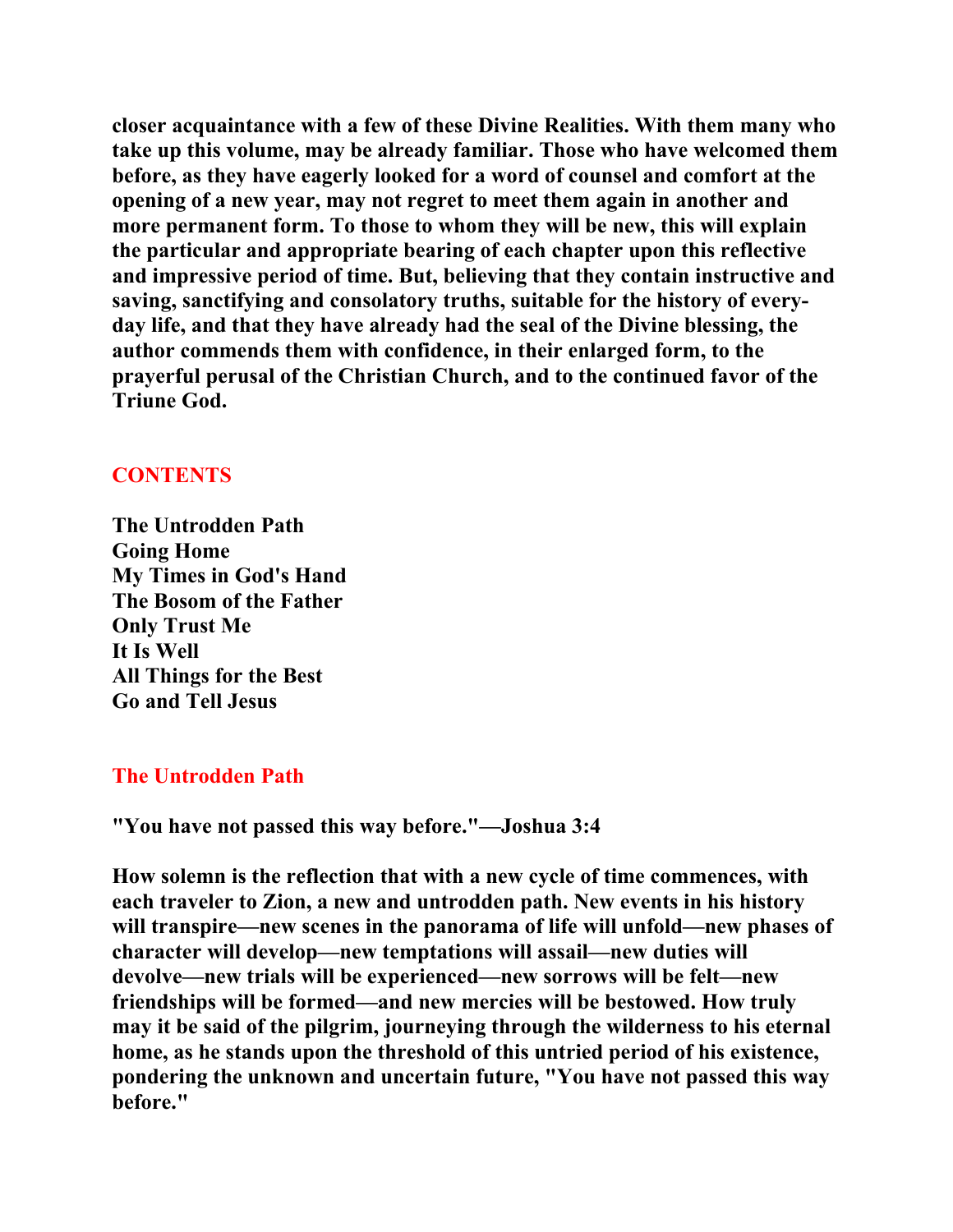**But there is another thought inexpressibly soothing. Untried, untrodden, and unknown as that new path may be, it is each step mapped and arranged, and provided for in the everlasting and unchangeable covenant of God. To Him who leads us, who accepts us in the Son of his love, who knows the end from the beginning, it is no new, or uncertain, or hidden way. We thank Him that, while He wisely and kindly veils all the future from our reach, all that future—its minutest event—is as transparent and visible to Him as the past. Our Shepherd knows the windings along which He skillfully, gently, and safely leads his flock. He has traveled that way Himself, and has left the traces of His presence on the road; and as each follower advances—the new path unfolding at each step—he can exultingly exclaim, "I see the footprint of my Lord—here went my Master, my Leader, my Captain, leaving me an example that I should follow his steps." Oh! it is a thought replete with strong consolation, and well calculated to gird us for the coming year—the Lord knows and has ordained each step of the untrodden path upon which I am about to enter.** 

**Another reflection. The infinite forethought, wisdom, and goodness which have marked each line of our new path have also** *provided* **for its every necessity. Each exigency in the history of the new year has been anticipated. Each need will bring its appropriate and adequate supply—each perplexity will have its guidance—each sorrow its comfort—each temptation its shield each cloud its light. Each affliction will suggest its lesson—each correction will impart its teaching—each mercy will convey its message of love. The promise will be fulfilled to the letter—***"As* **your day so shall your strength be."** 

**And how blessed to know that all the provision for the untrodden path is** *in Jesus***. "It pleased the Father that in Him should** *all* **fullness dwell."** *All wisdom to guide, all power to uphold, all love to soothe, all grace to support, all tenderness to sympathize, dwells in Christ.* **Let us, then, gird ourselves to a fresh taking hold of Christ. We must walk through this year not by sight, but by faith, and that faith must deal simply and directly with Jesus. "Without me you can do nothing." But with his strength made perfect in our weakness, we can do all things. Oh, be this our course and our posture—"coming up from the wilderness** *leaning on our Beloved."*

**Living in a world of imperfection and change, we must expect nothing perfect, nothing stable, in what we are, in what we do, or what we enjoy. But amid the dissolving views of the world that "passes away," let us take firm hold of the unchangeableness of God. The wheels may revolve, but the axle on which they**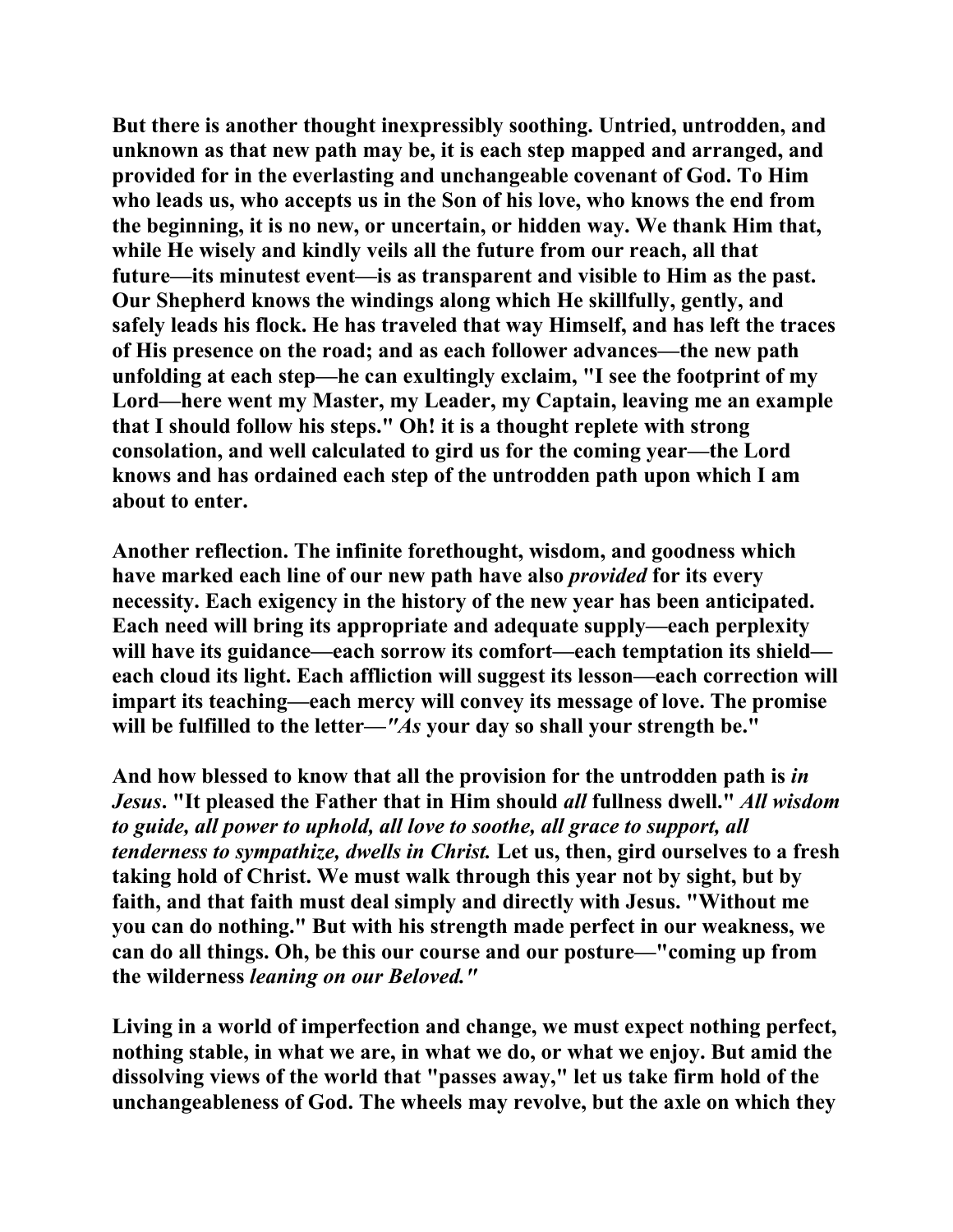**turn is immoveable. Such is our covenant God. Events may vary providences may change—friends may die—feelings may fluctuate—but God in Christ will "know no variableness, neither the shadow of a turning." "Having loved his own that were in the world,** *He loved them unto the end."*  **And will it not be blessed to receive each new event of our remaining history as directly under the government and appointment of God? "He who sat upon the throne said, Behold, I make all things new." That new thing, be it what it may, which will transpire in your coming history, He will have created for your greatest good and his highest glory.** 

**Reader! if you are a believer in the Lord Jesus, you will enter upon a new stage of your journey by a renewed surrender of yourself to the Lord. You will make the Cross the starting-point of a fresh setting out in the heavenly race. Oh, commence this year with a renewed application to the "blood of sprinkling." There is vitality in that blood; and its fresh sprinkling on your conscience will be as a new impartation of spiritual life to your soul. Oh, to begin the year with** *a broken heart for sin* **beneath the Cross of Immanuel! looking through that Cross to the heart of a loving, forgiving Father! Be not anxious about the future—all that future God has provided for. "All my times are in your hands." "Casting all your care upon Him, for He cares for you." "Cast your burden upon the Lord, and He shall sustain you."** 

**Let it be a year of more spiritual** *advance***. "Speak to the children of Israel that they** *go forward***.***"* **Forward in the path of duty—forward in the path of suffering—forward in the path of conflict—forward in the path of labor—and forward in the path to eternal rest and glory. Soon will that rest be reached and that glory appear. This new year may be the jubilant year of your soul the year of your release. Oh, spirit-stirring, ecstatic thought—this year I may be in heaven! this year I may be with Jesus, leaning my head upon his breast—my conflict, my sin, my sorrow all over! this year all the glorious wonders of the upper world may burst upon my view, and I may mingle with apostles, and prophets, and martyrs—the "general assembly of the church of the first-born who are written in heaven." What manner of people, then, ought we to be in all holy conversation and godliness? "Now is our salvation nearer than when we believed."** 

**Reader! if you are not a believer in the Lord Jesus, Oh, that your New Year's Gift may be a new heart, a renewed mind, the second birth introducing you to a life for God. The Lord Jesus has solemnly, irrevocably affirmed, that unless you are born again of the Holy Spirit you shall not see the kingdom of God.**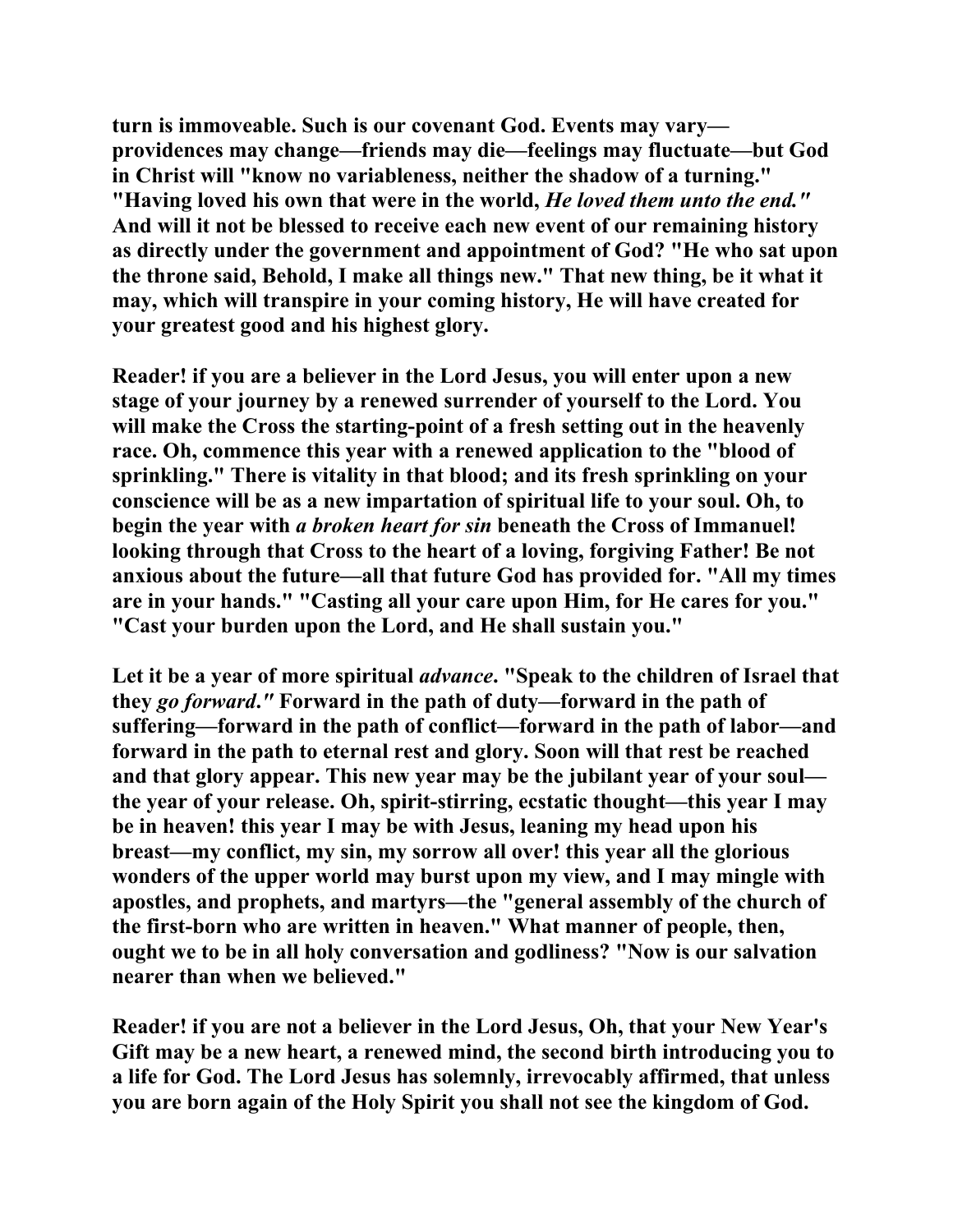**Let not this new year be another year spent for SELF***.* **Think of eternity think of your solemn accounting—think of the coming of the Lord; and prepare to meet Him; "Awake, you that sleep, arise from the dead, and Christ shall give you life." Are you wondering if a wretch so vile as you may hope to be saved? Do you feel the serpent's sting? Do you know the plague of your own heart? Then we have joyful news for you! Throw yourself for acceptance and eternal life upon the infinite merits of Jesus, and you shall be saved. No merit but his, no intercessor but Him, no mediator but Christ will avail you. All the saints and angels on earth and in heaven cannot give you peace here or glory hereafter. Go to God simply and entirely through Christ, breathing no name but the name of Jesus, and God, for Christ's sake alone, will accept, pardon, and save you. "Believe in the Lord Jesus Christ, and you shall be saved."** 

**Dear reader, if Christ is in you, and you are in Christ, and these blessed truths are heartfelt truths in your experience, then may I not wish you joy of the New Year into which the good hand of the Lord has brought you? The year that is passed has brought you** *nearer* **home; the year that has commenced may bring you** *to* **that home. There may we, through the everlasting love and sovereign grace of God, at last meet and sing together, "Worthy the Lamb that was slain!"** 

**Ah! I shall soon be dying, Time swiftly glides away; But on my Lord relying, I hail the happy day;** 

**The day when I must enter Upon a world unknown; My helpless soul I venture On Jesus Christ alone.** 

**He once, a spotless victim, Upon Mount Calvary bled! Jehovah did afflict Him, And bruise Him in my stead.** 

**Hence all my hope arises, Unworthy as I am: My soul most surely prizes**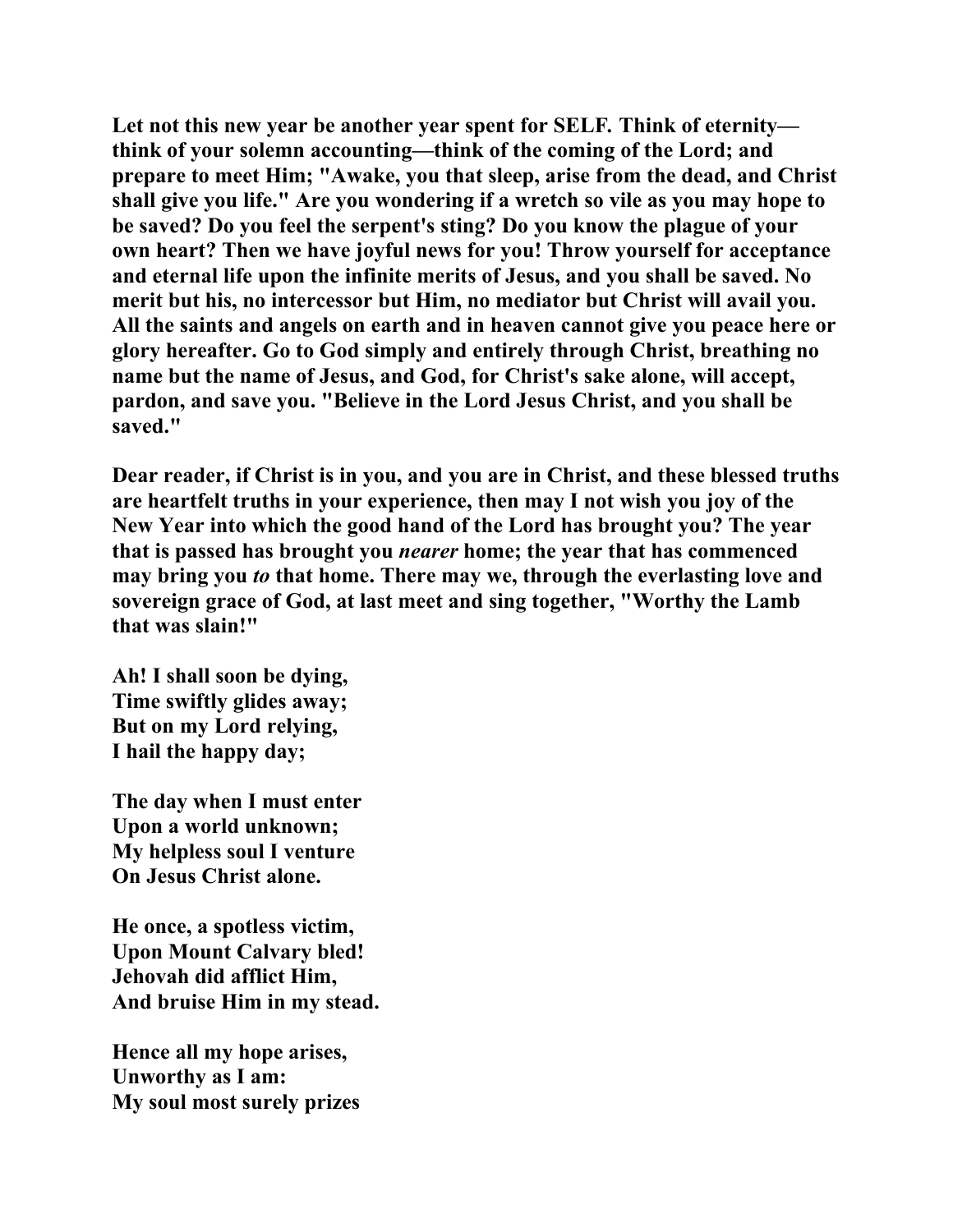**The sin-atoning Lamb.** 

**To Him by grace united, I joy in Him alone; And now, by faith, delighted Behold Him on his throne.** 

**Then with the saints in glory The grateful song I'll raise, And chant my blissful story In high seraphic lays.** 

## **GOING HOME**

**"You have not yet reached the resting place and the inheritance the Lord your God is giving you." Deut. 12:9** 

**And is it so, that at the close of this lonely and weary pilgrimage there is rest above? And that after this earthly fleeting existence there is an inheritance reserved? May I unhesitatingly believe this assurance, and hopefully clasp it to my heart? Then with what a firm tread, and with what a buoyant spirit may I press my foot upon the mysterious threshold of the year now opening upon me—even as the morning's sun peers above the horizon, and as the early flower expands to the warm influence of its genial beams. Whether, like that sun, this new born year shall in its course be wreathed with storm-clouds—or whether, like that opening floweret, its earthly loves and joys and hopes shall pale and droop and die, I cannot tell nor wish to know. Enough that God is my Father, my Sun, and Shield; that He will give grace and glory, and will withhold no good and needed thing. Enough that Christ is my Portion, my Advocate, my Friend, and that whatever else may pass away, his sympathy will not cease, his sufficiency will not fail, nor his love die. Enough that the everlasting covenant is mine, and that that covenant, made with me, is ordered in all things and sure. Enough that heaven is my rest, that towards it I am journeying, and that I am one year nearer its blessed and endless enjoyment.** 

**Thus may each Christian pilgrim commune with his own heart while standing beneath the shadowy portal of another cycle of time. Before yet we meet its new and sacred claims, its duties, its responsibilities, and its trials—it may be**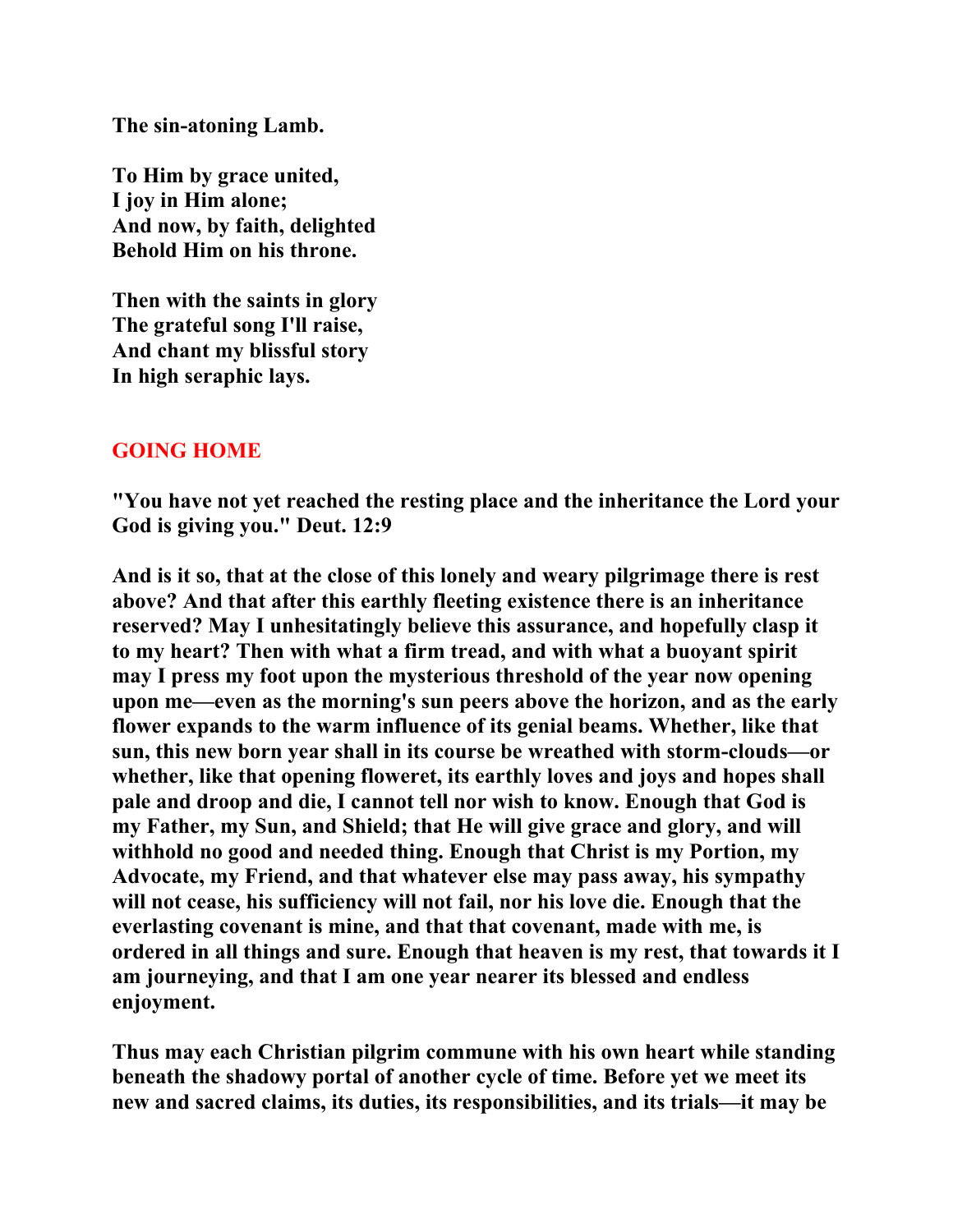**our wisdom to remember, that we are "not** *as yet* **come to the rest and to the inheritance which the Lord our God gives us." Our path, pointing homewards, lies across a long and dreary desert. We have, as yet, many a milestone to pass—many a stage to travel—many a foe to confront—many a battle to win. We cannot exult as those who put off the armor and wave the palm. And yet we are going home. Going home! what a soothing reflection! what an ecstatic prospect! The heart throbs quicker—the eye beams brighter—the spirit grows elastic—the whole soul uplifts its soaring pinion, eager for its flight, at the very thought of** *heaven***. "I go to prepare a place for you," was one of the last and sweetest assurances that breathed from the lips of the departing Savior; and though uttered eighteen hundred years ago, those words come stealing upon the memory like the echoes of by-gone music, thrilling the heart with holy and indescribable transport. Yes! He has passed within the veil as our forerunner; He has prepared** *heaven* **for us, and by His gentle, wise, and loving discipline, he is preparing** *us* **for heaven.** 

**Amid the perpetually changing scenes of earth, it is refreshing to think of heaven as our CERTAIN hope. "In hope of eternal life, which God, that cannot lie, promised before the world began." This is no quicksand basis for faith—no mirage of hope. Heaven is a promised "rest"—exquisitely expressive image!—and that promise is the word of Him who cannot lie. Nothing can surpass, nothing can compare with this! Human confidences the strong and beautiful—have bent and broken beneath us. Hopes—bright and favorable—we too fondly fed, have, like evening clouds of summer, faded away, draping the landscape they had painted with a thousand variegated hues, in the somber pall of night. But heaven is true! God has promised it— Christ has secured it—the Holy Spirit is its pledge—and the joys we now feel are its pledges and "first-fruits." Christian, consider this new epoch of time; unfold a new page of your yet unwritten history with the full, unwavering conviction that God is faithful—that in all the negotiations, transactions, and events of the unknown future—in all the diversified and fluctuating phases of experience through which you may pass, it will be your mercy to do with Him of whom it is said, "It is impossible for God to lie." Oh, take this precious truth into your heart, and it will shed a warm sunlight over all the landscape of your yet shadowy existence. "He abides faithful, He cannot deny Himself." Receive the promise, and confide in the veracity of the Promiser, and He will make good to its utmost the word upon which He has caused you to hope. Standing yet within the solemn vestibule of this new and exciting year, could our fluttering hearts find repose in a more appropriate or sweeter truth than the Divine faithfulness of Him "with whom there is no variableness, neither**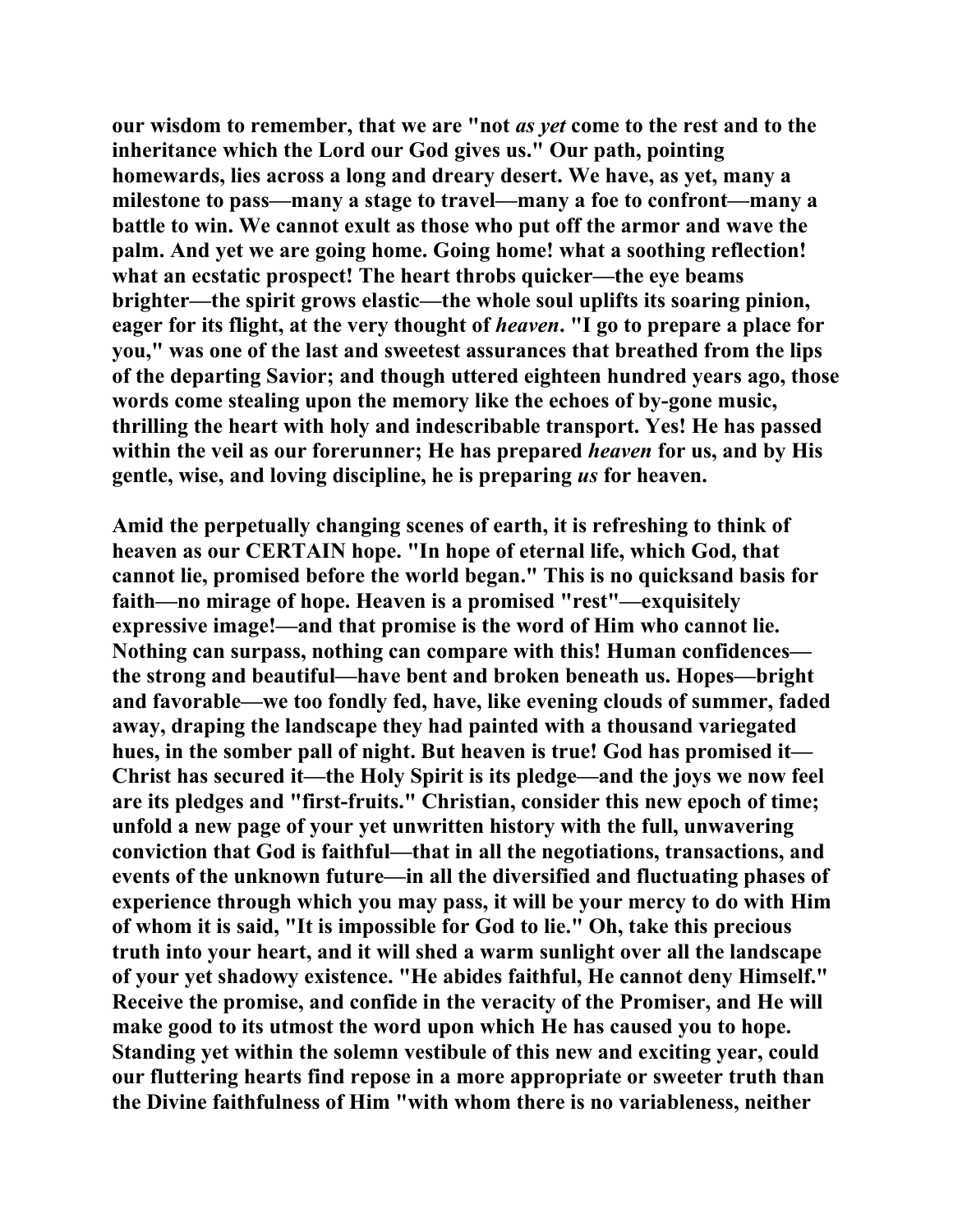**the shadow of a turning?"** 

**The Home to which we aspire, and for which we pant, is not only a promised, it is also a PERFECT and a PERMANENT Home. The mixed character of those seasons we now call repose, and the shifting places and changing dwellings we here call home, should perpetually remind us that we are not,** *as yet,* **come to the perfect rest and the permanent home of heaven. Most true, indeed, God is the believer's present home, and Jesus his present rest. Beneath the shadow of the cross, by the side of the mercy-seat, within the pavilion of a Father's love there is true mental repose, a real heart's ease, a peace that passes all understanding, found even here, where all things else are fleeting as a cloud, and unsubstantial as a dream. "Come unto me, all you that labor and are heavy laden, and I will give you rest."** 

**But it is to heaven we look for the soul's perfect and changeless happiness. With what imagery shall I portray it? How shall I describe it? Think of all the ills of your present condition—not one exists in heaven! Bereaved one!—***death*  **enters not, slays not, sunders not there. Sick one!—***disease* **pales not, enfeebles not, wastes not there. Afflicted one!—***sorrow* **chafes not, saddens not, shades not there. Oppressed one!—***cruelty* **injures not, wounds not, crushes not there. Forsaken one!—***inconstancy* **disappoints not, chills not, mocks not there. Penitent one!—***sin* **exists not, burdens not, embitters not there. Weeping one!—***tears* **spring not, scald not, dim not there. "The former things are passed away." There rests not upon that smooth brow, there lingers not upon those serene features a furrow, or line, or shade of former sadness, languor, or suffering—not a trace of wishes unfulfilled, of fond hopes blighted. The desert is passed, the ocean is crossed, the home is reached, and the soul finds itself in heaven, where all is the perfection of purity and the plenitude of bliss. Ages move on in endless succession, and still all is bright, new, and eternal. Oh, who would not live to win and enjoy a heaven so fair, so holy, and so changeless as this? He who has Christ in his heart enshrines there the inextinguishable, deathless hope of glory.** 

**It is a richly instructive and deeply sanctifying thought—the FUTURITY of the heavenly rest. When told that we are not** *as yet* **come to the rest and to the inheritance which the Lord our God gives us, we are gently reminded that we have each one a niche in life to occupy, a sphere to fill, a mission to perform. The idea of personal responsibility, of individual influence, and of untiring action instantly starts up before the mind, "Not yet in heaven—then for what am I here? Surely it is for an object in harmony with my intellectual and**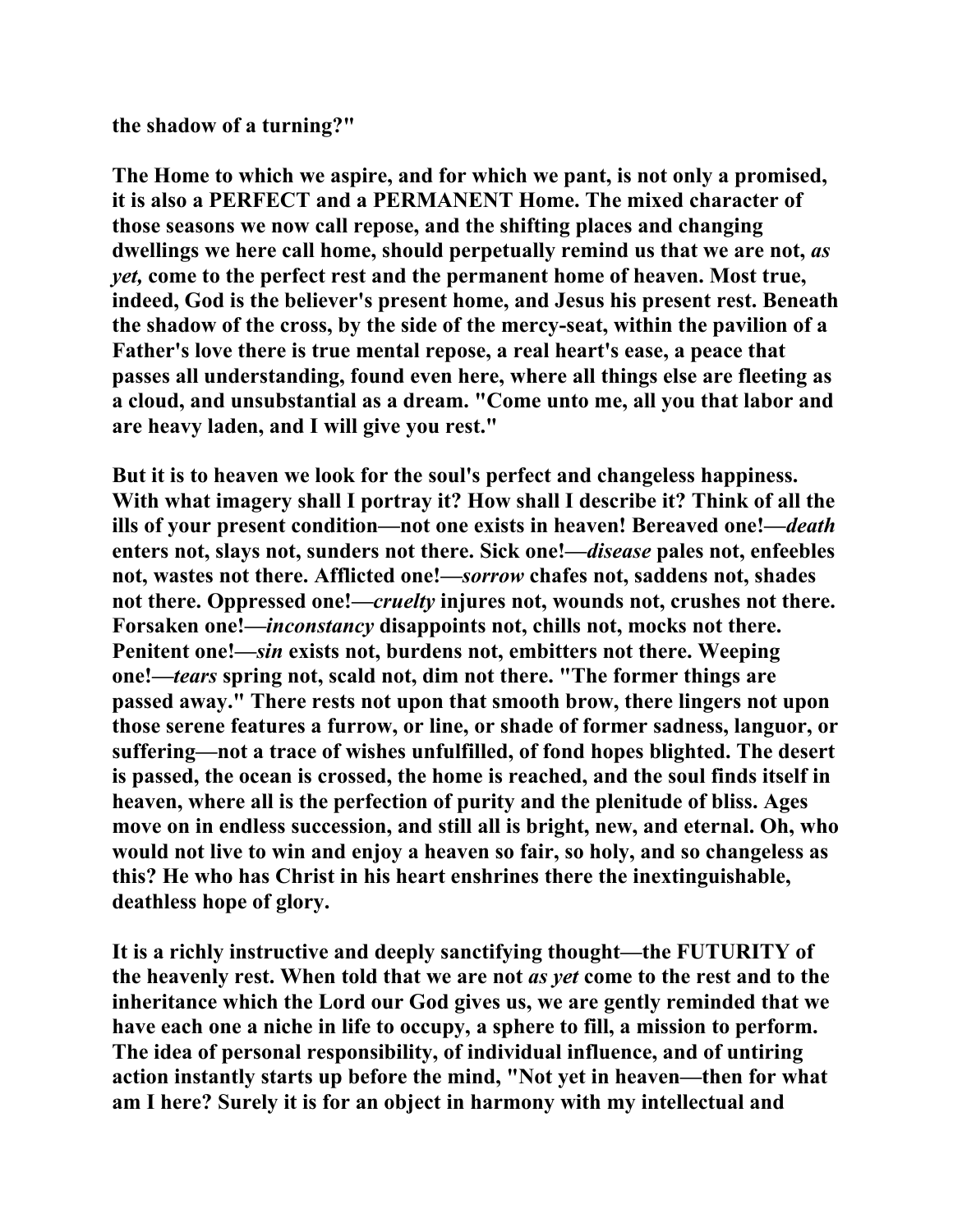**spiritual being, and worthy of Him who still detains me on earth. It must be that I have something to do, or something to endure for Christ—an active or a passive part to fill. Lord, what will you have me to do or suffer for You?" Oh, there is a fathomless depth of Divine wisdom in the arrangement that keeps us so long out of heaven. The world needs us, and we need the world. It needs us to illumine and sanctify it; we need it as the field of our conflict, and as the school of our graces. We need the world, not as a hermit's cell, but as a vast theater where before angels and men our Christianity is developed in the achievements of prayer, in the triumphs of faith, in the labors of love, and in the endurance of suffering.** 

**Not yet at home—then we would remember that it is "through much tribulation we are to enter the kingdom." As a new period of time slowly rises from the depths of the unknown and mysterious future, its form, halfshadowy, half-brightness, seeming to say, "Cold is my greeting: but when we part You shall find I have crept around your heart. Ah! vainly then would'st you bid me stay, And sigh to recall me when I am away."** 

**Shrink we from its stern and solemn duties, its bosomed sorrows, its deep and impenetrable decrees? Why shrink we? Infinite resources unveil their treasures upon its threshold. Christ's atoning merits confront our vast demerit. Christ's boundless grace confronts our deep necessities. Christ's promised presence confronts our sad and gloomy loneliness. Jesus thus filled with grace so overflowing, with love so tender, with sympathy so exquisite, with power so illimitable, with resources so boundless, with a nature so changeless, stands before us and says to each trembling heart, "Fear not!" We commence a new march under His convoy. We prepare for a new conflict with His armor. We renew our pilgrimage with fresh supplies of "angels' food," affording nourishment for the present and pledges for the future. For that**  *future***, be not heedlessly, unbelievingly anxious. It is all in God's hands. He desires that you should live each day upon Him as a little child—simple in your faith, unshaken in your confidence, clinging in your love. Let each morning's petition be—ever linking it with the precious name of Jesus, that name which is above every name—"My Father! give me this day my daily bread." Then, Oh, yes, then shall the promise be fulfilled, and its fulfillment shall be the immediate answer to your prayer—"As your days, so shall your strength be."**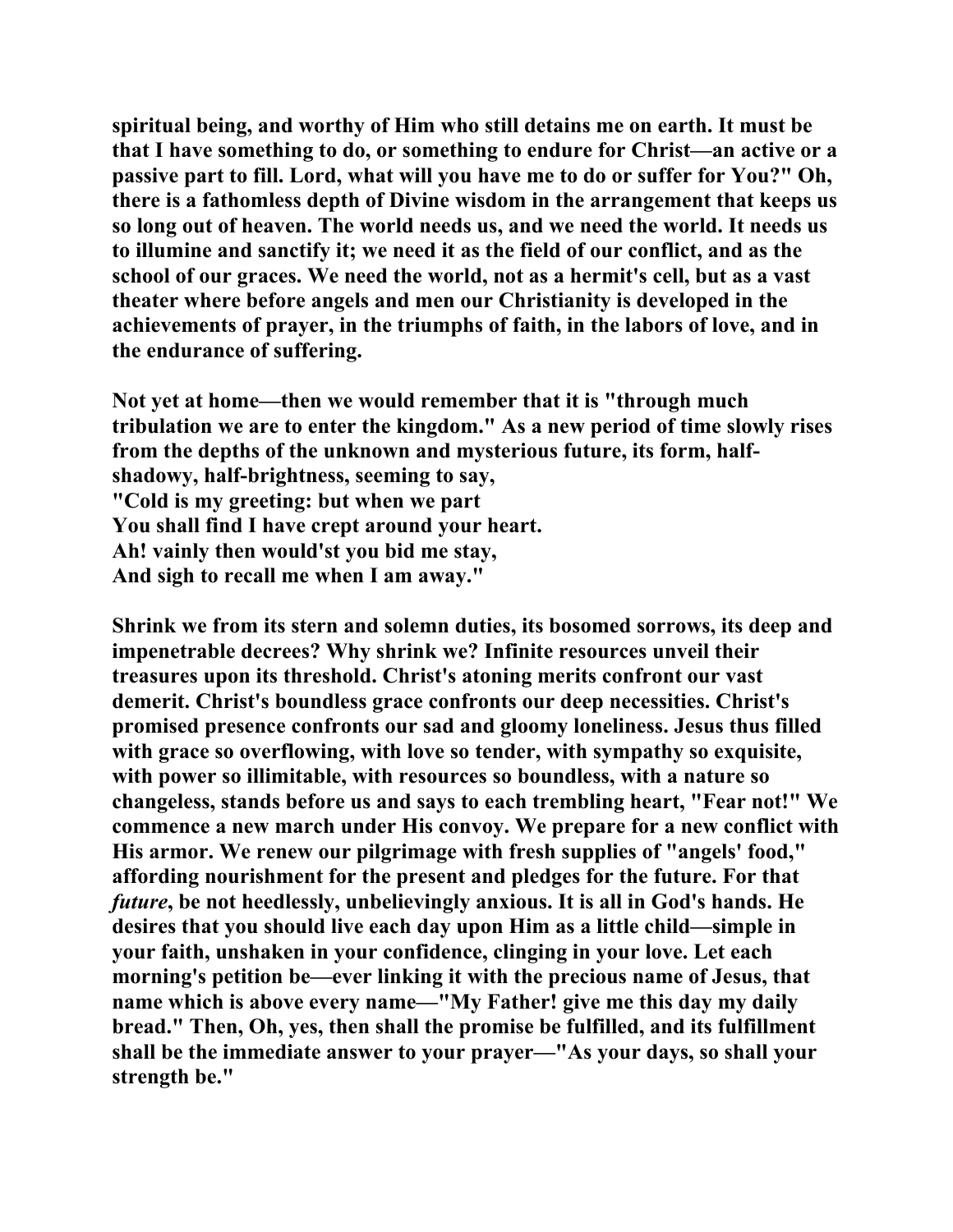**Inspired by the prospect of going home, we shall be watchful that nothing hides it from our view, or hinders our growing fitness for its enjoyment. "Arise, and depart, this is not your rest," is the yet impressive voice uttered by each drooping flower, and dying spring, and fading beam of earth-born good. Each moment we leave the desert behind us. We lose nothing, but we gain much; each night we pitch our tent "a day's march nearer home." The hope of the man whose portion is in this life is continually darkening and deteriorating. Each revolving year brings him nearer to the end and the loss of all his treasures. Unconverted reader, ponder this! But the hope of a believer in Jesus is rendered all the more lively, more precious, and more bright as time approaches eternity. Growing more intense, it becomes more sanctifying. Like the highland stream, dashing from the rock, and purifying itself as it courses its way to the ocean, Christian hope purifies the heart in which it dwells. Gently disentwining its thoughts, affections, and desires from a too clinging attachment to terrestrial objects, it bears them onward to the sea of glory towards which it flows.** 

**Forward, then, with firmer tread, and with swifter wing to the hope laid up for us in heaven. Animated by such a hope, with a home before us so alluring and so near, shall we linger on our way to pluck the blighted flower, to admire the receding landscape, or even to build our tabernacle upon the mount all glowing with the Savior's presence? We are leaving behind us all present scenes of sadness and of joy. An Arabian prince, on approaching the city of Damascus, was so overwhelmed by the splendor of the city, that he paused at its entrance and said, "I expect to enter one paradise; but if I enter this city I shall be so caught by its blandishments, as to lose sight of the paradise in which I hope to enter."** 

**We are journeying to a heaven infinitely surpassing a Mohammedan paradise—a heaven of perfect knowledge, of perfect holiness, of perfect love shall we allow the dazzle of earthly blandishments to blind our eye to the glory so soon to be revealed? "Here we have no continuing city, we seek one to come."** 

**Not yet come to the heavenly rest, we still are approaching it, and oh, ecstatic thought! we shall reach it at last! Everything in our present course reminds us that we are nearing home, as the seaweed washed from the rocks, and as the land-birds venturing from their bowers and floating by the vessel, are indices to the voyager that he is nearing his port. Are you bereaved?—weep not! earth has one tie less, and heaven has one tie more. Are you impoverished of**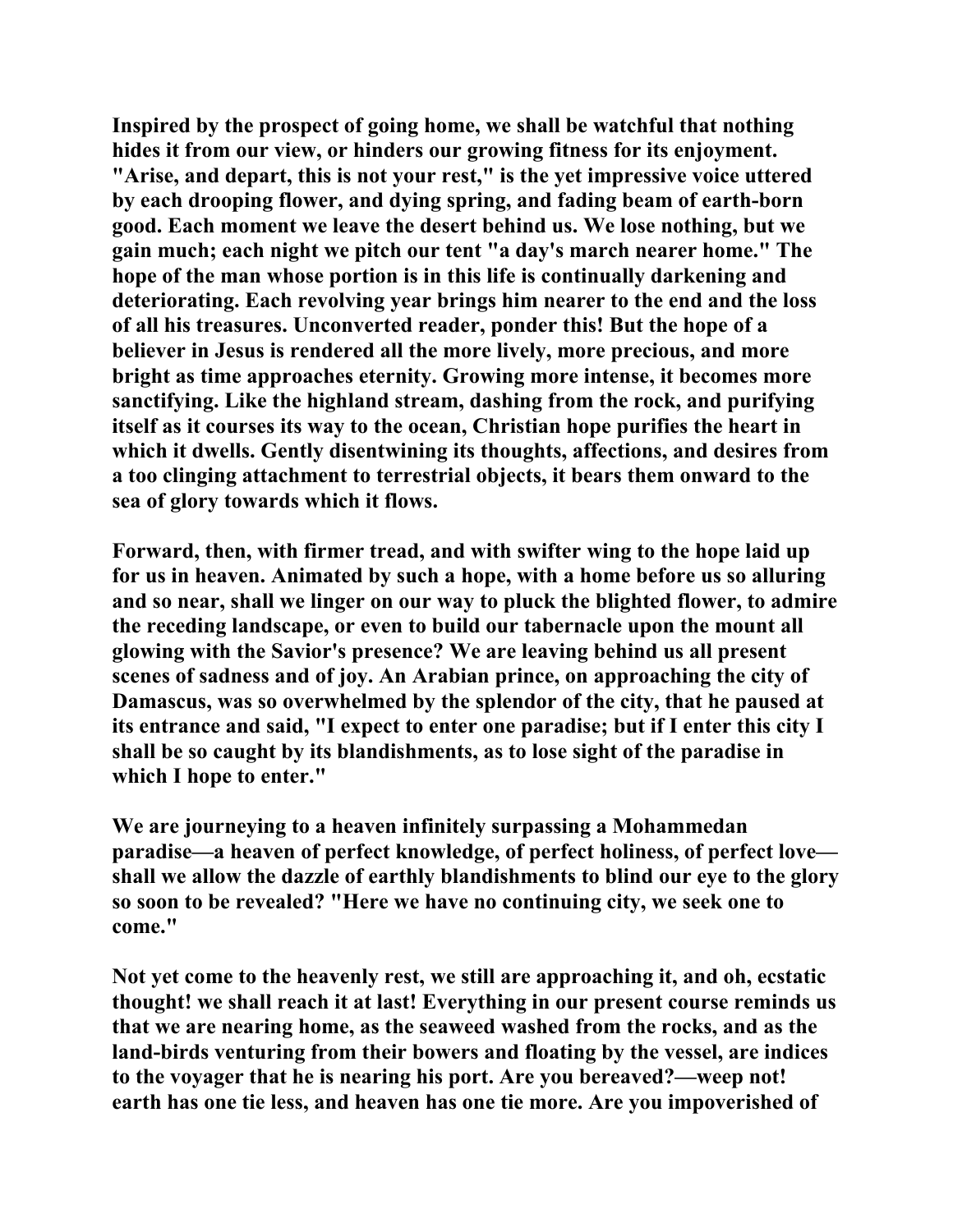**earthly substance?—grieve not! your imperishable treasure is in heaven. Are you sailing over dark and stormy waters?—fear not! the rising flood but lifts your ark the higher and nearer the mount of perfect safety and endless rest. Are you battling with disease, conscious that life is ebbing and eternity is nearing?—tremble not! there is light and music in your lonely and shaded chamber—the dawn and the chimings of your heavenly home. "I am going home! Transporting thought!—true, I leave an earthly one, all so sweet and attractive, but I exchange it for a heavenly one infinitely brighter, more sacred and precious. I am going to Jesus—to the Church Triumphant—to Apostles, Prophets, and Martyrs—to the dear ones who line the shore on the other side, prepared to welcome me there. Death, from which I have so often recoiled, is but the triumphal arch—oh, how bright a risen Christ has made it!—through which I pass into my Father's house."** 

**"I'm fading, slowly, slowly as the day Fades into even, and the quiet night; But with the body's sinking and decay, The spirit gathers new and holy light. A brief, brief time, and I shall be at rest, Forever sheltered on the Savior's breast."** 

**Let us, on this birthday of the year, renew each his personal and solemn dedication to God; supplicating forgiveness for the past, and invoking grace to help in every time of need for the future. The atoning blood of Jesus! how solemn and how precious is it at this moment! Bathed in it afresh, we will more supremely, unreservedly, and submissively yield ourselves unto God as those who are alive from the dead. It is only as we commence with the atoning blood that we commence aright. It is this that purifies the conscience, allays legal fears, dissolves the heart, embitters sin, and gives a loftier elevation to motives, principles, and actions. We begin, then, with the Cross. To it, poor and vile, worthless and faithless though we are, we are yet welcome. Oh! let us not carry the burden of the Old Year's sins and backslidings, failures and shortcomings, into the New. We will travel to the open fountain, wash, and be clean. Christ loves us to come as we are. We may approach all clothed with shame for the past, but not a reproving look will dart from His eye, nor an upbraiding word will breathe from His lips. The very fact of our coming penitent, humble, and trusting will, so to speak, wake every feeling of love in His heart, and move Him to the tenderest and most forgiving compassion. Nor shall abuse and ill-requited mercies past, seal our lips from supplicating blessings for the future. "Open your mouth wide, and I will fill it," is still the**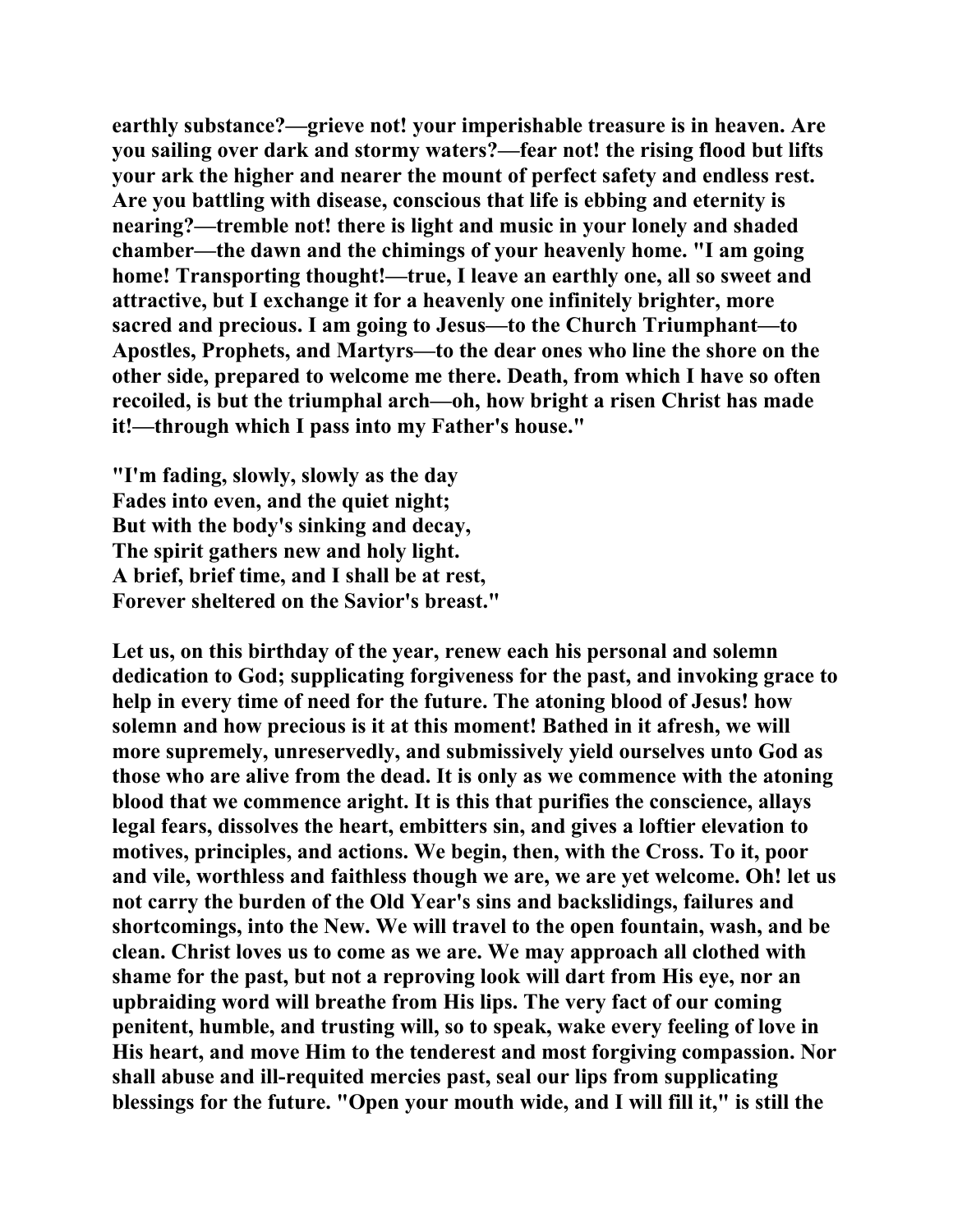**Divine promise. And He who gave it has added a supplementary one, if possible, yet ampler and richer, "Call unto me, and I will answer you, and show you great and mighty things which you know not." For what, then, shall we supplicate of Him, who is thus prepared to bestow more than we are able to ask or think? Lord! hearken to my petition— I ask for a** *power* **to plead with men, With a might like that of an angel's pen; To bid them turn to their only rest, And in their blessing to make me blest! The** *plaudits* **I want are a silent voice, Which shall bid my inner soul rejoice! I ask in my bosom a** *wealth* **to secure That shall make the whole world's riches poor. I ask for a** *wisdom* **that brings to naught The hoarded years of experience and thought. I ask for a** *love* **which with rapture and light Shall fill up my being's infinite; Which cannot change with a changing lot; Which endures, and oh! disappointeth not!— Loveliest and brightest, when all earth can borrow Is dark, and touched by the gloom of sorrow; Which soothes with unfailing sympathy When all human founts of feeling are dry; Which wipes a tear in secret shed; And cradles the sick and weary head; True, where all else is but shadow and dream— Perfect, immortal, celestial, supreme.** 

**And now, beloved, let us arise and depart. "You have dwelt long enough in this place." "Let us pass over unto the other side." The cloud moves! 'Tis the heavenly signal for our advance. A greater than Moses is our Leader; a mightier than Joshua is our Savior. A fairer, sunnier, richer land than an earthly Canaan invites and woos us to its serene and peaceful coast. Trooping around and bending over us is a great cloud of witnesses, sister spirits, who seem to say, "Imitate our example, and yours will be our reward. Will you linger where we hastened? flee where we fought? fall where we stood? surrender where we conquered? Oh! be not slothful, but followers of us, who through faith and patience, are inheriting the promises." Blessed Savior! you shall guide me with your counsel, and afterwards receive me to glory.**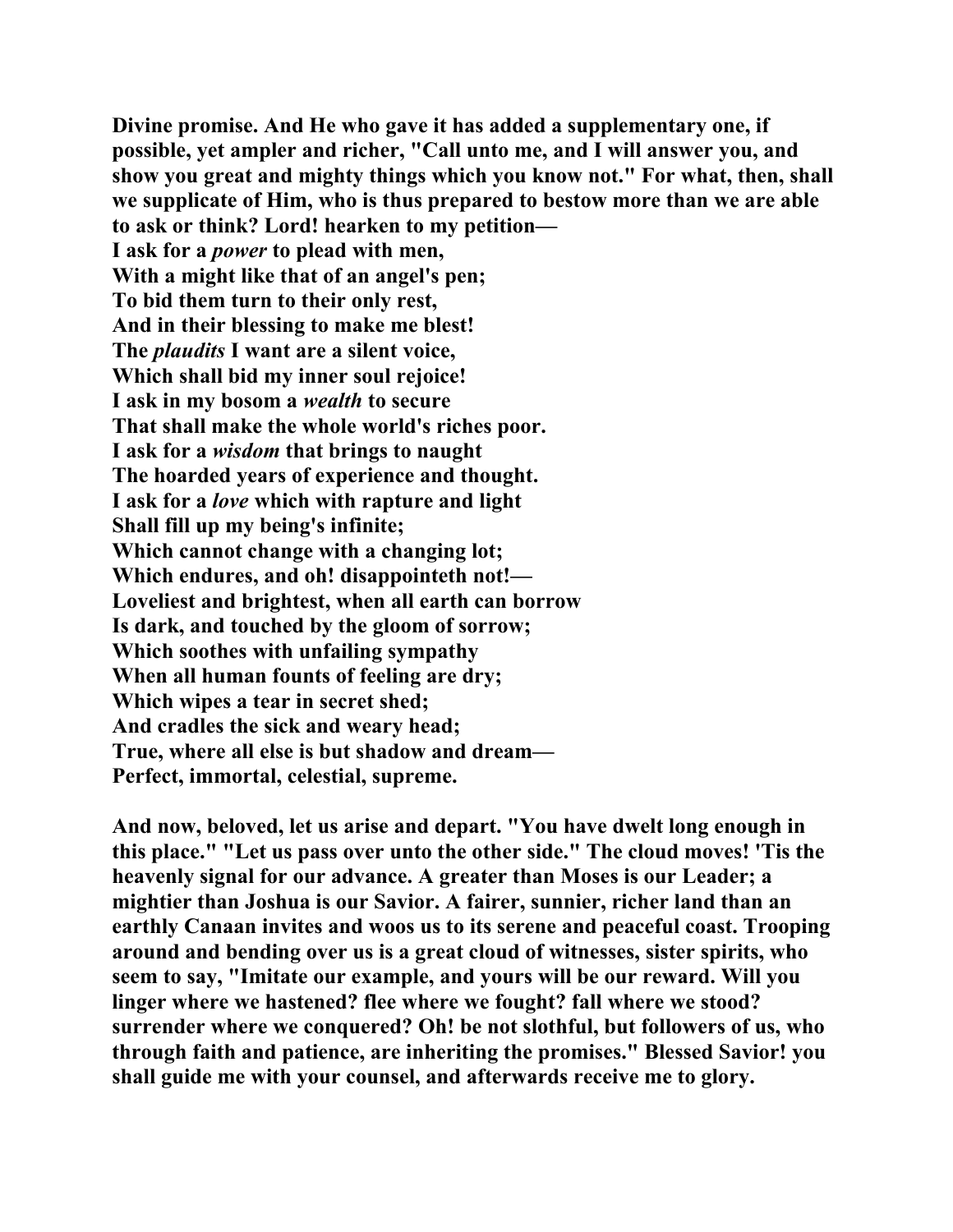#### **I'M GOING HOME!**

**A poor and aged Christian, who had passed upwards of seventy years on earth, seeing her friends weeping around her death-bed, exclaimed,** *"Mourn not, I'm going home."* 

**I'm going home—prepare the bridal wreath! My Savior bids my happy spirit come: Damp not with tears the Christian's bed of death, Rejoice!—I'm going home! Earth has its cares; for threescore years and ten My lot has been 'midst thorny paths to roam; I would not track those desert scenes again; 'Tis past—I'm going home! The dove has found her nest, the storm-tossed found A place of rest beyond the dashing foam Of griefs wild billows—there am I bound. Joy, joy!—I'm going home. Earth's flowers all fade—there fadeless roses blow: Earth's sunniest light is shaded by the tomb; Earth's loves all slumber in the vault below— Death dwells not in that home. I see the city of the blest on high, With the freed spirit's range. I come! I come! You calling voices! catch my heart's reply; Home! home!—I'm going home. (Ragg)** 

#### **OH! TO BE READY!**

**Oh! to be ready, when death shall come! Oh! to be ready to hasten home! No earthward clinging, no lingering gaze, No strife at parting, no sore amaze; No chains to sever what earth has twined; No spell to loosen what love would bind; No flitting shadows to dim the light Of the angel pinions winged for flight; No cloud-like phantom to fling a gloom 'Twixt heaven's bright portals and earth's dark tomb. But sweetly, gently to pass away**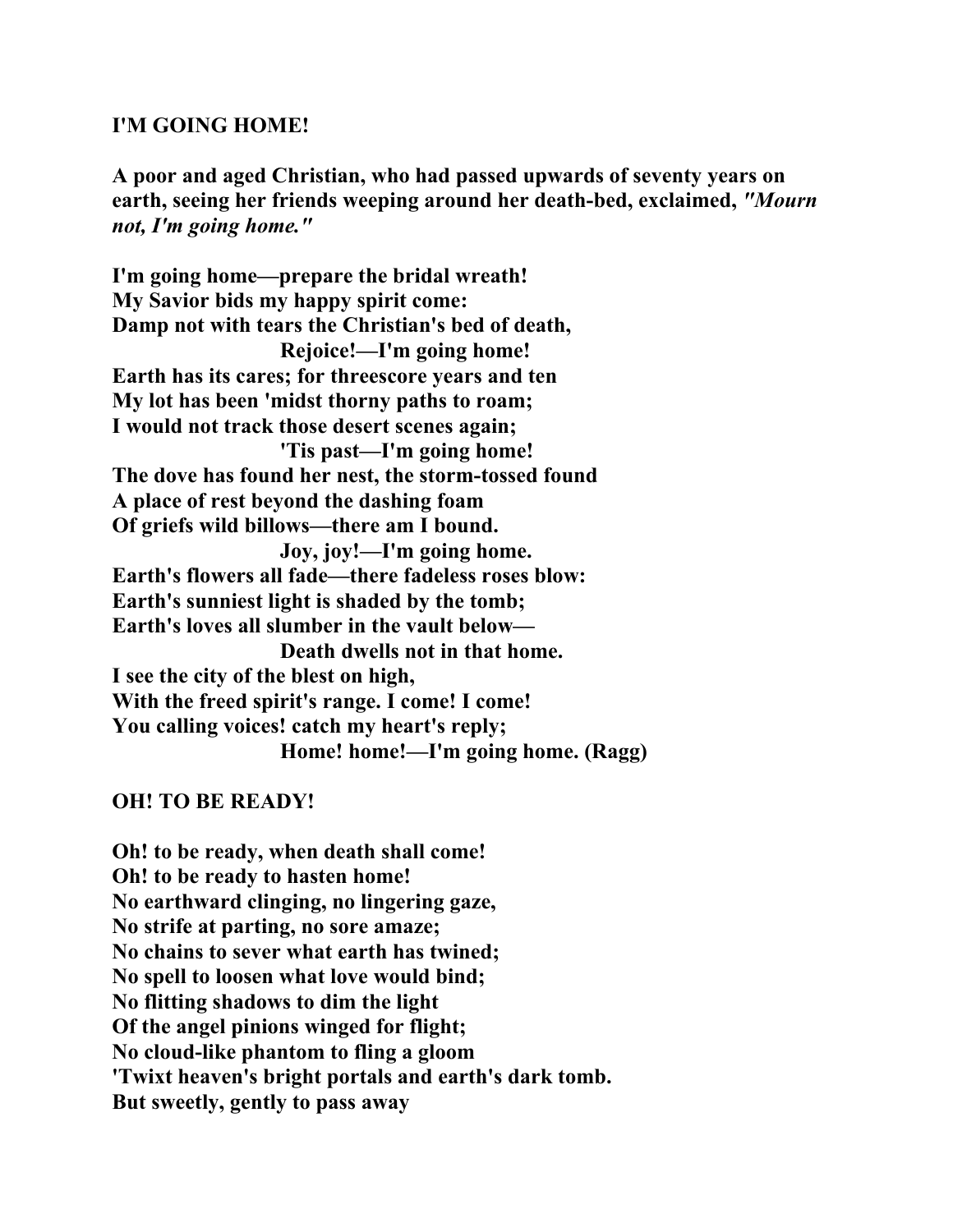**From the world's dim twilight into day.** 

**To list the music of angels' lyres; To catch the rapture of seraph fires; To lean in trust on the Risen One; Until borne away to a fadeless throne. Oh! to be ready, when death shall come! Oh! to be ready to hasten home! —Anonymous** 

### **MY TIMES IN GOD'S HAND**

**"My times are in Your hand."—Psalm 31:15** 

**What confirmation would the precious truth contained in these words derive, from the personal experience of the man of God who penned them! Reviewing the past of his eventful history, he would trace the guiding and overshadowing hand of his Heavenly Father in all the circumstances of the chequered and diversified scene; and as memory thus recalled the strange and momentous events of his life, with what overpowering solemnity would the conviction force itself upon his mind—that for the form and complexion of that life how little was it indebted to himself! Circumstances which chance could not originate, events which human sagacity could not foresee, and results which finite experience could not determine, would at once lift his grateful and adoring thoughts to that God of infinite foreknowledge and love, whose overruling** *providence* **had guarded with a sleepless eye each circumstance, and whose infinite** *goodness* **had guided with a skillful hand each step. With this retrospect before him, with what intensity of feeling would the aged king exclaim, "MY TIMES ARE IN YOUR HAND."** 

**But if David felt this truth—that all his interests were in God's keeping and under His supreme direction—so consolatory, as life drew near its close, how much more cheering may it be to us just entering upon a new year of human life, all whose history is, to our view, wisely and beneficently enshrouded in obscurity, and all whose events, from the least to the greatest, are happily beyond our control. "My times are in Your hand." Who can give us the heartfelt, soothing influence of this precious truth, but the Holy Spirit, by whose Divine inspiration it was uttered? May He now unfold, and apply with his sanctifying, comforting power this portion of his own holy word to the**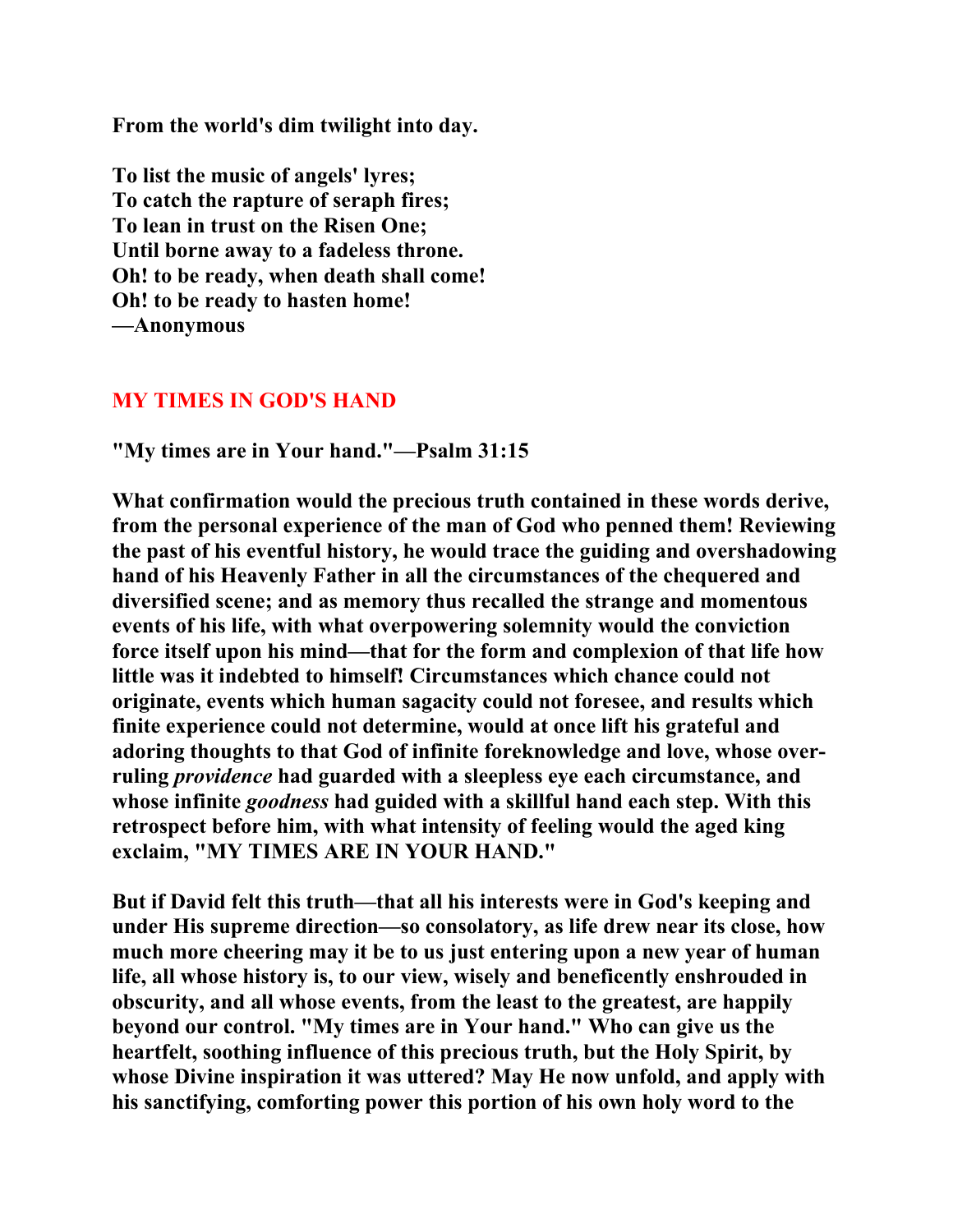#### **reader's heart!**

**The declaration, that "our times are in the Lord's hand," implies, that the FUTURE of our history is impenetrably and mysteriously veiled from our sight. We live in a world of mysteries. They meet our eye, awaken our inquiry, and baffle our investigation at every step. Nature is a vast arcade of mysteries. Science is a mystery—truth is a mystery—religion is a mystery—our existence is a mystery—the future of our being is a mystery. And God, who alone can explain all mysteries, is the greatest mystery of all. How little do we understand of the inexplicable wonders of a wonder-working God, "whose thoughts are a great deep," and "whose ways are past finding out." But to God nothing is mysterious. In His purpose, nothing is unfixed; in His forethought, nothing is unknown; in His providence, nothing is contingent. His glance pierces the future, as vividly as it beholds the past. "He knows the end from the beginning." All His doings are parts of a divine, eternal, and harmonious plan. He may make "darkness His secret place; His pavilion round about Him dark waters, and thick clouds of the skies," and to human vision His dispensations may appear gloomy, discrepant, and confused; yet is He "working all things after the counsel of His own will," and "at the brightness that is before Him, His thick clouds pass," and all is transparent and harmonious to His eye.** 

**And why this obscurity thus investing all our future? Would it not make for our present well-being—would it not be a satisfaction and a blessing, could we loop back the mystic veil, and gaze with a far-seeing and undimmed eye upon "our times," yet awaiting us on this side the grave? Remembering the past, you are perhaps ready to say, "Could I but have foreseen, I would have forearranged. Had I anticipated the result of such a step, or have known the outcome of such a movement, or have safely calculated the consequences of such a measure, I might have pursued an opposite course, and have averted the evil I now deplore, and have spared myself the misery I now feel."** 

**But hush this vain reasoning! God, your God, O believer, had in wisdom, faithfulness, and love, hidden all the future from your view. "You shall remember all the ways which the Lord your God led you these forty years." How has He guided, counseled, and upheld you. He has led you by a** *right* **way. In perplexity, He has directed you—in need, He has supplied you—in sorrow, He has comforted you—in slippery paths, His mercy has held you up, and when fallen He has raised you again. From seeming evil He has educed positive good. The mistakes you have made, and the follies you have**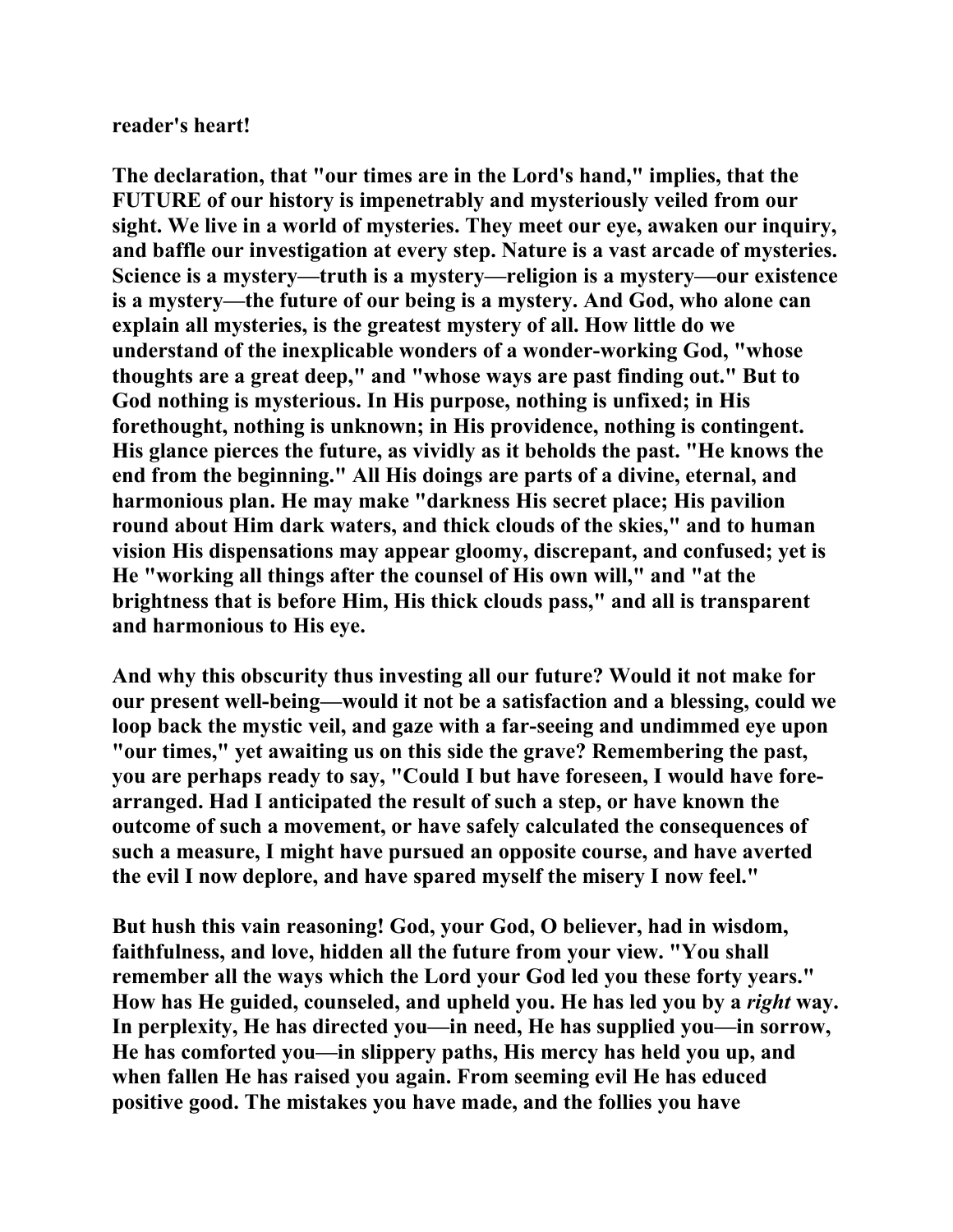**committed—in the blindness of your path, and in the sinfulness of your heart—have but led you to a closer acquaintance with, and to a stronger confidence in, God. They have opened up to you new and more glorious views of His character and His government; while, in leading you closer to the feet of Jesus in self-knowledge and self-abhorrence, they have unlocked to you springs of spiritual blessings—fresh, sanctifying, and unspeakable.** 

**Beloved, God has placed us in a school in which He is teaching us to lay our blind reason at His feet, to cease from our own wisdom and guidance, and lean upon and confide in Him, as children with a parent. The goodness of God to us, combined with a jealous regard to His own glory, constrains Him to conceal the path along which He conducts us. His promise is,** *"I will bring the blind by a way that they knew not; I will lead them in paths that they have not known: I will make darkness light before them, and crooked things straight. These things will I do unto them, and not forsake them."***—Isaiah 42:16.** 

**Could the scenes of this year's history rise in their shadowy outline before us—or were an angel permitted to divulge a single page in the momentous volume of events just opened, how might we shrink from the revelation, and closing the book again, calmly wait until He should unfold its leaves, "in whose hand our times are." How unfitted would we be to discharge our duties—to sustain our responsibilities —to meet our trials—cope with our difficulties, and bear our sorrows, were they all to confront us at this moment! Oh, how kindly, wisely, and tenderly does our Father deal with us! And in no part of His providential dealings is His goodness more clearly seen than in veiling all our future from our view. Let us sit down at Jesus' feet, thanking Him that the "life which we now live in the flesh," we live not by** *sight,* **but by "***faith* **in the Son of God, who loved us, and gave Himself for us."** 

**But our "times," all wrapped in impenetrable mystery, are yet in the Lord's hand. The words are emphatic. Our times are not in the hands of angels or of men, still less in our own—they are in the** *Lord's* **hand. It is an individual truth.** *"My* **times." We deal too timidly with our individuality—with the truth of God as individuals—with Jesus as individuals—with the covenant of grace as individuals—with our responsibilities as individuals. "What," you exclaim, "I, a poor worm of the dust, not worthy of His regard, too insignificant for His notice—I, who have a heart so cold, a nature so depraved, a will so perverse—** *"my* **times?" Yes, dear reader, you may humbly adopt these words as your own, and exultingly exclaim,** *"My* **times are in His hand."**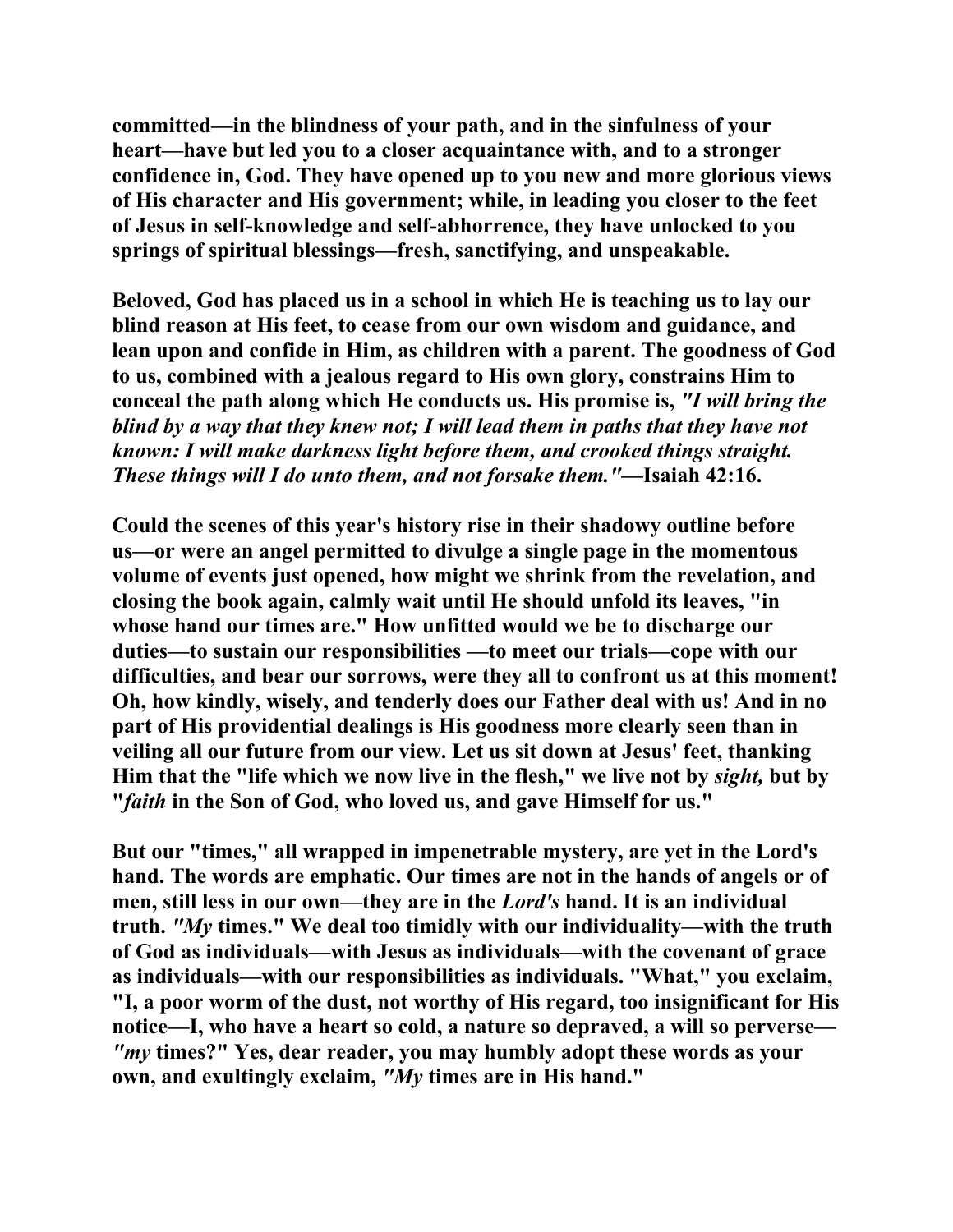**How comprehensive, too, is this truth, "My** *times* **are in His hand." Diversified as they may be—whatever the shape in which they are developed, or the complexion which they assume—attractive or repulsive, bathed with light or draped in gloom—***all* **are there, exclusively and safely lodged in the Lord's hand. Let us specify a few of these "times."** 

*Our time of prosperity is in the Lord's hand.* **There are no circumstances of life in which we are more sadly prone to indulge in self-complaisance than those of earthly prosperity. Industry is enriched and perseverance is rewarded, wealth increases and blessings accumulate, and the "heart grows fat, and kicks against God." The merchant ship returns freighted with treasure—the acres of the tiller are fruitful, and his barns are filled with plenty; or prosperity in some other form smiles upon our path, and then, alas, God is forgotten. We arrogate to ourselves the praise of our success.** *"My* **hand, and the might of** *my* **power has gotten me this." But what is the language of God's Word? "Beware that you do not forget the Lord your God, lest when you have eaten and are full, and have built goodly houses and dwelt therein; and when your herds and your flocks multiply, and your silver and your gold is multiplied, and all that you have is multiplied, then your heart be lifted up, and you forget the Lord your God."—Deut. 8:11, 14.** 

**But oh, let us remember all our past, and all our coming prosperity—if indeed He shall so appoint it—is in the hand of God. It is His wisdom that suggests our plans—it is His power that guides, and it is His goodness that causes them to succeed. Every flower that blooms in our path, every smile that gladdens it, every mercy that bedews it, yes, "every good and every perfect gift is from above, and comes down from the Father of lights." Oh, for grace to recognize God in our mercies, for a heart lifted up in holy returns of love, gratitude, and praise! How much sweeter will be our sweets, how much more blessed our blessings, and endeared our endearments, seeing them all dropping from the outstretched, munificent hand of a loving, gracious, and bountiful Father.** 

**But there are** *times of adversity,* **and they, also, are in the Lord's hand. As every sunbeam that brightens, so every cloud that darkens, comes from God. We are subject to great and sudden reverses in our earthly condition. Joy is often followed by grief, prosperity by adversity. We are on the pinnacle today—tomorrow at its base. Oh, what a change may one event, and in one moment, create! A storm—a conflagration—a slight oscillation of the funds the morning's post—the casual meeting of a friend, may clothe our life in mourning. But, beloved, all is from the Lord. "Affliction comes not forth of**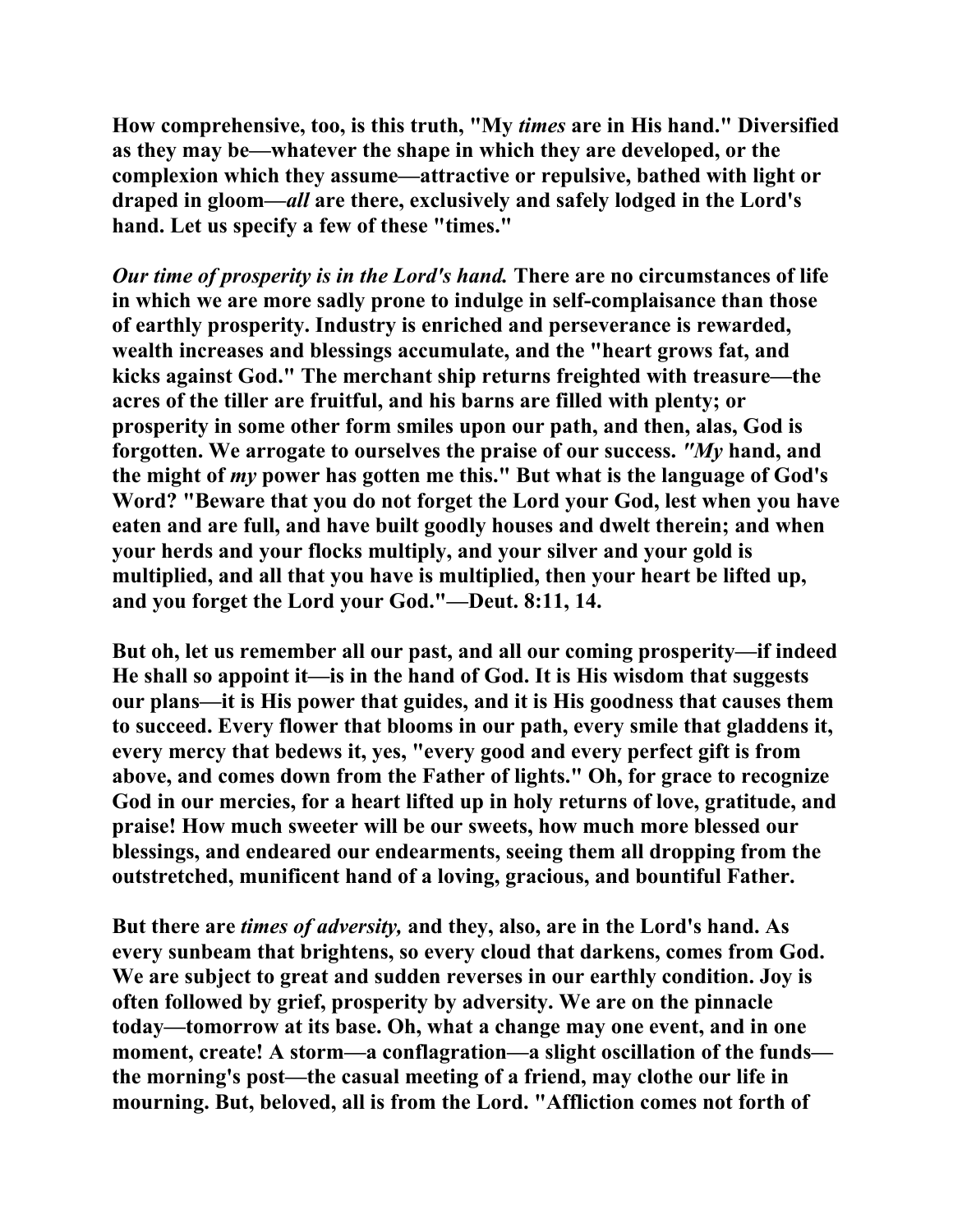**the dust, neither does trouble spring out of the ground."—Job 5:6.** 

**Sorrow cannot come until God bids it. Health cannot fade—wealth cannot vanish—comfort cannot decay—friendship cannot chill—loved ones cannot die until He, in His sovereignty permits. Your time of sorrow is His appointment. The bitter cup which it may please the Lord you shall drink this year, will not be mixed by human hands. In the hand of the Lord is that cup. The cloud that may lower on your path, will not gather at a creature's bidding. "He makes the cloud His chariot." Some treasure you are now pressing to your heart, He may ask you to resign—some blessing you now possess, He may bid you relinquish—some fond expectation you now cherish, He may will you should forego—some lonely path He may design you should tread—yes, He may even bereave you of all, and yet all,** *all* **is in His hand. His hand—a Father's hand—moving in the thick darkness, is shaping every event, and arranging every dispensation of your life.** 

**Has** *sickness* **laid you on a bed of suffering? has** *bereavement* **darkened your home? has** *adversity* **impoverished your resources? has** *change* **lessened your comforts? has** *sorrow* **in one of its many forms crushed your spirit to the earth?** *The Lord has done it!* **In all that has been sent, in all that has been recalled, and in all that has been withheld, His hand, noiseless and unseen, has moved. Ah! yes! that hand of changeless love blends a sweet with every bitter, pencils a bright rainbow on each dark cloud—upholds each faltering step shelters within its hollow, and guides with unerring skill His chosen people safely to eternal glory.** 

**Dear child of God, your afflictions, your trials, your crosses, your losses, your sorrows, all,** *all* **are in your heavenly Father's hand, and they cannot come until sent by Him. Bow that stricken heart, yield that tempest-tossed soul to His sovereign disposal, to His calm, righteous sway, in the submissive spirit and language of your suffering Savior, "Your will, O my Father, not mine, be done! My times of sadness and of grief are in Your hand."** 

*Times of soul-distress, spiritual darkness, and conflict* **are in His hand. Many such are there in the experience of the true saints of God. Many the hardfought battle, the fiery dart, the desperate wound, the momentary defeat in the Christian's life. Taking advantage of the spiritual mist which may hover around the mind in the time of perplexing care, and of gloomy providences; the foe, with stealthy tread, may rush in upon the soul like a flood. And when to this surprisal is added the suspension of the Lord's manifested presence, the**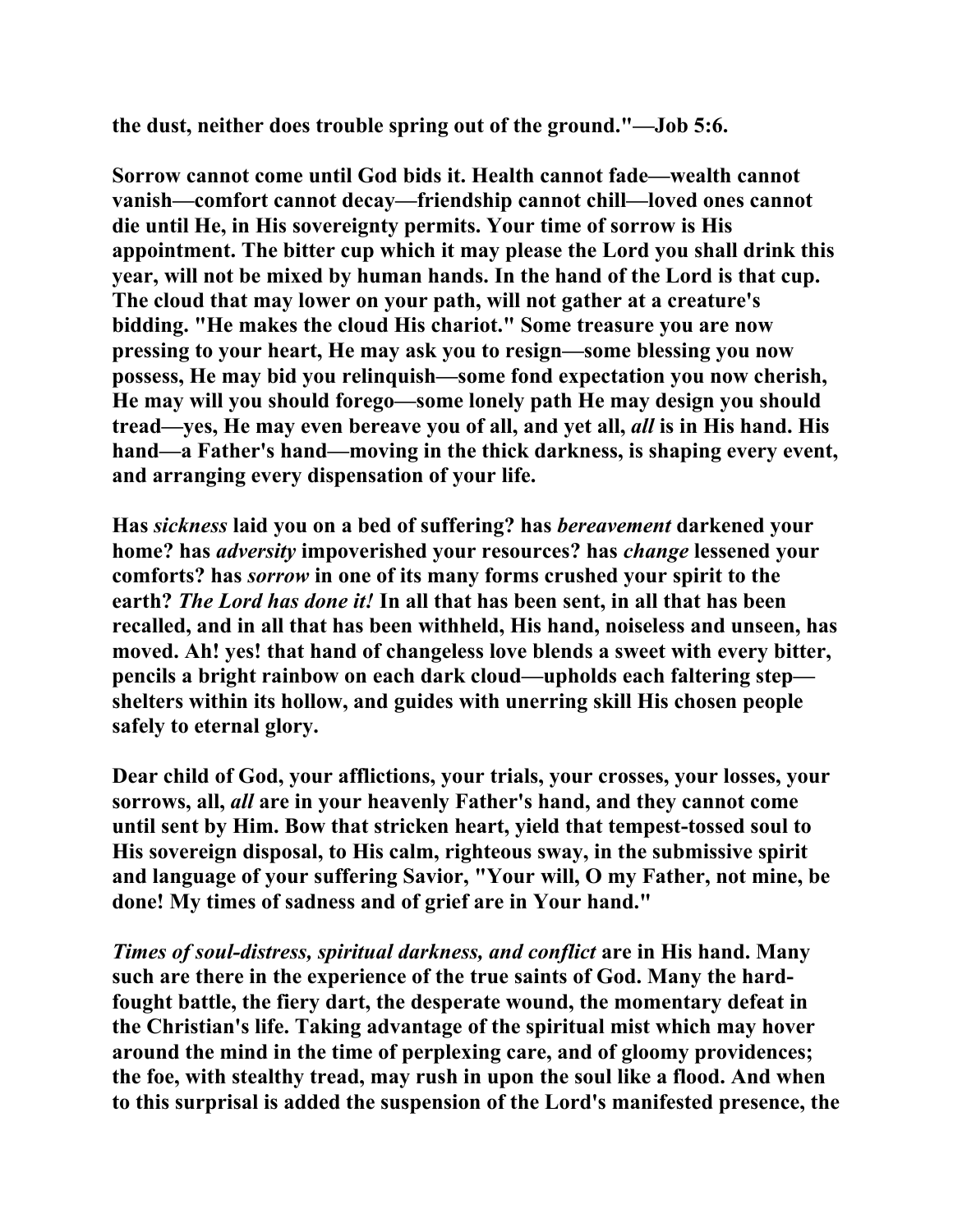**veiling of His smile, the silence of His responsive voice, Oh,** *that* **is a time of soul-distress indeed!** 

**But it is in the Lord's hand. No spiritual cloud shades, no mental distress depresses, no fiery dart is launched, that is not by Him permitted, and for which there is not a provision by Him arranged. There is nothing which the Lord has taken more entirely and exclusively into His keeping than the redeemed, sanctified** *souls* **of His people. All their interests for eternity are exclusively in His hand. In the infinite fullness of Jesus, in the inexhaustible supply of the covenant, in the exceeding great and precious promises of His word, He has anticipated every spiritual exigence of the believer. How precious is your soul to Him who bore all its sins, who exhausted all its curse—who travailed for it in ignominy and suffering, and who ransomed it with His own most precious blood. Guarded, also, by His indwelling Spirit is His kingdom of righteousness, joy, and peace within you. Oh, endeavor to realize that, whatever be your mental exercises, spiritual conflicts, doubts and fears, your "times" of soul despondency are in the Lord's hand.** 

**Lodged there, safe are your spiritual interests. "All His saints are in His hand." And He to whose care you have confided your redeemed soul, has pledged Himself for its eternal security. Of His own sheep He says, "I give unto them eternal life; and they shall never perish, neither shall any man pluck them out of my hand. My Father, who gave them to me, is greater than all: and no man is able to pluck them out of my Father's hand." With like precious faith and humble assurance you are privileged to exclaim with Paul, "I know whom I have believed, and am persuaded that He is able to keep that which I have committed unto Him against that day."** 

**Ah! as soon shall Christ Himself perish, as one bought with His blood. No member of His body, insignificant though it may be, shall be dissevered. No temple of the Holy Spirit, frail and imperfect though it is, shall be destroyed. Not a soul to whom the divine image has been restored, and the divine nature has been imparted, upon whose heart the name of Jesus has been carved, shall be involved in the final and eternal destruction of the wicked. Nothing shall perish but the earthly and the sensual. Not one grain of precious faith shall be lost—not one spark of divine light shall be extinguished—not one pulsation of spiritual life shall die!** 

**Oh, think of this, you who have fled all sinful and trembling to Jesus—you who cling to Him, as the limpet to the rock, as the ivy to the oak, never shall**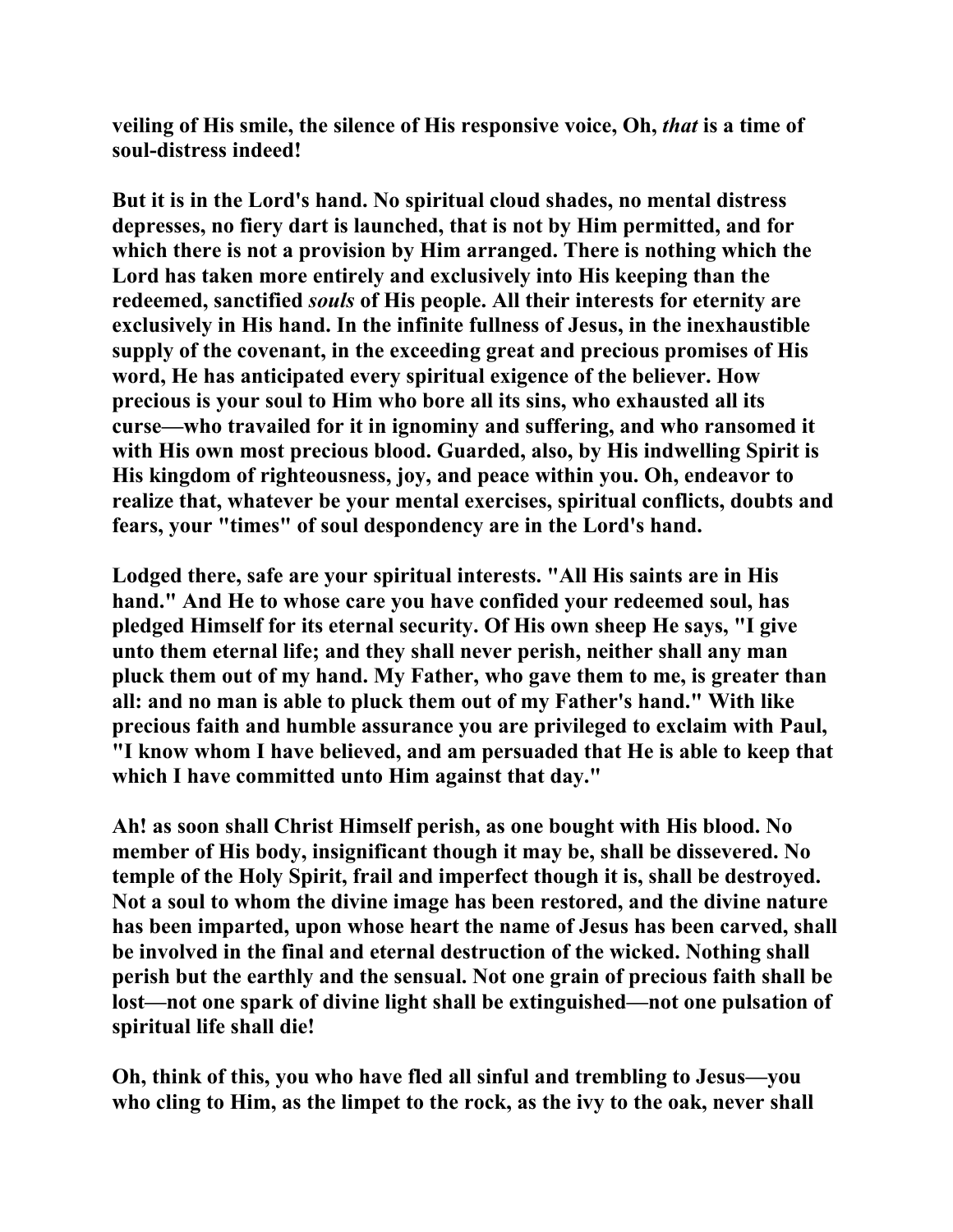**you lose that hold of faith you have on Christ, and never will Christ lose that hold of love He has on you. You and Jesus are one, indivisibly and eternally**  *one.* **Nothing shall separate you from His love, nor sever you from His care, nor exclude you from His sympathy, nor banish you from His heaven of eternal blessedness. You are in Christ, the subject of His** *grace;* **and Christ is in you, the hope of** *glory.* **All your cares are Christ's care—all your sorrows are Christ's sorrow—all your need is Christ's supply—all your sicknesses are Christ's cure—all your crosses are Christ's burden. Your life, temporal, spiritual, eternal, is "hidden with Christ in God." Oh, the unutterable blessings that spring from a vital union with the Lord Jesus! The believer can exultingly say, "Christ and I are one! One in nature—one in affection—one in sympathy—one in fellowship, and one through the countless ages of eternity.** 

**The life I live is a life of faith in Him. I fly to Him in the confidence of a loving friend, in the simplicity of a little child, and I reveal to Him my secret sorrow. I confess to Him my hidden sin. I acknowledge my heart-backsliding. I make known to Him my needs, my sufferings, my fears. I tell Him how chilled is my affection, how reserved is my obedience, how imperfect is my service, and yet how I long to love Him more ardently, to follow Him more closely, to serve Him more devotedly, to be more wholly and holily His. And how does He meet me? With a hearkening ear—with a beaming eye—with a gracious word with an out-stretched hand—with a benignity and a gentleness** *all like Himself."* **Confide, then, dear reader, your spiritual and deathless interests in the Lord's hand. Careful only to "work** *out"* **in a holy life the grace He has wrought in your soul—thus manifestly a "living epistle of Christ, known and read of all men."** 

**To those who, depressed with a painful foreboding at their final dissolution, are all their lifetime subject to bondage, how consolatory is the reflection that the** *time of the believer's death* **is peculiarly in the Lord's hand. It is solemnly true that there is a** *"time* **to die." Ah! affecting thought—"a time** *to die!"* **A time when this mortal conflict will be over—when this heart will cease to feel, alike insensible to joy or sorrow—when this head will ache and these eyes will weep no more—best and holiest of all—a time "when this corruptible shall put on incorruption, and this mortal shall put on immortality," and we shall "see Christ as He is, and be like Him." The world we have left will move on then as now: life's lights and shadows will gather in blended hues around our grave; but wrapped in death's deep, dreamless sleep, we shall be unconscious of all that once distressed or charmed us—the frown of anger, and the smile of love—***"forever* **with the Lord."**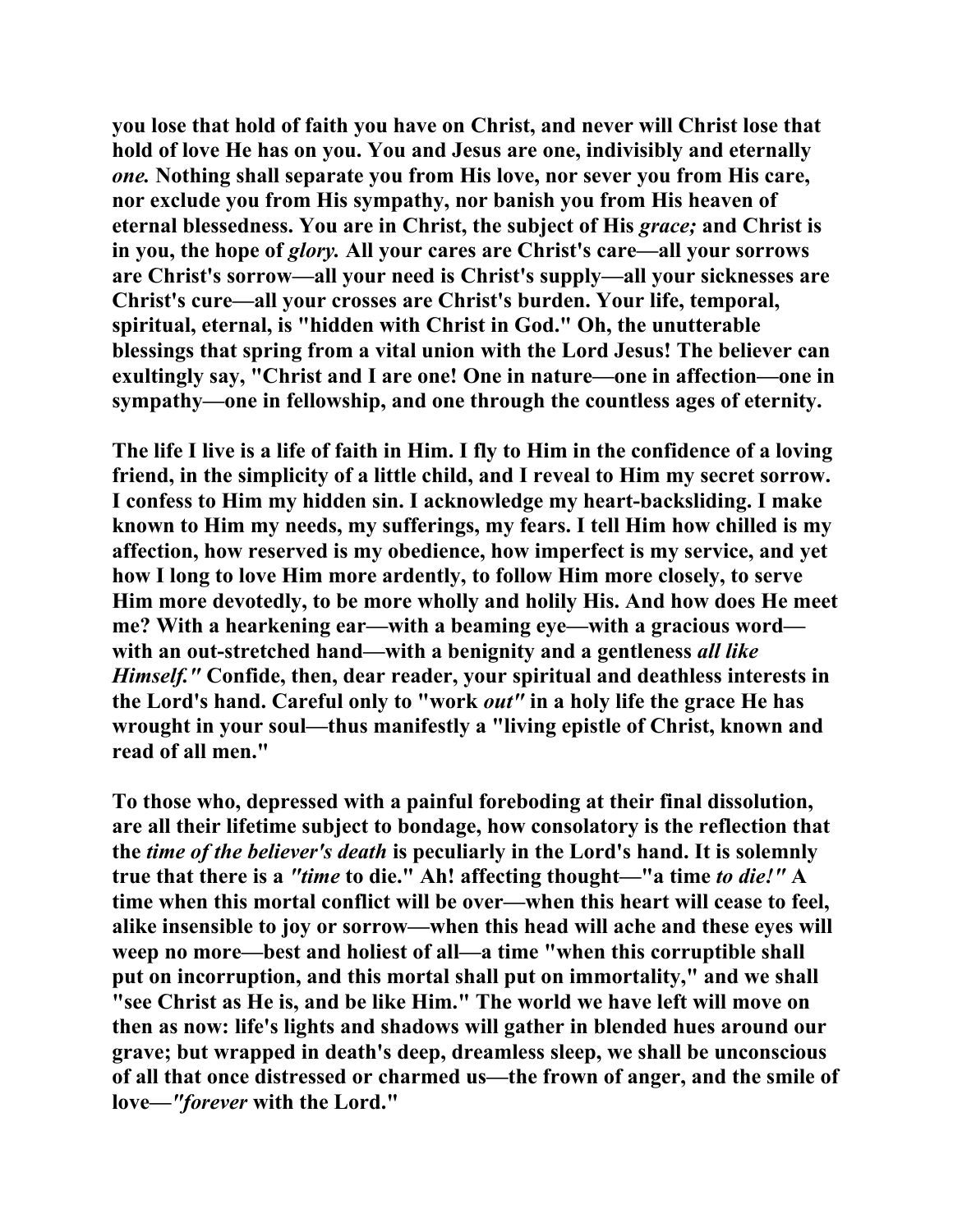**If this be so, then, O Christian, why this anxious, trembling fear? Your time of death, with all its attendant circumstances, is in the Lord's hand. All is appointed and arranged by Him who loves you and who redeemed you infinite goodness, wisdom and faithfulness consulting your highest happiness in each circumstance of your departure. The final sickness cannot come, the "last enemy" cannot strike until He bids it. All is in His hand—then calmly, confidingly leave life's closing scene with Him. You cannot die away from Jesus. Whether your spirit wings its flight at home or abroad, amid strangers or friends, by a lingering process, or by a sudden stroke, in brightness or in gloom, Jesus will be with you; and, upheld by His grace and cheered with His presence, you shall triumphantly exclaim, "Though I walk through the valley of the shadow of death, I will fear no evil; for You are with me; your rod and your staff they comfort me," bearing your dying testimony to the faithfulness of God and the preciousness of His promises. My** *time to die* **is in your hand, O Lord, and there I calmly leave it.** 

**There is a peculiar emphasis in a truth contained in the beautiful words upon which we have been commenting worthy of a more particular notice. In** *whose*  **hand are the believer's times? In a** *Father's* **hand. Be those times what they may—times of trial—times of temptation—times of suffering—times of peril—times of sunshine or of gloom—of life or death—they are in a Parent's hand. Is your present path lonely and dreary? Has the Lord seen fit to recall some fond blessing, to deny some earnest request, or painfully to discipline your heart? All this springs from a** *Father's* **love as fully as though He had unlocked His treasury, and poured its costliest gifts at your feet.** 

**Can you enter upon the unknown history of this year—troubles, it may be, looming in the shadowy distance, uncertainty hanging over your future path, not able to forecast a single probability of what may be your future lot—with a firmer, sweeter truth for faith to lean upon than this?—"My times are in a**  *Father's* **hand, and all will, all must be well."** 

**In a** *Redeemer's* **hand, also, are our times. That same Redeemer who carried our sorrows in His heart, our curse and transgressions on His soul, our cross on His shoulder, who died, who rose again, and who lives and intercedes for us, and who will gather all His ransomed around Him in glory, is your guardian and your guide. Can you not cheerfully confide all your earthly concerns, all your spiritual interests to His keeping and control?—"casting** *all* **your care upon Him who cares for you?" "Oh, yes!" faith replies, "in that**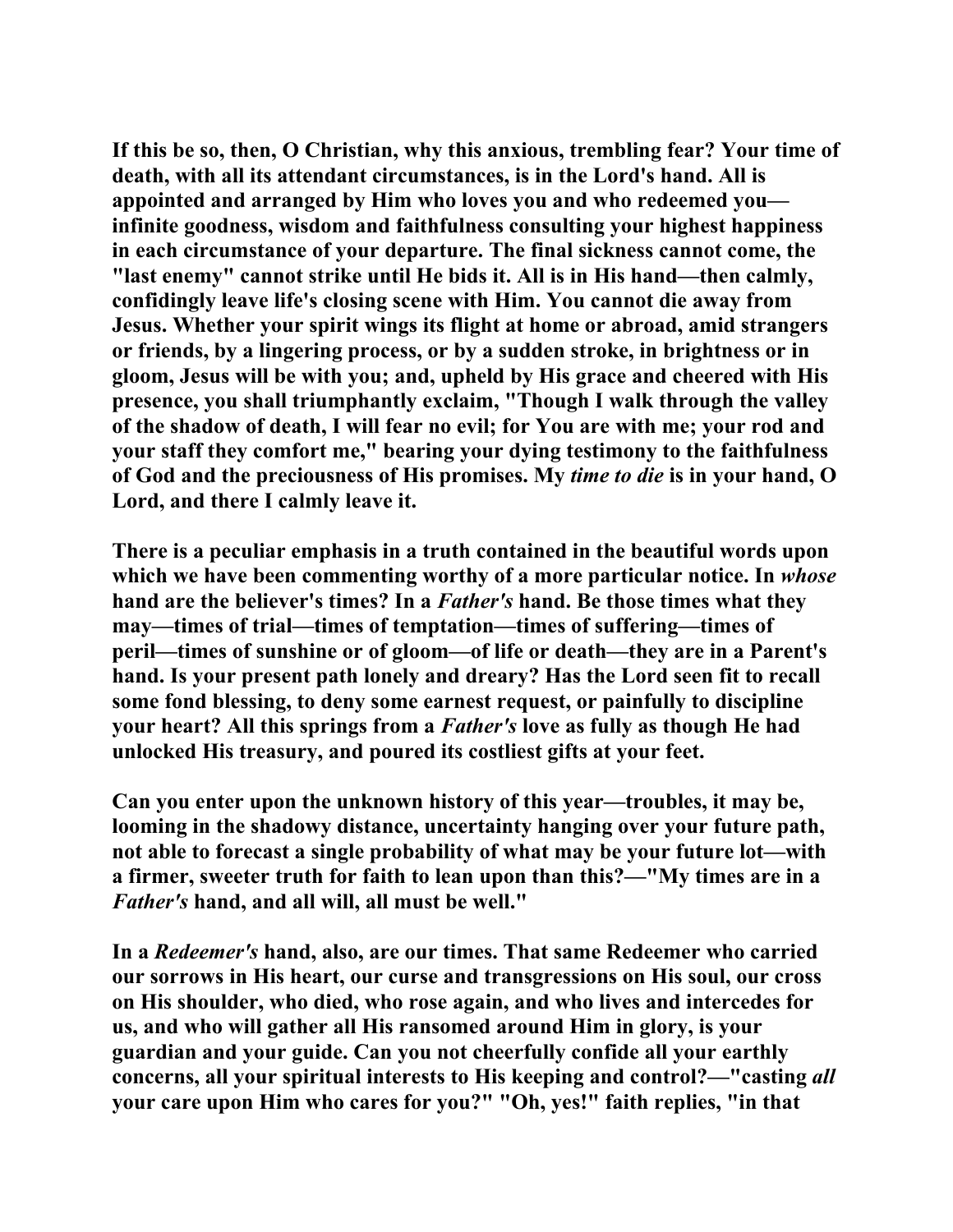**hand that still bears in its palm the print of the nail, are all my times; and I will trust and not be afraid."** 

**Unconverted reader—do you ask, "In whose hand are my times?" I answer, in that Infinite Sovereign's, "in whose hand your life is, and whose are all your ways." I confront you, standing upon the threshold of the new year, with this solemn truth—Your times are in God's hand. "In Him you live, and move, and have your being." You cannot be independent of God for a single breath, a single thought or a single step. From His government you cannot break, from His eye you cannot hide, from His power you cannot flee. He holds you responsible for all your endowments, acquirements, and doings, and before long will say to you, "Give an account of your stewardship." Oh, that this may be a year of new life to your soul—of living to the Lord. A** *new* **year it then, indeed, will be in your history, such as you have never lived before. Oh, that this year your stubborn will, after so long a resistance—your rebellious heart, after its years of closing and hardening against a beseeching, pleading Savior, may be sweetly constrained to bow to the despised gospel of Christ born of the Spirit a child of God, an heir of happiness which the revolution of time and the ages of eternity shall never terminate.** 

**Ah! of how many who read these pages may the decree have already gone forth,** *"Thus says the Lord, This year you shall die!"* **Oh, dismal sentence to those who have no union with the Lord Jesus! Dear reader, are you preparing and resolving to spend this year as all the previous years of your life have been spent? What! in hating God, in abusing His mercies, in despising His Son, in neglecting His salvation, in hardening your heart in sin, in living for the world and to yourself, and in treasuring up wrath against the day of wrath? Is** *such*  **a life worthy of your being? Can you bend the knee upon the confines of this year and pray—"Great Author of my being! Father of all my mercies! Righteous Judge of the world! grant me another year of rebellion and impiety; more time to waste; more mercies to abuse; more means of grace to neglect; more property to squander; more influence to oppose and fight against You?"** 

**You shudder at the thought! You could not, for your life, breathe such a prayer. And yet, entering upon this year in an unconverted state, are not your thoughts, temper, and resolves—always far more expressive than words insulting God with the** *spirit* **of a petition the language of which you dare not utter. Oh, that, gently, persuasively drawn by the Holy Spirit, you may now betake yourself to the Lord Jesus as a self-destroyed yet humble, repentant**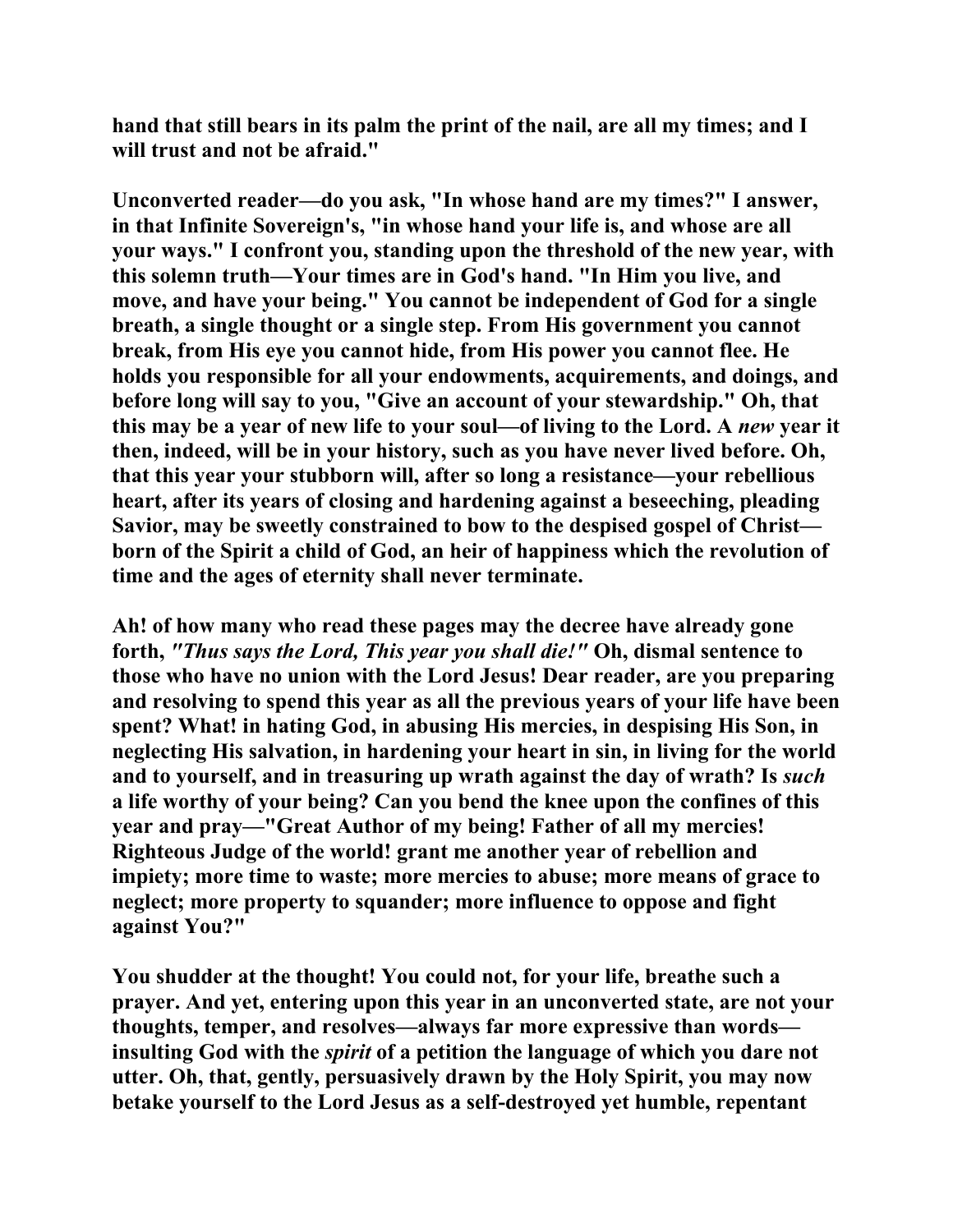**sinner. Oh, that this may be the happy hour of your spiritual espousals—of your covenant, unreserved surrender to the Lord to be His child, His servant forever. True happiness, joy, and peace will ever be strangers to your heart until it tastes the love of the Savior. Nor will you be able to give yourself to the high and noble duties of real life, or to contemplate death with calmness, and the eternity that stretches beyond it with hope, until you are reconciled to God, through the "one Mediator between God and man, the man Christ Jesus."** 

**In pressing these thoughts upon your attention, with equal earnestness and affection would I exhort you to come to Christ without demurring at your sinfulness, or hesitating on the ground of having no fitness or worthiness to plead. Jesus saves none but** *sinners.* **Approach with a price in your hand with which to** *purchase* **your salvation, and you will be indignantly** *rejected!* **But approach the life-giving waters "without money and without price," and receive salvation as a** *free gift,* **and you will be cordially** *received!* **The atoning work is finished, the great salvation is purchased, the mighty debt is paid—all perfected and secured by the blood of God's incarnate Son. And now it is His good pleasure and delight to confer this priceless, precious boon upon every one who is of a "contrite and humble spirit," as an act of most free favor, however vile, undeserving, and poor the recipient might be.** *"By grace* **are you saved." "Therefore it is of faith that it might be** *by grace."* **Before the majesty and splendor of this precious truth all human glory must fade, all human pride must fall.** 

**Were a crown to encircle your brow—or had you lived the life of the most rigid moralist—or were you possessed of all the spoils of ancient and modern lore—yet, if saved, you must be saved as was the humble tax-collector, approaching in his spirit and breathing his petition, "God be merciful to me a** *sinner."* **That proud, rebellious, self-righteous** *heart* **of yours must be laid low in the dust. Oh, descend from the Babel of your own works, from the towering summit of which you have profanely hoped to build your way into heaven, tear from off you the fig-leaf righteousness with the covering of which you have vainly sought to veil the moral deformity of your soul, and come and base your hope of heaven upon the "only name given under heaven whereby a sinner might be saved," and enfold yourself believingly in the righteousness of the Lord Jesus Christ, and you shall be accepted. "Being justified freely by His grace through the redemption that is in Christ Jesus." It is written, "By the deeds of the law there shall no flesh be justified in His sight." And by the same inspiration it is also written, "But to him that** *works not,* **but** *believes* **in**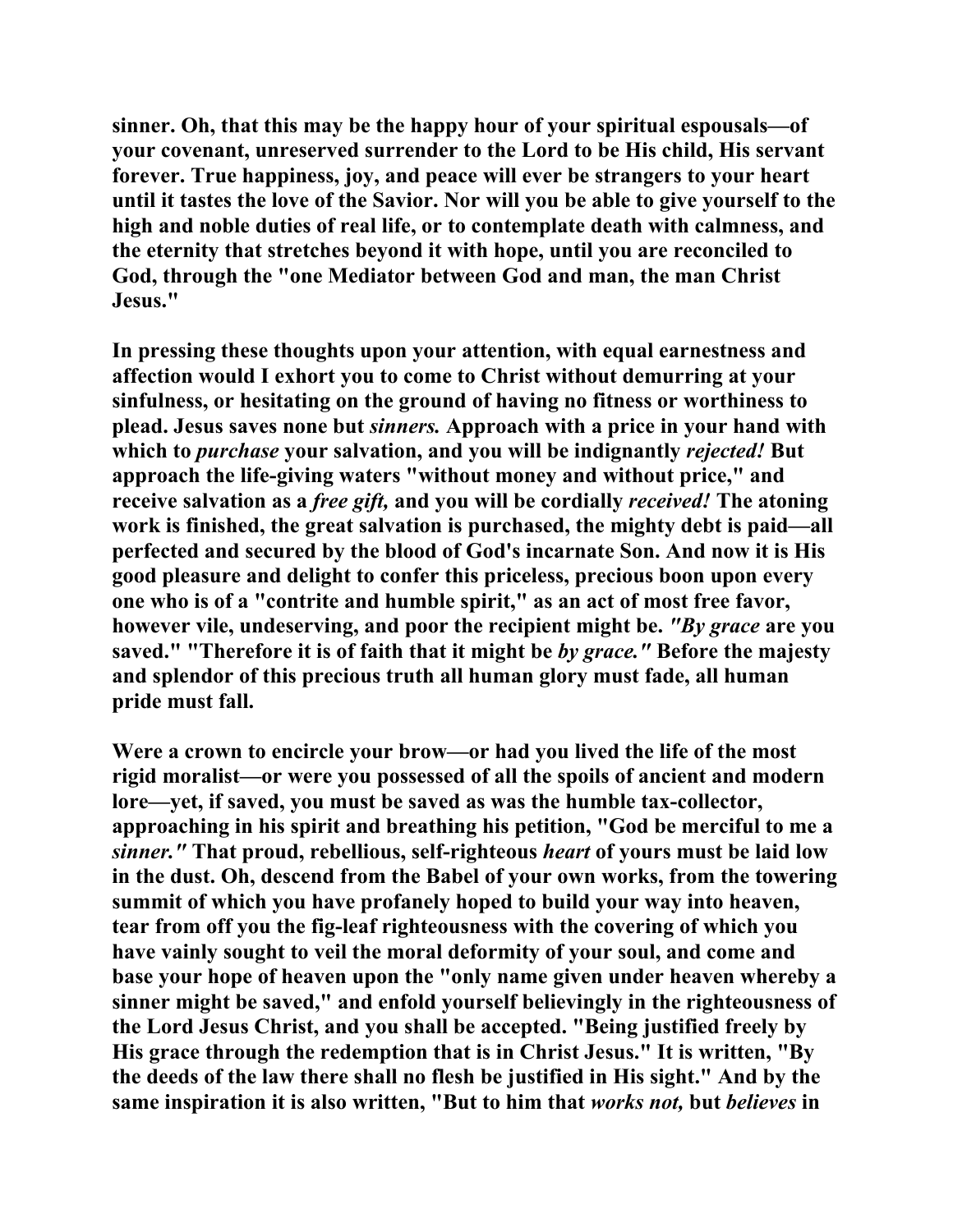**Him that justifies the ungodly, his faith is counted for righteousness." And then, from this act of most free justification follows this precious, holy result, "Therefore being justified by faith, we have** *peace with GOD* **through our Lord Jesus Christ."—Rom. 5:1. Oh, then, by all the deathless interests that are at stake, by the desire for a holy life, a happy death, and a glorious immortality, cease from yourself; relinquish all reliance upon sacraments, religious duties, and charitable works, and under a spiritual, deep conviction of the desperate sinfulness of your fallen and corrupt nature, the "plague of your own heart," your condemnation by the law, your entire inability to save yourself and your utter unpreparedness to stand before the holy Lord God, flee to Christ, and avail yourself of the great salvation which He has effectually wrought and most freely bestows.** 

**And what will be your** *reception* **by the Savior? Does it admit of a doubt? Oh, no! not one. He came into the world to save sinners—and He will save** *you.* **His compassion** *inclines* **Him to save sinners—His power** *enables* **Him to save sinners—His promise** *binds* **Him to save sinners. "This is a faithful saying, and worthy of all acceptance, that Christ Jesus came into the world to save sinners." And Oh, how easy it is to be saved when the Holy Spirit draws the heart to Christ! It is not great faith, nor deep experience, nor extensive knowledge that are required. The dimmest eye that ever looked to Christ—the feeblest hand that ever took hold of Christ—the most trembling step that ever traveled to Christ, has in it present salvation—has in it life eternal.** *The smallest measure of real faith will take the soul to heaven.* **Yes! there is hope for the trembling penitent. Jesus** *suffered* **to the uttermost, therefore He is able to**  *"save* **to the uttermost all that come unto God by Him."** 

**Let us, in conclusion, trace the practical influence which this truth should exert upon our minds. The present aspect of our "times," as a nation, is gloomy and depressive to a degree. It is "a time of WAR!" The scourge which our hearts fondly hoped would be stayed, and which a patient diplomacy strenuously strove to avert, has fallen upon us with more than expected terror and destruction. The nation is clad in mourning. Scarcely is there a family, from the highest to the lowest, that has not felt some vibration of the terrible shock. "Abroad the sword bereaves, at home there is as death." Who can paint the anguish or describe the desolateness at the present moment of many an English home—whose brave husband, father, brother, lover, friend, reposes, all alone and gory, on Alma's bleak heights, or in Inkerman's low valley?**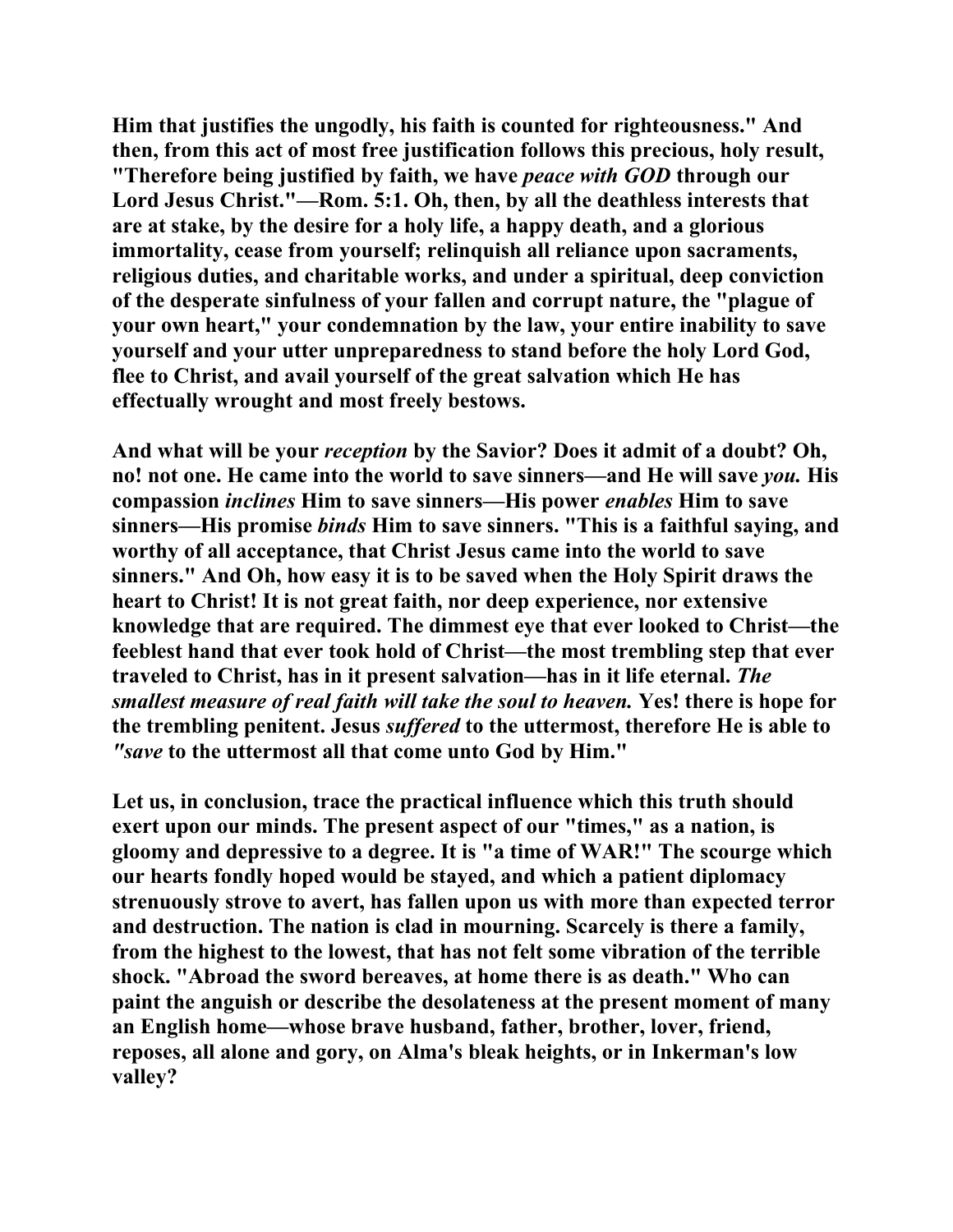**Bereaved ones! GOD IS LOVE. With what more consoling truth can we meet your case? There is kindness in God—there is sympathy in Jesus—there is consolation in the Bible—there is soothing in prayer—there is the hope of a reunion in a holier and brighter world with all those who have died in the Lord. Such a hope may you not cherish? The tear of penitence—the cry for pardon—the look of faith—the appeal to mercy from the battle-field while life was fast ebbing, was it in vain? Infinite power! Divine compassion! Sovereign grace! forbid the thought! He who met the last look, and caught the last sigh, and "heard the last prayer of the dying malefactor and saved him, as life passed away, was near the expiring warrior—and who will dare say that He who can save at the "eleventh hour," and the chief of sinners, heard not that cry for help, answered not that prayer for mercy? In** *one moment* **the Spirit of God can breathe divine life into the soul, and fit it for heaven. He who said, "Let there be light," and light was, can by a word say, "I am your salvation," and the expiring sinner is instantly and eternally saved.** 

**But we turn to you who are thus suddenly and deeply bereaved. Your present time of calamity is in the Lord's hand. He has made you a widow that He might be your God—a fatherless one that in Him you might find mercy. "Shall not the Judge of all the earth do right?" "I wound and I heal." Oh, that this the time of your deep, inconsolable grief may be the time of prayer, of seeking unto Him who has smitten and who alone binds up. "Acquaint** *now*  **yourself with Him, and be at peace;" and then, in deep unmurmuring submission to the Divine disposal, you will exclaim, "The cup which my Father has given me shall I not drink it? He has done all things well."** 

**Let this precious truth, "My times are in your hand," divest your mind of all needless, anxious care for the present or the future. Exercising simple faith in God, "be anxious for nothing." "Be content with such things as you have, for He has said, I will never leave you nor forsake you." Learn to be content with your present lot, with God's dealings with, and His disposal of, you. You are just where His providence has, in its inscrutable, but all-wise and righteous decision, placed you. It may be a painful, irksome, trying position, but it is right. Oh, yes! it is** *right!* **Only aim to glorify Him in it. Wherever you are placed, God has a work for you to do, a purpose through you to be accomplished, in which He blends your happiness with His glory. And when you have learned the lessons of His love, He will transfer you to another and a wider sphere, for whose nobler duties and higher responsibilities the present is, perhaps, but disciplining and preparing you.** 

**Strive, then, to live a life of daily dependence upon God. Oh, it is a sweet and**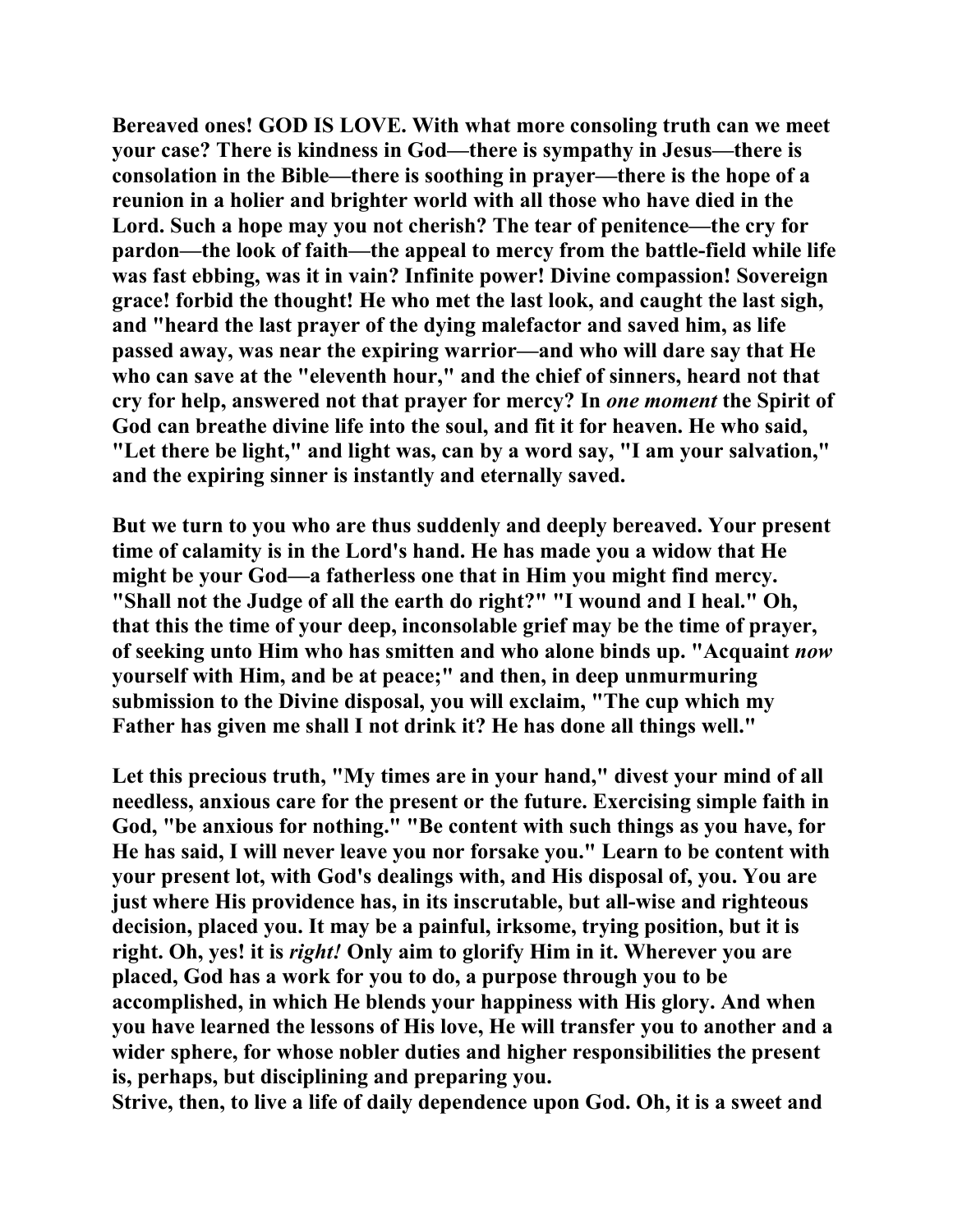**holy life! It saves from many a desponding feeling, from many a corroding care, from many an anxious thought, from many a sleepless night, from many a tearful eye, and from many an imprudent and sinful scheme. Repairing to the "covenant ordered in all things and sure," you may confide children, friends, calling, yourself, to the Lord's care, in the fullest assurance that all their "times" and yours are in His hand.** 

**In a letter addressed by Luther to Melancthon, at Augsburg, there occur these striking remarks, which from their relevancy to the present subject, I venture to interweave with my own, "Grace and peace in Christ! in Christ I say, and not in the world, amen. I hate, with exceeding hatred, those extreme cares which consume you. If the cause is unjust, abandon it; if the cause is just, why should we belie the promises of Him who commands us to sleep without fear? Can the devil do more than kill us? Christ will not be lacking to the work of justice and of truth. He lives! He reigns! What fear, then, can we have? God is powerful to upraise His cause, if it is overthrown; to make it proceed, if it remains motionless; and if we are not worthy of it, He will do it by others. For our cause is in the very hands of Him who can say, 'No one shall pluck it out of my hands.' I would not have it in our hands, and it would not be desirable that it were so. I have had many things in my hands, and I have lost them all; but whatever I have been able to place in God's, I still possess." (D'Aubigny's Reformation.)** 

**Oh, yes! beloved reader, thank God that your times, your interests, your salvation, are all out of your hands, and out of the hands of all creatures, supremely and safely in His. Forward in the path of duty, of labor, and of suffering. Aim to resemble Christ more closely in your disposition, your spirit, your whole life. Soon will it be said, "The Master has come, and calls for you."** *He is coming.* **"Prepare to meet your God."** 

**Let your motto for this year be—FORWARD! Patient in endurance submissive in suffering—content with God's allotment—zealous, prayerful, and watchful, be found "standing in your lot at the end of the days." Trust God implicitly for the future. No** *sorrow* **comes but shall open some sweet spring of comfort—no** *necessity* **transpires but shall endear a Father's care no** *affliction* **befalls but shall be attended with the Savior's tenderest sympathy. In Him meets all confluence of grace for your hourly, momentary need. Let your constant** *prayer* **be—"Hold me up, and I shall be safe." Let your daily** *precept* **be—"Casting all your care upon Him, for He cares for you." And then leave God to fulfill, as most faithfully He will, "His own**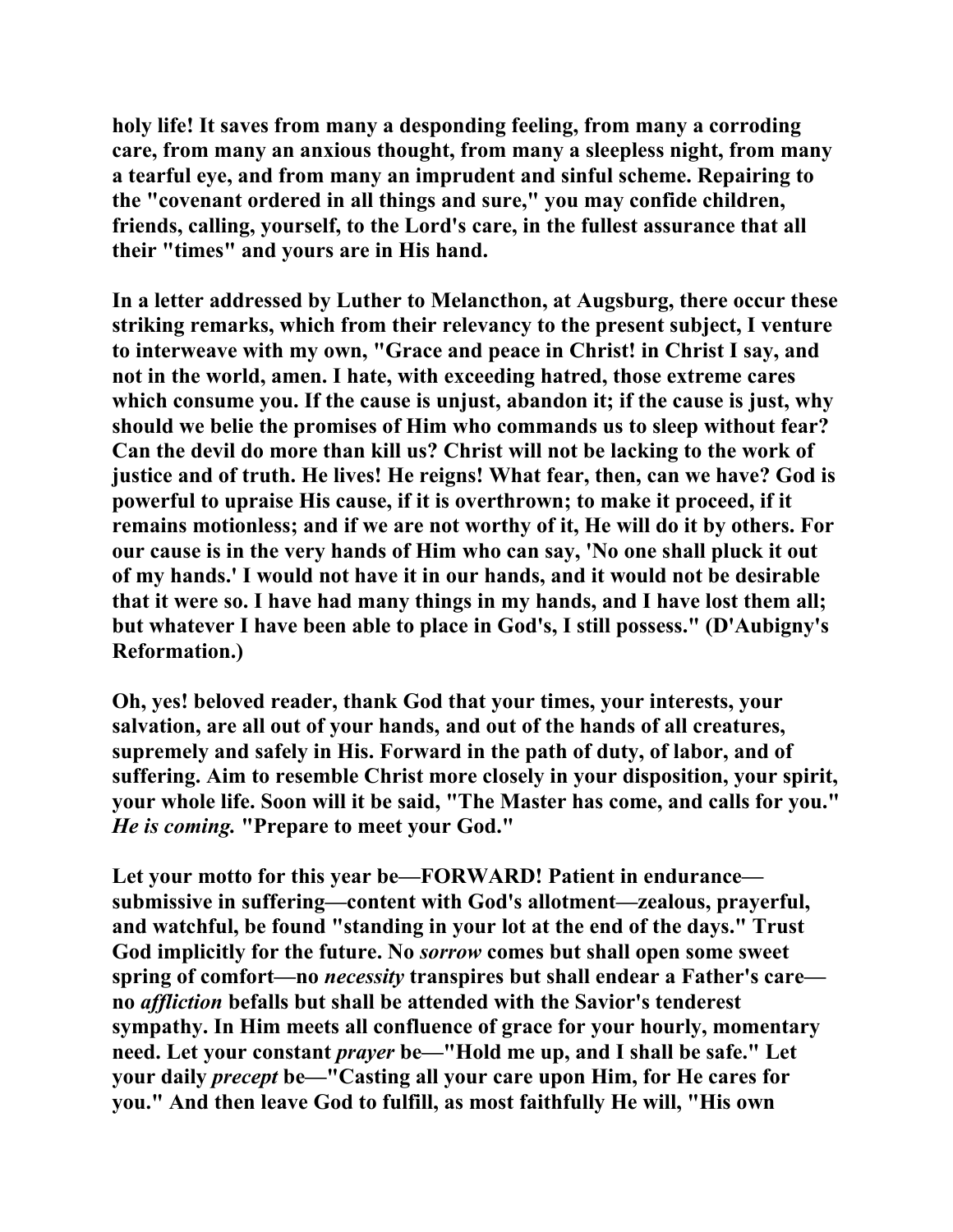**gracious, precious** *promise"***—"AS YOUR DAYS, SO SHALL YOUR STRENGTH BE." Thus walking with God through this valley of tears, until you exchange sorrow for joy, suffering for ease, sin for purity, labor for rest, conflict for victory, and all earth's chequered, gloomy scenes, for the changeless, cloudless happiness and glory of heaven.** 

**"Go to, then! Henceforth it shall no longer vex me, Because as I wish the world goes not always; The turmoils of life shall no longer perplex me, Nor my heart be worn out with grief of today. Woe is Time's blight; The seed of delight Shall spring up and bloom in heaven's islands of light.** 

**"Then pain shall inherit a rich o'er-payment; Then tears shall be wiped from all sorrowing eyes; The poor be clothed then in the fairest of clothing, And the sick with the vigor of health shall arise; Hatred shall cease; All shall be peace; For in heaven alone does good ever increase.** 

**"Oh, let, then, my lot and my life be appointed, Just as my God and my Lord sees meet; Hopes laid in heaven are never disappointed, Let the world have its way until the end is complete; Time's tree will cast Its leaves on the blast, And heaven make everything right at the last." —Thomas Kingo, 1634** 

## **THE BOSOM OF THE FATHER; OR, THE UNVEILED LOVE OF GOD**

**"The only begotten Son, who is in the bosom of the Father."—John 1:18** 

**In what a critical and impressive position does a new era of time place us! Such must be the feeling and such the reflection of every serious mind, realizing, in any degree, how solemn and precious a thing is LIFE! The**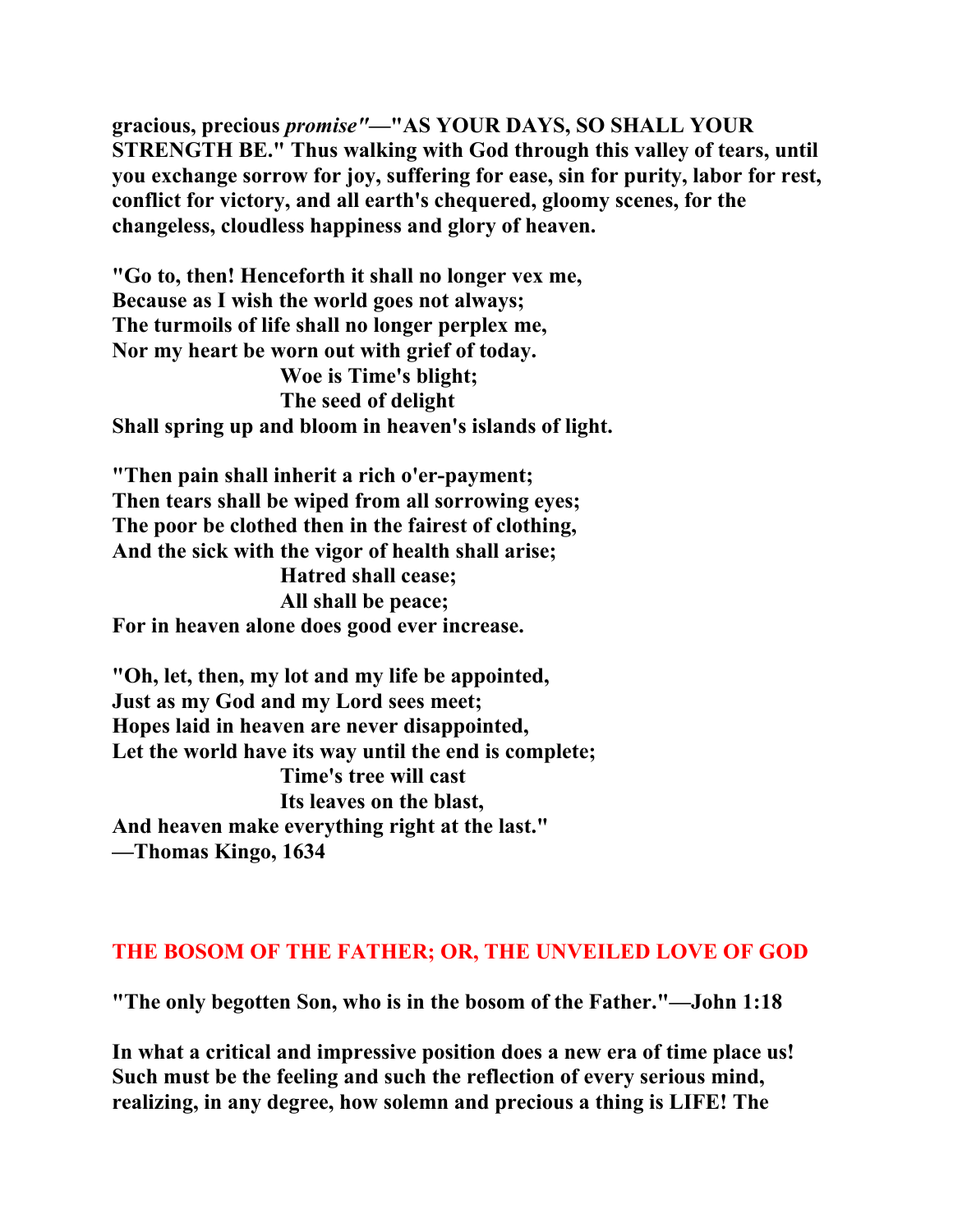**opening year plants us midway between the past and the future, standing as upon a narrow isthmus, its shores washed by the waves of two eternities. The**  *past* **of time a history—real, palpable, irrevocable, its records and its recollections all treasured up in the archives of another world, to be produced, scrutinized, and adjudged in that great day, when** *the books will be opened, and the dead shall be judged out of those things which were written in the book, according to their works.* 

**The** *future* **of time, a conjecture—impalpable, shadowy, formless, its dim perspective slowly and silently rising before the mind, all draped with the deep shadows of an inscrutable unknown. Shuddering as we stretch our aching vision into the future—its duties and trials, its changes and perils, its promises and hopes—for life is a scene of sunshine and shade—all looming in the mist that shrouds them, the mind recoils from the contemplation. Verily, it is a thoughtful and serious position, this, in which we stand. And yet the child of God, believing, confiding, hoping, is tranquil and serene. With the scene before him, he is awe-struck, but not appalled; he is solemn, but not dismayed. With an intelligent survey, and a vivid perception of the responsibilities involved, of the duties imposed, of the trials embosomed, of the dangers concealed in this new-born epoch of time; and with, perhaps, a nervous and pensive anticipation of its yet unwritten history, he still is conscious of a feeling of trust and repose, of calmness and serenity, to which all others are strangers, unsustained by a "like precious faith" with him.** 

**And whence this heaven-like placidity, this undisturbed feeling of confidence now stealing so gently and so soothingly across the spirit bending over the dreary confine, and peering into the shrouded events of the misty future? Oh, it is the assurance—the Divine, firm, unwavering assurance—that whatever that future may be—bright or shady, joyous or sad, sickness or health, life or death, earth or heaven—***he dwells in the bosom of the Father.* **Could we confront our undeveloped history with a truth more spiritual, appropriate, and precious than this? It presents to us that great God, with whom in life's minutest incidents we have to do, clothed in the most lovely and winning character; while it defines our relation to Him as the most close and tender. Let our trembling faith but firmly grasp it; let our fluttering hearts but quietly repose in it; let our whole soul be absorbed in it; and every gloomy thought and anxious forecasting of the future will disappear as morning's gray mists dissolve into a landscape of penciled loveliness and glowing light.** 

**The first view of this interesting subject is that which presents to us THE**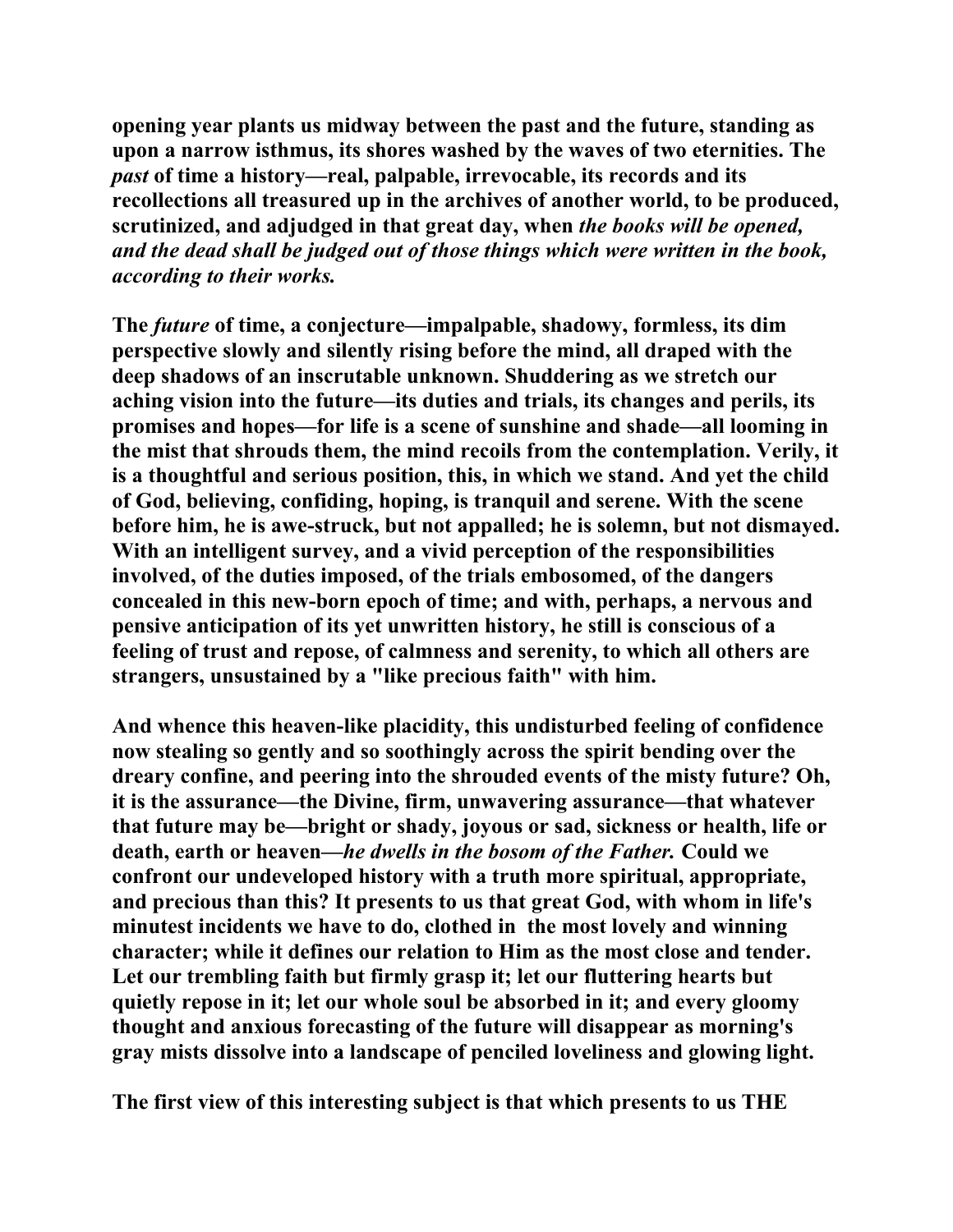**HEART OF GOD UNVEILED***—***in other words, the** *manifested* **love of God to His people. Previous to the fall, no veil hid from the human soul, the heart of God. The sun of His affection, unshaded by even a vapor, shone forth in all its infinite yet not overpowering effulgence, since man's vision was yet unimpaired by sin, and undimmed by sorrow. Every recess in the Father's bosom was thrown open, every thought known, and every throb felt; while between the Creator and the creature there existed the most perfect harmony, confidence, and communion. He lived as none other did, in the very heart of God, as though he were its sole possessor and its solitary occupant.** 

**But when, by a voluntary relinquishment, he forsook that sacred home, tore himself from that loving heart, a dark cloud, an impervious veil, hid it from his view; and no longer calm and happy in the assurance of his Father's love, from that moment God became to him an object of vague conception, of distorted feature, of guilty terror, and of dark distrust. A fugitive from the bosom that had nursed and cherished him in the days of his innocence; haunted by the misgivings of a guilty nature; shunning, terror-stricken, the glorious Being with whom he had been used so confidingly and so sweetly to converse, he sought distance and concealment from the God that had loved him, amid the deeply-shaded bowers of Eden. Ever since that fatal and entire severance from God, the atheistic language of man's revolted and alienated heart has been, "Depart from us; for we desire not the knowledge of your ways."** 

**The heart of God thus veiled, WHO could** *unveil* **it? The love of God thus forfeited, who could** *restore* **it? The character of God thus shrouded in mystery, profound and impenetrable, who could** *portray* **it? If the Deity once more appeared in a manifested and benignant form to beings conscious of deserved wrath, and trembling with guilty fear, it must be** *by the Deity revealing Himself.* **To scale the height of the ascent that would once more bring us in view of the still loving and unchanged heart of God, would be an achievement impossible to man. To cross the barrier which separated the Eternal One from the fallen creature; to search out the viewless Godhead, resolve the secret, unravel the thoughts, and fathom the purposes pondering in the bosom of the Infinite Father—were beyond the utmost stretch of finite power, that power all bedwarfed and paralyzed by sin.** 

**Nothing, then, is more clear, than that the Deity must descend to man; because of the utter incapability of man's ascending to the Deity. As God only knows His own love, that love, once alienated and lost, can only be re-won and**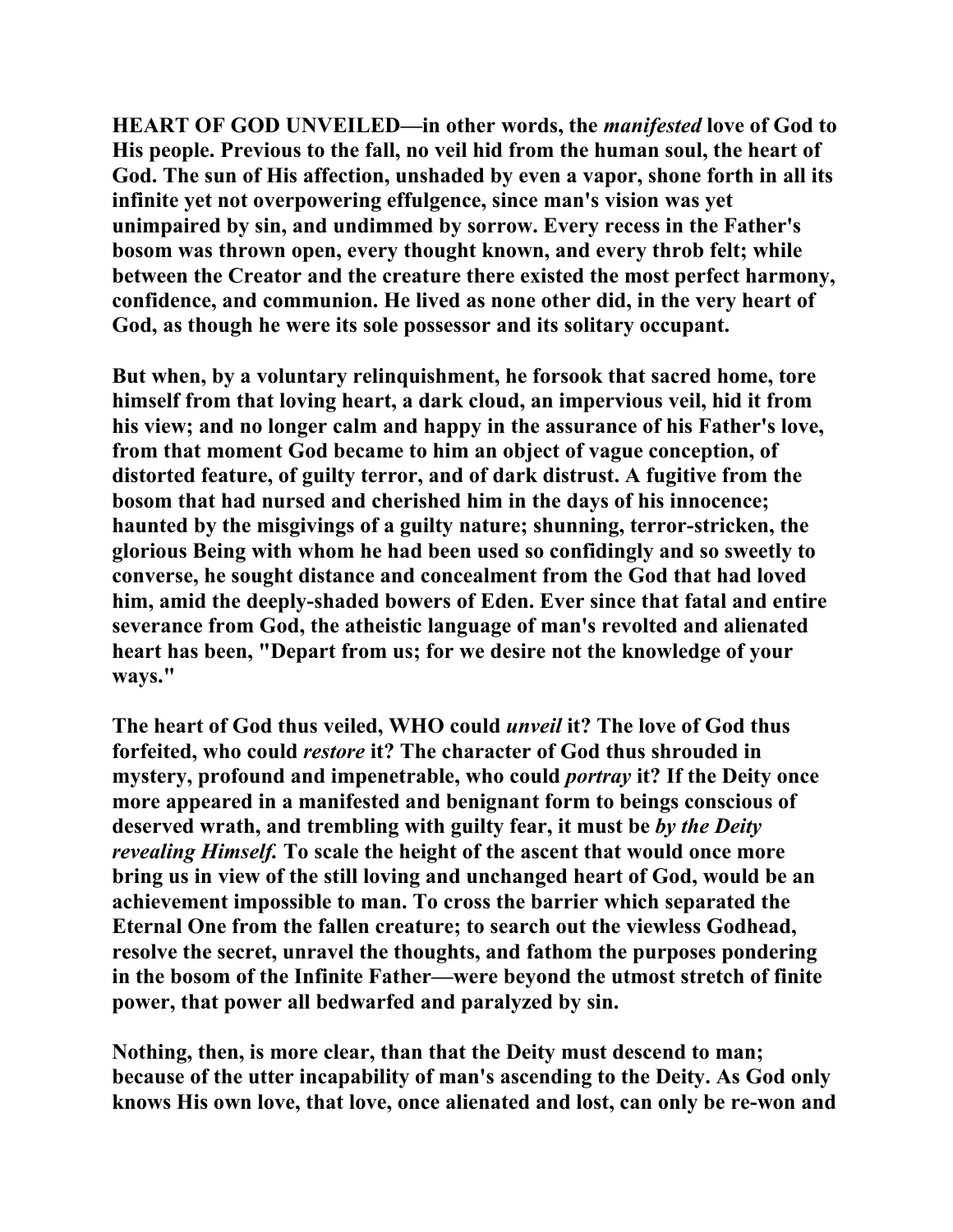**revealed by a power in which the Godhead should appear, achieving the wonder and securing the praise. Now all this has been accomplished! God has come down to man in the form and appearance of man—the Deity visible to human eyes.** *"The only begotten Son who is in the bosom of the Father, He has declared Him."* **In his incarnate form man sees** *"the brightness of the Father's glory, and the express image of His person."* **Enshrined in humanity, he has stepped forth upon the platform of our world—the visible image of the invisible God—the authentic representation of Deity***—"God manifest in the flesh."* **Stupendous verity!** 

**Man can now look upon God and live. He can now gaze into the heart of God, repose, and not be afraid. All our terror and distrust is gone. All our vague, shadowy, and distorted conceptions are vanished. We observe the character, and read the heart, and behold the glory of God in the sinless humanity and atoning work of His beloved Son. The Father stands before us all unveiled. In the tears of sympathy which Jesus shed—in the accents of tenderness which He breathed—in the lessons of wisdom which He taught—in the strains of deep pathos with which even His rebukes and remonstrances were clothed in the affluence with which He supplied every need—in the promptness with which He stifled every woe—in a word, in the profuseness with which He lavished His blessings on man in all the diversified forms of suffering and need—we see the bosom of the Father all unveiled. It was the heart of God throbbing in responsive benevolence to the quiverings of our soul; it was the love of the Father manifested, and flowing through the incarnate and crucified Son.** 

*"God is love,"* **was thus the great truth Jesus came to make known. Hence God's love is clearly a** *revelation* **to man, rather than a** *discovery* **by man. Divine love was the last perfection of Deity to baffle the research of human wisdom. Other attributes might be dimly traced in creation. Some faint glimmerings of God's wisdom, power, and goodness might be seen in the**  *"things which are made;"* **but how God could love sinners, could redeem and save sinners, was a question to which nature's oracle returned no response. In the exercise of the vast powers with which his Creator has endowed him, man may discover everything but this. He sweeps the** *skies above* **him with his telescope, and a new brilliant world of surpassing glory opens before his view. He delves into the** *earth beneath* **him, and an ancient and long-lost city is untombed. He works a problem, and science develops some new and startling wonder.**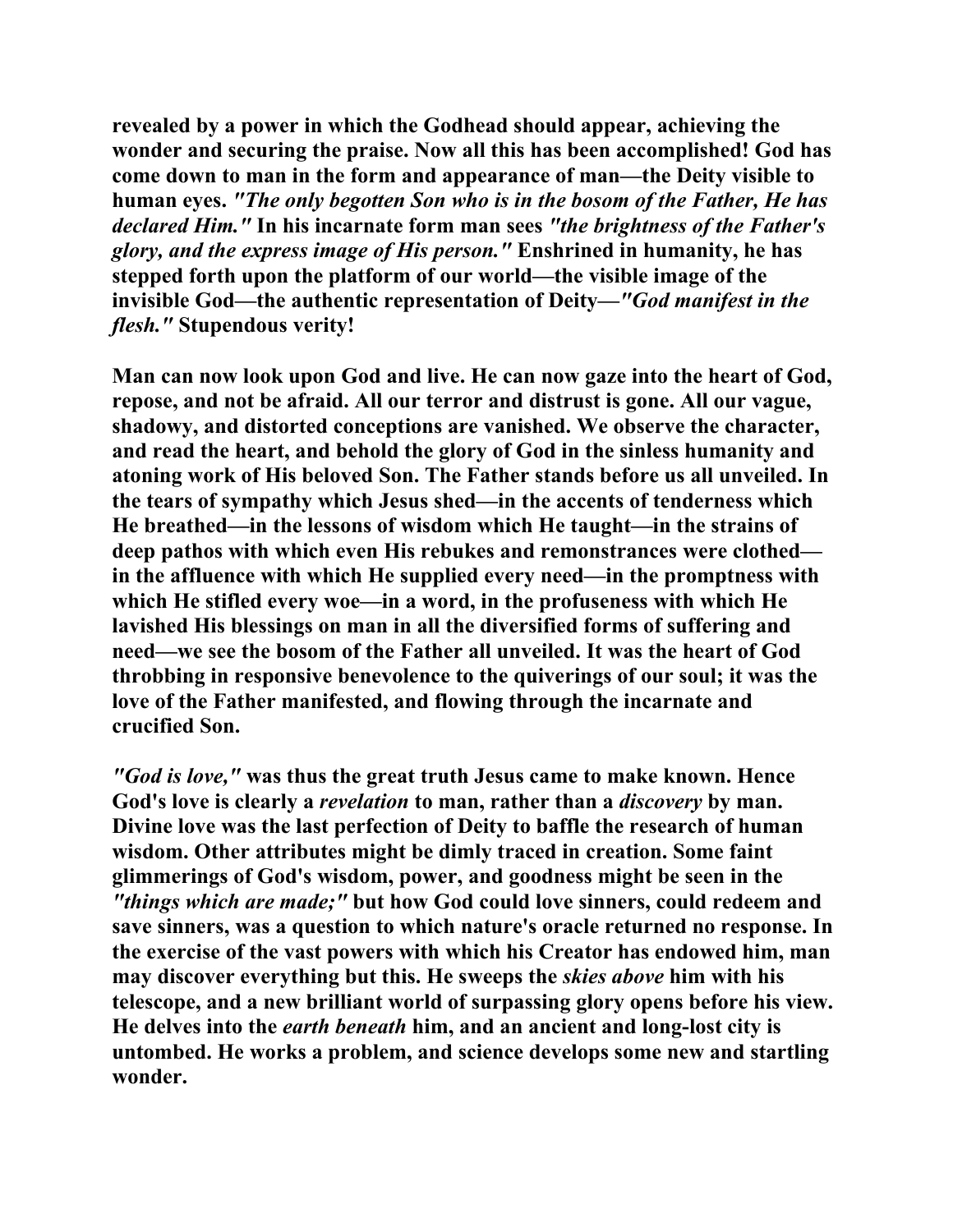**But there is one discovery he cannot make—one wonder surpassing all wonders, the most marvelous and stupendous—he cannot unravel. Nature, aiding him in all other researches, affords him no clue to this. The sunbeam paints it not upon the brilliant cloud; the glacier reflects it not from its dazzling brow; the valley's stream murmurs it not in its gentle music; it thunders not in the roar of ocean's billow; it sighs not in the evening's zephyr; it exhales not in the opening flower; all nature is profoundly silent upon a theme so Divine and strange, so vast and tender, as** *God's redeeming love to man.*

**But the Son, leaving the bosom of the Father, in which from eternity He had reposed, and which, in the "fullness of time," He relinquished, has descended to our world to correct our apprehensions and to dislodge our doubts, to calm our fears and to reassure our hopes with the certainty of the wondrous fact that** *God is still mindful of man***, and takes delight in man—that no revolt nor alienation, no enmity nor ingratitude has turned away His heart from man; that He loves him still, and that loving, He** *"so loved him that He gave His only begotten Son, that whoever believes in Him should not perish but have everlasting life."* 

**Thus did He come, His Father's representative, to declare Him to man. And as He wrought His brilliant miracles of stupendous power—thus attesting the fact of His Godhead; and as He pronounced His discourses of infinite wisdom—thus unlocking the treasures of His grace; and as He traveled all laden with our sins to the cross—thus unsealing the fountain of His compassion, He could say to all who challenged the Divinity of His mission, or who asked, at His hands, a vision of the Father,** *"He that has seen Me has SEEN THE FATHER."—"I and my Father are ONE."*

**Behold the mission of the Savior to our world! He has come to uplift the veil, and reveal the heart of God—that heart, all throbbing with a love as infinite as His nature, as deathless as His being. He came not to** *inspire* **but to** *reveal*  **the love of God. The atonement did not originate, it expounded the Father's love—the love was already there. Sin had but beclouded its existence; man's rebellion had but arrested its flow. Struggling and panting for a full, unrestrained expression, it could find no adequate outlet, no appropriate channel in its course to man, except in the surrender and sacrifice of its most costly and precious treasure. The Son of the Father must bleed and die before the love of the Father could embrace its object. And now, O child of God, the veil is withdrawn, the thick cloud is blotted out, and your God stands before**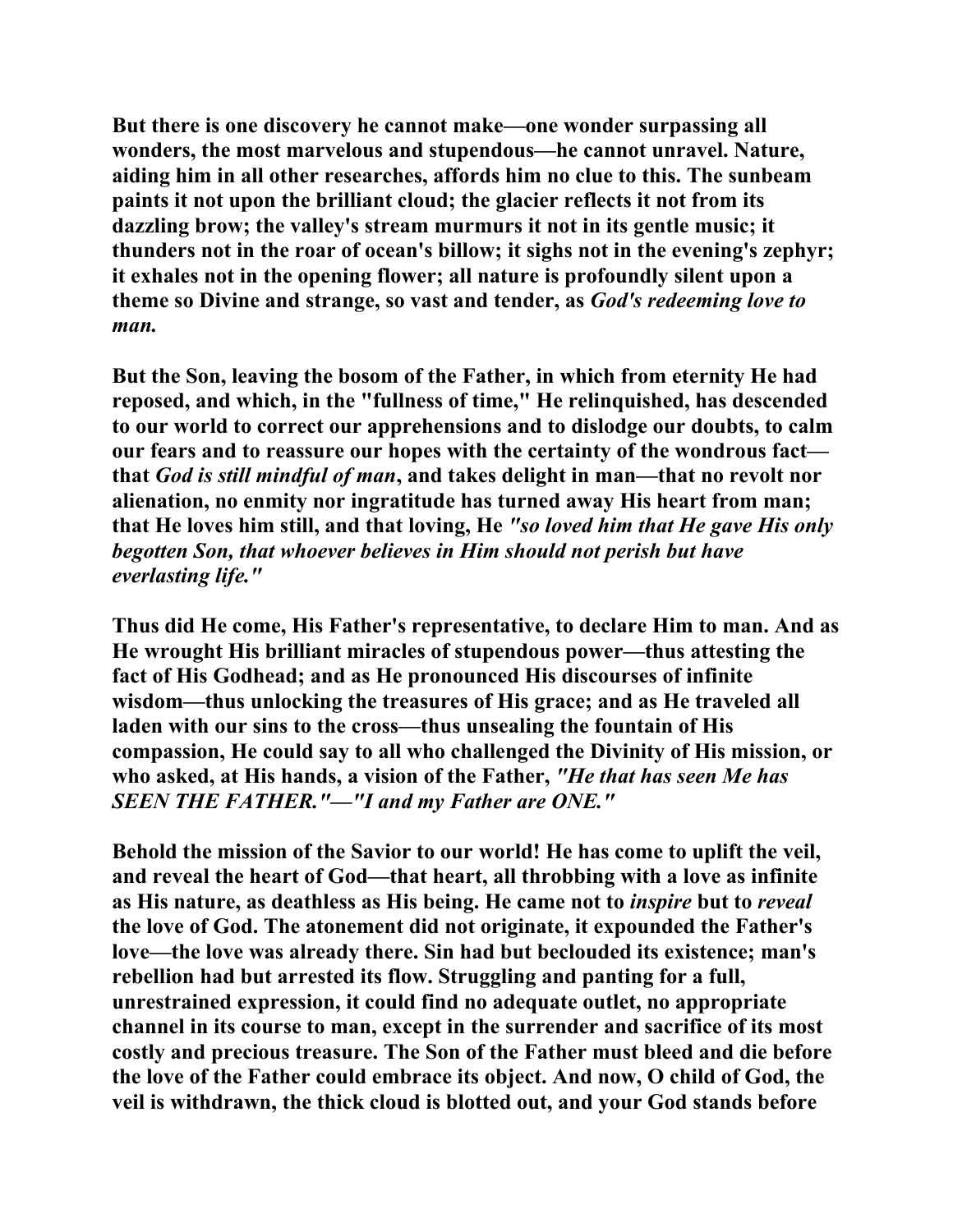**you all arrayed in ineffable love, His heart your divine pavilion, His bosom your sacred home.** *"The only begotten Son, who is in the bosom of the Father, He has declared Him."*

**And whose heart is it thus unveiled? It is a** *Father's* **heart. "I go to my Father and to your Father." Contemplate the child's place—it is** *"the bosom of the Father." "In You the fatherless finds mercy."* **Does an orphan's moistened eye drop a tear upon this page? Let him clasp these words to his sad heart, and no more feel that he is desolate and alone in the world, with no heart to love, no bosom to sympathize, no friends to cheer, no hand to help him. God is your Father, the orphan's Father and Friend. Confide but in His wisdom to guide you; repose but in His love to soothe you; trust but in His power to protect and in His willingness to befriend you, and His mercy shall be your solace and your shield until life's latest hour.** 

**The heart of God, then, is a parent's heart; and what child would refuse to repose in a parent's bosom? Where will he look for affection, for sympathy, for confidence, for an asylum, if not in the bosom of his father? This place, and this privilege, child of God, is** *yours. "For you have received the Spirit of adoption, whereby we cry, Abba, Father."* 

**Such is the distinction, and such the peculiar privilege of the child of God realizing in all circumstances that, in virtue of his union with the Lord Jesus, and of his adoption by grace into God's family, his perpetual dwelling-place is "the bosom of the Father!" To some of the Lord's people this may appear a truth strange and startling. "The Father's bosom; it is too sacred, too lofty, too privileged a place for one so sinful and wayward, so fickle and unworthy as I am." But listen to the argument that meets and removes your objection. Let me ask, where does the Head of the Church repose? You reply, "In the bosom of the Father." Then, where the Head dwells there also must dwell the body. And, where the body reposes, there must also repose the members of the body. Now the Lord Jesus is the Head of the Church, and the Church is "the body of Christ, and all we are members one of another." And because we belong to Christ, are accepted in Christ, and are loved by Christ, where Christ is, there we must be also. Thus it follows that our oneness with the Lord Jesus places us in the very bosom of the Father. All our atoning merits centering in Christ, all our worthiness springing from Christ, with this one, ever-prevalent, all-accepted plea, we go, and in childlike love, freedom, and simplicity, lay our sinful, weary, storm-tossed soul, in the soothing, sheltering bosom of the Father. There rests our elder brother; and there, in virtue of**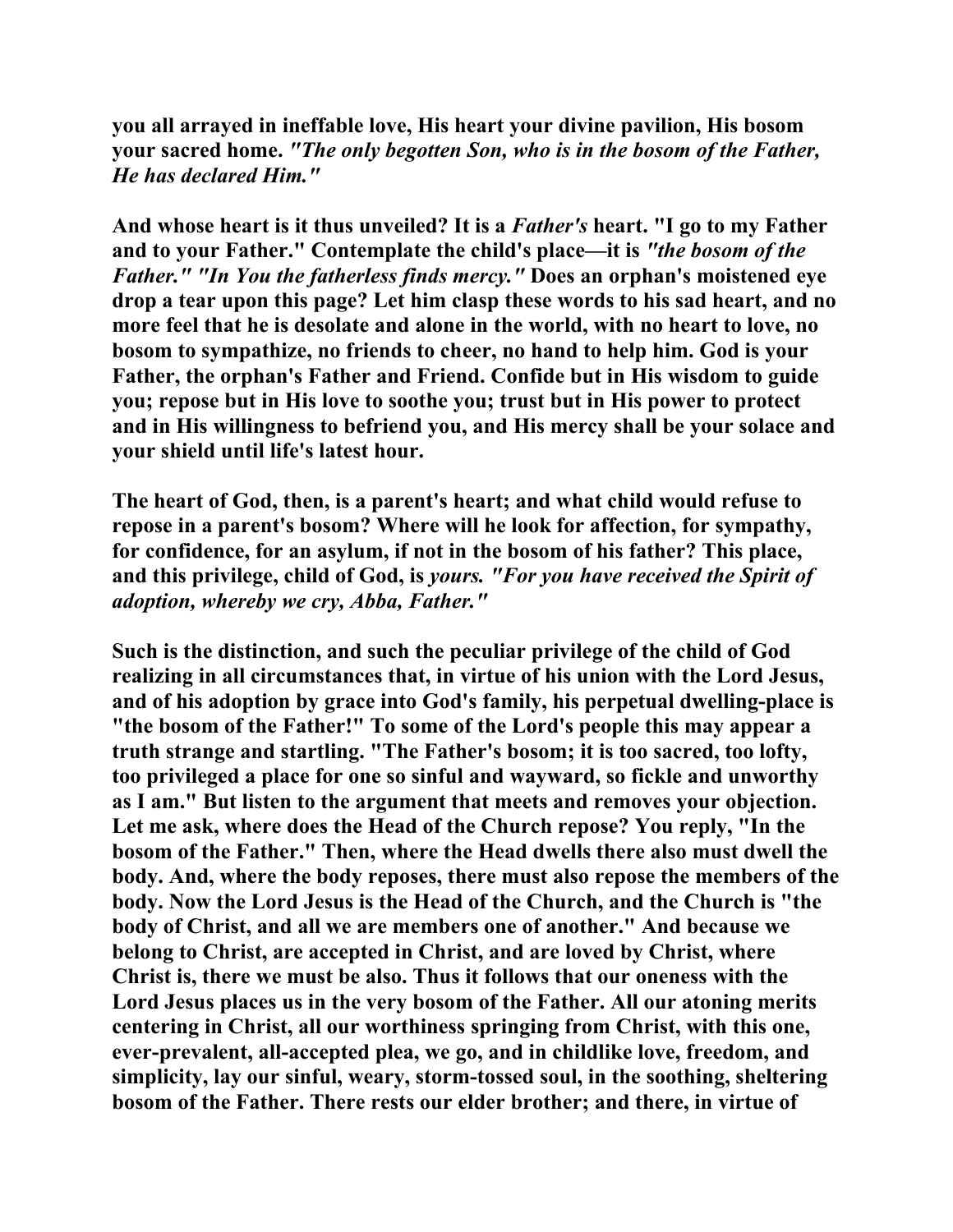**their relation to him, rests all "his brethren"—the weak and infirm, the tried and sorrowful, the bruised and tempted of the one family of God, the sacred and indivisible brotherhood of Christ. All repose where Jesus reposes—***in the Father's bosom.*

**The** *posture* **is as expressive as the privilege is great. It implies identity of nature with the Father—intimate knowledge of the Father—confidential communications to the Father—and the tenderest love and sympathy ever flowing from the Father. Oh, it is a blessed posture, expressive of the perfect nearness of the Christian to God. Could we be nearer to God than to dwell, moment by moment, in His very heart? Nor this alone. It involves a pledge solemn and binding as eternity—that all who repose there sincerely desire and earnestly aim to bring their heart and will and life into filial obedience and harmony with the mind and precepts of God.** 

**The bosom of the Father is the HOLIEST place in the universe—it is tender, yet dreadful; winning, yet solemn—and none repose there but those who, participating in its deep love, and sympathizing with its Divine sanctity, aim in all things to be conformed to the Divine image. The bosom of the Father is not the place of the alien, the refuge of the outlawed rebel; it is the home and dwelling-place of the loving and obedient child.** *"Be therefore perfect, even as your Father which is in heaven is perfect."*

**And what are some of the varied** *circumstances,* **in the Christian's chequered experience, in which the privilege of dwelling in the love of God is felt to be especially precious and appropriate? May we not specify, as among the chief,** *the season of parental chastisement?* **The rod of your heavenly Father is upon you. In the experience of your sensitive spirit, your feeling heart, the stroke is a heavy and a painful one. To a keen sense of its severity is, perhaps, added the yet keener conviction of the sin that has evoked it—that, but for your wanderings from God, your rebellion against His will; your disobedience of His commands, there had not lighted upon you a correction so painful and humiliating.** 

**But** *where* **in your sorrow will you repair? To the solace and sympathy of whose heart will you betake yourself? Will you flee from that Father? Will you evade His eye and shun His presence? Eternal love forbids it! What then? You will hasten and throw yourself in His arms, and fall upon His bosom, confessing your sins, and imploring His forgiveness. Thus taking hold of His strength, with that displeased and chastening Father you are in a moment at**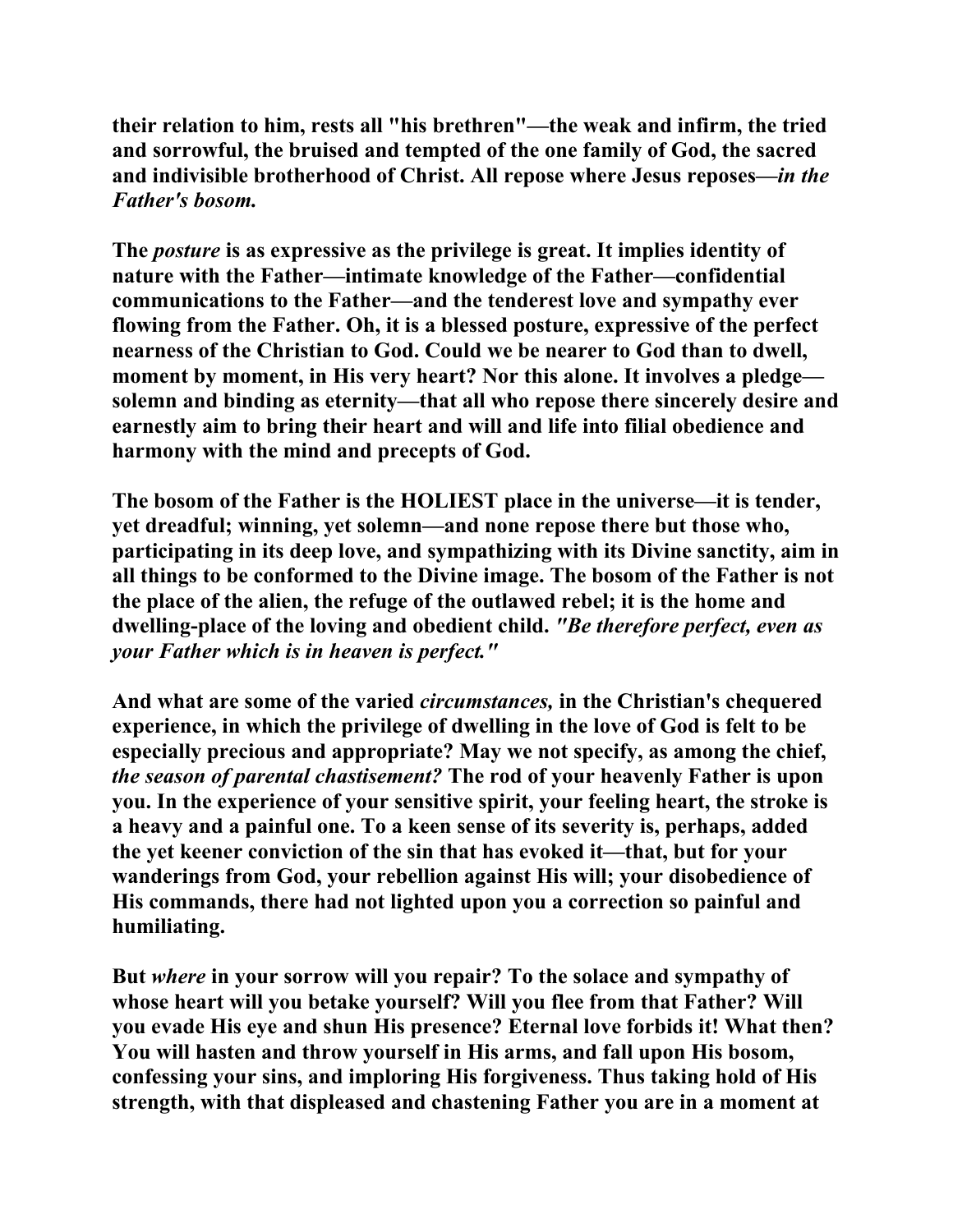**peace. Blessed is the man, O Lord, whom you chasten, and draw closer within the sacred pavilion of your loving, sheltering bosom.** 

**Oh, what an unveiling of the** *heart* **of God may be seen in a loving correction! No truth in experimental religion is more verified than this, that the severest discipline of our heavenly Father springs from His deepest, holiest love. That in His rebukes, however severe, in His corrections, however bitter, there is more love, more tenderness, and more real desire for our well-being, than exists in the fondest affection a human heart ever cherished. And oftentimes, in His providential dealings with His children, there is more of the heart of God unfolded in a dark, overhanging cloud than is ever unveiled and revealed in a bright and glowing sunbeam. But this truth is only learned in God's school.** 

**Amid the many changes and vicissitudes of time, how precious becomes this truth! Out of God, "nothing is fixed but change." "Passing away," is inscribed upon all earth's fairest scenes. How the heart saddens as the recollections and reminiscences of other days come crowding back upon the memory. Years of our childhood—where have you fled? Friends of our youth—where are you gone? Hopes the heart once fondly cherished, joys the heart once deeply felt, how have you, like cut flowers, faded and died! All, all is changing, but the Unchanging One. Other hearts prove cold, other friendships alter—adversity beclouds them—fickleness chills them—distance separates them—death removes them from us forever. But there is One heart that loves us, clings to us, follows us in all times of adversity, poverty, sickness, and death, with an unchanged, unchangeable affection—it is the heart of our Father in heaven. Oh, turn to this heart, you who have reposed in a human bosom, until you have felt the last faint pulse of love expire. You who have lost health, or fortune, or friends, or fame—be your soul's peaceful, sure refuge, the Father's bosom, until these calamities be overpast.** 

**And when from God we have strayed, and the Holy Spirit restores us to reflection, penitence, and prayer, and we exclaim, "I will arise!"—whose bosom invites and woos us back to its still warm, unchanged, and forgiving affection? whose but the bosom of the Father?—that same Father thus touchingly, exquisitely portrayed:** *"And when he was a great way off, his father saw him, and had compassion, and ran, and fell on his neck, and kissed him."*  **Oh, who is a God like unto You? With a privilege so precious as this, shall not our future** *progress* **in the Divine life be in some degree commensurate with its costliness? Turning our back more upon the world—living more decidedly for**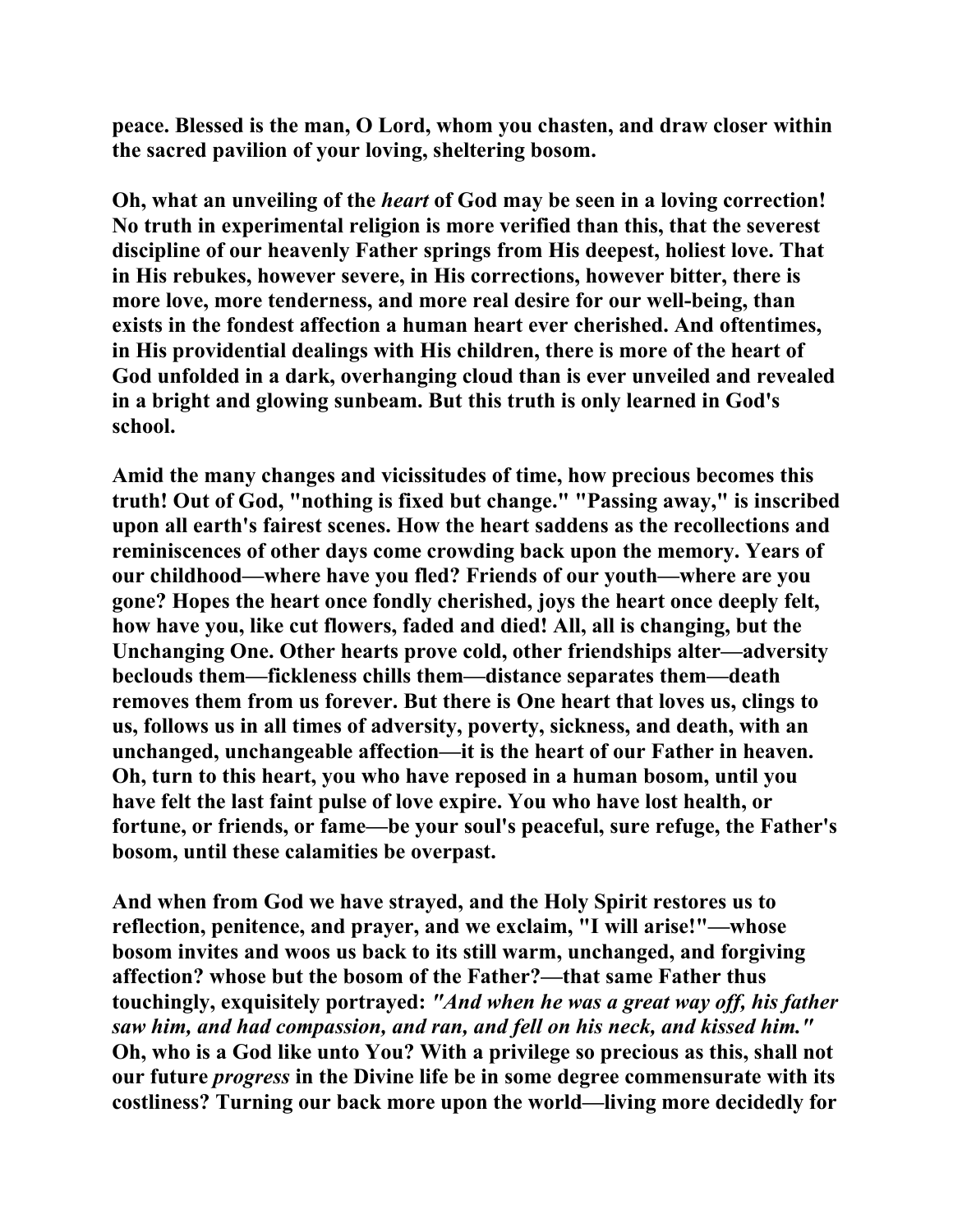**God, for Christ, and for eternity—our spiritual advance and posture will more closely resemble the Church as it was seen,** *"Coming up out of the wilderness, leaning upon her Beloved."*

**And what a** *uniting* **truth is this in its influence upon the household of faith! Realized in all its preciousness, and experienced in all its power, would**  *difference of judgment* **be allowed to produce** *alienation of heart* **in the Church of the Lord Jesus? Assuredly not! The true and sad secret of the low ebb of Christian love, of the great and cold distance at which they stand from each other who are purchased by one and the same Atonement, who are inhabited by one and the same Spirit, who are journeying to one and the same heaven, is to be found in the faint and imperfect realization of this great uniting truth that all the saints repose alike in the bosom of the Father. Dwelling so little in their Father's love, is it surprising that they dwell so little in each other's love? How touching is Christ's plea—***"You are all brethren;" "One is your Father."*  **What an argument for brotherly love is this!—The love that bounds beyond the wall of separation to embrace its object; the love that asks not the climate, the creed, the church—recognizing only the image of the Father, and relationship to the Elder Brother, as the sole term of its affection, confidence, and sympathy; the love that** *"suffers long, and is kind, that envies not, boasts not itself, is not puffed up, does not behave itself unseemly, seeks not her own, is not easily provoked, thinks no evil."*

**Who should be more closely united in affection and service as those who are, in the words addressed by Augustine to his friend Alpius, "Cemented with the same blood of Christ"—and to this, we add, who are bound together in the same heart of the Father? Oh, how should this great truth draw the saints of God nearer and still nearer to each other—even as rays of light more closely approach and blend as they converge towards their common center. Christian reader, let this year find you more warmly and prayerfully than ever devoted to a work so holy in itself, and so pleasing to your heavenly Father, as the promoting of an increased affection and manifested unity among the severed and separated, but the essentially ONE and indivisible, family of God.** *"Blessed are the peacemakers, for they shall be called the children of God."*

**Dwelling in the bosom of the Father, do not forget that throughout this year there is no needed and no asked blessing which that bosom can refuse you. Never will God chide you for asking too much. His tender upbraiding is that you ask too little.** *"Open your mouth wide and I will fill it."* **Oh, be satisfied with asking nothing less than God** *himself.* **God only can make you happy. He**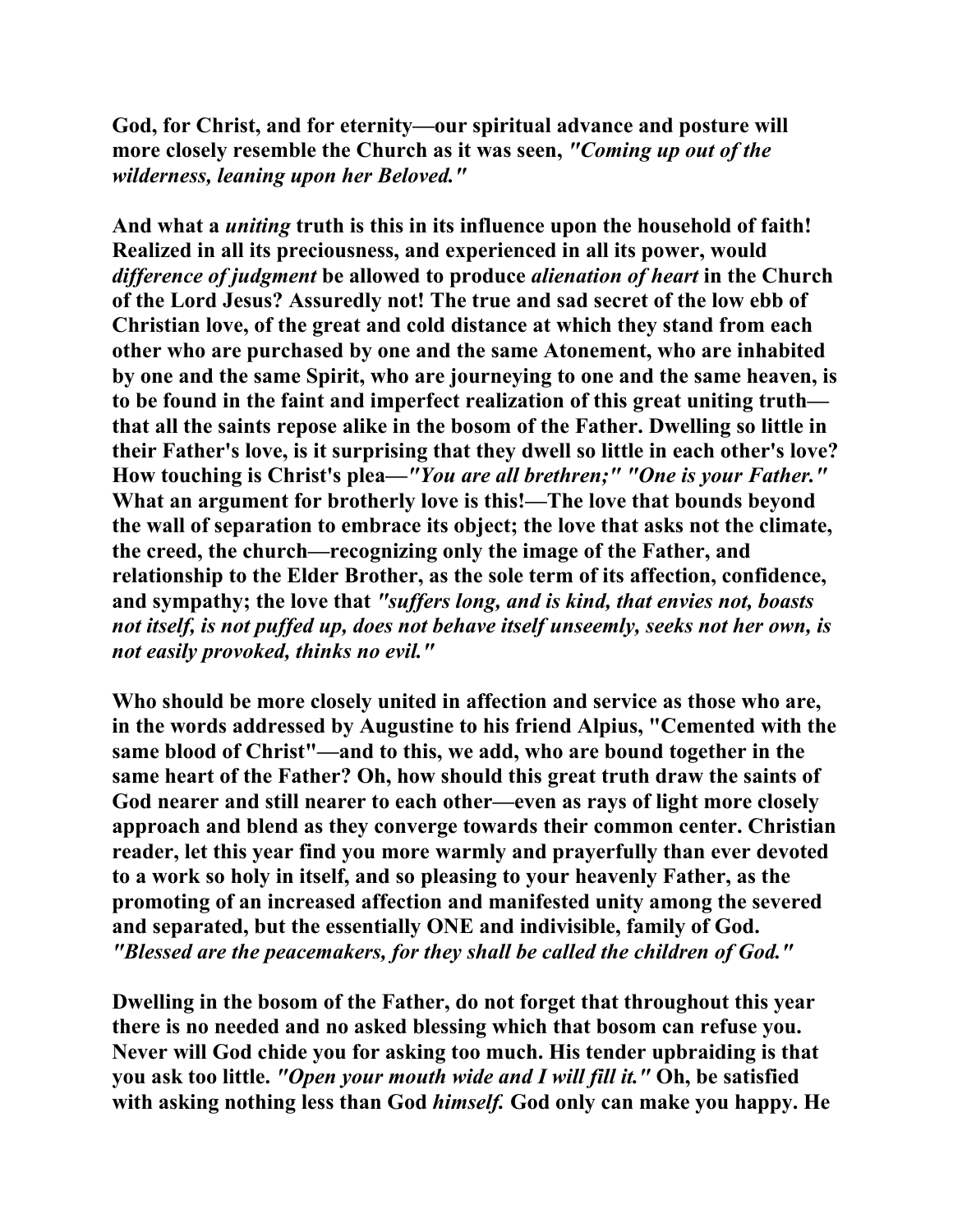**only can supply the loss—fill the void—guide you safely, and keep you securely unto His eternal kingdom. God loves you! Oh, embosom yourself in His love; and then, were all other love to wane and die—were it to chill in your friend—to cease its throbbings in a father's bosom—to leave its last and holiest home on earth—***a mother's heart***—still, assured that you had an interest in the love of God, a home in the bosom of the Father, no being in the universe would be happier than you. To that bosom take your every sorrow; from it draw your every joy. Let no cloud veil it from your view. The moment it is intercepted, repair to the cross, and sprinkled afresh with the precious Blood of Christ, you shall again feel yourself at home in the bosom of your Father. Let the grief you bear, the evil you dread, the sadness and loneliness you feel, but conduct you closer and yet closer within the loving, sheltering heart of God. No fear can agitate, no sorrow can sadden, no foe can reach you there! The moment you find yourself resting in childlike faith upon God, that moment all is peace!** 

**Upon whose bosom, dear reader, does** *your* **soul repose? Where are you relying for affection and friendship, for sympathy and support? There is but One who can meet your rational desires, your mental disquietudes, your soul's longings, your heart's pantings—it is God, revealed in the Son of His love, His heart unveiled in the person and work of the Lord Jesus. Do you need a bosom friend?—Christ is that Friend. He is the Friend of poor sinners sinners just like you. He died for the vilest; shed His blood for the guiltiest; saves the chief of sinners—freely, graciously, without money, and without price. His precious blood cleanses from** *all* **sin. Make Christ, then, your bosom friend; receive Him into your heart, and He will take you into His heart. Unveil to Him your secret sorrows, and He will make known to you His hidden love. Believe in Jesus! Go and imitate, in the closeness of your walk**  with God, in your intimate fellowship with Christ, the holy example of *the disciple whom Jesus loved, who leaned upon His breast at supper.* **There is room there for you. He shall gather the lambs with His arm, and carry them in His bosom. Sick one—bereaved one—chastened one—aged one, recline upon the bosom of the Father, and be still.** 

**"His arm is beneath you, His eye is above; His spirit within you, Says, rest in my love."** 

**And let us be watchful and prayerful—drawing all grace from the fullness of**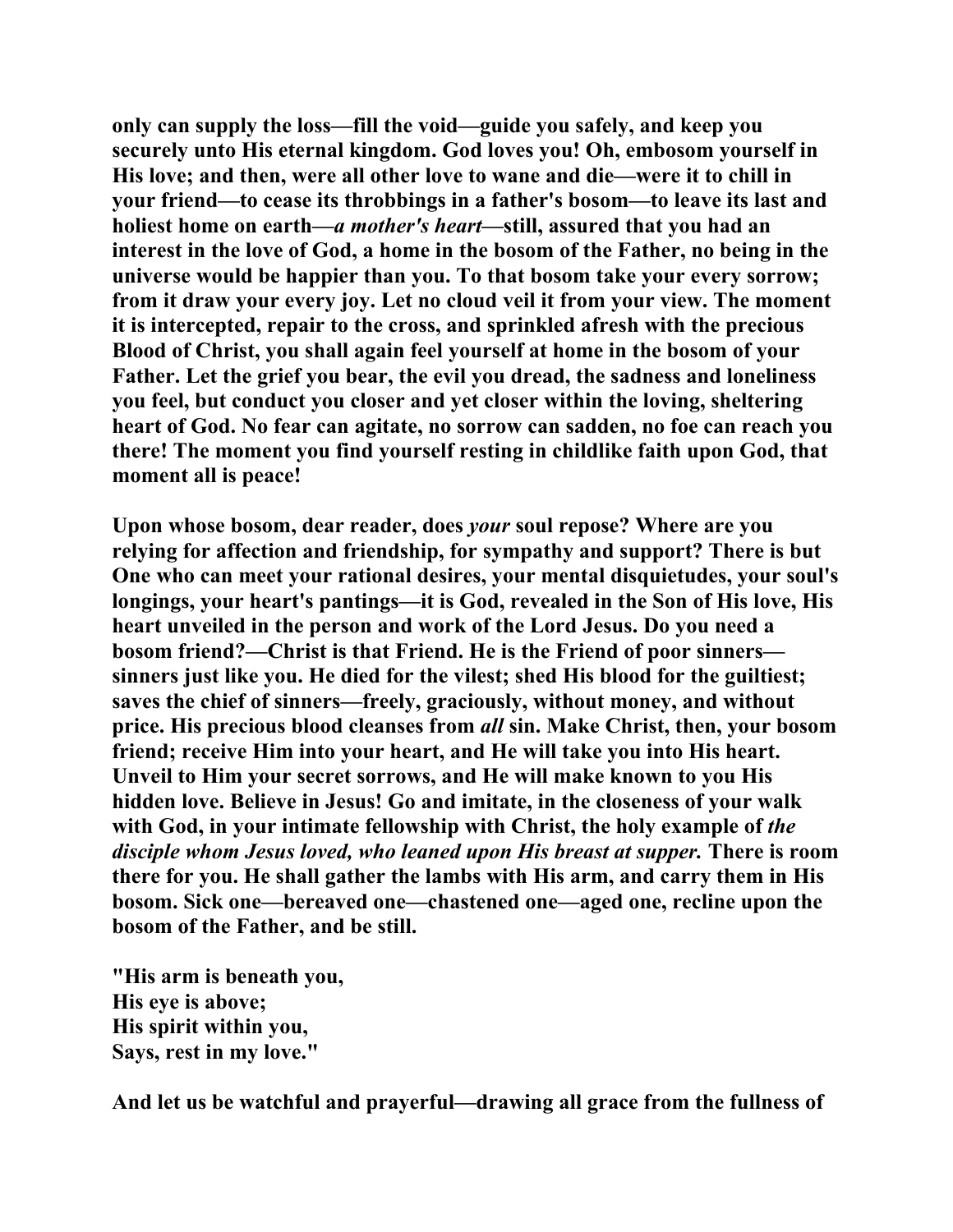**Christ—that we do not grieve the bosom upon which we recline, by questioning its love, distrusting its faithfulness, or opposing its known wishes and commands. And oh, when the final hour comes—when comes the last sickness, and the last glance of earth, and the last look of love, and the last tear of sorrow—the world receding, eternity nearing, heaven opening—where will you then pillow your restless, languishing, dying head?—where but** *on the bosom of the Father?* **And when your spirit, escaping from earth to heaven, from sin and sorrow and suffering below, to a sinless, sorrowless, sunny home above, where will it find itself at last?—safely, serenely, and forever reposing upon THE BOSOM OF THE FATHER!** 

## **ONLY TRUST ME**

## **"Only believe."—Mark 5:36**

**Precious and significant are the words of Jesus, the very same words that He spoke when on earth. Did those lips—glowing with more than a seraph's hallowed touch, lips into which grace without measure was poured—ever breathe a sentence more touching, more simple, or more significant than this, "Only believe"? Originally addressed to an afflicted parent, who sought His compassion and His help in behalf of a little daughter lying at the point of death, they seem to be especially appropriate to every case of anxiety, of trial, and of need. Alas! how many such will scan this page—how many a sigh will breathe over it, how many a tear will moisten it, how many a mournful glance will light upon it. Be it so—there comes back a voice of sympathy responsive to each sad heart—not man, but Jesus speaks—"Only believe"—in other words—"only** *trust."* 

**What is faith, but** *trust?* **what is** *believing* **in Jesus, but** *trusting* **in Jesus? When Jesus says, "Only believe Me," He literally says, "Only** *trust* **Me." And what a natural, beautiful, soothing definition of the word** *faith* **is this! Many a volume has been written to explain the nature and illustrate the operation of** *faith* **the subject and the reader remaining as much mystified and perplexed as ever. But who can fail to comprehend the meaning of the good old Saxon word,** *trust?* **All can understand what this means. When, therefore, Jesus says—as He does to every individual who reads these words—"Only believe Me," He literally says, "Only** *trust* **Me." Thus He spoke to the anxious father who besought Him to come and heal his child; "Only believe—only trust my power, only trust my compassion, only trust my word, be not afraid, only trust**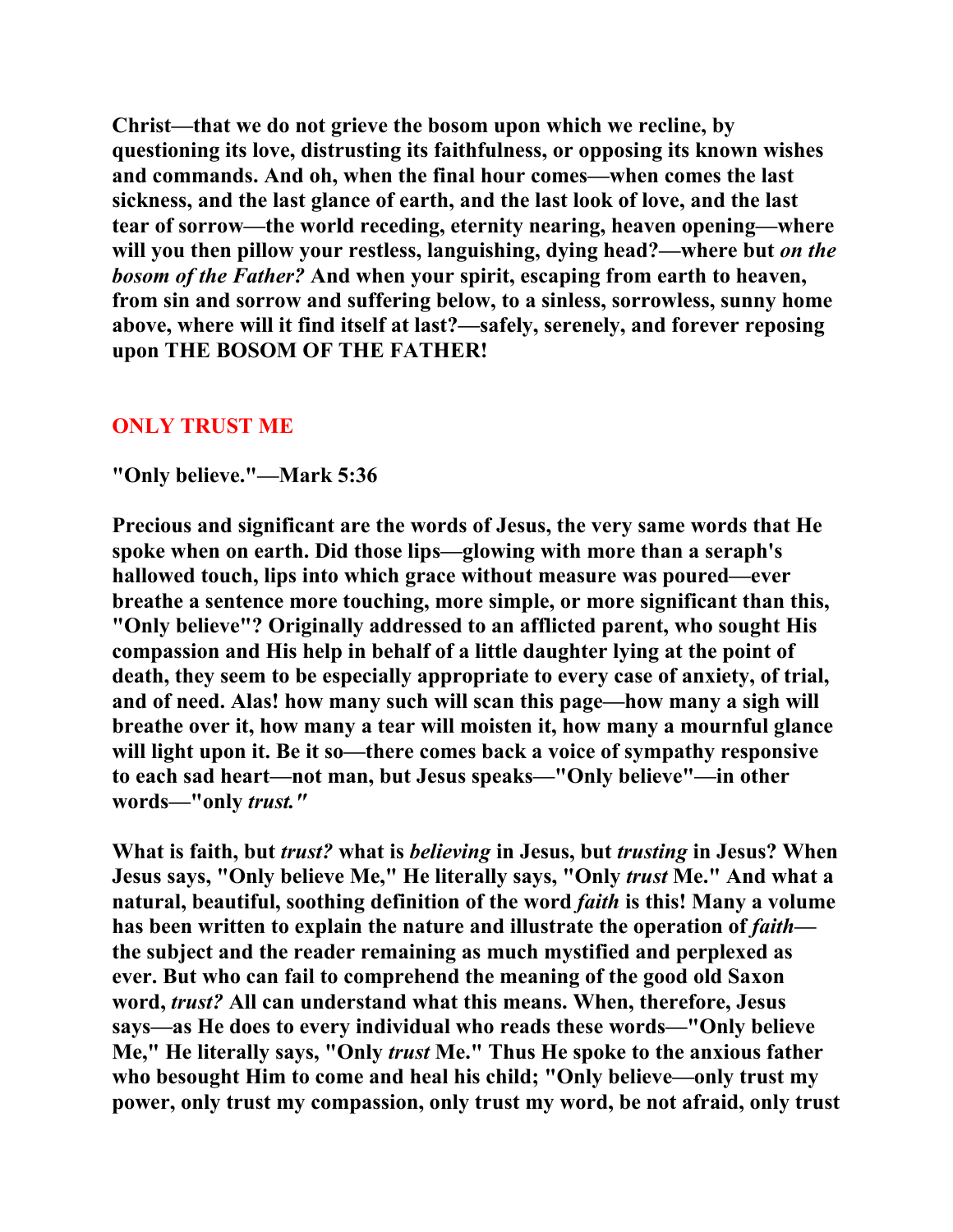**Me." And thus He speaks to you, believer. Oh, for a heart to respond, "Speak, Lord, for your servant hears!"** 

**With this posture of soul Christ invites us to commence the year. Could there be one more appropriate? Trust implies, on our part, mystery and ignorance, danger and helplessness. Such is the condition and prospect, and such are the feelings with which we greet the return of a new period of time. How wrapped in inscrutability, how shadowy and unreal is all the future! As we attempt to penetrate the dark clouds, what strange forebodings steal over our spirits. With a feeling of uncertainty connected with all before us, we seem to clutch our blessings with a more nervous grasp, to enfold our treasures within a closer embrace, and to shrink back ourselves from the mystic symbols of the strange unknown. Just at this juncture Jesus approaches, and with address most winning, and in accents most gentle, speaks these words, "Only believe only** *trust* **Me! Trust Me, who knows the end from the beginning—trust Me, who has all resources at my command—trust Me, whose love never changes, whose wisdom never misleads, whose word never fails, whose eye never slumbers nor sleeps—***only* **TRUST Me!" Enough, my blessed Lord, my soul replies. I will sit myself down as a loving child, a lowly disciple at your feet, and, indistinct and dreary as my future path may be, will learn from You how and where I may** *trust You* **all my journey through.** 

**The** *necessity* **that exists for faith, or trust in Jesus, seems almost too obvious to require extended remark. We find an illustration in the construction of**  *human society***. This beautiful fabric is held together, and sustained in its**  multiform operations, simply upon a principle of *faith*. Every pin that binds it **would be loosed, and every spring that moves it would be relaxed, were this principle of** *trust* **withdrawn or impaired. The** *commercial* **world, also, is carried on in its vast and complicated enterprises upon this same principle of faith, or trust. Eager to dispute, and affecting to despise it when brought to bear upon the claims and the realities of a world hidden and invisible, man yet pleads for, and adopts it, in matters that concerns a life that is** *seen* **and that is passing away. He will credit the announcement of a discovery in science, believe a fact in history, and embark his entire savings in a commercial enterprise in the exercise of a simple, naked faith in the word, the integrity, or the skill of another; but on the testimony of God's Word he will not believe anything that it reveals.** 

**Revelation, traveling from a distant and unseen world with announcements infinitely great, revealing facts transcendently momentous, and based upon**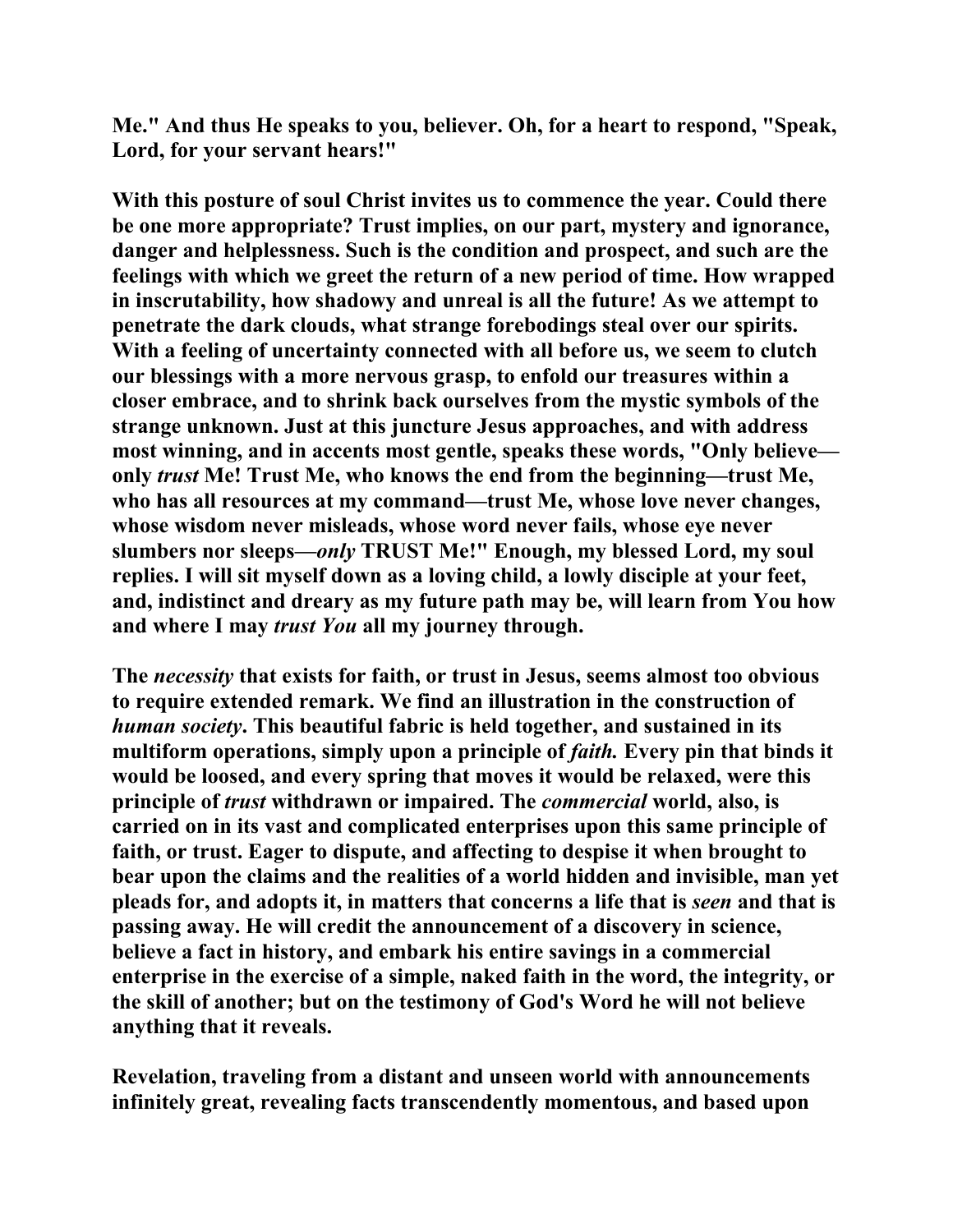**grounds which reason cannot dispute nor skepticism gainsay, asks the simple and unquestioning faith of man. Does he believe? Does he fully admit the Bible to be the Word of God? Does he believe in its dreadful declaration that there is a hell, and in its glorious delineation of a heaven? Does he receive the salvation it announces, believe in the Savior it reveals, and adopt the character it enjoins? Alas! he will credit the veriest fictions, will surrender his credulity to the wildest conjectures, will receive unquestioningly fables as facts, falsehoods as verities, announcements as true, based on evidence the most slender and dubious; and yet, from the depth of his unbelieving heart, scorn as a forgery and reject as a lie the eternal, divinely-authenticated and unchangeable truth of God—revealing a world so solemn, truths so momentous—a heaven—a hell—a Savior in which are bound up individual interests inconceivably precious and undying. Such is the moral insanity of the carnal mind. "Madness is in their heart while they live." But we suppress this train of thought, and proceed to illustrate the** *necessity* **of the believer's trust in God in view of the yet undeveloped, unshaped circumstances and events of the future.** 

**When we consider the convulsions of life's future—limited it shall be within the brief space of twelve months—how varied and undulating the path! It resembles, in its windings and its changes, the serpentine course of a river, as it pursues its way—now suddenly disappearing behind jutting rocks or towering headlands, now bursting into view again and rushing on, foaming and sparkling, through smiling meadows and sunny slopes—then, by some sudden course, lost again to view—surely the believer will feel the need of confidence in an invisible hand to guide him through the labyrinth of his intricately tortuous way. This cloud of mystery, enshrouding all the future from our view, bids us** *trust.* **Not a step can we take by sight. We cannot even conjecture, much less decide, what the morrow will unfold in our history what sweet sunbeam shall illumine, or what somber cloud shall shade our path. How little can we predict what loved ones, now clustering around our fireside, will, before this year closes, have left us for the spirit land—what storm shall wreck our fortunes or our fame—at what distant part of the globe, and in what sanctuary, the last Sabbath in the year shall find us worshiping or how soon we ourselves shall depart from our princely halls and broad acres, or our lowly homes and limited possessions, and join the long, gloomy procession that has just preceded us to eternity.** *How veiled from sight the next bend of our path!* **But Jesus says, "Only** *trust* **Me!"** 

**The number, invisibility, and insidiousness of our spiritual foes—their**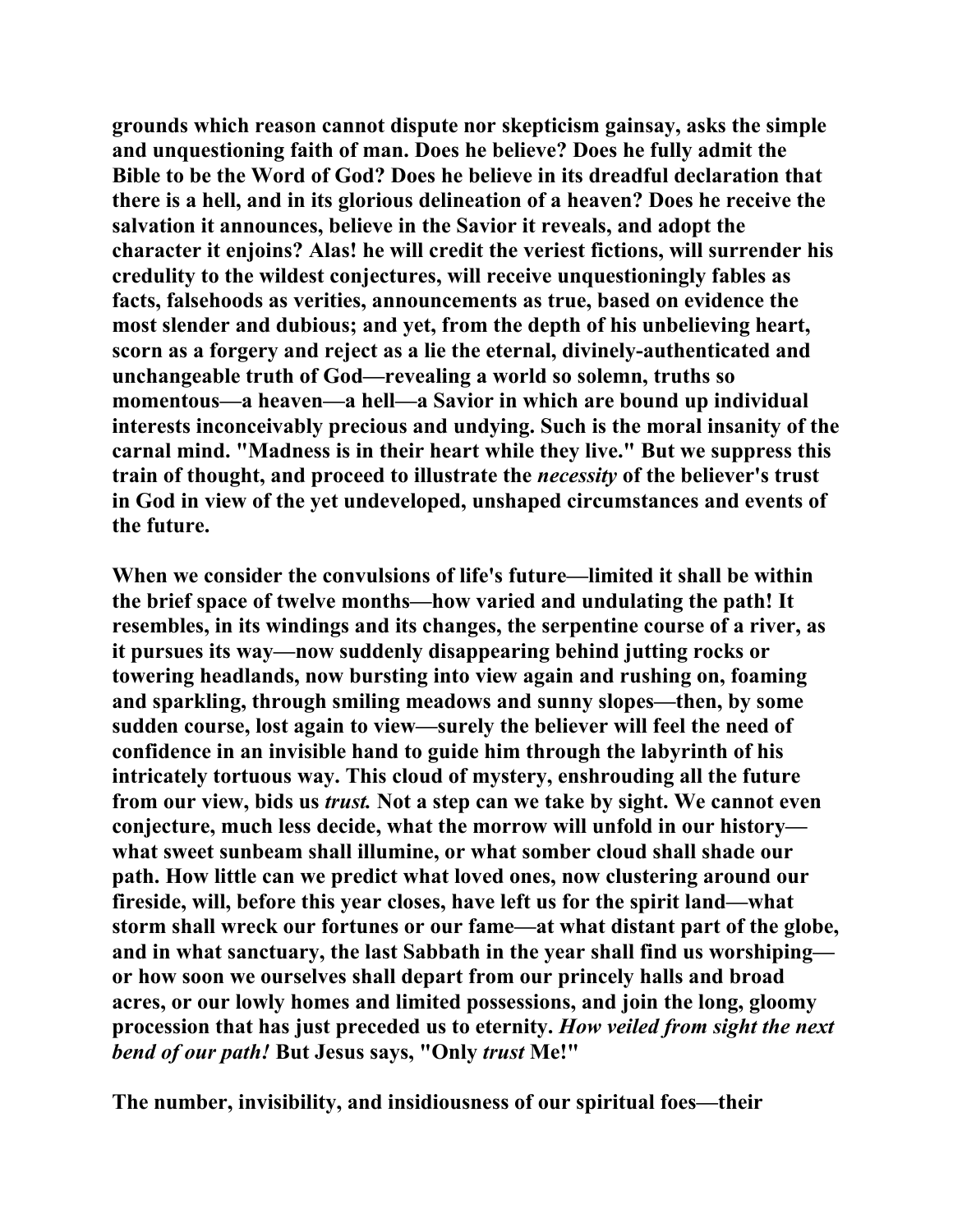**combined power, and the surprisal of their incessant assaults—demands our trust in Jesus. Nothing is more unseen than the principalities and powers through which we have to force our way to heaven. Satan is invisible—his agents are unseen—moral evil veiled—our hearts a great deep—the world masked—truly we have need to cling to, and confide in, Jesus, the Captain of our salvation, seeing that "we wrestle not against flesh and blood, but against principalities, against powers, against the rulers of the darkness of this world, against spiritual wickedness in high places," and that therefore we are to take to ourselves the whole armor of God, remembering that this is the victory that overcomes the world, and with it the god of this world, even our** *faith* **or** *trust*  **in Jesus.** 

**The heavenly source of all our supplies for the battle and the journey of life pleads for our trust in Jesus. In ourselves we have no resources. Grace is not natural to us, holiness is not innate, and our native strength is but another term for utter impotence. Bankrupt of everything that is morally strong, righteous, and lovely, we are "wretched, and miserable, and poor, and blind, and naked." Where, then, are our supplies to come from? All in Jesus. "It has pleased the Father that in Him all fullness should dwell." "Who has blessed us with all spiritual blessings in heavenly places (things) in Christ." Christ is both the believer's armory and his granary. The weapons of our warfare and the supplies of our necessities—our ammunition and our nourishment—all are in Christ. And the life we live as warriors and as pilgrims must be a life of continuous coming to, and trusting in, a full Christ, an all-sufficient Savior. If, as each morning dawns, and before we gird ourselves for the conflict, the duties and the trials of the day, we breathe from our hearts to our Heavenly Father, who knows our need and is pledged to its supply, the prayer—"Give me, my Father,** *this day,* **my** *daily* **bread; I look to You for the wisdom that counsels me, for the power that keeps me, for the love that soothes me, for the grace that sanctifies me, and for the presence that cheers me; now supply my need, and do unto me as seems good to You"—each day's provision would be meted out, and we should experience the blessedness of living upon a Father's bounty, upon the Savior's grace, and upon the Spirit's love.** 

**We now come to consider the principle of faith, or trust. It is altogether divine—created by no human power, commanded by no human authority; and sustained by no human resources. "Faith is the gift of God." Jesus is its Author and its Finisher. It is a free, unmerited, unpurchased bestowment. It is given to the poor because of their poverty, to the vile because they are unworthy, to the bankrupt because they have "nothing to pay." All human**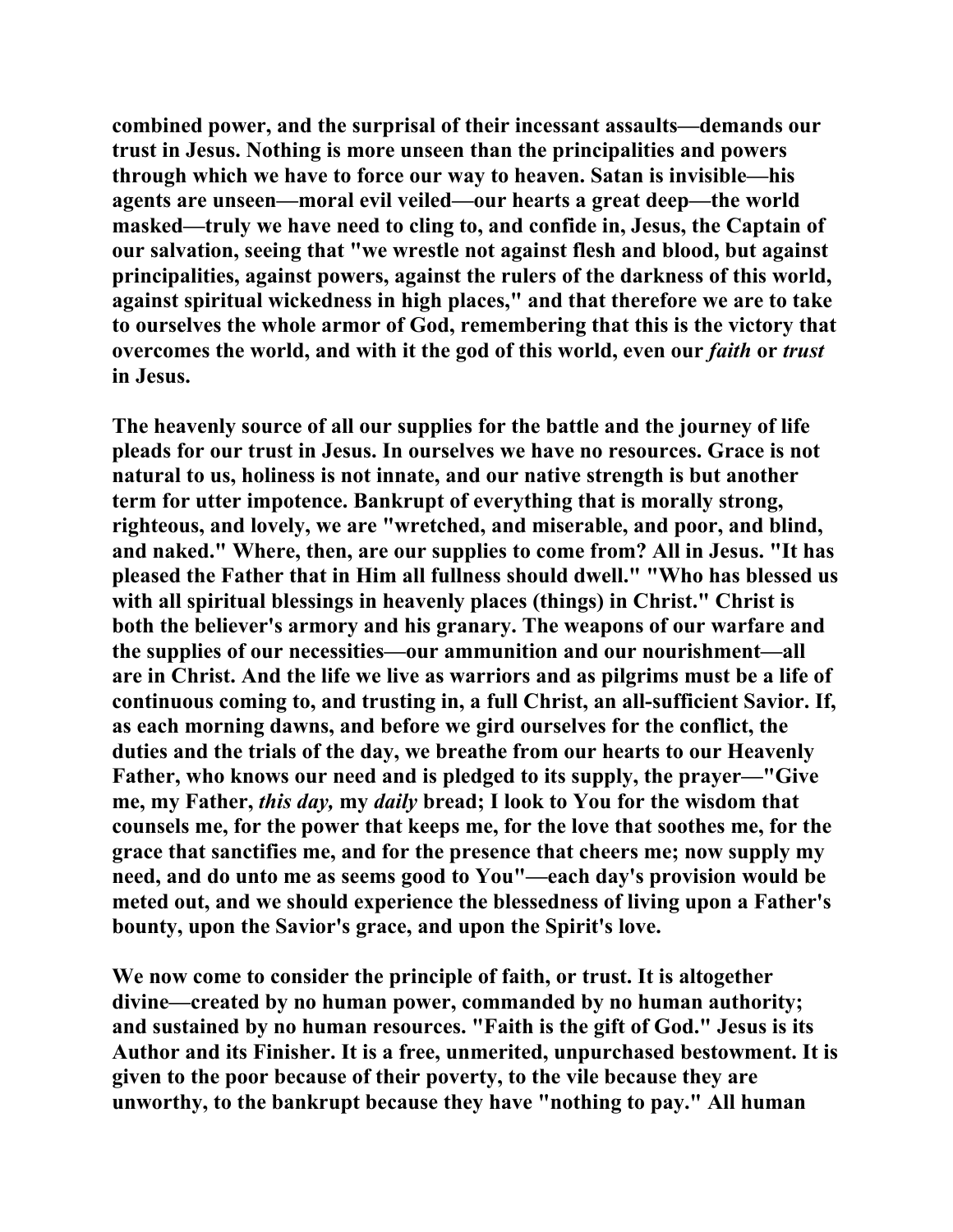**boasting and vain excuses are thus swept away, and the truth stands out radiant with its own divine luster—"By grace are you saved, through faith, and that not of yourselves,** *it is the gift of God."* **Such, then, is the faith, or trust, which the Bible enforces, and which these pages are designed to illustrate.** 

**There is, first, what an old divine would term a "bronze serpent faith." That is,** *a faith that looks alone to Jesus for salvation.* **It brings the penitent soul to His feet, it leads it to His blood for cleansing, and to His righteousness for acceptance. It looks to Jesus as the wounded Israelite did to the bronze serpent which Moses up lifted upon the pole. Reader, have** *you* **this bronze serpent faith? As this year unfolds the first page of your hidden history, can you humbly say, "Let what will betide, I am saved; I am** *converted!* **I am in the ark, and have a hope laid up in heaven?" Oh, wondrous words are these, "As Moses lifted up the serpent in the wilderness, even so must the Son of man be lifted up; that whoever believes in Him should not perish, but have eternal life."** 

**Then, there is what the same divine would term a "golden scepter faith"***—a faith that enables the soul to draw near to God.* **When Ahasuerus extended the golden scepter to queen Esther, it was the symbol of her approach, the token of her welcome. She drew near, touched it, and held audience with the king, and he granted her all that she desired. Thus the soul draws near to God the Father through Christ. Christ is to the sinner what the golden scepter was to the queen—the appointed medium of access, "For through Him we both have access, by one Spirit, unto the Father." Oh, with** *such* **a medium of approach to God—so near, so suited, so precious—why should we stand afar off? why doubt, and linger, and hesitate? "Having therefore, brethren, boldness (or liberty) to enter into the holiest by the blood of Jesus, let us** *draw* **NEAR."** 

**And now, for WHAT would Christ have us trust Him? "Only believe—only trust Me."** 

*Only trust the Salvation of Christ.***—He would have us commence with what He has constituted the central truth of the gospel—the Cross. God has made it the focus of His glory—for around no object do such wonders and glories gather as at the cross of Christ—and He would have us make it the central fact of our faith. What a sure ground of trust for a poor sinner is here—the great and complete salvation of the Lord Jesus. Here God Himself rests—for He has confided all His glory to Christ, whom "He has made strong for Himself." And surely if the work of Jesus were sufficient to uphold the moral**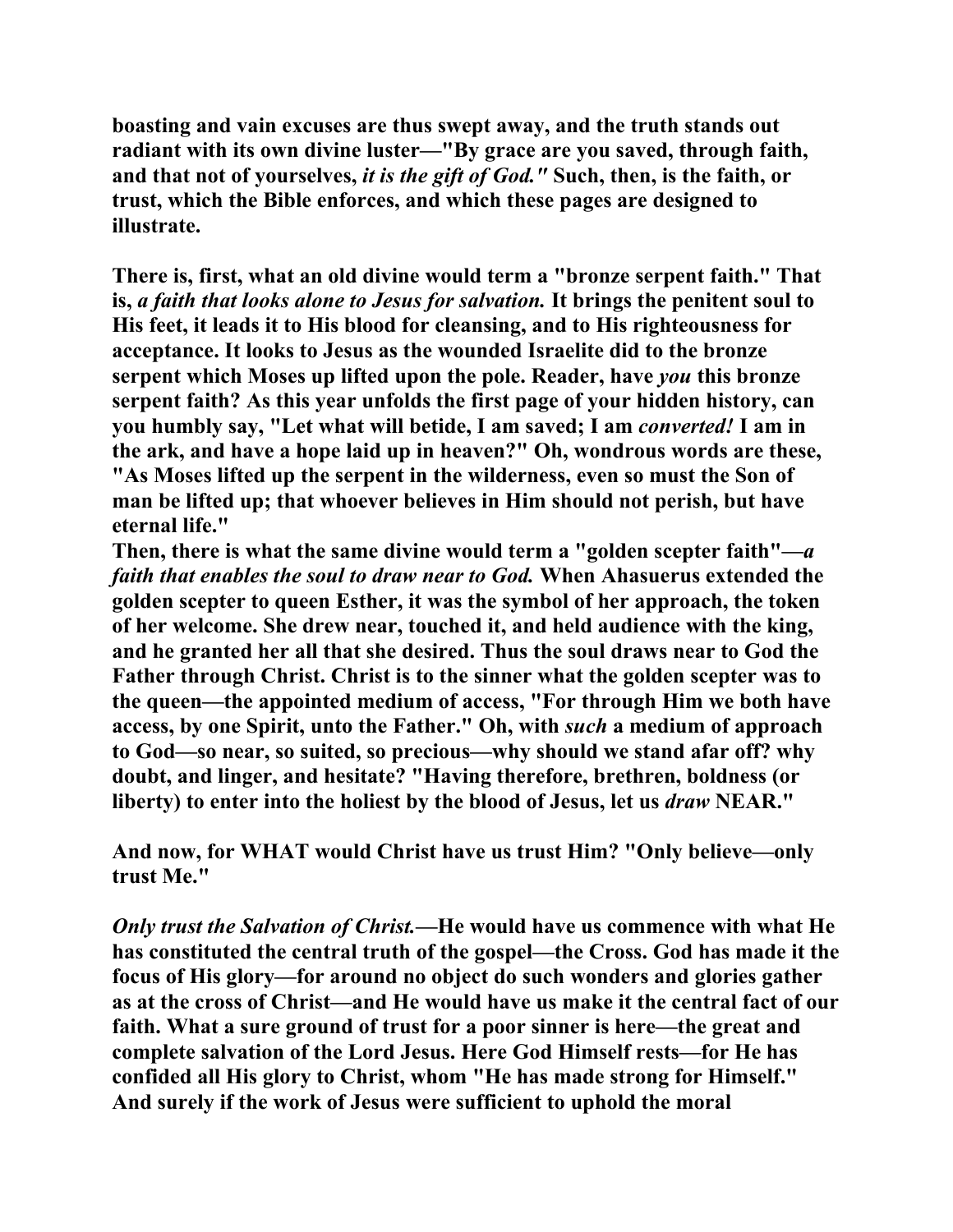**government and secure the eternal honor of God, there need be no demur, no hesitation on the part of the sinner, there to place his entire trust for forgiveness and acceptance. Sinner as you are, here is a salvation worthy of your confidence. "Christ died for the ungodly." "He was wounded for our transgressions, He was bruised for our iniquities." "Through His blood we have redemption, even the forgiveness of our sins." "By Him all who believe are justified."** 

**Christ has paid the great debt to divine justice. His resurrection from the dead by the glory of the Father is His complete discharge, and now, "whoever will, may come and drink of the water of life freely." To each guilt-stricken, heart-broken, sorrow-burdened, weary sinner Jesus says,** *"Only* **TRUST Me." Beloved reader, no partial trust must this be. Your foothold on every other foundation must give way—your grasp upon every other support must loosen, your clinging to duties, to works, to self, in every form, must yield—and your whole, implicit, sole trust for salvation must be in the one Atonement which God has provided, in the one salvation which Christ has finished, in the only name given under heaven whereby we must be saved. Pointing to** *Himself* **as the only door by which you can come to God, the only way by which you can be justified, the only life by which you can live, Jesus says to you, "Only trust Me."** 

*Only trust in the love of Christ.***—Never was there before—nor has there been since—nor ever will be again—such ancient, marvelous, stupendous love as the love of Jesus! It is the astonishment of heaven, it is the wonder of angels, and in their best, holiest, and most self-abased moments, it is the marvel of saints on earth, and will be, through eternity, their study and their praise. His condescending stoop to our nature—His descent from heaven's glory to earth's lowliness—His bearing our sins—his endurance of our curse—His suffering our penalty—His exhaustion of our bitter cup—His resurrection from the grave, and His ascent into heaven, are facts which speak, louder and sweeter than an angel's trumpet, the love of Christ to His Church. "Husbands, love your wives, even as Christ also loved the church, and gave Himself for it."** 

**But not only was Jesus the unveiler of His own heart, but He came to unveil the heart of God. He came, not to inspire the heart of God with an affection for man—but to make known a love already existing from eternity. He who only knew the secret love of God's heart, came to reveal that secret. So that Jesus was the exponent of God's love, its only revealer, and its most precious**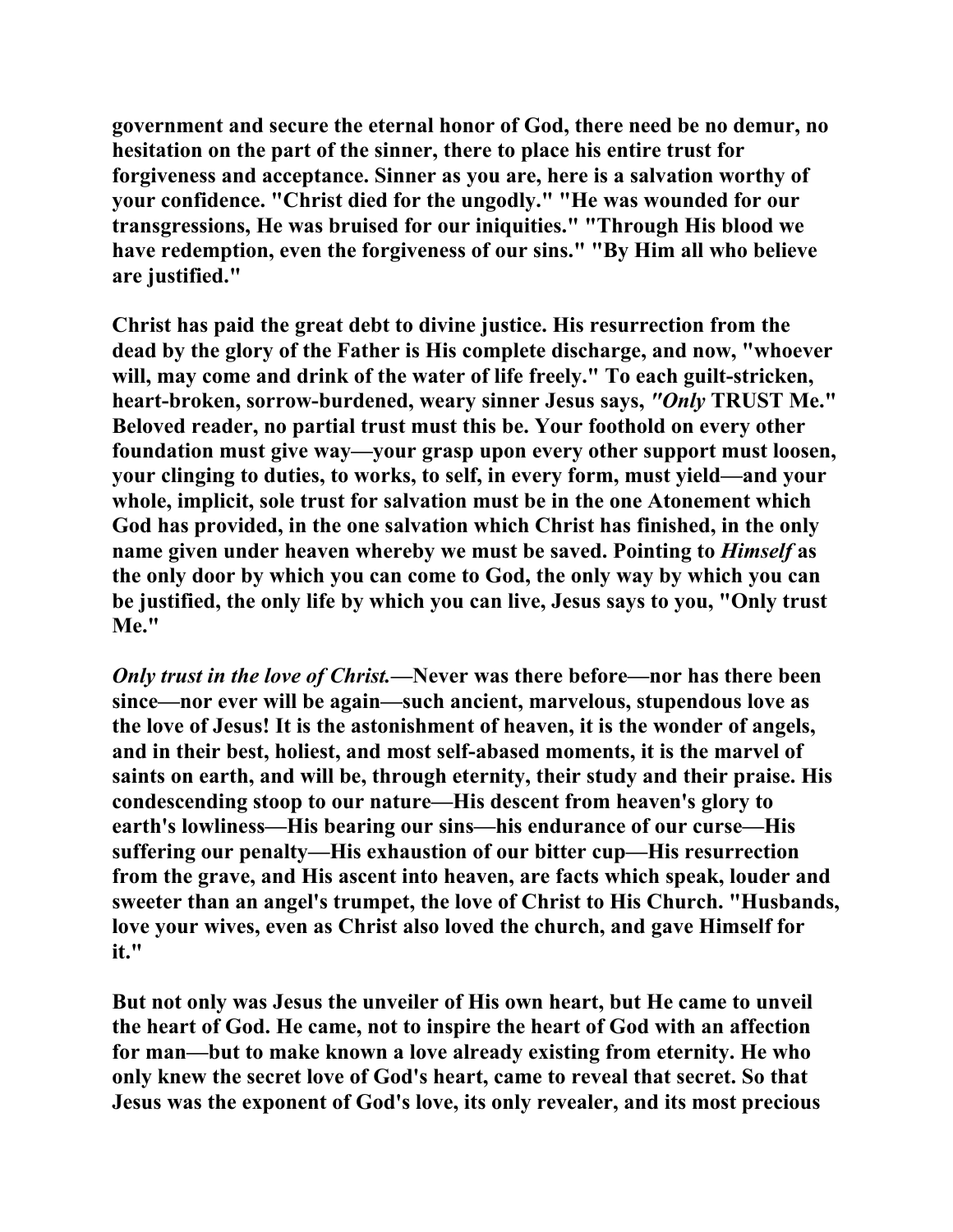**gift. Christ is God's love embodied—God's love speaking, God's love acting, God's love weeping, God's love dying, God's love inviting. Blessed truth, that he whose arms of faith embrace Christ, and through Christ also embrace the Triune Jehovah.** 

**Now the Lord Jesus would have us commence the year with fresh confidence in His love to us—that confidence, or** *trust,* **accompanying us through its entire course. He invites us to** *trust* **His love when it wears the disguise of displeasure; when, changing its appearance and its tones, it looks and speaks threatening and unkind. What a harsh disguise did Joseph wear to his brethren—and yet beneath it there never beat a more loving, tender, or kinder heart than his. Such is our Jesus—the Brother who has saved us from famine and from death—and has done for us more than Joseph did for** *his*  **brethren—has** *died* **for us. Let us trust this love. Trust it when veiled—trust it when it threatens to slay—trust it when it appears to frown—trust it when even we cannot trace it; still, oh, still let us trust in Jesus' love, when, to our dim sight, it would seem never to smile, or speak to us again. The time may come, and the circumstances may arise, that shall put to the utmost test our confidence in the Savior's love. When it shall say to us, "Can you surrender this idol—can you make this sacrifice—can you bear this cross—can you undertake this service—for Me?" Oh, blessed, if your heart can reply, "Lord! relying upon your grace, trusting in your love, I can—I** *will***—I DO!" Oh, touching attitude of Jesus, who, just as the dark, uncertain vista stands open to our view, our hearts all quaking for fear of what may transpire, meets us at the threshold, and says, "Only believe—only** *trust my love, wisely, gently, safely to guide you through the wilderness into the good land that lies beyond."*

*Only trust in the Power of Christ.***—Divine Power, not less than love, is a perfection we shall require at every step of our yet untried and unknown path. We shall have** *needs* **which none but the power that multiplied the five loaves to supply the hunger of the five thousand can meet. We shall have** *difficulties***, which none but the power that asks, "Is anything too hard for me, says the Lord?" can overcome. We shall have** *enemies***, with whom none but the power that resisted Satan, vanquished death, and broke from the grave—can cope. All this power is on our side if our trust is in the Lord. "All power is mine in heaven and in earth," exclaims Jesus. This power which the Lord exerts on our behalf, and in which He invites us to trust, is made perfect in weakness.** 

**Hence, we learn it in the same lesson that teaches us the utter lack of strength in ourselves. And when the Lord has reduced our confidence, and weakened**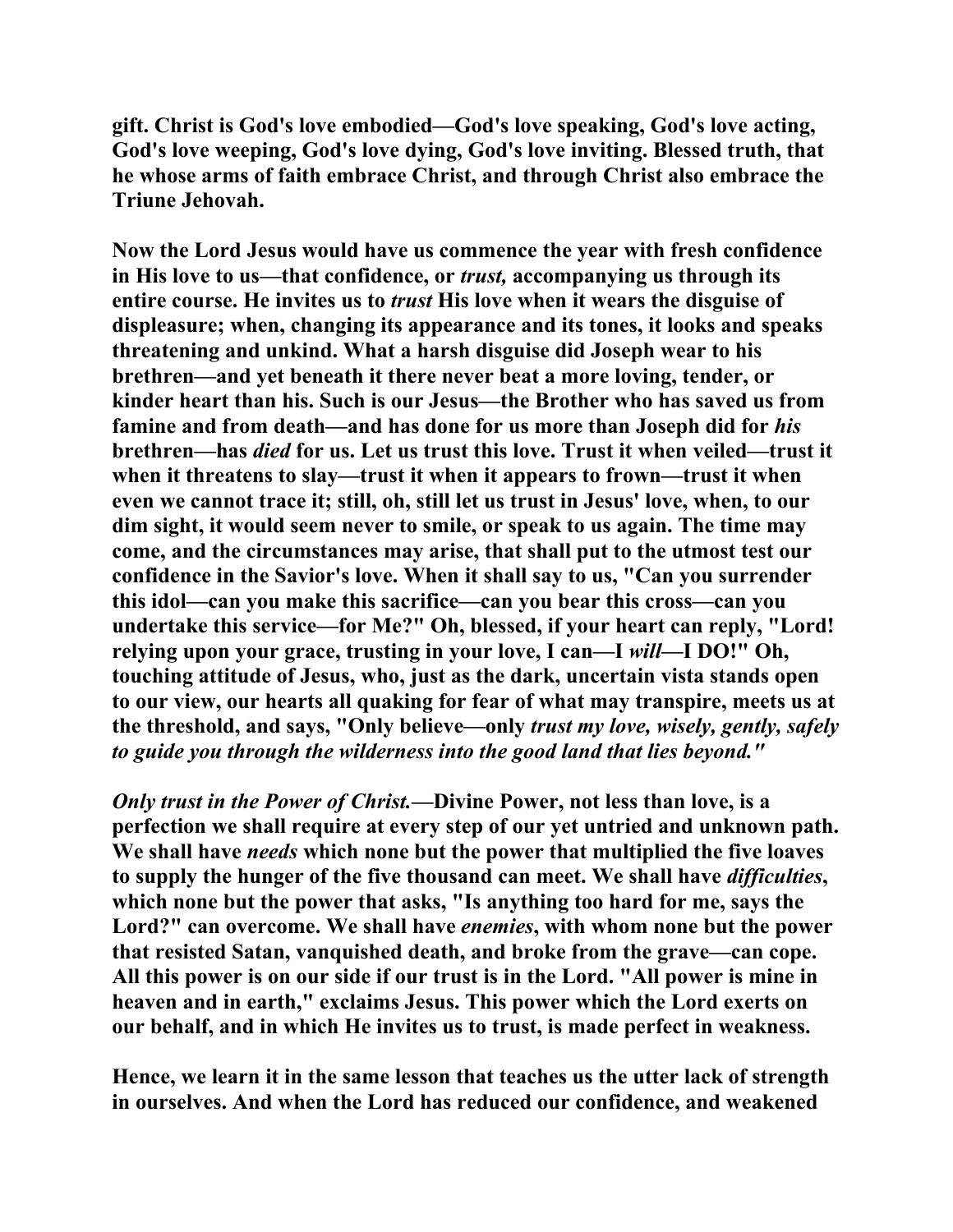**our strength, as in the case of Gideon, whose army He reduced from thirtytwo thousand men to three hundred, He then puts forth His power, perfects it in our weakness, gives us the victory, and secures to Himself all the praise. What a year of blessing, then, will this be, if we go forward relying upon the power of Jesus to do all in us, and accomplish all for us. Power to subdue our sins—power to keep our hearts—power to uphold our steps—power gently to lead us over rough places, firmly to keep us in smooth places, skillfully to guide us through crooked paths and safely to conduct us through all perils, fully to vindicate us from all assaults, and completely to cover our head in the day of battle. Invincible is that soul thus clad in the panoply of Christ's power. The power which belongs to Him as God, and the power which He possesses as Mediator, is all exerted in the behalf of those who put their trust in Him. "You have given Him power (are His own words) over all flesh, that He should give eternal life to as many as You have given Him."** 

**Child of God! gird yourself for the duties, the toils and trials of another year, "strong in the grace that is in Christ Jesus." Hear Him say to you, before you do take one step in the bending path opening to your view, "Only believe only** *trust* **Me." And when the stone of difficulty confronts you—lying, perhaps, heavily upon some buried mercy—hear Him ask you, before He rolls it quite away—***"do you believe* **that I am able to do this?" Oh, that your trusting heart may instantly respond, "Yes, Lord, I believe, I trust; for with You all things are possible."** 

*Only trust the faithfulness of Christ.***—There can be no perfection of the Lord Jesus of more exalted glory in his eye than His** *veracity.* **If the truthfulness of Christ can be impeached, then no reliable confidence can be placed in anything that He is, that He does, or that He says. But because He is not only truthful, but** *truth,* **His word eternally fixed and unalterable—"Righteousness will be his belt and faithfulness the sash around his waist," veracity an essential perfection of His nature—He condescendingly appeals to our confidence, and says, "Only** *trust* **Me." And have we, in any single instance, ever had reason to doubt His word? Has He ever given us cause to distrust Him? Has the Lord ever been to us a wilderness, a land of darkness, an exhausted fountain, a dried spring? No, never! He has often done** *more* **than He promised—never** *less.* **It is** *impossible* **for Him to lie. His word is truth. All the promises of God are yes and amen in Him. Has He promised to be a Father, a Husband, a Brother, and a Friend to those who put their trust in Him? Has He pledged to guide their steps, to supply their needs, to shield their souls, to do them good and not evil, to be with them down to old age, and**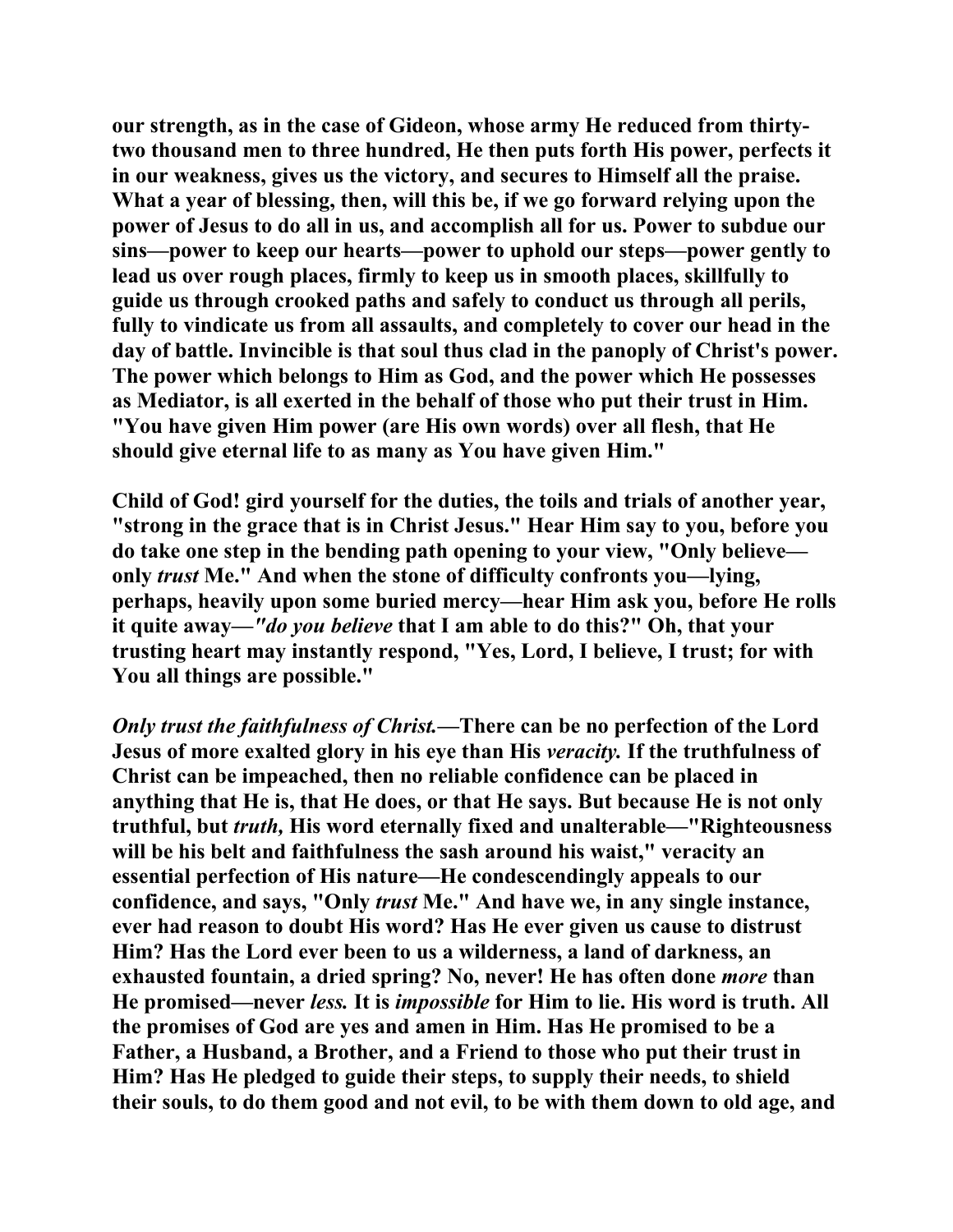**even unto death? Then hear Him say, "Only believe—only** *trust* **Me. Trust my word—for it is truth; trust my promises—for they are yes and amen; trust me—for I am God." Heaven and earth shall pass away, but not one jot or tittle of His word shall fail. "Only believe—only trust."** 

*Only trust Christ as the Answerer of Prayer.***—As the Mediator and High Priest of His Church it is one of Christ's especial prerogatives that He has to do with the prayers of His saints. Standing midway between God and the suppliant, He intercepts the petition, purifies it from all taint, divests it of all imperfections, supplies its deficiencies, and then blending it with His own merits, perfuming it with the much incense of His atoning sacrifice, He presents it to the Father endorsed with His name, and urged by His own entreaty. Thus the believer has an "Advocate with the Father," who "ever**  lives to make intercession." Oh, costly and precious privilege, that of *prayer!* **Access to God—fellowship with the Most High—communion with the Invisible One—filial communion with our Heavenly Father—mighty privilege this!** 

**And yet, vast as it is, it is** *ours.* **There will not, beloved, be a sweeter, a holier, and more precious blessing unfolded to you throughout this year's experience than this. With the warrant of approaching God, through Christ, with every need and trial, with every sorrow and temptation, with every fear, burden, and sin; yes, unveiling to His eye the profoundest and most sacred secret of your heart, is there out of heaven a richer, holier privilege? Then, beloved,**  with the throne of grace accessible moment by moment—with the Holy Spirit **disclosing each need, inditing each petition, and framing each request—with Christ at the right hand of God, presenting the petition—and with a Father in heaven bowing down His ear, and hearkening but to answer—surely we may "trust, and be not afraid." "Only believe—only trust Me."** 

*Only trust in the sympathy of Christ.***—The blessing of creature sympathy we would not undervalue. The word of God does not. The Scriptures of truth enjoin and encourage it, yes, command it. "Each of you should look not only to your own interests, but also to the interests of others." "If one member suffer, all the members suffer with it." We believe it to be no small evidence of grace, and to assimilate in no little degree with the mind that was also in Christ Jesus, to "weep with those that weep." And yet so enamored with it may we be, so look and cling to it, as to be insensible to the higher, purer, deeper sympathy of Christ.**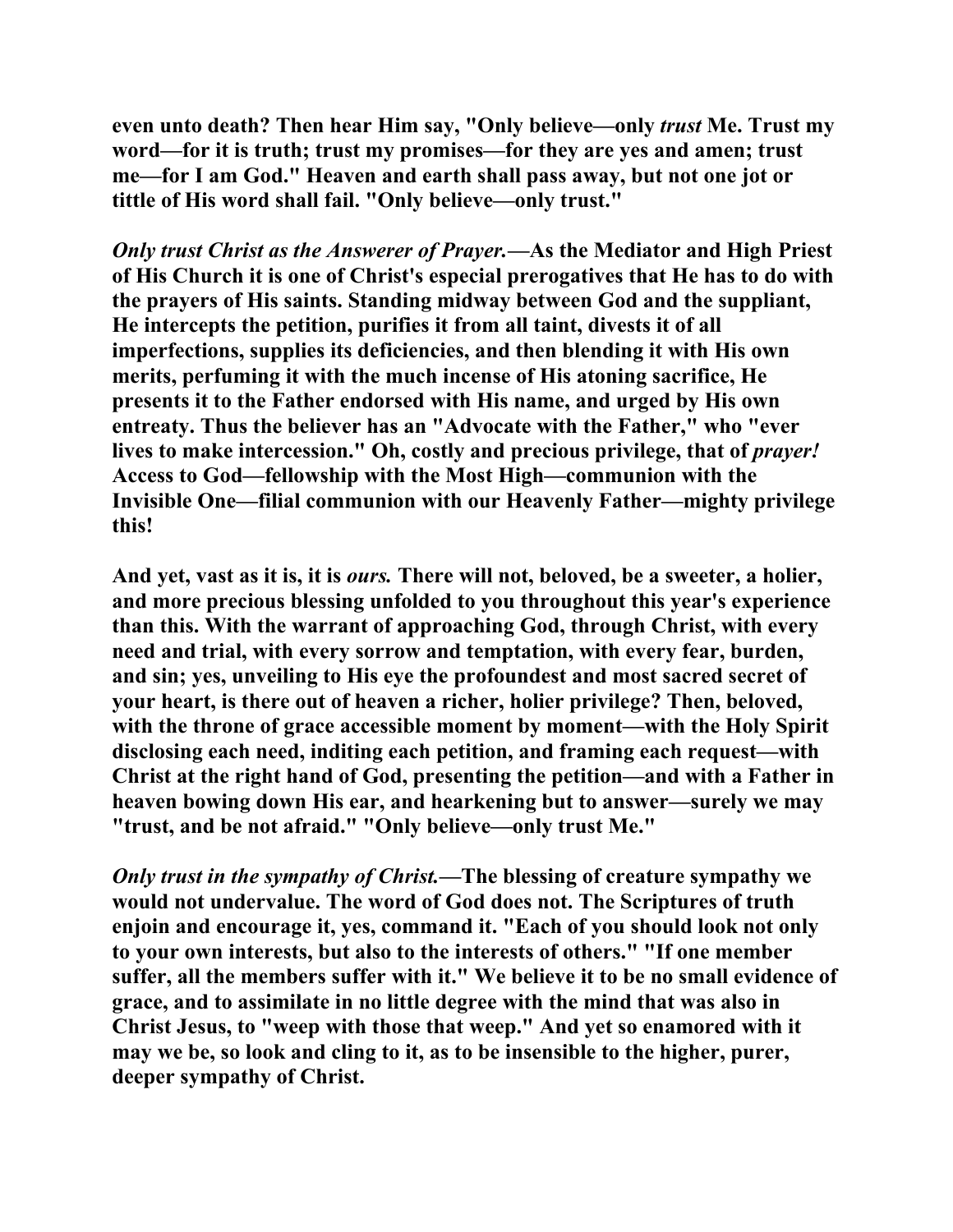**The power of human sympathy, like everything created, must necessarily be limited. A Christian brother or sister has so much personal trial, anxiety, and pressure of his own, the marvel is that a single chord of a heart, all whose strings are stretched to such tension on its own account, can emit a solitary note of real sympathy with our grief. Let us, then, be thankful to God for the smallest measure of true human sympathy. But there is no limit, no fathom to the sympathy of Jesus. It is real, human, most tender, boundless, fathomless. It enters into all our sorrows, and with a penetration and delicacy indescribable, it insinuates itself into all the shades and peculiarities of our sorrow. It even enters into our** *infirmities.* **Infirmities into which others cannot enter, and still more with which we can ill bear ourselves, Jesus sympathizes with. Infirmities of temperament—infirmities of constitution—infirmities of habit—infirmities of education—infirmities of position—bodily, mental, and spiritual infirmities—there is One who enters deeply into** *all!* **He has borne them all—bears them still. Commiserating the feebleness of our nature—for it is still the robe He wears in heaven—He patiently bears with us, tenderly deals with us, and gently soothes, supports, and sustains us. "For we have not a High Priest which cannot be touched with the feeling of our infirmities; but was in all points tempted like as we are, yet without sin. Let us, therefore, come boldly unto the throne of grace, that we may obtain mercy, and find grace to help in time of need." In this sympathy Jesus would have us confide. And if upon your opening path there falls the forecasting shadow of some approaching sorrow—if the sky is lowering and the surge is swelling—meet it by a renewed appeal to the anticipated compassion and intercession of Christ. Jesus!—what a plenitude of sympathy, tenderness, and grace is in that name! Run into it, and you shall be safe from the coming storm. And when the darkling sorrow comes—the rose hue of health paling—blossoms falling flowers withering—hope expiring—fame, fortune, friends, like the orient tints of evening, fading one by one away—remember that in JESUS you have a Brother born for your adversity, a Friend who loved you in eternity—loved you on the cross—loves you on the throne—and will love you unto the end. He will make the cloud His chariot—will walk upon your stormy waters—and will say, "Peace, be still!" "Only believe—only trust Me."** 

**"Commit you all your griefs And ways into His hands, To His sure truth and tender care, Who earth and heaven commands.** 

**"Give to the winds your fears;**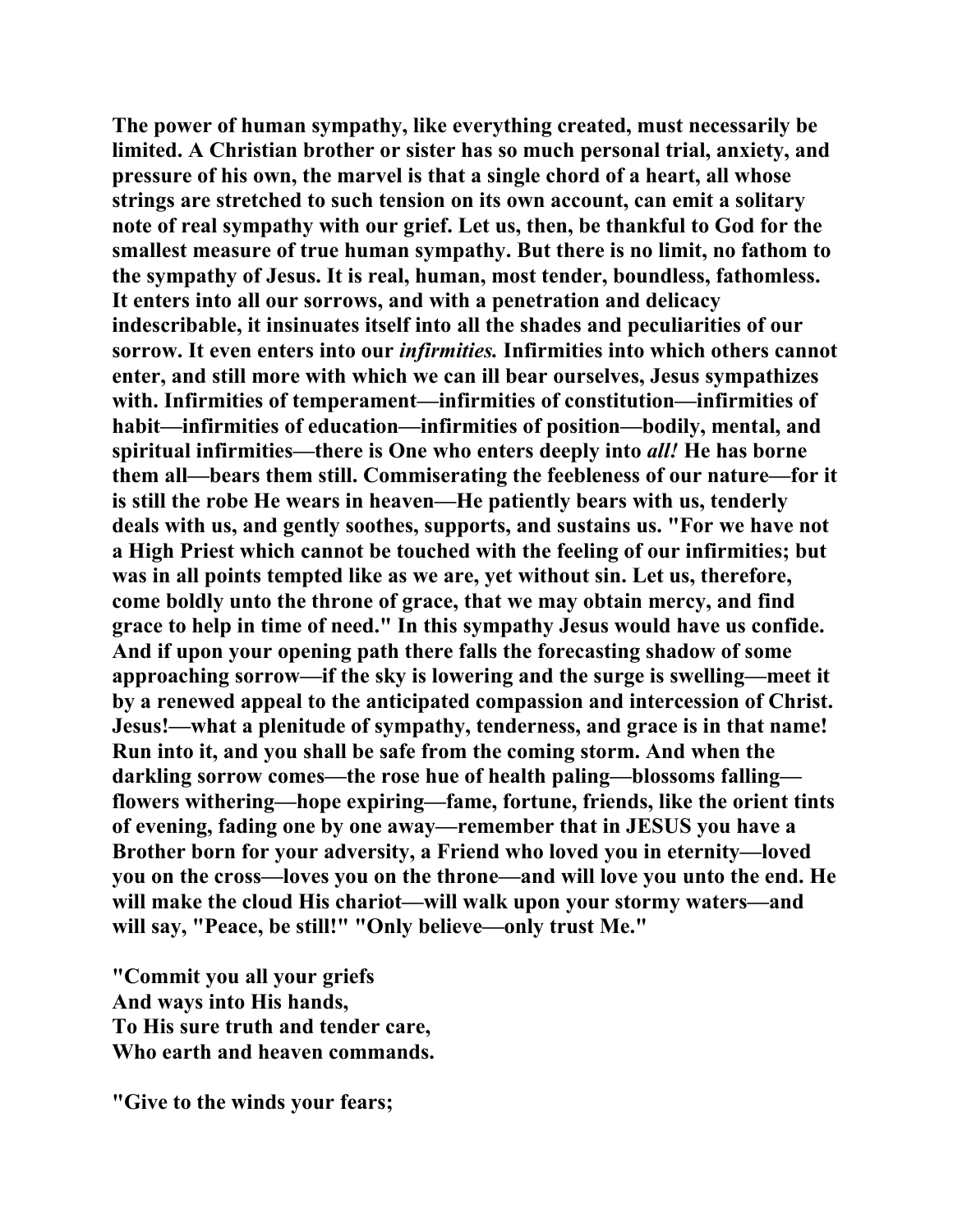**Hope, and be undismayed; God hears your sighs, and counts your tears; God shall lift up your head.** 

**"Through waves, and clouds, and storms, He gently clears your way: Wait on His time—your darkest night Shall end in brightest day."** 

**Such is the soul-posture to which the Lord invites us, and in which He would have us calmly repose in view of a year which promises to be one of much national disquietude and of severe social pressure. The war cloud lowers more darkly than ever—our fathers, our sons, and our brothers are girding themselves for a yet more fearful conflict—the narrowed resources of many the critical position of capital—the under-flowing current of restlessness and agitation working its way upward to the surface, are indices to an intelligent, reflective mind of an advancing period of extreme pressure and anxiety. With what feeling shall we confront it?—TRUST IN GOD. "Only believe—only trust Me," are the words with which Jesus seeks at once to inspire our confidence and allay our fears.** 

**There is no act of the soul more acceptable to God, because there is none that brings more glory to His Great Name than this. Wherever we trace in the Scriptures of truth a** *trust* **in the Lord, there we find especial and remarkable deliverance. It is recorded of the children of Israel that the Lord delivered their enemies into their hand, "for they cried to God in the battle, and He was entreated of them;** *because they put their trust in Him."* **Again, we read of God's wondrous message, sent by Jeremiah to Ebed-melech, the Ethiopian, "I will surely deliver you, and you shall not fall by the sword, but your life shall be for a prey unto you;** *because you have put your trust in me, says the Lord,"*  **Jeremiah 39:16, 18.** 

**The** *experience***, also, of God's people confirms the blessedness of trusting in the Lord. "In God have I put my** *trust;* **I will not fear what man can do unto me." "I will** *trust* **in the covert of your wings." "It is better to trust in the Lord than to put confidence in man." "Oh, my God, save your servant who** *trusts* **in You." "The Lord is my trust and my shield; my heart** *trusted* **in Him, and I am helped."** 

**The** *promises* **connected with trusting in the Lord are equally rich and encouraging. "You will keep him in perfect peace whose mind is stayed on**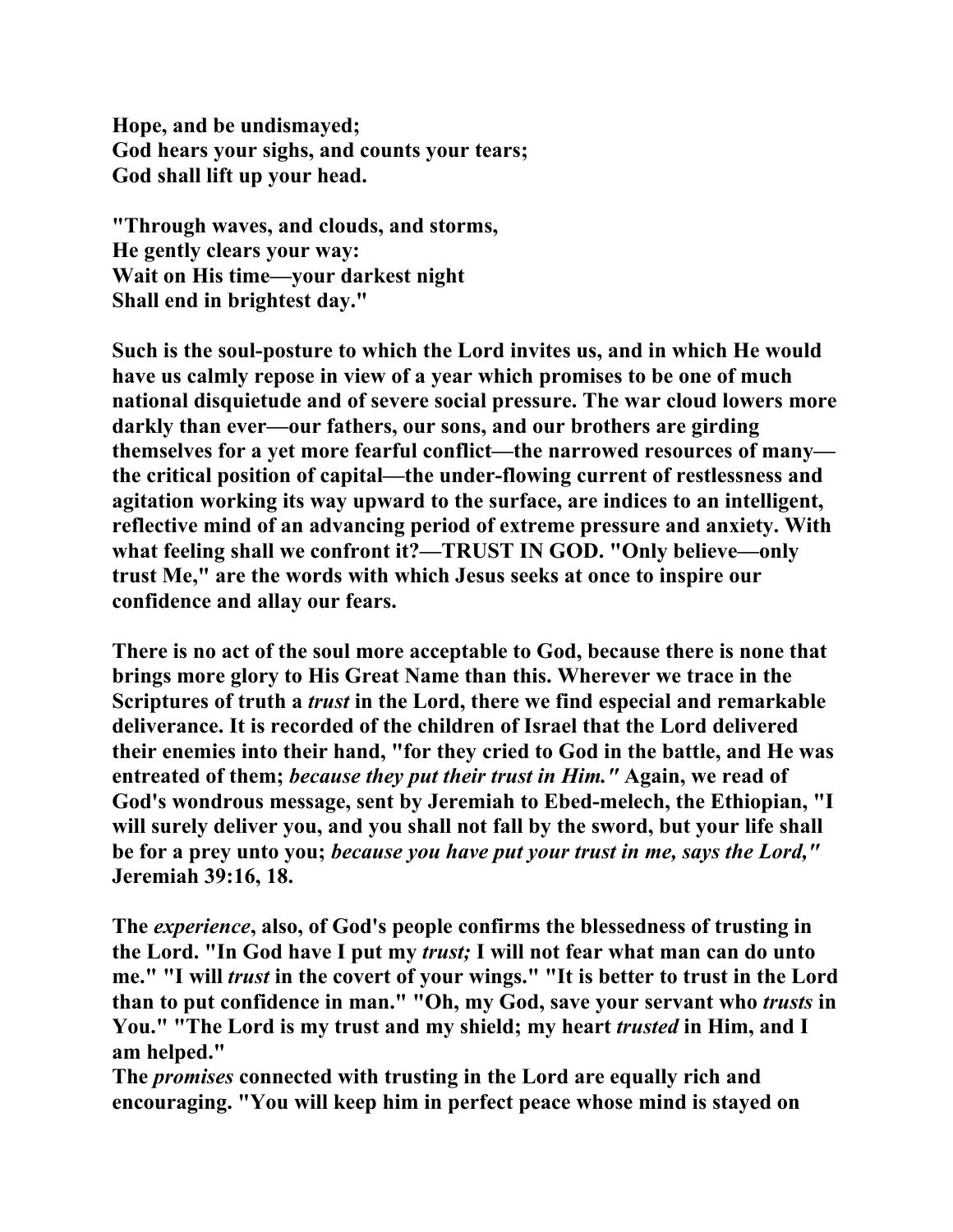**You; because he** *trusts* **in You.** *Trust* **in the Lord forever; for in the Lord Jehovah is everlasting strength." "The salvation of the righteous is of the Lord; He is their strength in the time of trouble. And the Lord shall help them, and deliver them for He shall deliver them from the wicked, and save them, because they** *trust* **in Him." "None of those who** *trust* **in Him shall be desolate." "The Lord knows those who** *trust* **in Him." "Oh, how great is your goodness, which You have laid up for those who fear You; which You have wrought for those who** *trust* **in You before the sons of men. You shall hide them in the secret of your presence." "He shall not be afraid of evil tidings; his heart is fixed,** *trusting in the Lord."* 

**What a marvelous and precious cluster of divine encouragements to those who trust in the Lord with all their heart, under all circumstances and at all times!**  *"Only* **trust," is Jesus' word. "This is all that I ask of you, the utmost thing I require at your hand. I demand no costly sacrifice—no wearisome pilgrimage—no personal worthiness—no strength, or wisdom, or selfendeavors of your own.** *Only* **TRUST ME. Only believe that I wait to answer prayer—that I am gracious—that I have all power at my command—that I have your interests at heart—that there is no good thing I am willing to withhold—that I, and I alone, can guide your present steps, can unravel the web of your difficulties, guide your perplexities, extricate you from the snares that have woven their network around your feet, and bring you through fire and through water into a healthy place.** *Only* **TRUST ME!"** 

**Beloved, is this too hard? Is the request unreasonable and impracticable? What!** *only* **to** *trust* **Jesus! Only to trust your needs to His ear—your burdens to His arm—your sorrows to His heart? Is** *this* **too hard? Is it beyond your power? Then tell Jesus so! Remind Him of His own words, "Without Me you can do nothing." And ask at His hand the faith to trust, the heart to trust, the courage to trust, and the power to trust all your interests, temporal and spiritual, for time and for eternity, into His hands.** 

**This trusting implies a** *ceasing from self, and from all confidence in the arm of flesh***, and from all reliance in unbelieving, carnal plans and schemes to obtain deliverance from the pressure of present trial, and supplies for present need. It involves a constant, prayerful, and believing leaning** *on* **the Lord; a quiet, patient waiting** *for* **the Lord; a peaceful, child-like, passive resting** *in* **the Lord; and a holy, filial walking** *with* **the Lord. Recollect—a leaning** *upon*  **Christ, a waiting** *for* **Christ, a resting** *in* **Christ, and a walking** *with* **Christ. Only do this in all the events of this year—in all your trials and temptations, needs and sorrows, and it shall be in truth a happy year. Only trust Him to**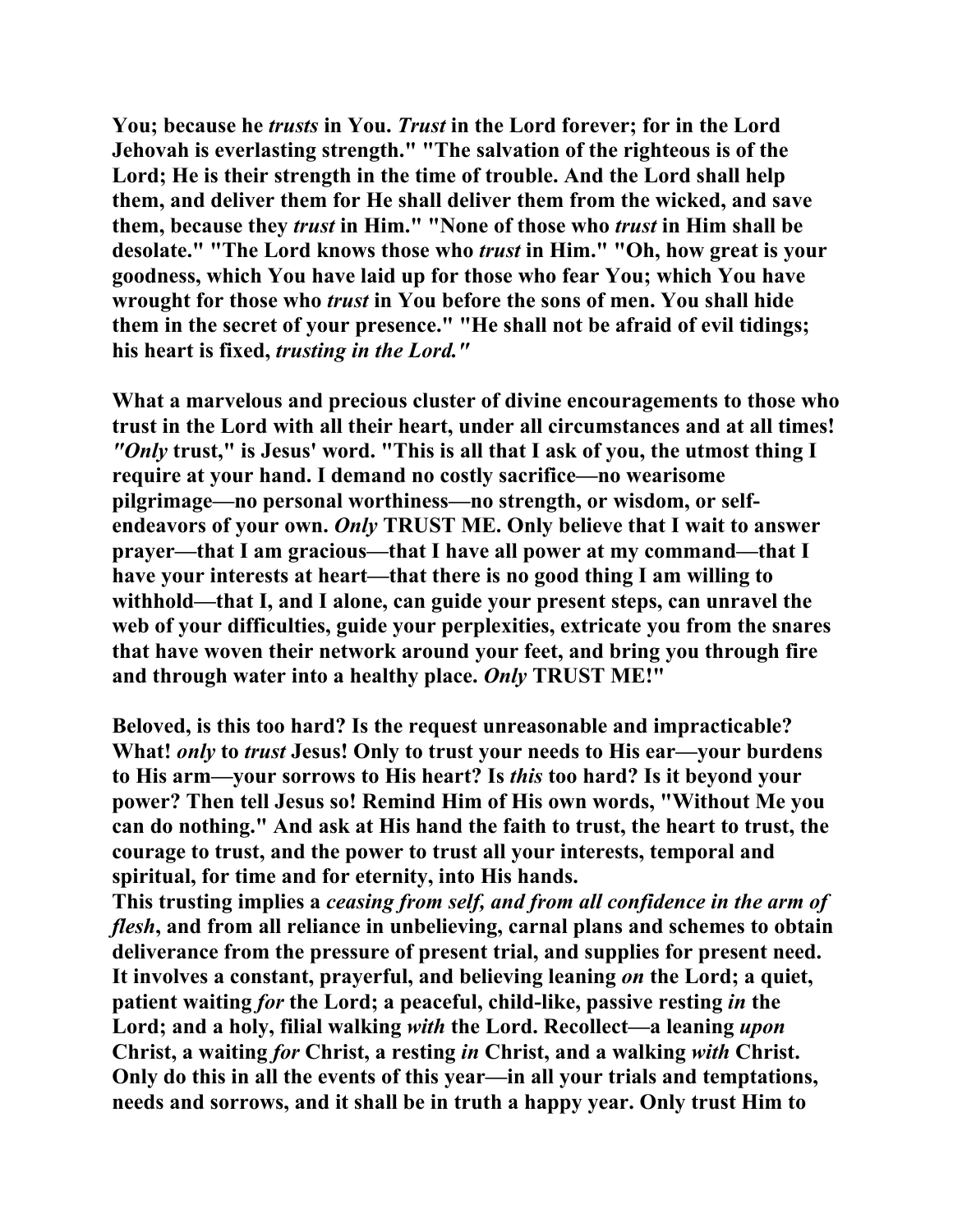**lead you by a right way to bring you to heaven. Only trust Him to appear in His own good time to deliver you from a present cross, to remove a present burden, to supply a present need, and to conduct you into the green pastures and the sweet flowing waters of His truth and love. So delightsome to Him will be this calm, submissive trust—so honoring of His faithfulness, and so glorifying to His name this full, implicit confidence—He will honor and bless you by granting the desires of your heart, and bestowing, from the plenitude of His resources, every blessing that you ask and need.** 

**Above all other trusts, trust to Jesus your priceless** *soul.* **Relax your grasp upon everything else but Jesus. Let go your religious duties and doings—your sacraments and prayers, your works of righteousness, and Babel-built hopes of heaven—and only** *trust,* **and trust** *only* **in the Lord Jesus Christ, and you shall be saved. No poor, penitent sinner did He ever reject—none was He ever known to cast away. And if you come and trust in His righteousness alone to justify you, and to give you acceptance with God, and a title to eternal glory, you will be the first that ever perished at His feet—***if* **you perish there! Cease from all unbelieving reasonings and proud objections. If you are conscious of your need of pardon; if, above all things, you desire pardon; if you despair of doing anything whatever to deserve it; if you are really willing to receive it, as guilty, condemned, helpless, dying men; then you are as much warranted as sinners can be to go, in Christ's name, to the mercy-seat, and to take this complete and eternal pardon as your own.** 

**To you, as well as to the proud in heart, God says, "Put Me in remembrance—Let us plead together." "Tell Me not for ever of your unfitness for My kingdom, your rebellion, and your crimes. Tell Me of My invitations to the guilty, and My promises to the lost. Tell Me of the blood that was shed to save you. Tell Me of the tears, and prayers, and righteousness, the cross and passion of My Son. Show Me that you can trust My words. Only believe, and though you were as sinful as the cursing Peter, or as unworthy as the persecuting Saul, I, even I, am He that blots out your transgressions, for My own sake, and will not remember your sins." (Bradley)** 

**Are you a lone widow? a helpless orphan? homeless, friendless? Does your heart curse some secret sorrow, some anxious care, some crushing burden? Is life's landscape draped in wintry gloom, and all your future cheerless, starless, uncertain to your view? Come, beloved, and hear the wondrous, sympathizing, cheering words of Jesus—"Only trust Me!" Hear your Father and your God say—"As your day, so shall your strength be." "As your day." Each new burden shall bring its support; each new difficulty, its guidance;**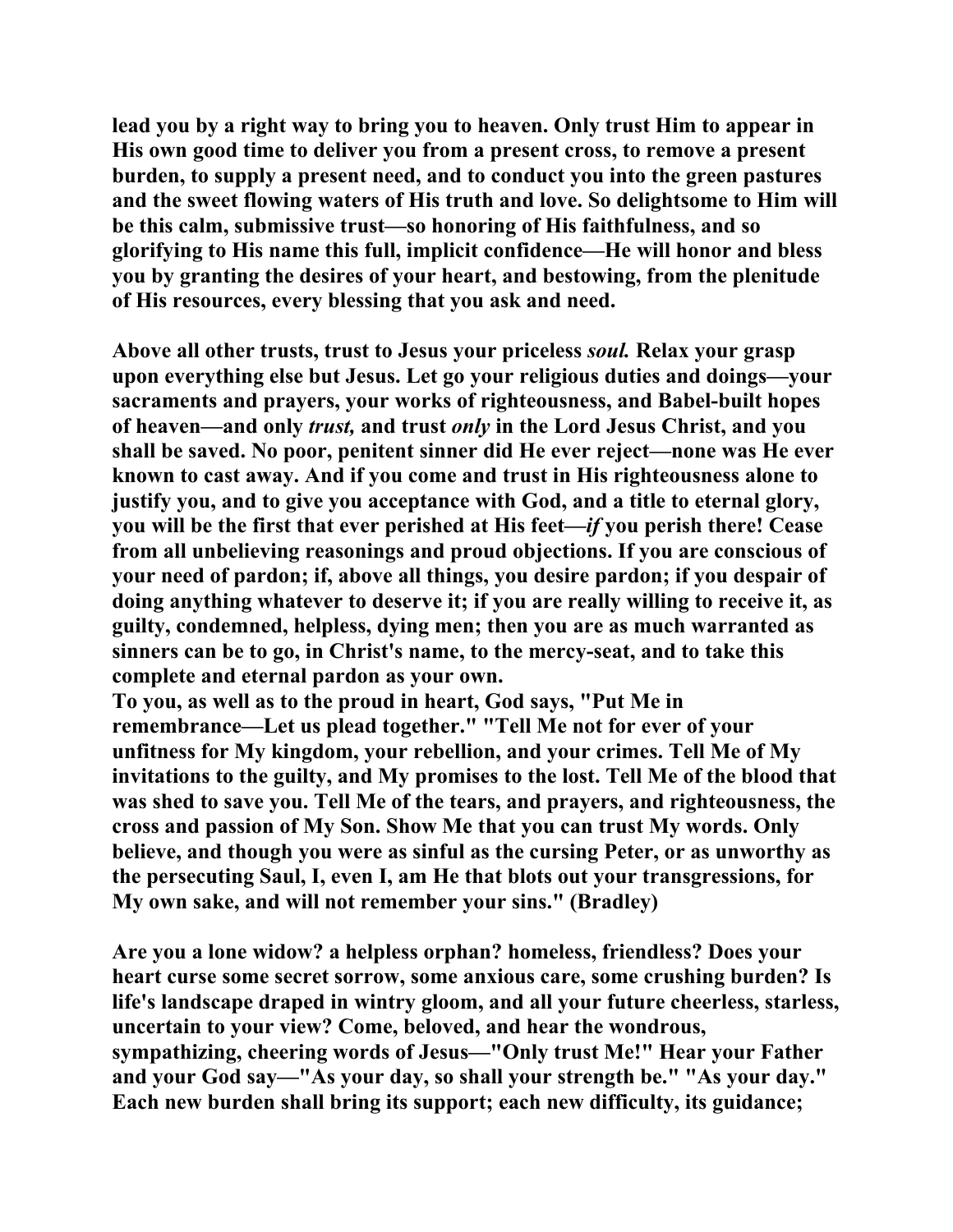**each new sorrow, its soothing; and each new day, its strength. Be it your only care to deny all ungodliness, and to walk worthy of your high vocation; to separate yourself more widely and distinctly from the world, its practices and its spirit; to more closely resemble Christ in His gentle, charitable, forgiving spirit; and yielding yourself more entirely to the disposal of the Lord, to do as seems Him good. And should you this year be called to meet death—to hear the summons that bids you rise—then, when all other things are receding from your view, and all other voices are dying upon your ear, Jesus will approach, and, amid the gloom and stillness of the shadowy valley, you shall see His person, and hear Him say—"***be not afraid—only trust Me!"* 

**"When adverse winds and waves arise, And in the heart despondence sighs; When life her throng of care reveals, And weakness o'er my spirit steals; Grateful I hear the kind decree, That 'as your day, your strength shall be.'** 

**"When, with sad footsteps, memory roves 'Mid smitten joys and buried loves; When sleep my tearful pillow flies, And dewy morning drinks my sighs; Still to your promise, Lord, I flee, That 'as your day, your strength shall be.'** 

**"One trial more must yet be past, One pang, the keenest and the last; And when with brow convulsed and pale, My feeble quivering heart-strings fail, Redeemer, grant my soul to see That 'as her day, her strength shall be.'" —Mrs. Sigourney** 

**"Commit everything you do to the Lord. Trust him, and he will help you." Psalm 37:5** 

## **IT IS WELL**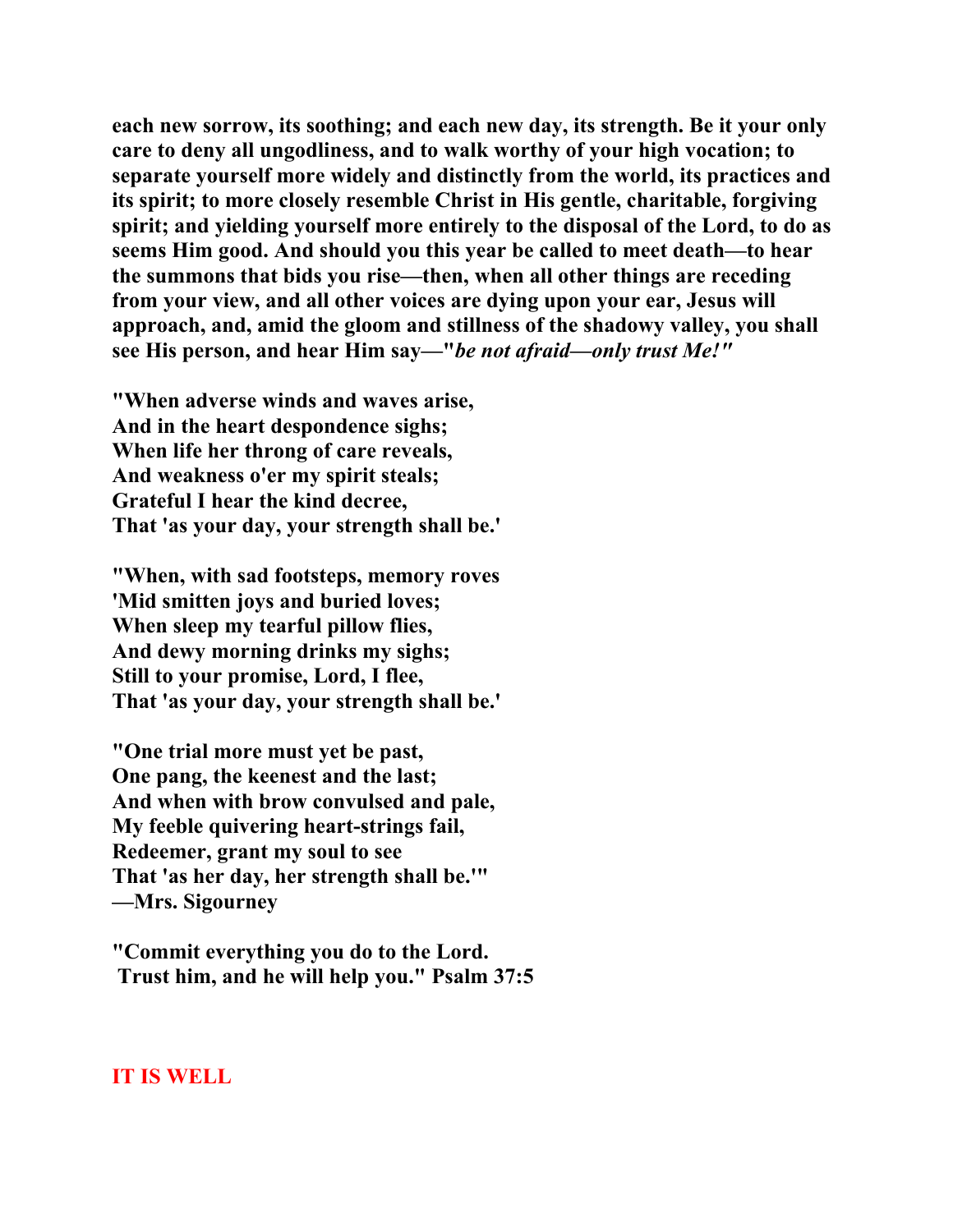**But sure enough, the woman soon became pregnant. And at that time the following year she had a son, just as Elisha had said.** 

 **One day when her child was older, he went out to visit his father, who was working with the harvesters. Suddenly he complained, "My head hurts! My head hurts!"** 

 **His father said to one of the servants, "Carry him home to his mother." So the servant took him home, and his mother held him on her lap. But around noontime he died.** 

 **So she saddled the donkey and said to the servant, "Hurry! Don't slow down on my account unless I tell you to."** 

 **As she approached the man of God at Mount Carmel, Elisha saw her in the distance. He said to Gehazi, "Look, the woman from Shunem is coming. Run out to meet her and ask her, 'Is everything all right with you, with your husband, and with your child?' "** 

 **And she answered, "It is well." –2 Kings 4:17-20, 24-26** 

**A dark cloud was now settling upon the home of the Shunamite woman and her husband. As the evening of life drew on, and life itself had lost its object and its charms, according to the promise of the prophet, God gave them a son. It was an unexpected and precious gift. He came like a winter's flower, to gladden them with its late and delicate beauty, and to refresh them with its rich and rare fragrance. The stillness of their home was now broken with the echo of childhood's gaiety, and the walls which the twilight shadows had been slowly darkening now smiled with unusual light. Life assumed another aspect with its new object and a new purpose. God had given them a being whom, by the tenderest of bonds and the dearest of rights, they could call their own. Approaching towards manhood they seemed about to reap, in a more full enjoyment of their treasure, the reward of their early anxiety and care. He would now become their grown-up companion, the beautiful staff of their declining years—abroad sharing the field-toil of his father, and at home charming the hours of his mother, and often kneeling at her side while both would implore the blessing of Israel's God.** 

**But God's thoughts and purposes were otherwise, and He was about to accomplish in His own way His wise and gracious designs. Just at this juncture the household plant they loved so fondly and nurtured so tenderly, whose unfolding beauty inspired such gladness and hope, sickened, drooped, and died.** *"One day when her child was older,"* **says the simple, touching story,**  *"he went out to visit his father, who was working with the harvesters. Suddenly he complained, 'My head hurts! My head hurts!' His father said to one of the*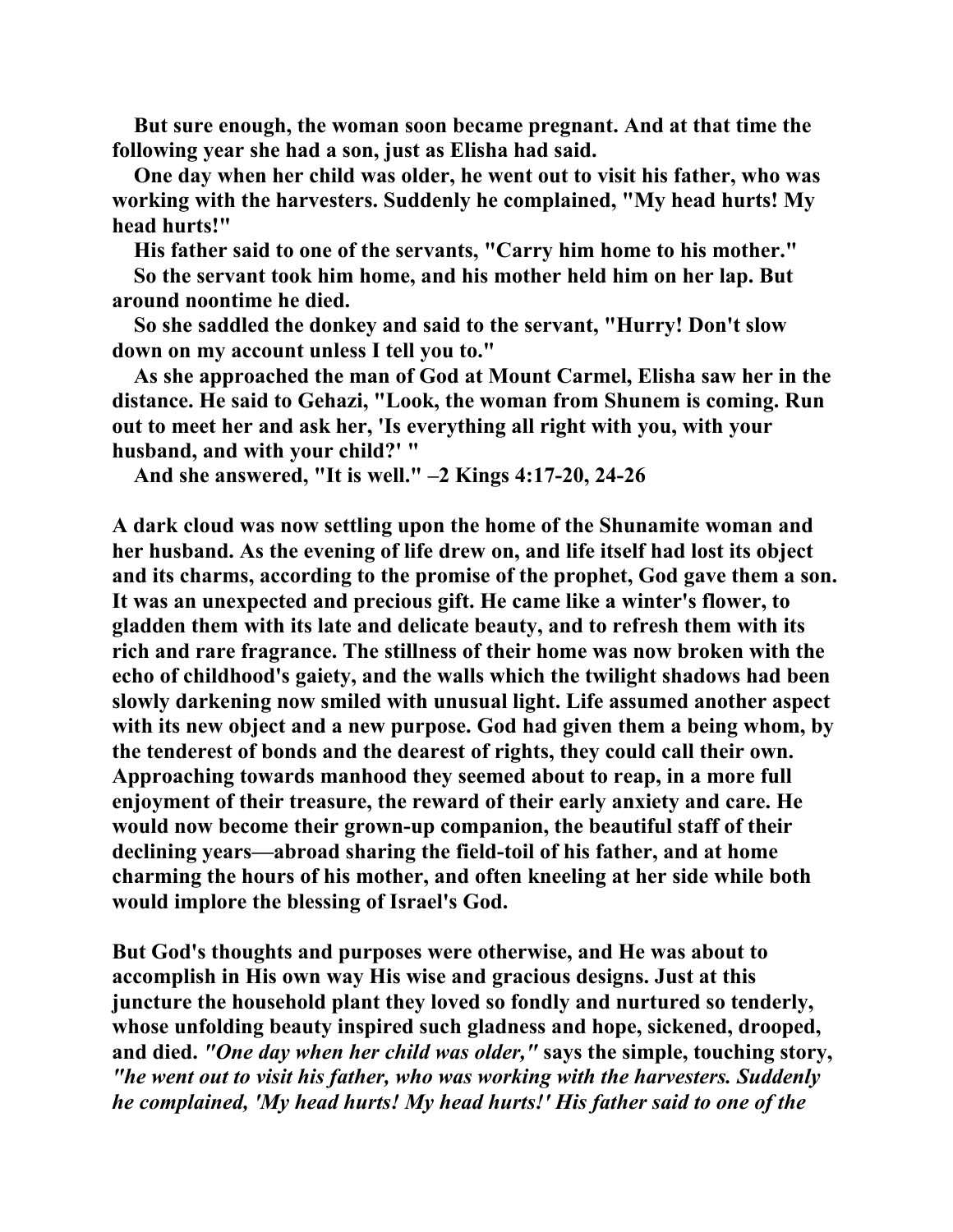*servants, 'Carry him home to his mother.' So the servant took him home, and his mother held him on her lap. But around noontime he died."* **What a withering of all their hopes! what a crushing of all their expectations! how anguished were now those parental hearts! and how desolate that happy home, the shadows of which fall deeper and faster since the spirit that was its light is gone. "Like a** *flower***, we blossom for a moment and then wither. Like the shadow of a** *passing cloud***, we quickly disappear." Job 14:2** 

**With a mother's smitten heart the Shunamite woman hastened to the prophet Elisha at Mount Carmel, to relate her calamity and seek in his counsel and sympathy, direction and soothing, in her affliction. With what frame of mind and with what words of grief does she approach the man of God? How does she deport herself in her sad bereavement? Does she upbraid him for promising her a son, or murmur at God for recalling him? Does she indulge in vain lamentations that a gift unasked, when it had become so lovely and precious, had been so early, so rudely, and so suddenly removed? Is there any indulgence in excessive grief, in fruitless regrets, in repining thoughts, in rebellious words, anything that betrays opposition to God's will, that disputes His right, or that impeaches His wisdom, faithfulness, and love? Far, very far, from this is the posture of the Shunamite. Listen to her reply to the question of the prophet's servant sent by his master to inquire of her welfare. "Is it well with you? is it well with your husband?** *is it well with the child?* **And she answered, IT IS WELL!"** 

**O, touching picture of** *deep* **yet** *chastened* **sorrow! Lovely attitude of soul meek and submissive—in the hour of keen anguish! The child was dead, and it was all winter now, but—***It is well!* **The hope of future years was extinguished, and it was all disappointment now—but** *It is well!* **The "strong staff and the beautiful rod was broken," and the weight of years bowed them to the dust now, but—***It is well!* **Could it be otherwise? The stricken parents knew that their covenant God "Himself had done it," and that it was** *well* **done. It was wise, it was righteous, it was even good, because He had done it.** 

**What moral sublimity invests this picture of** *domestic bereavement?* **What a study, were it the province of a human pencil to portray an attitude of soul so spiritual, so unearthly, almost divine! Has it no reflected image? Can we not find its copy? Yes! death still reigns—bereavement still desolates—sorrow still has its home in the human heart. But the same grace that formed this beautiful picture of holy submission, of sweet, cheerful acquiescence in the will of God, that could say, when the loved one was smitten,** *It is well!* **still lives to**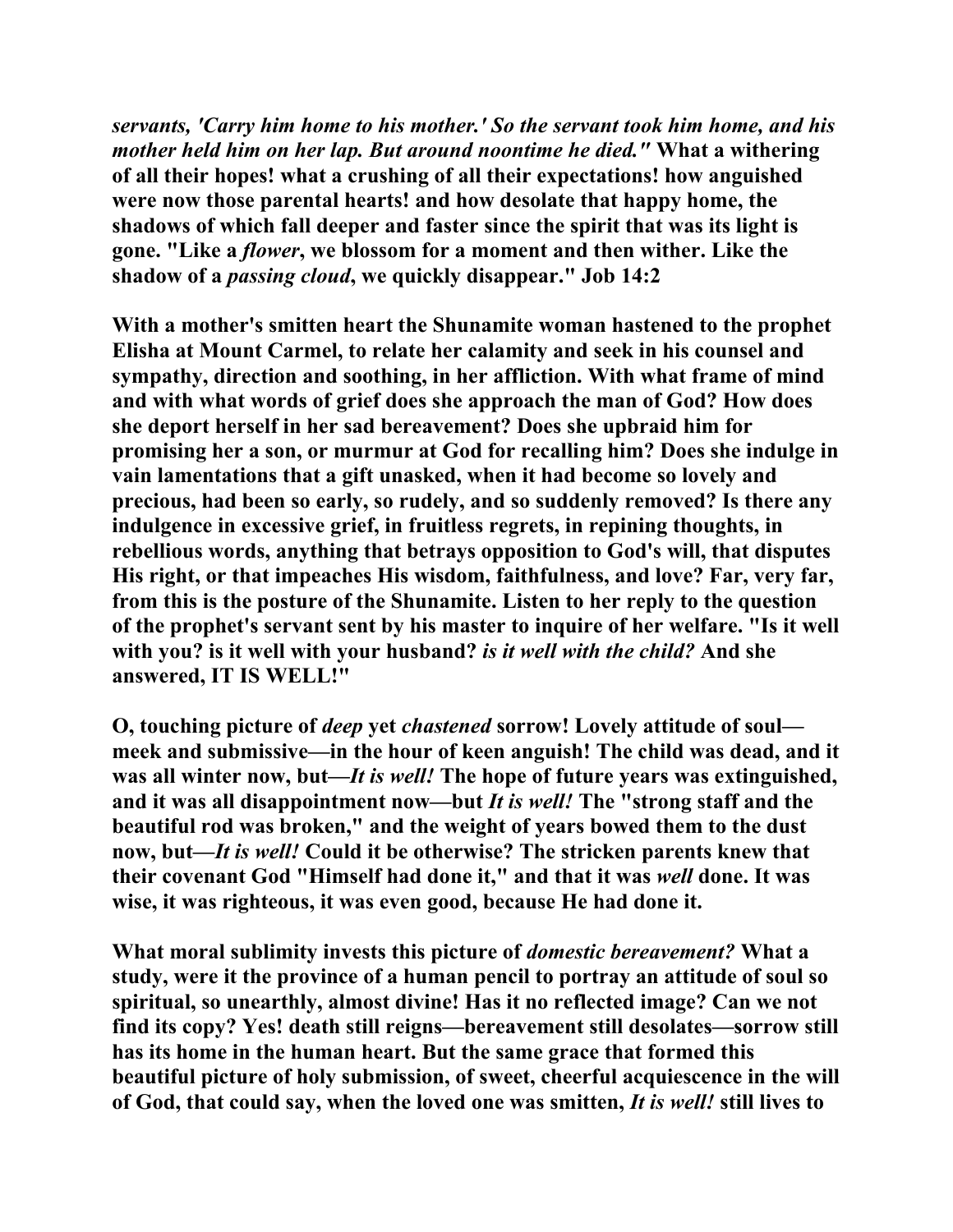**produce the same holy and blessed fruit.** 

**If, dear reader, you are lying at God's feet, His afflicted, chastened child, gazing in calm, mute submission upon the** *wreck of human hopes***, and gently whispering, "My God, my Father,** *it is well!"* **then your spirit is as this Shunamite's, and God fashions your hearts alike. May the Holy Spirit graciously give His divine teaching while we glean the instruction and the comfort which these words so richly contain.** 

**In looking back upon the by-gone Year, and forward to the New—the past, perhaps, in some of its aspects, sad and mournful, the future, cloud-veiled and uncertain—how suitable the sentiment and the spirit embodied in the words selected as the basis of our address—"IT IS WELL." We purpose, in the following pages, to view them as the grateful acknowledgment of the**  *REDEEMED* **soul—as the believing acquiescence of the** *chastened* **soul—and as the triumphant language of the** *glorified* **soul.** 

**It is proper that we should seek our first illustration of this truth** *in the salvation of God.* **Salvation is God's greatest work; in nothing has He so manifested forth His glory as in this. He embarked all His infinite resources, and staked all His divine honor in the accomplishment of this work so dear to His heart—the salvation of His Church. The universe is full of His beauty, but myriads of worlds, on a scale infinitely more vast and magnificent than this, could give no such 'concept of God' as the salvation of a single sinner. Salvation required the revelation and the harmony of all the divine perfections.** 

**CREATION affords only a partial view of God. It displays His natural but not His moral attributes. It portrays His wisdom, His goodness, His power—but it gives no idea of His holiness, His justice, His truth, His love. It is but the**  *alphabet***, the** *shadow* **of God. These are parts of His ways, and how little of Him is known! But in the person of Immanuel, in the cross of Christ, in the finished work of redemption, God appears in full-orbed majesty. And when the believing soul surveys this wondrous expedient of reconciling all the interests of heaven, of uniting all the perfections of Jehovah in the salvation of sinners by the blood of the cross—"Mercy and truth meeting together, righteousness and peace kissing each other"—it exclaims, in full satisfaction with the salvation of God—***It is well!*

**The anxious question of an awakened soul, as it bears its weight of sin to the**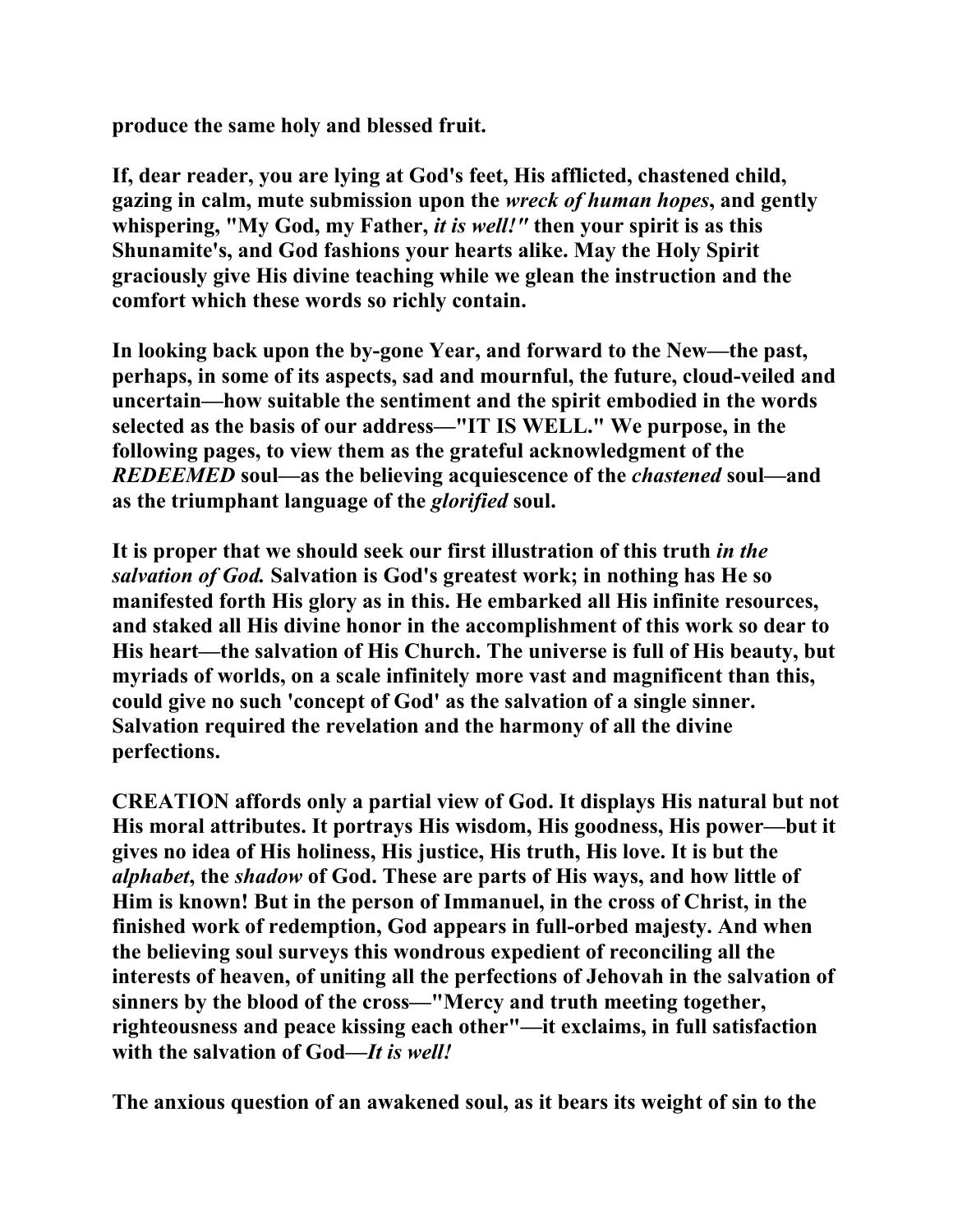**cross, is, "Is the salvation of the Lord Jesus a work commensurate with my case? Will it meet my individual condition as a sinner? May I, in a deep conviction of my guiltiness, venture my soul upon Jesus? Am I warranted, without a work of my own, apart from all my merit or demerit, to believe in Christ and indulge the hope that I shall be saved?" The Bible, in brief but emphatic sentences, answers these inquiries.** *"Believe in the Lord Jesus Christ, and you shall be saved." "Him that comes unto Me I will in no way cast out." "By grace are you saved." "If by grace, then it is no more of works." "You are complete in Him."* **The Holy Spirit giving the inquirer a possession of these declarations, working the faith that receives the Lord Jesus into the heart, the believing soul is enabled to exclaim, "It is well! I see that it is a salvation for sinners, for the vilest, the poorest, the most unworthy. I came to Christ, and was received; I believed in Him, rested in Him, and I am saved. Christ is mine, His salvation is mine, His promises are mine, His advocacy is mine, His heaven is mine.** *It is well!"*

**But it is not always that in the same strength of faith the child of God can say, 'it is well with his soul'. Through the feebleness of your faith, and the power of indwelling sin, and your many conscious backslidings and infirmities, you may be led to question the well-being of your state. Harassed with doubts, assailed by temptations, agitated by fears, you tremble to say, "It is** *well* **with my soul." But let me caution you against a rash judgment or a hasty conclusion as to your real condition. I have a message from God to you, my reader:** *"Say unto the righteous, it shall be well with him."* 

**Now, in all the spiritual exercises through which the believer in Jesus passes, it must in truth be well with him as to his real** *standing* **in Christ. You may be walking in darkness or in light; you may be mourning in the valley or be rejoicing on the mount; now conquering, now foiled; now weeping, now rejoicing; yet it is still well with you as a pardoned, justified, saved sinner. Nothing can touch your interest in the Savior—or expel you from the covenant—or change the love of God towards you.** 

**There are** *tides* **in the faith and comfort of a child of God even as there are in the ocean. The believer has his ebb and flow, his fluctuations of spiritual feeling. It is often** *low tide* **with his soul. The waves of spiritual joy and peace ebb, and all looks barren and cheerless. The arid sands, the moss-covered rocks, the entangled weeds that line the shore when the ocean's waves have receded, are, in his mournful view, but the apt emblems of his spiritual state. And now he begins to question the** *reality* **of all his former experience, and the**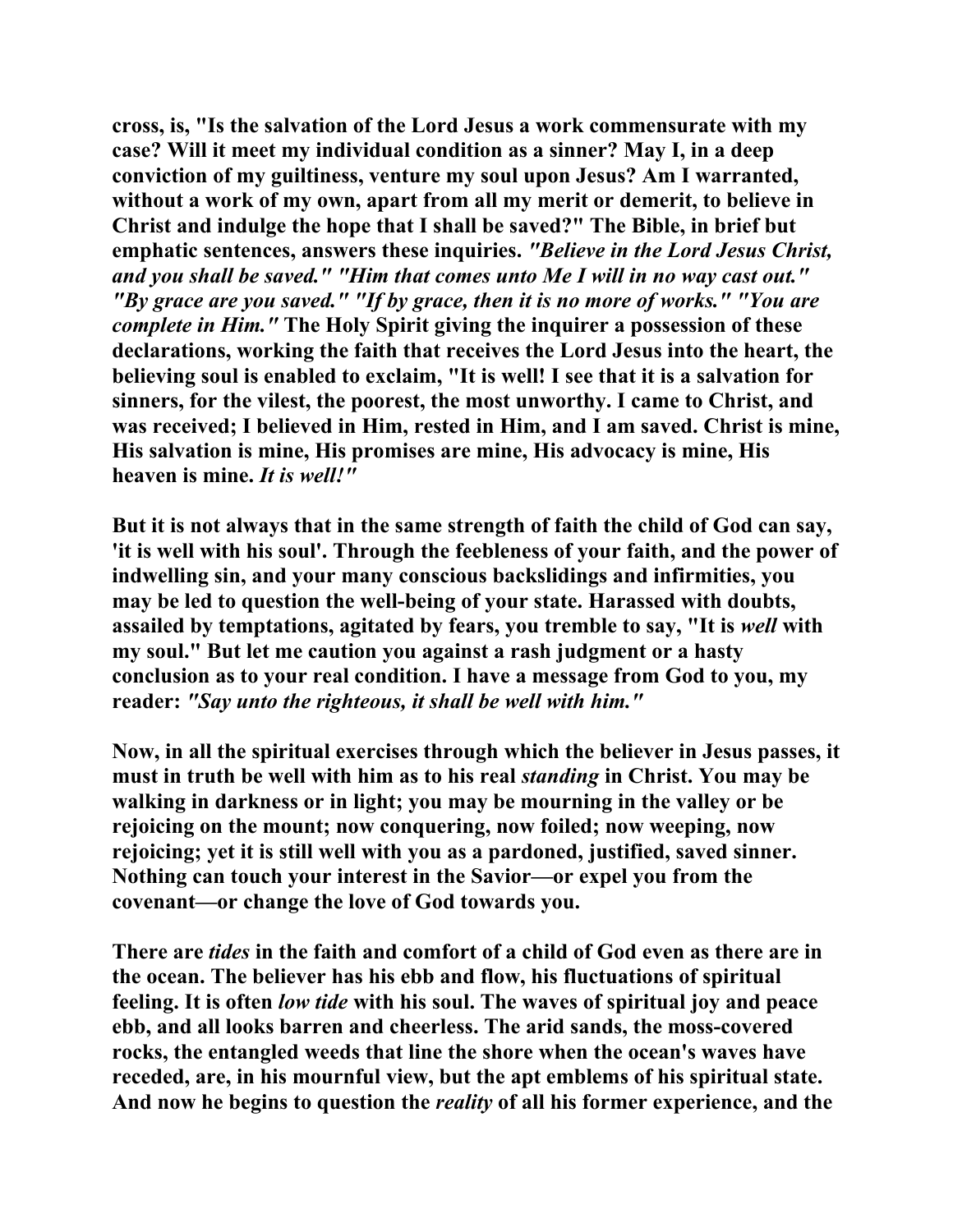**sincerity of all his past professions. He abjures his adoption, doubts his interest in Christ, puts from him the promises, appropriates the judgments, keeps back from the ordinances, and his soul refuses to be comforted.** 

**But, beloved saint of God, is there no** *flow,* **as well as ebb, in the spiritual joy and comfort of the believer? Is there no return of the tide of faith and consolation and hope in the Christian's experience—the waves of love's infinite ocean, of the soul's perfect peace, of glory's anticipated joy rolling back again upon the shore, in sweet heavenly cadence! Oh, yes! Listen to the divine assurances of this:** *"I have loved you with an everlasting love"—"I have chosen you, and not cast you away"—"Yes, she may forget, yet will not I forget you"—"I will never leave you nor forsake you"—"I have prayed for you, that your faith fail not"—"I will restore comforts unto you"—"Though I spoke against him, yet do I remember him still"—"I will not leave you comfortless"— "You have a little strength"—"Therefore will the Lord wait that He may be gracious unto you"—"He will be very gracious unto you at the voice of your cry: when, He shall hear it, He will answer you"—"He restores my soul."* **All these exceeding great and precious promises, beloved, are** *yours.* **They are your Father's epistles of love, and He bids you read, believe, and enjoy them.** 

**Yet, with all affectionate fidelity would I exhort you not to rest where you are. Be not satisfied with your present state, but seek to obtain a renewed application of the atoning blood, a fresh "blink of Jesus," as Rutherford says, looking away from your sins, backslidings and unfruitfulness, your infirmities, shortcomings, and flaws to Christ, and getting a closer, clearer, fuller view of the cross. The all-sufficiency of Christ meets your case. Sweet truth! I ask not how peculiar, how aggravated, how desperate, how discouraging, the state of your soul may be; I hesitate not to affirm that such is Christ, such His love, His compassion, His fullness, His power, your condition of soul comes within the scope of His sufficiency. Christ's merit meets your demerit; Christ's unchangeableness meets your backslidings; Christ's grace meets your corruptions; Christ's blood meets your guiltiness; Christ's fullness meets your emptiness; Christ's power meets your impossibilities; Christ's compassion meets your misery; Christ's sympathy meets your sorrow; Christ's intercession covers all your circumstances and needs. "Christ is all and in all." "From the fullness of His grace we have all received one blessing after another."** 

**Oh, it is, it must be** *well* **with those whose sins are forgiven through Christ, who are 'accepted in the Beloved', whose God is the Lord, and upon whom**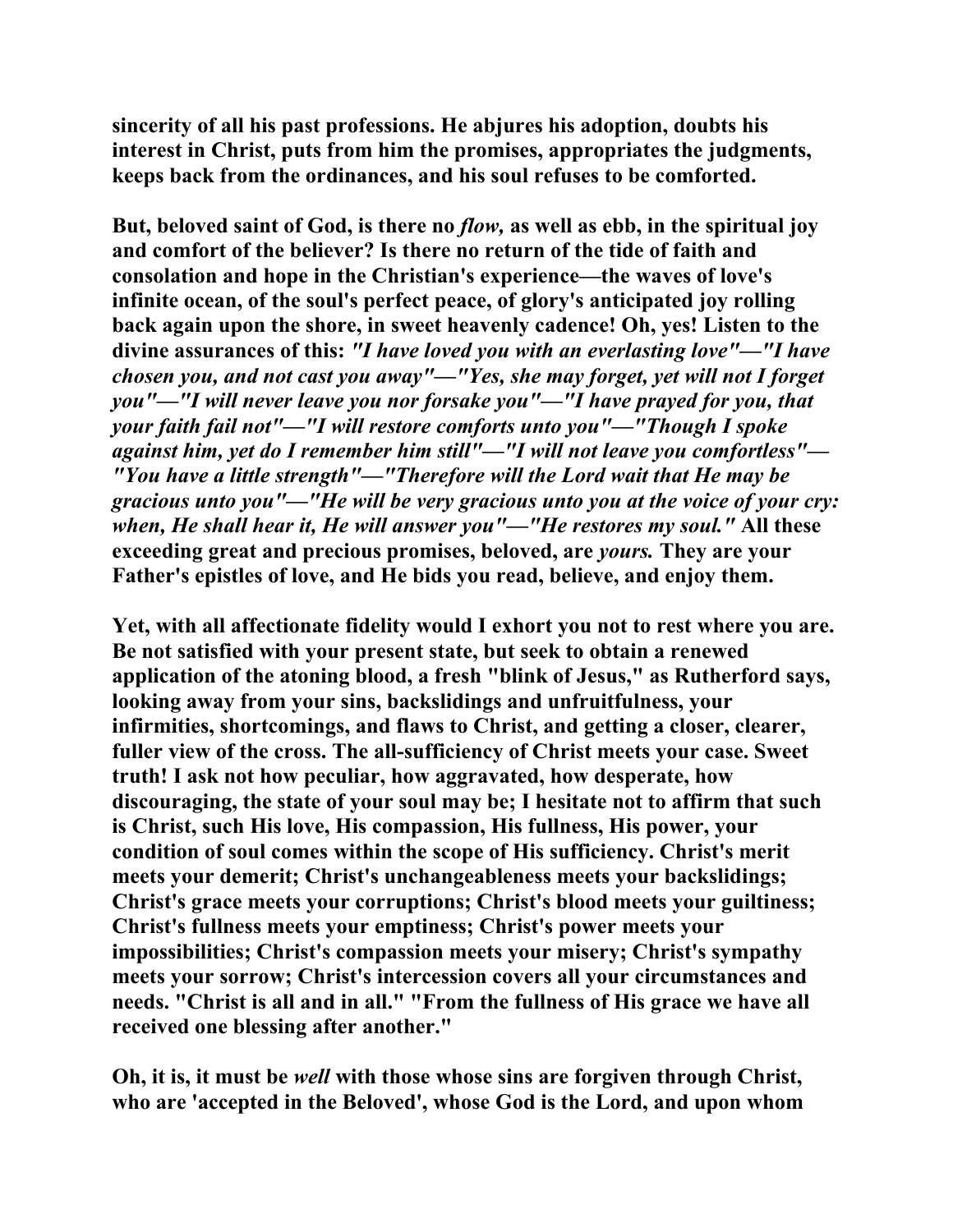**His eye of love and delight rests from the beginning of the year to the end of the year. Say not it is** *ill* **with your soul, and not well, because the Holy Spirit is inserting the plough more deeply into your heart, thus discovering more of its hidden evil, detecting the lurking sin where its existence was not suspected, and discovering the flaw and the failure in the action, the principle, the motive, the end, which the fair surface, self flattery, or specious reasoning, had concealed. O say not that it is** *ill* **with your soul, and not well, because Jesus does not speak, God does not smile, and prayer is not answered.** *"For a small moment,"* **says God,** *"have I hidden myself from you; but with great mercies will I gather you."* **In the dreary, lonely, trying path you now tread, you may trace the 'footsteps of the flock', and yet more distinct and blessed than all, the footprints of the Shepherd of the flock. Be not, then, cast down. The Lord will bring you through this** *night of weeping into a morning of joy.* **And your knowledge will be the deeper, and your faith the stronger, and your joy the fuller, and your hope the brighter, and your song the sweeter and the louder for all the painful exercises through which your soul has passed, and with deeper emphasis you shall exclaim—"IT IS WELL."** 

**But these words express the sentiment and feelings of the** *CHASTENED soul.*  **It is the language of** *faith in trial***. Let us trace some of the afflictive circumstances under which the child of God can say, "It is well."** 

**Affliction and poverty are the distinctive features of the saints of God under the new dispensation; affluence and exemption from great suffering were probably those of the saints of the former economy. The character of the gospel economy is** *unique***. It is the dispensation of** *suffering,* **the economy of the** *cross.* **The suffering of the old dispensation was more in type, and shadow, and symbol; that of the new is the great, the dark filling up of the outline of the picture. The Son of God SUFFERED—the Son of God DIED! And Christianity derives all its efficacy, and the Christian dispensation all its character, and the Christian all his glory, from this single, this wondrous fact.**  *"Unto you it is given, in the behalf of Christ, not only to believe in His name, but also to suffer for His sake." "Whoever does not bear His cross; and come after Me, cannot be my disciple."* 

**Such is the nature of Christ's religion, and such the terms of His discipleship—suffering and self-denial. By those who are not initiated into the mysteries of the kingdom of grace this is a truth hard to be understood. To them it is inexplicable how one whose person is loved by God, whose sins Christ has forgiven, whose life appears holy, useful, and honored, should be the subject of divine correction, and, perhaps, in some instances, should, more**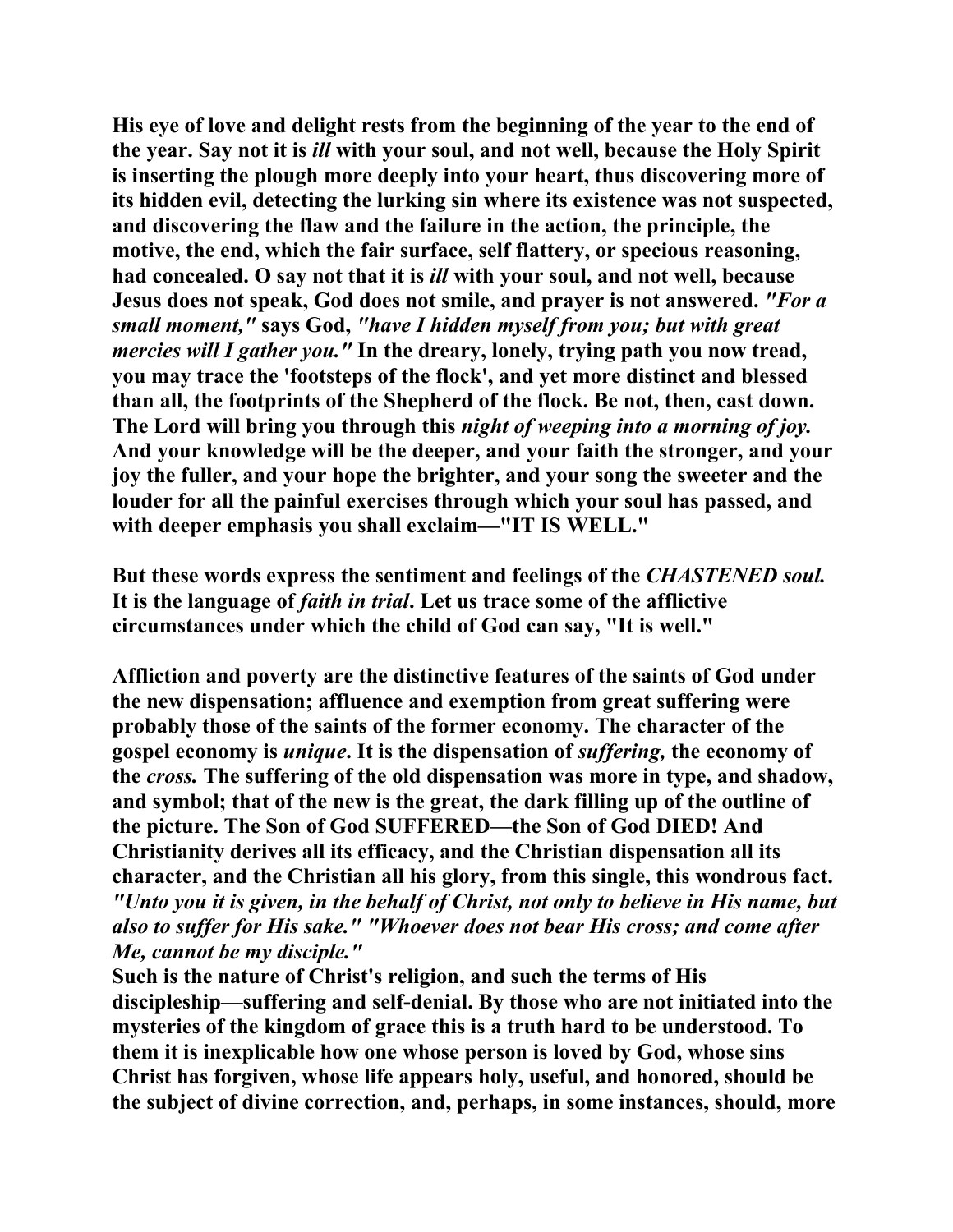**than others, seem smitten and afflicted by God. But to those who are students of Christ, who learn at the feet of Jesus, this is no insoluble problem. They understand, in a measure, why the most holy are frequently the most chastened. Ah! beloved, in the school where this truth is learned,** *all* **truth may be learned—***at the feet of Jesus.* **There is no mystery in revelation that may not be satisfactorily elucidated, no discrepancy in truth that may not be sufficiently explained, no doctrine that may not be understood, or precept that may not be welcomed, sitting in the attitude of a little child at the feet of Christ, the Great Teacher of men.** 

**In His light we shall see light. But men turn from the sun and wonder that in the study of divine truth, shadows should fall darkly upon their path. They study the Bible so little beneath the cross with an eye intent upon Christ, from whom all truth emanates, of whom all truth testifies, and to whom all truth leads. Reader, are you a sincere inquirer after the truth? Then listen to the words of Jesus: "I Am the Truth." You have sought it in the schools, you have sought it in systems, you have sought it in creeds, you have sought it in churches; and many a weary step you have trod in quest of the precious gem, and your heart has sighed and your spirit has panted in vain. Lay aside your philosophy, your reasoning, your caviling, and receive the gospel of Christ as a learner, not as a teacher; as a sinner, not as a saint; as a humble child, not as a proud philosopher; as one who is really desirous of knowing how he may be saved.** 

**What does the Truth Himself say?** *"This is life eternal, that they might know You the only true God, and Jesus Christ whom You have sent."* **The crisis in your life speeds on when all knowledge, except the knowledge of Christ loving you, pardoning you as a guilty sinner, saving you as a lost sinner, and reconciling you to God as a rebellious sinner, will prove as unsubstantial as a shadow, as unreal and fleeting as a dream. Oh, let this be the one desire and earnest resolve of your soul,** *"That I may know Him"—"Yes, doubtless, and I count all things but loss for the excellency of the knowledge of Christ Jesus"— "Acquaint now yourself with Him, and be at peace, thereby good shall come unto you."*

**Such, then, as have learned of Christ can understand why a child of God should be a child of affliction, why "the Lord tries the righteous." Declarations such as these have a significance of meaning they can well comprehend.** *"I have chosen you in the furnace of affliction"—"It is good for me that I have been afflicted"—"Whom the Lord loves He chastens, and*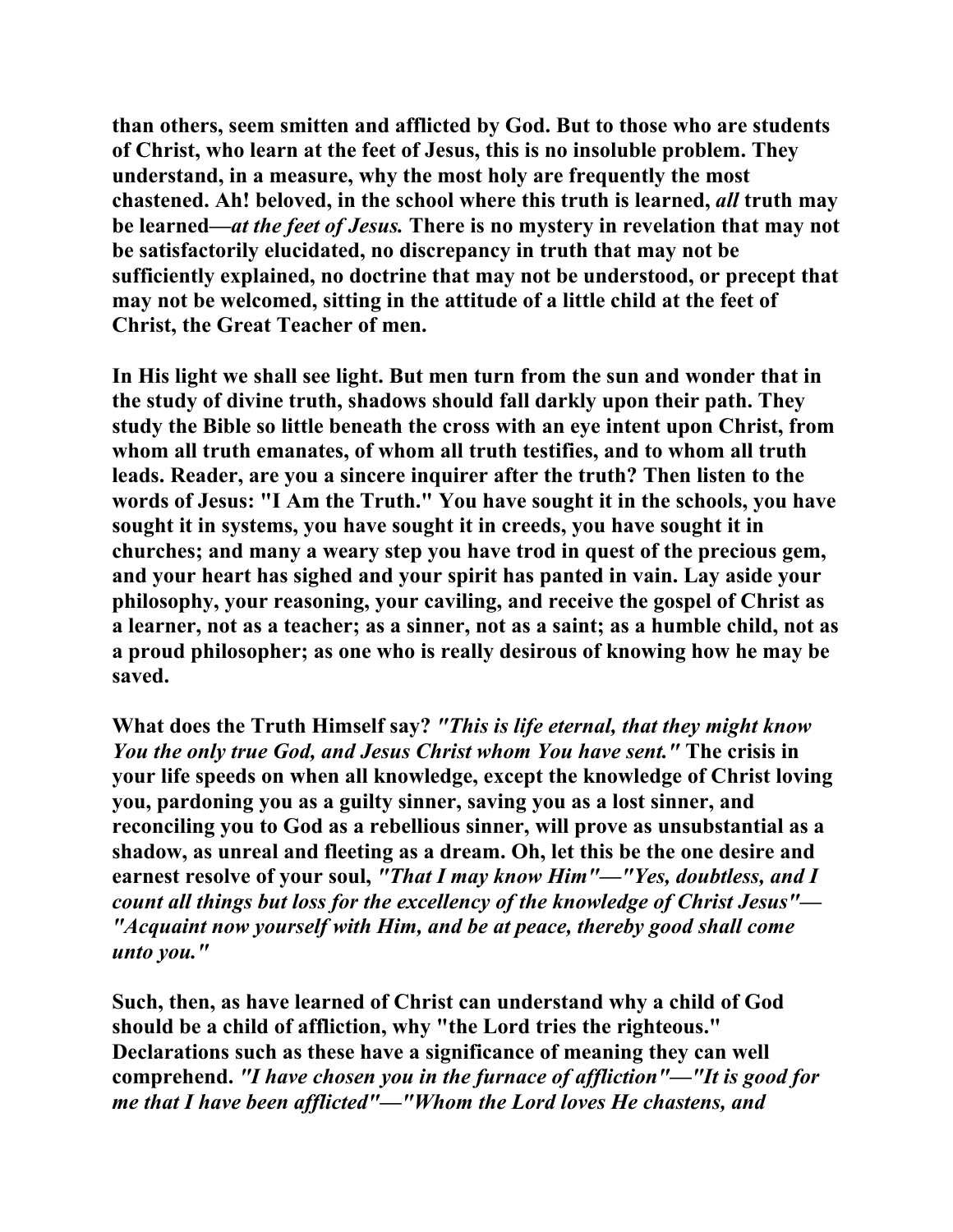*scourges every son whom He receives"—"As many as I love I rebuke and chasten."* **But what are the general grounds of this believing acquiescence in the afflictive dealings of God expressed by the chastened soul? We can but group them in the smallest possible space.** 

**Tracing the affliction, whatever its nature, to God as the First great Cause, faith calmly acquiesces, and says,** *"It is well."* **From nothing does the believer find it more difficult to disengage his mind, in the first blow of his affliction, than** *second causes.* **The reasoning of the bereaved sisters of Bethany finds its corresponding frame of mind in almost every similar case,** *"Lord, if You had been here my brother would not have died."* **Ah! that** *"if,"* **in the first hour of the heart's anguish, what bitter self-accusation does it occasion, what deep aggravation of the wound does it produce. But** *with second causes the child of God has nothing to do.* **Second causes are all by the appointment and under the control of the First Cause. They are but the agents God employs, the means which He selects, to accomplish His own eternal purpose. "He Himself has done it," is the voice of His word, and faith responds,** *"It is well."* **Rise, then, O child of sorrow, above the circumstances of your calamity—dwelling upon which will but intensify your suffering, prolong your grief, and rob you of comfort—and rest in the Lord, from whom your affliction proceeds.** *"For He wounds, but He also binds up; He injures, but His hands also heal."* **Then shall you indeed exclaim, from the depth of your stricken heart—***It is well!*

**The believer, regarding all God's dispensations in the light of needed discipline, cheerfully acquiesces in the wisdom and righteousness of the divine procedure. Discipline by trial is an essential element in the Christian's sanctification and instruction. Our adorable Lord, as man, exemplified this truth in His own personal history. We read that, "Though He were a Son, yet**  *He learned obedience* **by the things which He suffered." The lesson which Christ learned—to Him a new one—was the lesson of** *obedience***—obedience to the will of His Father in suffering. As the curse expanded before Him, into more perfect and dreadful proportion, He came to learn more of the evil of sin and more of the difficulties of redemption, and so more deeply the lesson of obedience—doing and suffering the will of God. It was thus our blessed Lord was perfected through suffering.** 

**And this, beloved, is the school in which the "many sons," Christ is bringing to glory learn submission to the Father's will. The discipline which was becoming in the case of the** *Head***, cannot be without its need and its blessing in the case of the** *members***. There is much—many deep truths of God, and**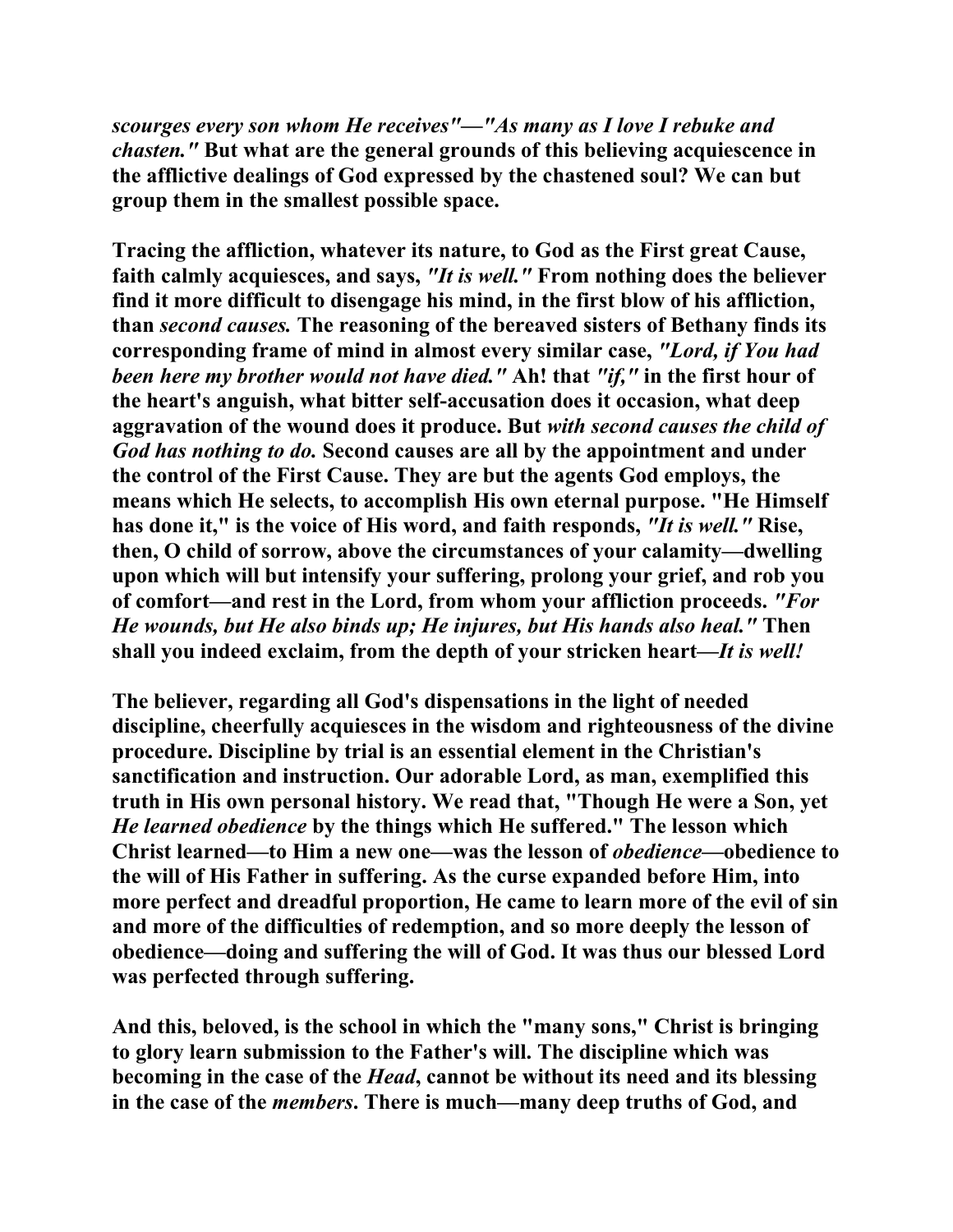**many holy lessons of practical Christianity—to be learned in the pathway trodden by the Savior, which can be learned in no other path—***the path of afflictive discipline.* 

**When bereavement darkens our homes, and funeral following funeral leaves our doorways; when joys are blighted, and hopes are crushed, and hearts are sorrowful, then it is that the most difficult, yet most holy, of all lessons is inculcated—submission to the will of God, expressed in the language of the Shunamite, "It is well." But, oh, how needful and how wholesome this discipline! Who would be exempted from it that has once plucked and tasted the fruit which clusters so richly on the blossoming rod? If submission to the divine will is ever learned, beyond all question it is where Christ learned it,** *by the things which we suffer.* 

**And, oh, what holy fruit is this—the will of God accomplished in us! The pathway may be through the furnace, whitened seven-fold with the heat, but if your will has become more pliant with the will of your Heavenly Father, if the Christian character has become purified, and the graces of the Holy Spirit have become strengthened, and a wider and freer scope has been given to faith, and hope, and love, then ought we not to rejoice in tribulation, and exclaim,** *"He has done all things well"?* 

**The canker-worm has been busy at the root of your pleasant gourd, the cold**  *north* **wind has blown rudely over the long-nurtured buds, and the fell hand of death has laid the cedar low, and in the anguish of your soul you exclaim,** *"Is it nothing to you, all you that pass by? behold, and see if there be any sorrow like unto my sorrow, which is done unto me, with which the Lord has afflicted me in the day of His fierce anger"***—but the Son of God drank a deeper and bitterer cup, and trod a more suffering and a gloomier path than you, and yet could say,** *"My Father, not my will, but Yours be done,"* **and shall you shrink from a training and a discipline through whose courses God led the Elder Brother and High Priest of our profession? "Oh, no!" you reply; "the self-knowledge I have already attained unto has been so needful and so salutary, that I would not desire that the cup of sorrow had passed my lips untouched. I little thought that I was so** *unbelieving***, until the Lord tried my faith. I little suspected that** *pride* **so lurked within, until God made me stoop. I little imagined that I was so** *impatient, self-willed, and restiff***, until God bade me wear the yoke, and wait for His will. I little supposed that** *my strength was so small* **until the Lord laid upon me the burden. And little did I suspect that** *my heart was so idolatrous***—its affections so closely entwined around the**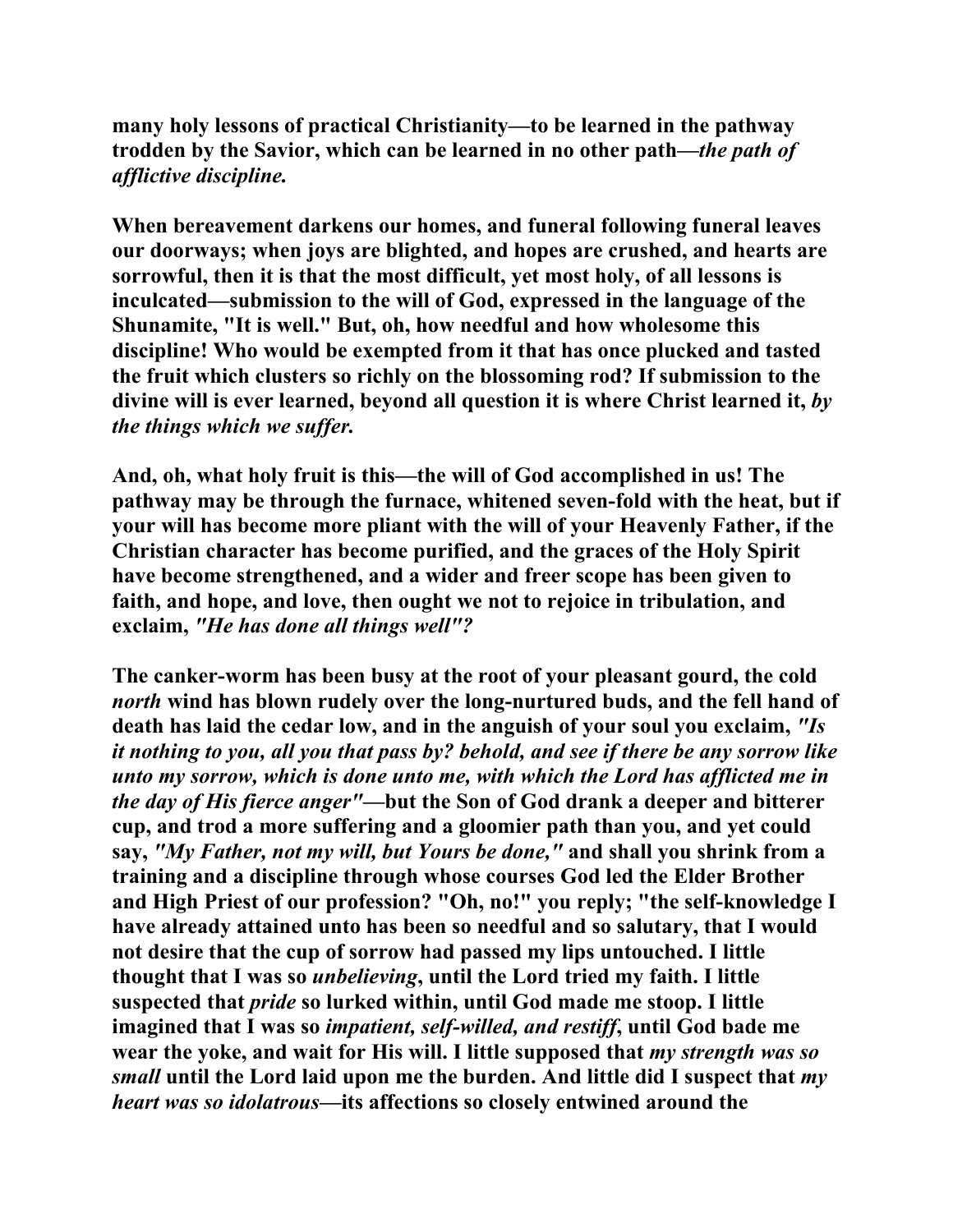**creature—until my Father asked the surrender. Little did I believe how limited was** *my knowledge of Christ***, how deficient was my acquaintance with divine truth, and how estranged my heart was from true prayer, until the affliction of my God set me upon examining my resources to meet it. Then I discovered how shallow was my experience, and how low and meager was my Christianity."** 

**Thus when we trace the discipline to its** *necessity***, the rebuke to the** *sinfulness* **that occasioned it, the chastisement to the** *evil* **it was designed to correct; the meek and lowly heart can say,** *"It its well!"*

**And when the present and hallowed results of the divine dealings are in a measure realized—when some sheaves of the golden fruit of the precious seed sown in weeping are sickled—the heart awakened to more prayer,** *Christ* **more precious,** *sin* **more hated,** *self* **more loathed,** *holiness* **more endeared, and the soul brought into greater nearness to God—when the suffering Christian reviews the divine supports he has experienced in his affliction, how God encircled him with the everlasting arms, how Christ pillowed his languid head, how the Holy Spirit comforted and soothed his anguish, by unfolding the sweetness and fullness of the Scriptures, sealing promise upon promise upon his smitten heart, his chastened spirit can exclaim,** *"You have dealt WELL with your servant, O Lord, according to your word."* **You have broken but to bind up, have wounded but to heal, have emptied but to replenish, have embittered but to sweeten, have removed one blessing but to bestow another and a greater.** 

**"You do but take my** *lamp* **away, To bless me with** *eternal day."*

*"Whom have I in heaven but You? and there is none upon earth that I desire beside You."*

**But the place where the clearest view is taken of the present unfathomable dispensations of God, and where their unfolding light and unveiling glory wake the sweetest, loudest response to this truth—***"He has done all things well"***—is HEAVEN. The glorified saint has closed his pilgrimage; life's dark shadows have melted into endless light; he now looks back upon the desert he traversed, upon the path he trod, upon the river he passed, and as in the full blaze of glory each page unfolds of his wondrous history, testifying to some new recorded instance of the loving kindness and faithfulness of God; the**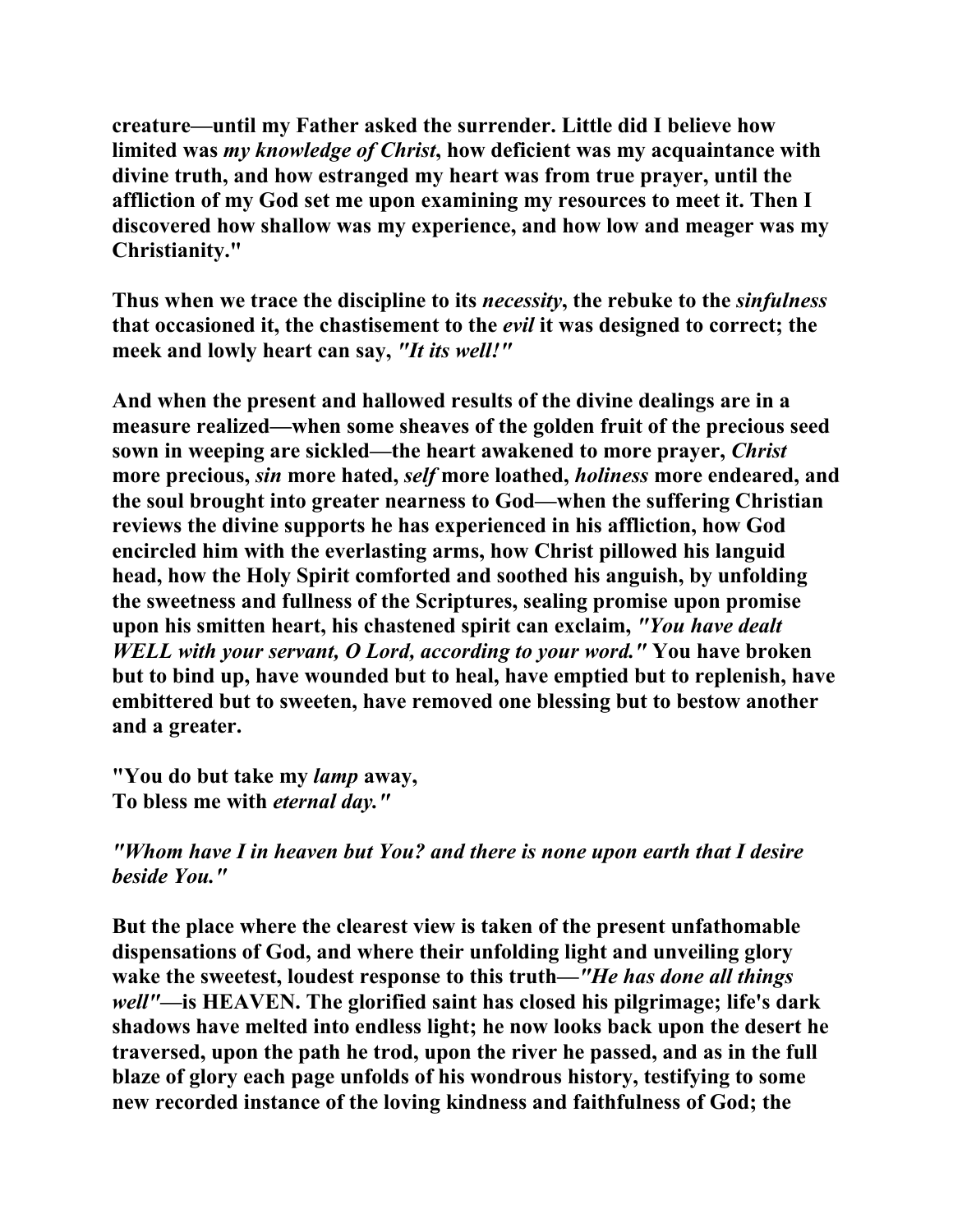**grace, compassion, and sympathy of Jesus; the full heart exclaims, as no angel's lips could utter it***—"It is well!"* 

**The past dealings of God with him in** *providence* **now appear most illustrious to the glorified mind. The machinery of divine Government, which here seemed so complex and inexplicable, now appears in all its harmony and beauty. Its mysteries are all unraveled, its problems are all solved, its events are all explained, and the promise of the Master has received its utmost fulfillment,** *"What I do, you know not now, but you shall know hereafter***." That dispensation that was enshrouded in such mystery; that event that flung so dark a shadow on the path; that affliction that seemed so conflicting with all our ideas of God's infinite wisdom, truth, and love; that stroke that crushed us to the earth, all now appears but parts of a perfect whole—and every providence in his past history, as it now passes in review, bathed in the liquid light of glory, swells the anthem—IT IS WELL!** 

**But when from that elevated position the glorified saint looks back upon all God's** *conduct in grace***—electing, redeeming, calling, and preserving him; when he thinks of the righteousness that gave him acceptance, the blood that procured his cleansing, the grace that effected his sanctification, the upholding power that kept him from falling, and that conducted him at last to glory—a sinner, perhaps the very chief, saved by grace—oh, what music do the words awaken through all the bowers of paradise—***He has done all things well!* **In what new and perfect light is every truth of the Bible now placed! All is cleared up! All that perplexed the mind in the doctrines of the revealed word, and all that embarrassed it in the administration of the divine government, gives place to complete satisfaction.** *"I shall be satisfied when I awake with your likeness,"* **is the fond anticipation of the believer on earth; that expectation is the full realization of the believer in heaven.** 

**The beatific vision has brought his whole soul into the most perfect harmony with God. He is satisfied with the character and perfections of God which now unfold their grandeur without a cloud, and fill the soul without a limit.** *"Now we see through a glass darkly; but then face to face: now we know in part; but then shall I know even as also I am known."* **An angel's sight and an angel's knowledge, enkindle an angel's fervor; and as growing discoveries and endless illustrations of the divine perfections increase with eternity, glory, honor, and**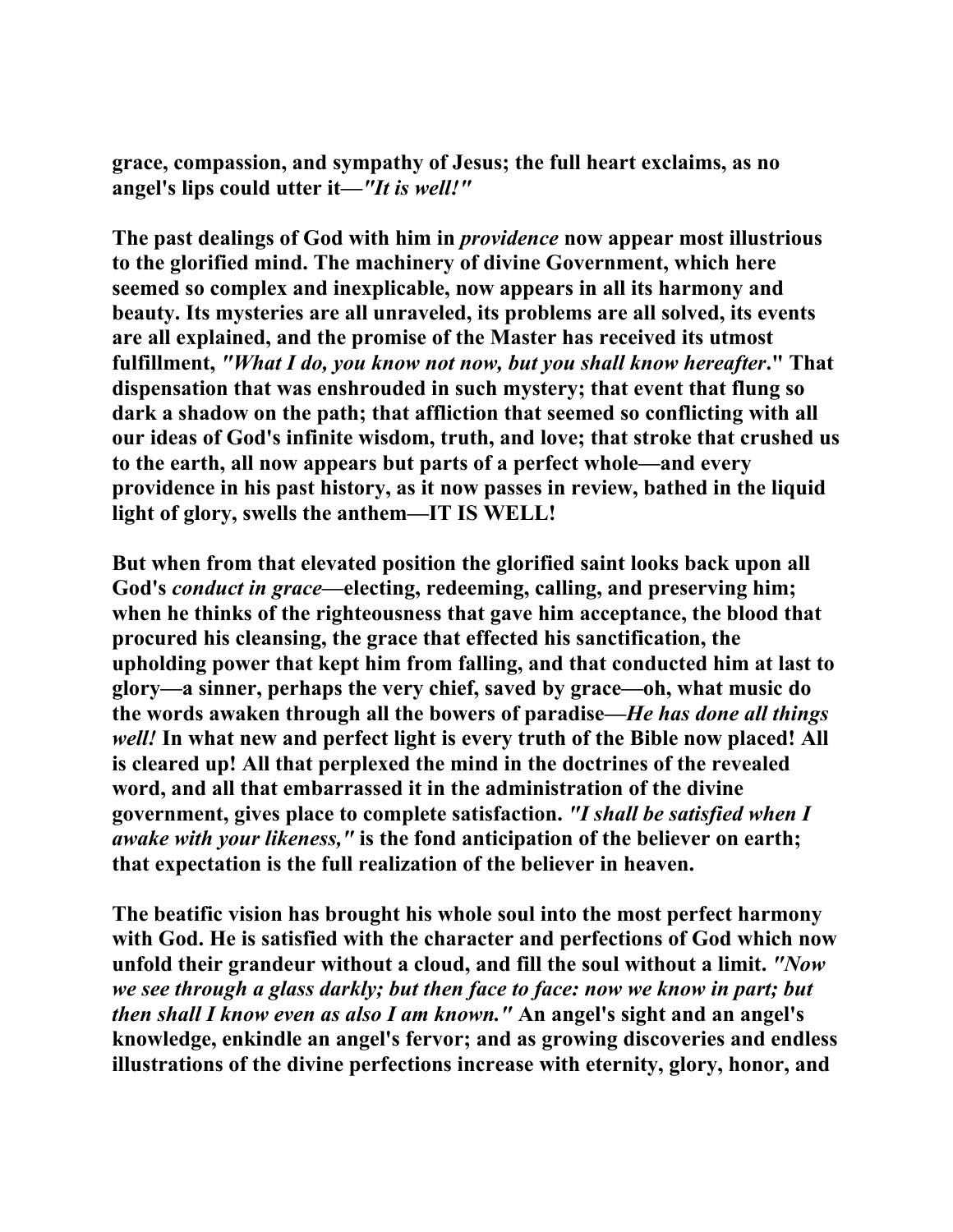**thanksgiving to Him who sits upon the throne, will be the saint's undying song.** 

**He is satisfied, also, with all God's providential dealings with him in the world he has passed. The present is the repose of faith—and faith can say, amid scenes of perplexity and peril, of obscurity and doubt,** *it is well,* **trusting in the wisdom and faithfulness of God. And yet** *how difficult often do we find it to trace God's design***, or connect His strange dealings with a wise purpose or a gracious end.** *We cannot unravel the web!* **Is it not so, my reader? Let faith look back upon the past of your life, not to revive its painful emotions, but that with steadier wing and bolder flight it may bear you forward.** 

**That dark cloud of sorrow that settled upon your fair prospects—that blast of adversity that swept away riches—that stroke of providence that tore from your sight the wife of your youth, or hurried the child of your hopes prematurely and amid harrowing circumstances to the grave, or that placed the friend of your bosom, the life-companion, the sharer of your toils, into darkness—or that came near to your own person and arrested you with disease—you pause and inquire,** *why* **is it thus? Ah! the full answer you may never have in this world—for faith must have scope—but by and by, if not here, yet from a loftier position and beneath a brighter sky, and with a stronger vision, you shall look back, and know and understand, and admire it all, and** *shall be satisfied.* 

**The glorified are satisfied, also, with the conduct of God's grace. If there is often inexplicable mystery in providence, there is yet profounder mystery in grace. Loving him as God does, yet that He should hide Himself from His child; hating sin, yet allowing its existence, and permitting His children to fall under its influence; leaving them often to endure the fiery darts of Satan, and to tread dreary paths, cheerless, starless, the sensible presence of the Heavenly Guide withdrawn, and not a voice to break the solemn stillness or to calm the swelling wave—ah! this is trying indeed!** 

*But all, before long, will be satisfactorily explained!* **Then the glorified see how harmonious, with every principle of infinite holiness and justice, truth and wisdom, was God's scheme of redeeming mercy; and that it was electing love, and sovereign mercy, and free favor, that made him a subject of grace on**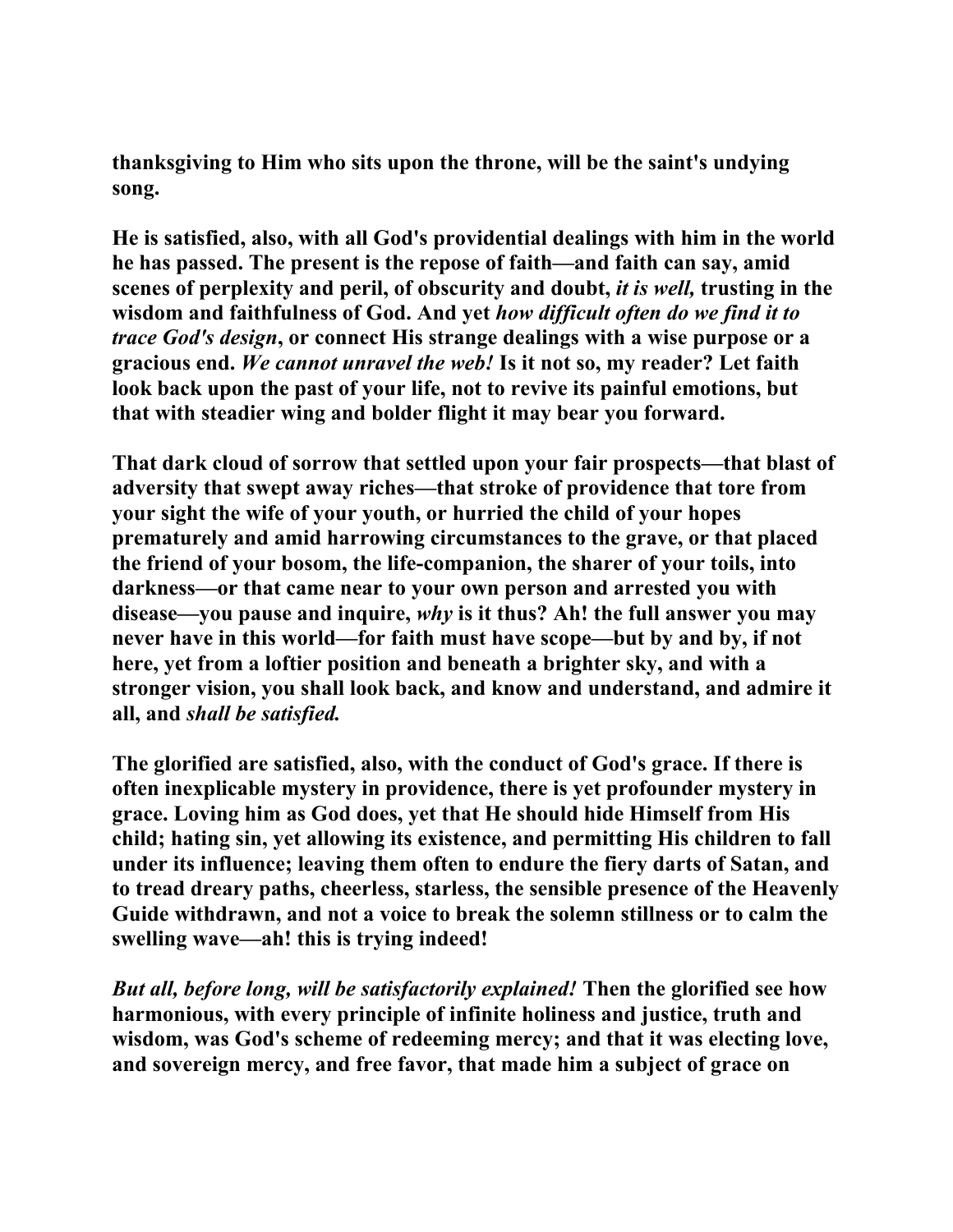**earth, and an heir of glory in heaven. And as he bends back his glance upon all the way the Lord his God brought him the** *forty years' journey in the wilderness***—traces the ten thousand times ten thousand unfoldings of His love—the wanderings and the restorings; the stumblings and the upholdings; the falls and the upliftings; the love that** *would* **not and the power that** *could* **not let him go; the faithful rebukes, the gentle dealings, the tender soothings, the unwearied patience, and the inexhaustible sympathy of Jesus, with what depth of emotion and emphasis of meaning does he exclaim,** *I am satisfied—it is well!* 

**The saints are satisfied, also, with the heaven of glory to which they are brought. They wake up in God's likeness. Positively and perfectly** *holy,*  **positively and perfectly** *happy,* **actually with Christ, and contemplating, with an intellectual and moral perception all unclouded, the glory of God, how completely satisfied is he with the new world of purity and bliss, of light and splendor, into which his ransomed spirit sprung. The last polluted earthly passion has died away, the last remnant of corruption is destroyed, the last moan of suffering and sigh of sorrow is hushed in the stillness of the tomb; the corruptible has put on incorruption, the mortal has put on immortality, and the glorified spirit stands among the throng of holy and adoring ones who encircle the throne and swells the universal anthem—IT IS WELL.** 

**"This life's a dream, an empty show; But the bright world to which I go Has joys substantial and sincere; When shall I wake and find me there?** 

**Believer in Jesus, how animating the hope, and how elevating the prospect before you! Ascend with me to the upper world. Place yourself in imagination as a glorified spirit amid the splendors of the holy city. To what are you come? To Mount Zion—to the heavenly Jerusalem—to an innumerable company of angels—to the general assembly and church of the firstborn—to God the Judge of all—to the spirits of just men made perfect—to Jesus the Mediator of the new covenant.** 

**Return back to earth! With this blissful vision before you—all so soon to be realized—what manner of people ought we to be in all holy conversation and**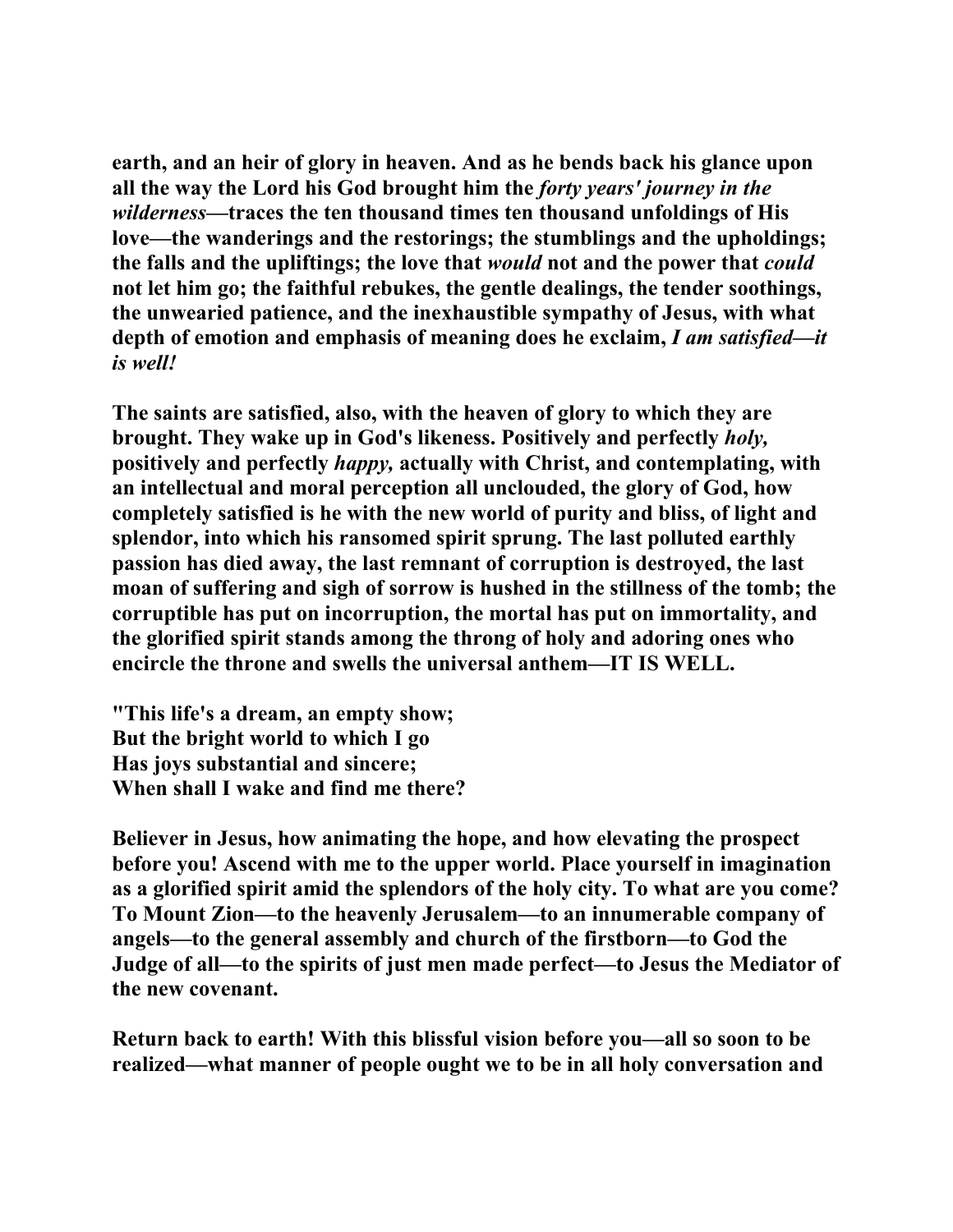**godliness? How unearthly, how heavenly, how separate from the world, how Christian in principle, how Christ-like in spirit, temper, and conversation. How like him in our communion with each other—loving, forbearing, and forgiving; gentle, charitable, and kind. How condescending in position, liberal in wealth, humble in prosperity, submissive in adversity, contented in poverty, devoted and active in the Master's service!** 

*Sorrowing Mother!***—"it is well" with the child (that is, if the child was a true Christian– for there is no salvation outside of faith in Jesus –editor). The spirit has returned to God who gave it, and now communes with its Creator, of whose greatness, and wisdom, and glory it knows infinitely more than the profoundest philosopher or the holiest divine. It is safer and happier with its Father in heaven than with you on earth. And who can tell from what evil it is taken, and from what bitter anguish you are preserved—anguish greater in his life than now wrings your heart in his death. He has gone where innocence has no snares, where there exists no temptations to beguile, and where no foes invade. Your child may have stolen your heart from Jesus, who did not intend that His precious gift should supplant Himself in your love. It is well with him.** 

**And is it not well with you? The vacant place is occupied with a sympathizing Savior—the stricken heart turns to Him who smote it—and the ensnared and truant affections, severed from the idol they had worshiped, find their way back again to God. It is well that your Heavenly Father has dealt with you thus. It is well that He condescends to instruct you, though it be by chastening, and to heal your heart-wanderings, though it be by suffering. Twice gracious has your God been to you—gracious when He** *loaned* **the blessing—a little flower to gladden you a while with its presence, and now to cheer you with its**  memory—and gracious in *taking* it away, transplanting it to a holier soil and **sunnier skies, beneath whose influence its youthful faculties and young affections have expanded and ripened into more than an angel's intellect and a seraph's love. "It is well with the child."** 

*Bereaved Christian!***—"it is well."** *God has smitten***, and the stroke has fallen heavily. The blessing you thought you could least spare, and would be the last to leave you, God your Father has taken.** *Why has He done this?* **To show you what He can be to you, in your extremity. It may be difficult for faith, in the first moments of your calamity, to see how it can be well, or to acknowledge**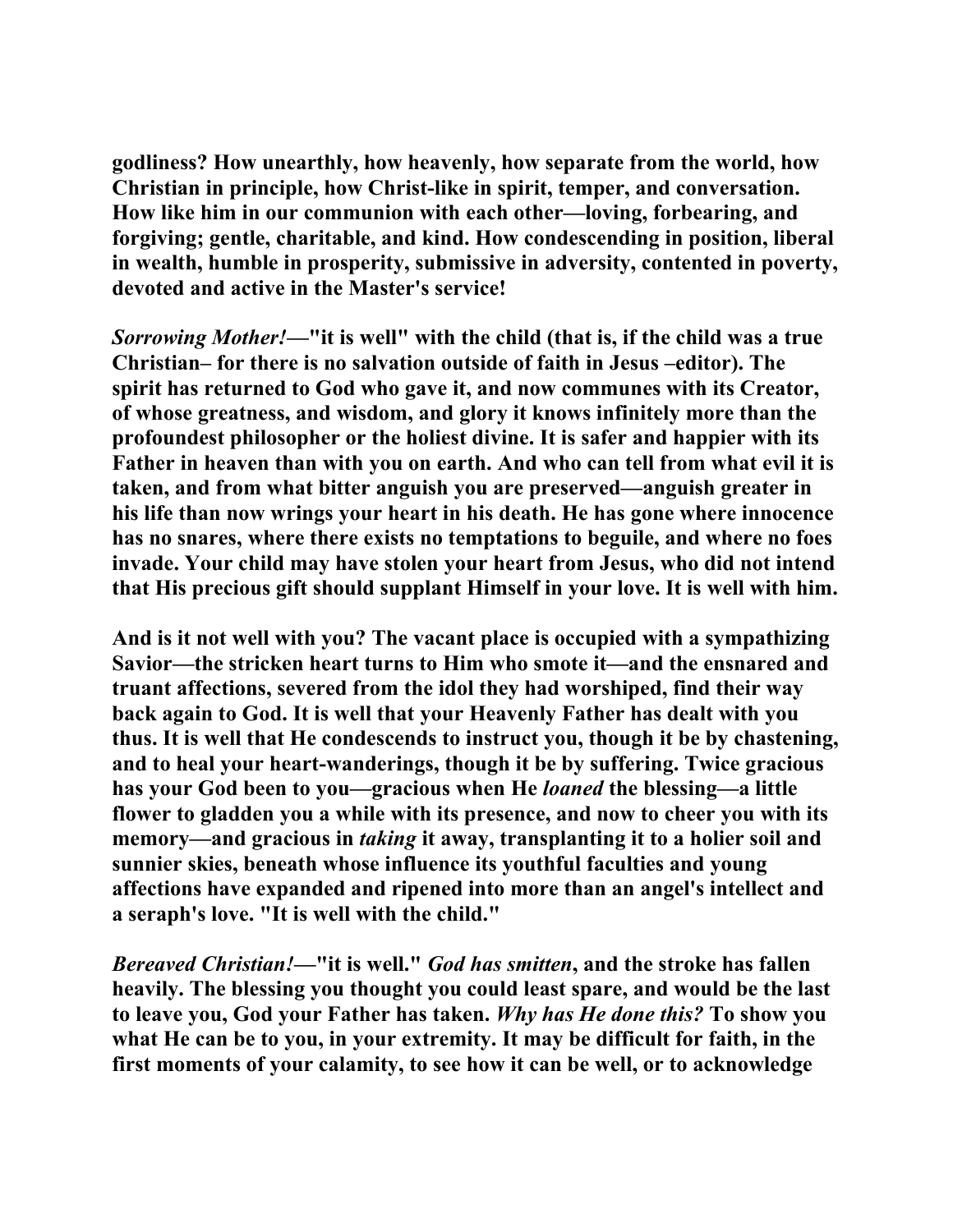**that it is really so. But be still, and wait the outcome. Banish from your mind every hard thought of God, stifle in your breast every rebellious feeling, suppress upon your lip every repining word, and bow meekly, submissively, mutely to the sovereign, righteous will of your Father.** 

**The** *blessings***, like spring** *flowers* **blooming on the grave over which you weep, that will grow out of this affliction, will prove that God never loved you more deeply, was never more intent upon advancing your best interests, never thought more of you, nor cared more for you, than at the moment when His dear hand laid your loved one low. Receive the testimony of one who has tasted, aye, has drank deeply, of the same cup of grief which your Father God now mingles for you.** Let us drink it without a murmur. It is our *Father's* cup. **As a father pities his children, so does He pity us, even while He mingles and presents the draught. It is bitter, but not the bitterness of the curse; it is dark, but not the frown of anger; the cup is brimmed, but not a drop of wrath is there!** 

**Oh, wondrous faith that can look upon the beautiful stem broken; the lovely, promising flower, just unfolding its perfection, smitten; the toils and hopes of years, all, and in a moment, extinguished, and yet can say—***"It is well!"* **Go, now, precious treasure! God will have my heart. Christ would not desire that I should be satisfied with His** *gift* **of love, but that I should be satisfied with His love** *without the gift.* **"You** *alone* **are my portion, O Lord."** 

**The world looks dreary, life has lost a charm, the heart is smitten and withered like grass, some of its dearest earthly affections have gone down into the tomb, but He who recalled the blessing is greater and dearer than the blessing; and is just the same Himself, as when He gave it. Jesus would be glorified by our resting in and cleaving to Him as our portion, even when the flowers of earthly beauty, and the yet more precious fruits of spiritual comfort and consolation wither and depart. Satan would suggest that we have sinned away our blessings and forfeited our comforts, and that, therefore, the Lord is now hiding His face from us, and in anger shutting up His tender mercies. But this is not really so. He is hiding the** *flowers***, but not** *Himself***. In love to them He is transferring them to His garden in heaven, and in love to us He thus seeks to draw us nearer to His heart. He would have us knock at His door and ask for a fresh cluster.**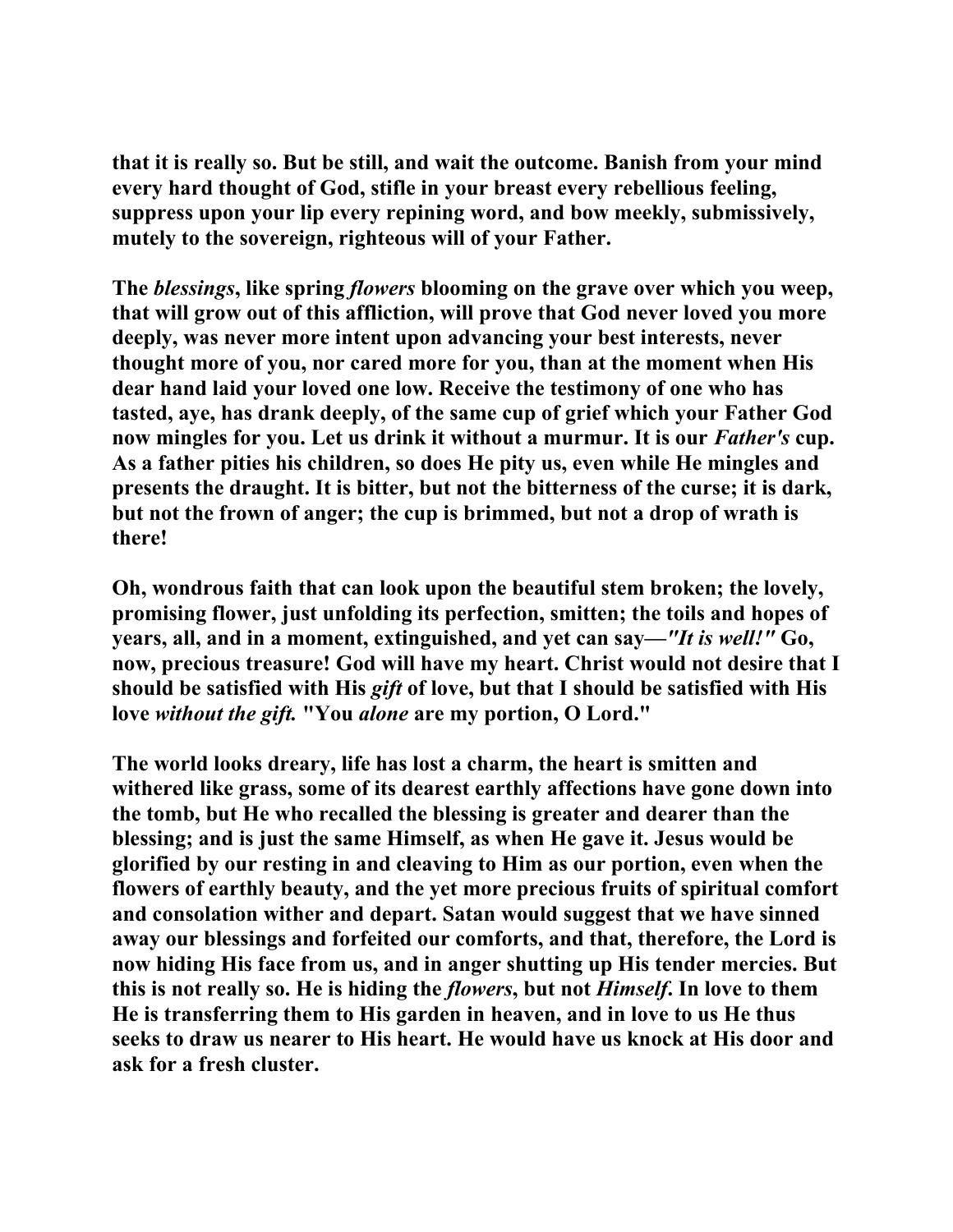**We are so apt to cherish our blessings, and rest in our comforts, and live upon our frames and feelings; that we lose sight of, and forget Him. He removes His**  *gift,* **we might be always coming to Him for more. Oh, matchless love of Jesus!—***it is well.*

**"Stricken, smitten, and afflicted, Savior, to your cross I cling; You have every blow directed, You alone can healing bring.** 

**"Try me until no dross remains; And whatever the trial be, While your gentle arm sustains, Closer will I cling to Thee.** 

**"Cheerfully the stern rod kissing, I will hush each murmuring cry; Every doubt and fear dismissing, Passive in your arms will lie.** 

**"And when through deep seas of sorrow, I have gained the heavenly shore, Bliss from every wave I'll borrow, And for each will love You more." —Mrs. E. C. Judson** 

*Sick one!***—"it is well." 'Is it so, can it be?' you doubtfully inquire. Yes, it is and must be so, since He who loves you has** *permitted***, no, has** *sent* **this sickness. His wisdom cannot err, His love cannot be unkind. This trying dispensation may appear adverse to your best interests. It has, perhaps, come at a time when you could be least spared from your domestic duties, the engagements of business, or the work of the Lord. Thus secluded from your family, withdrawn from your customary employments, or, what may be a yet more painful reflection, exiled from the public ordinances of the Lord's house—those means of grace that have been so precious and profitable to your soul—you marvel how this sickness can be** *well.*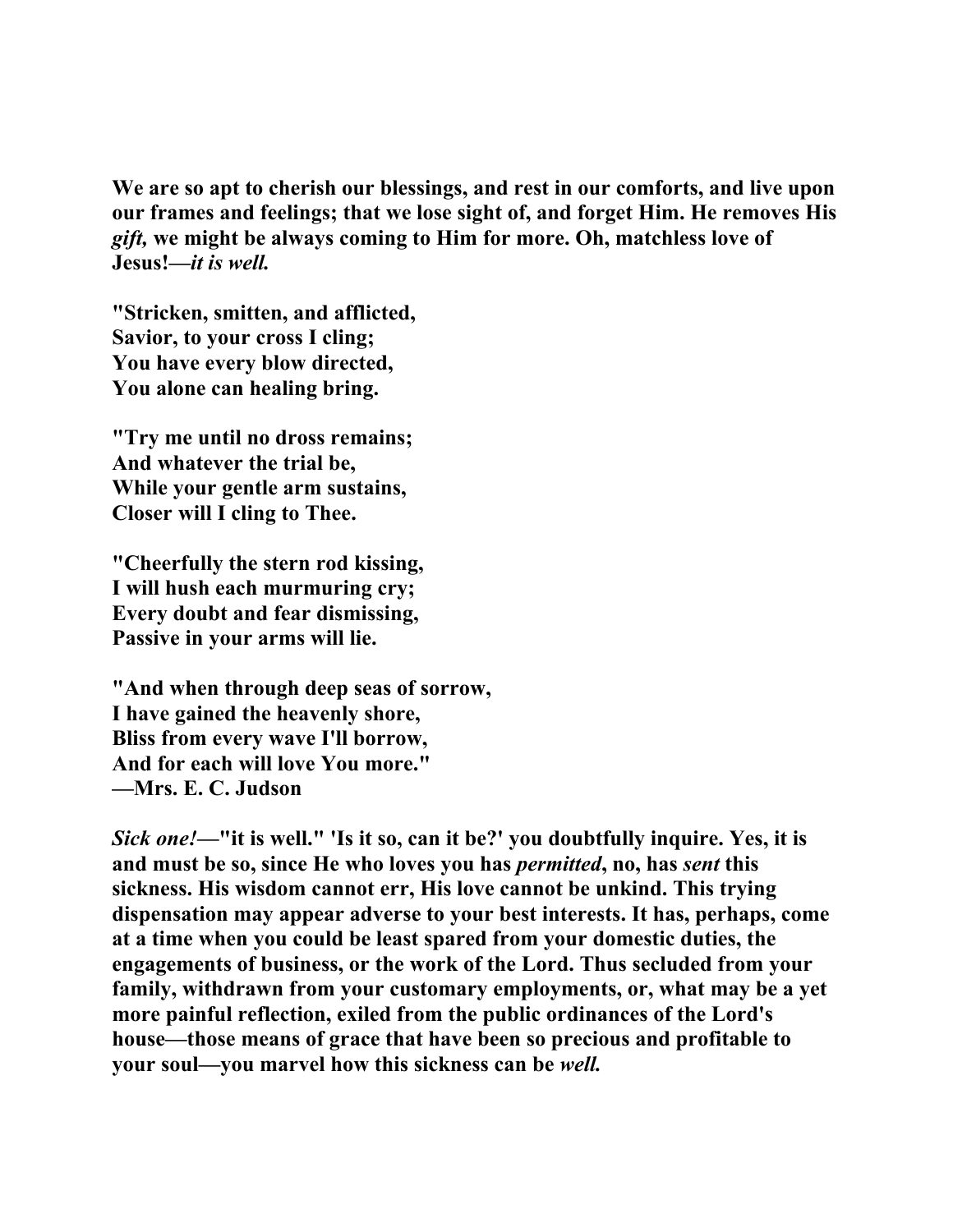**Marvel not, since God's ways are not as our ways, nor His thoughts as our thoughts. He works His purposes of mercy and love towards us in a way often directly opposite to all our anticipations and plans. This sickness may appear to you a heavy calamity, the result may prove it an untold blessing. Sanctified by the Spirit's grace, that bed of suffering, that couch of weakness, those wearisome days, and long, sleepless nights, shall teach you precious truths, and realize to you precious promises, and bring your soul so near to God, and so endear the Savior to your heart, as shall constrain you to exclaim—"Lord,**  *it is well!" "Commune with your own heart upon your bed, and be still." "Let patience have her perfect work, wanting nothing."* 

**Do not be over anxious as to your** *recovery***. God's time is best. Not one pain, not one moment's sense of weakness more than is needful, will God permit. Nor will He keep you upon that bed of suffering, nor a prisoner within that shaded room, one day longer than is necessary to accomplish the good He designs to bestow. Be trustful—be passive—lean upon Jesus, who will make all your bed in your sickness—open your heart to God in inward, silent breathings—and commit yourself, your family, your calling, yes, all your interests entirely to Him, and all will be well.** 

**And suppose this present sickness should be unto DEATH—will not that be well? What! not to be released from a body of infirmity and sin? Not to go home, and take possession of your glorious inheritance? Not to go and see Christ in His glory, and be reunited to those who have gone before, and mingle with prophets, and apostles, and martyrs, and be as they are, perfected in holiness and love? Oh, yes, it will be far better to depart and be with Christ, if He sees fit. Tremble not to cross the flood. Our true Joshua has paved the path with precious stones—the doctrines, truths, and promises of His word upon which your faith may plant its feet, and so to pass over dry shod into the heavenly Canaan. The bitterness of death is gone, to all who believe in Jesus, and "it is well."** 

*Child of ADVERSITY***—"it is well." Can you respond to this, now that God may have taken from you health, friends, riches, earthly comforts, and creature supports? It must be well, since** *providence* **and not** *accident***, God and not man, has done it. But weep not, be not cast down, all is not gone. God is**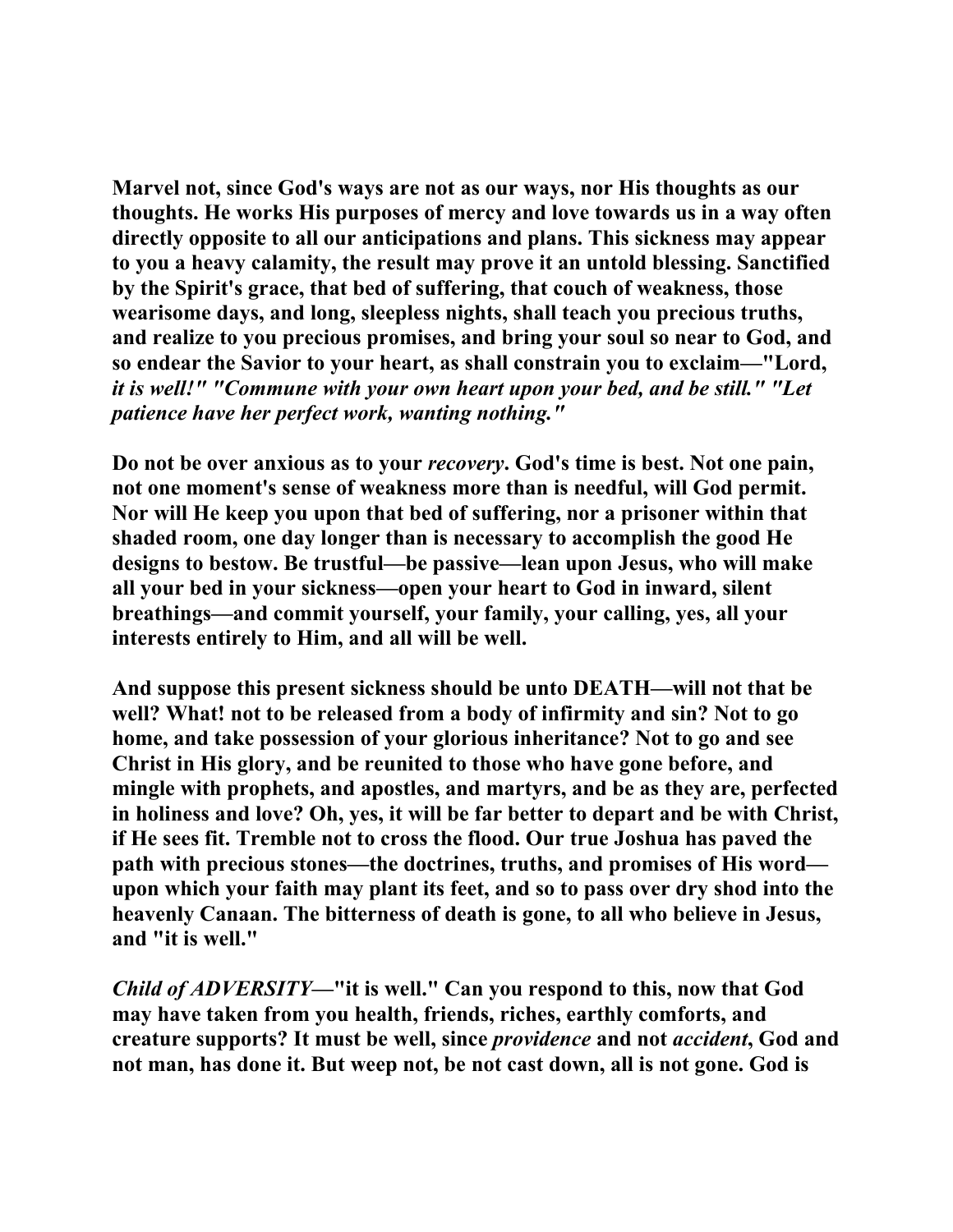**still your God and Father, Christ is still your Friend and Brother, the Spirit is still your Comforter and Guide, the covenant is still your inexhaustible supply, the promises are still left you, and all these losses and trials are working together for your good. Beware of rash steps, of creature-confidence, of distrusting God. Make not 'man' your arm, be not too curious to know the Lord's designs, but remember that** *"in quietness and in confidence shall be your strength."* 

**God will not leave you in this time of adversity. In Him let your faith be filial, implicit, unwavering. If you honor Him by trusting Him now, He will honor your trust by and by. Give yourself to prayer. You will find it a sweet outlet to your full and burdened heart. All will yet be well. Stand still, and** *let God solve His own deep and mysterious problems***, and you will then see how much infinite love and wisdom, and faithfulness and goodness was enfolded in this dark distressing calamity. But before this, in faith and submission, learn to say—***it is well.*

*Is it well with your SOUL, my reader?* **Are you converted by the Spirit of God? Is your soul saved? This is the only part of your being that is worthy of a moment's serious thought. Everything else in comparison is but as the bubble that floats down the stream. This busy life will soon cease; its last thought, and care, and anxiety will yield to the great, the solemn realities of eternity. Are you ready for the sequel? Are you in a state of pardon, of justification, of peace with God through Christ? How is it with your soul? Will it be well with you** *in* **death, well with you** *after* **death, well with you at the judgment-seat of Christ? Have you come to the Lord Jesus as a Savior, to His blood for cleansing, to His righteousness for acceptance, to His cross for shelter, to Himself for rest? Have you fled** *as a sinner* **to Jesus as the** *Savior?* 

**Look these questions, I beseech you, fairly, fully in the face, and answer them in your own conscience, and as in view of that dread tribunal at whose bar you will soon be cited. What, if you should prosper in temporals, and be lean in spirituals! What if you should pamper the body and starve the soul! What if you should gain the world—its riches, its honors, its pleasures—and be yourself through eternity a cast-away! To die in your sins, to die without union to Christ, to die unreconciled to God, tremendous will be the consequences; so dire will be your condition, so fearful and interminable your**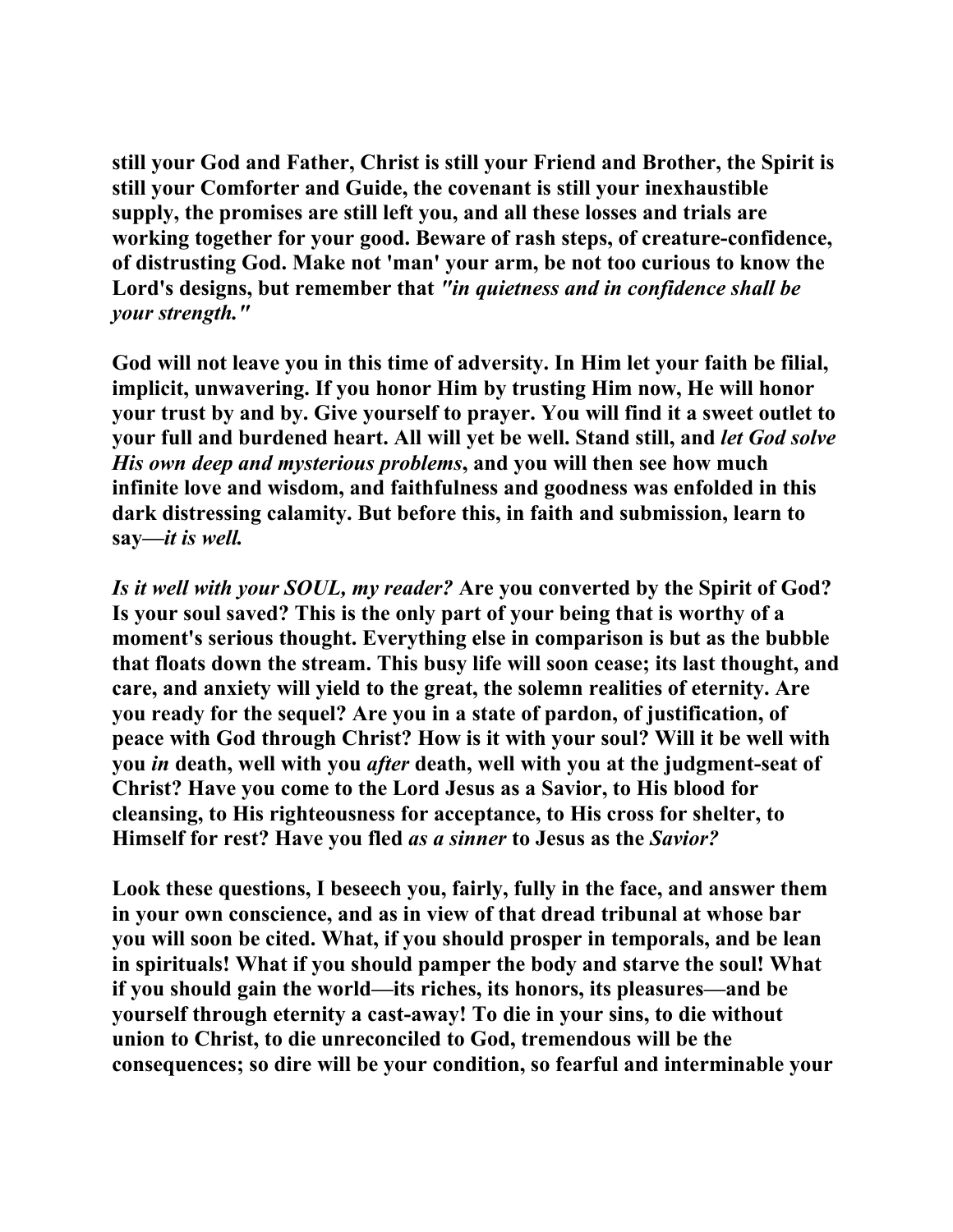**sufferings from the wrath of a holy and righteous God, it would have been good for you never to have been born. The unrighteous will be** *"punished with everlasting destruction from the presence of the Lord, and from the glory of His power."*

**But there is hope! Does this page meet the eye of a penitent mourner, one whose heart is smitten with godly grief for sin? Truly can I say it is well with your soul, if this be so. If the sacrifice you bring to God's altar is that of a broken heart, be it known to you that the sacrifice of a broken heart and of a contrite spirit God will not despise. Despise it! Oh, no! It is the precious, holy fruit of His own Spirit in your soul, and in His eye it is too holy, too costly, too dear, to be despised. Bring to Him that broken heart, and Jesus will bind it up, heal and fill it with joy, and peace, and hope. It was His mission to receive and save sinners—it is His office to receive and save sinners—it is His delight to receive and save** *sinners;* **and if you will but approach Him, exactly as you are, He will receive and save you.** *"Believe on the Lord Jesus Christ, and you shall be saved."*

**On one ground only is there a possibility of your rejection. Come with a price in your hand with which to** *purchase* **salvation—be it your tears, your confessions, your sacraments, or whatever else it may be—and Christ will have no dealings with you. It is as though a sound man should come to be cured of the physician; or, as though a full man should come to sit down at a banquet; or, as though a beggar should offer to purchase at the door the bread he had craved in his hunger. But come to the Lord Jesus empty-handed, broken-hearted, sin-burdened, with no plea but your deep necessity, with no argument but your utter unworthiness, with no price but your insolvency, and Jesus will receive you graciously, will welcome you freely, and save you eternally. "And when they had** *nothing to pay* **He frankly forgave them both."** 

*Christian professor,* **is it well with you? Is your soul prosperous? Are you making progress towards heaven, advancing in the divine life, and walking worthy of your high and holy calling? Is Jesus increasingly precious to you, is your heart warm with divine love, and have you the inward testimony—the comfortable, cheering witness of the Spirit—to your interest in Christ, and your adoption into God's family? We are entering upon a New Year of our earthly pilgrimage; let us commence it with a new setting out for heaven.**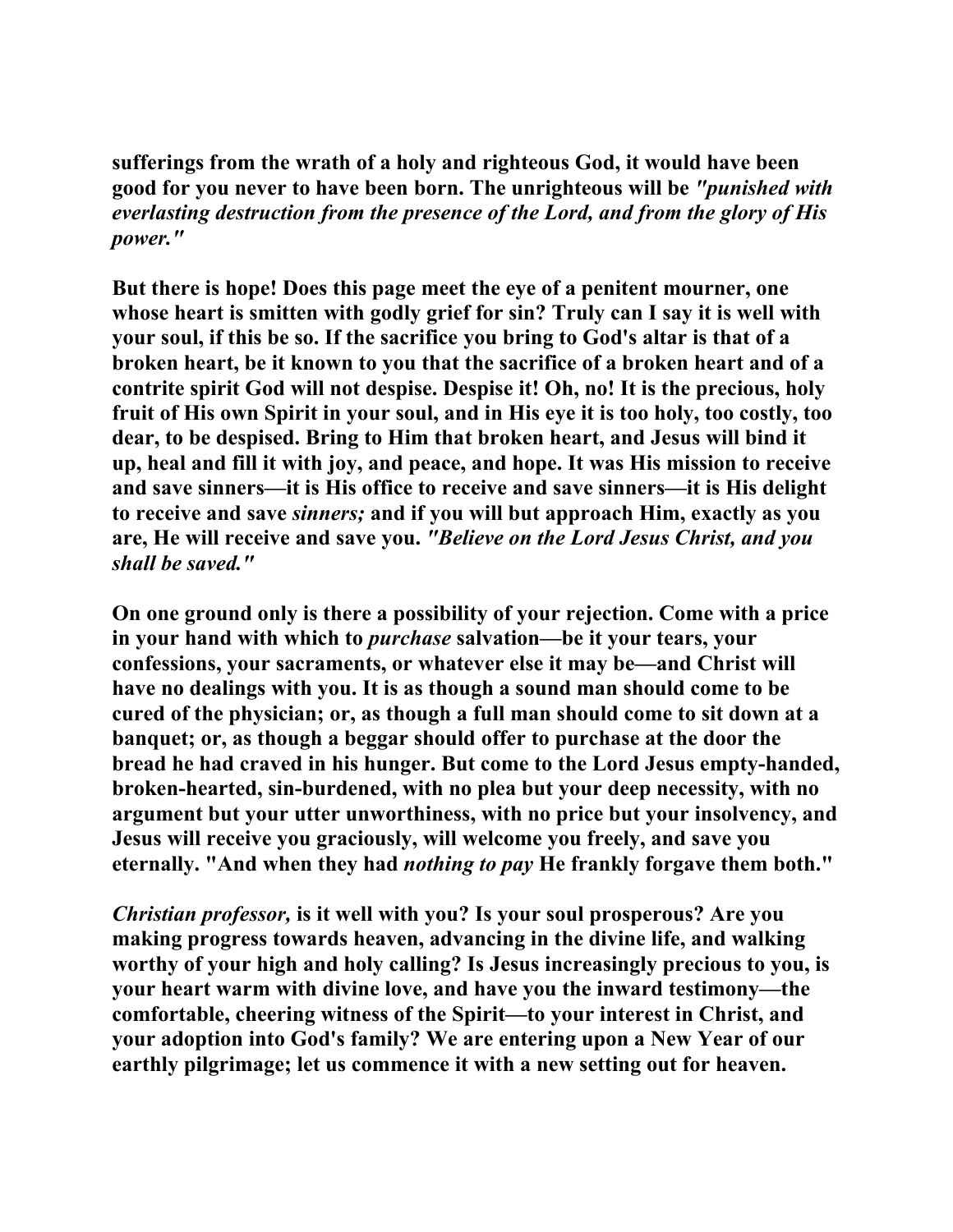**Begin the year with a renewed application to the atoning blood, with a fresh draft upon the supplies of the covenant of grace, with a fresh coming to the fullness of Jesus, with a closer, clearer, more simple sight of the cross. Do not let us commence the New Year with the** *old* **stores, but let us repair to our true, spiritual Joseph for a** *fresh* **impartation of new grace, new strength, new faith, new love, new courage. Let the old things pass away, and forgetting the things that are behind, let us start anew for glory.** 

**It is recorded of the children of Israel, that when they reached the confines of the good land they ceased to eat of the old corn, and** *"ate of the fruit of the land of Canaan that year."* **In like manner are we invited to live upon the foretastes and pledges of the coming glory; to partake of the new corn, and to press into our cup the first ripe fruits of the new vintage. Let us relinquish the old stores for the new. Let no remembrance of past backslidings, no lingering taint of past sins, no cloud-veiling of past sorrows discourage us from laying all our burdens at the foot of the cross, making it the starting-point of a new and more advancing stage in the glorious race that is before us. Jesus stands prepared to supply every need, to sympathize with every sorrow, to uphold us with His hand, to guide us with His eye, and to conduct us by a right way safely to heaven. In a little while and we shall behold Him. All things betoken the shaking of the heavens and the earth, when the "Desire of all nations" shall come. The late movements in the East—the present trembling in the valley of dry bones (the Jewish people)—the diffusion of the gospel as a witness to all nations—the daily fulfillment of prophecy—the rapid transit and close intercommunication with all parts of the globe, are striking and significant indices of the great events which are approaching. The** *grand event*  **to which all others point, and of which all are but the herald, is—the Personal Appearing of the Son of Man.** *"The coming of the Lord draws near."* **In a little while He that shall come will come, and then shall be the rapture of the saints! In view of this illustrious and solemn event, let our attitude be that of holy, watchful, prayerful expectation,** *"looking for and hastening unto the coming of the Lord."* **Let brotherly love abound—let charity towards one another increase—let the saints of different Christian communions band more closely together in the Lord's work—and let all seek to be filled and animated with the lowly, gentle, winning, loving spirit of Christ, the one Lord and Master of His ONE Church.**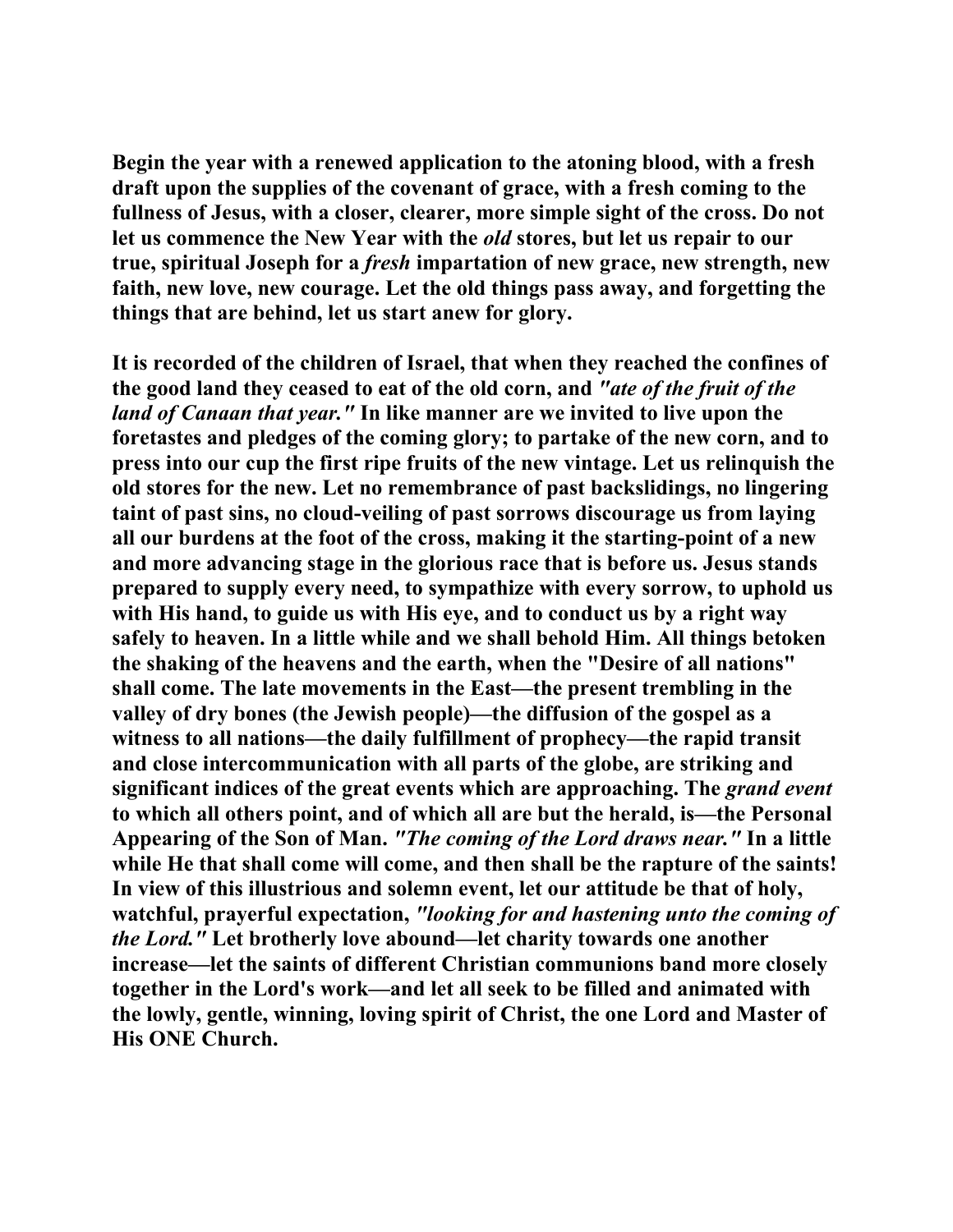**Saints of the Most High! over these broken waters of a sinful, sorrowful, toilsome life we shall soon have passed, and standing upon the "sea of glass," with the harp of God in our hand, there shall be reflected from its tranquil bosom the glory, and there shall breathe from every string the praise of our God in having done all things well! Oh, what harmony shall we then see in every discrepance, what wisdom in every labyrinth, what love in every affliction, what tenderness, gentleness, and forethought in every stroke of His hand, and in every event of His providence! The mystery of God will be finished, and God will be all in all.** 

**"Through the love of God our Savior, All will be well. Free and changeless is His favor; All, all is well. Precious is the blood that healed us, Perfect is the grace that sealed us, Strong the hand outstretched to shield us, All must be well.** 

**"Though we pass through tribulation, All, all is well. Ours is such a full salvation, All must be well. Happy still in God confiding, Fruitful if in Christ abiding, Holy through the Spirit's guiding: All, all is well.** 

**"We expect a bright tomorrow; All, all is well. Faith can say in deepest sorrow All, all is well. On our Father's love relying, Jesus every need supplying, All in living, all in dying, ALL MUST BE WELL."**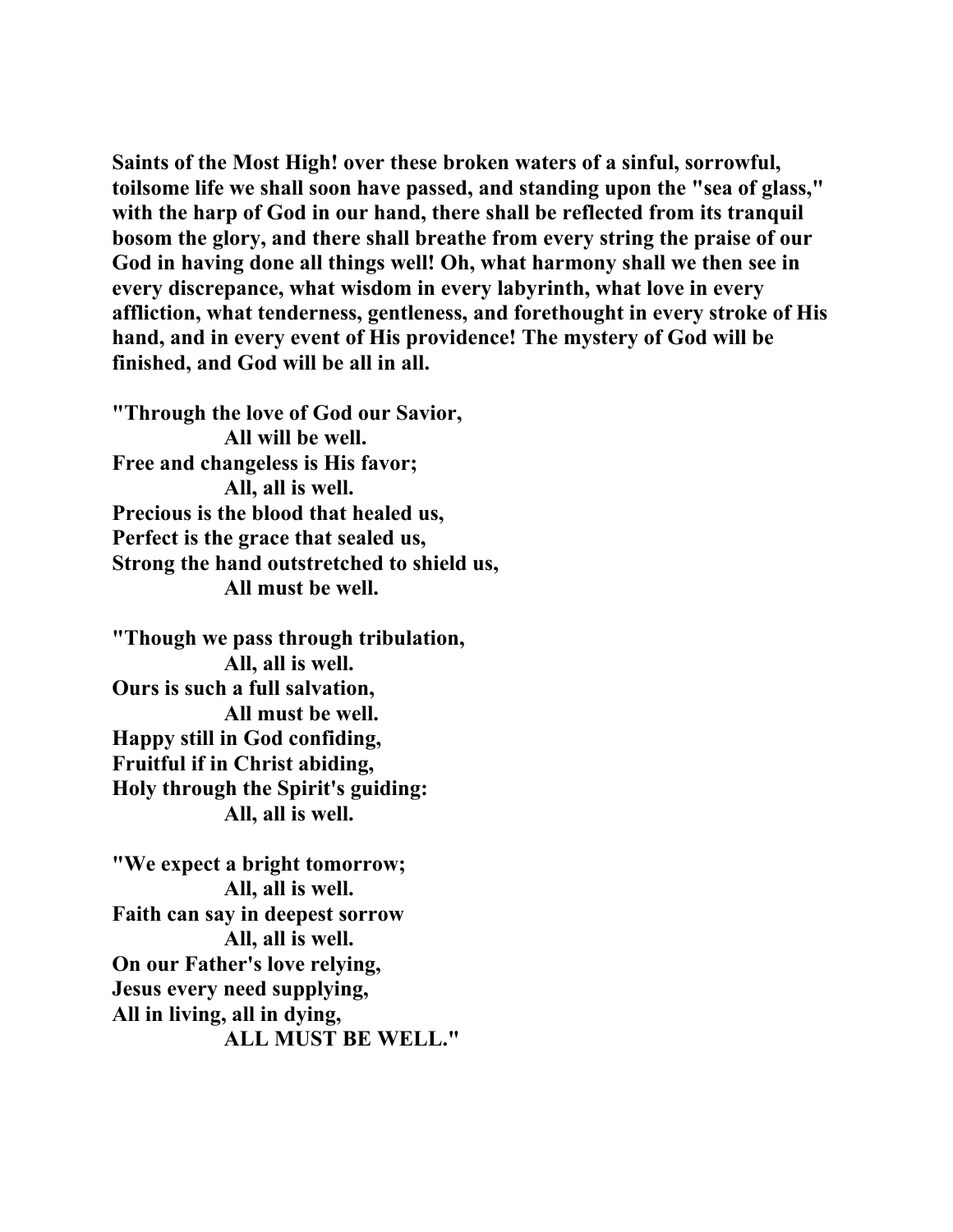## **ALL THINGS FOR THE BEST**

**"And we know that all things work together for the best to those who love God, to those who are the called according to His purpose." –Romans 8:28** 

**Such is the rendering by Tyndale of a passage which to the children of God has ever been as a fresh and living spring of divine and unfailing consolation. How many a Christian pilgrim, weary and faint in his journey, has paused, drank of it, and passed on his way, like a giant refreshed with new wine. How many an inexplicable problem in providence has it solved—how many a lowering cloud has it penciled with light—how many a burden has it lightened—how many a sorrow has it soothed—how many a tear has it dried—how many a soul has it bowed in meek submission to the Divine will, in the history of God's church! More precious than rubies are these words of the Holy Spirit! To be divinely assured—assured by Him "who cannot lie"—that all the events, circumstances, and incidents of my life—that all the arrangements and dispensations of His government, work together for the best—that they are designed to promote my greatest good and to secure His highest glory—surely it is enough to bring the heart into perfect and cheerful acquiescence with the most gloomy, adverse, trying, and mysterious event that ever cast its deep, broad shadows on our path!** 

**We have reminded you, beloved reader, in years gone by, that God often leads His children by an "Untrodden Path"—that, although this were so, it was yet a sweet thought that the believer is "Going Home"—that, until he should reach the confines of his eternal rest, his "Times were in God's Hands"—that, by Him who dwelt in the "Bosom of the Father, the heart of God had been unveiled"—that, with such a revelation of divine love, it was the simple province of faith, in all the dim perspective of the future, "Only to Trust Him!"—and that, if that future developed some overwhelming, crushing affliction, it was the believer's privilege to bow meekly his head, and exclaim, "It is Well!"** 

**We meet you at the opening of another year with a truth not less divine, appropriate, and precious—a truth well calculated to soothe under present**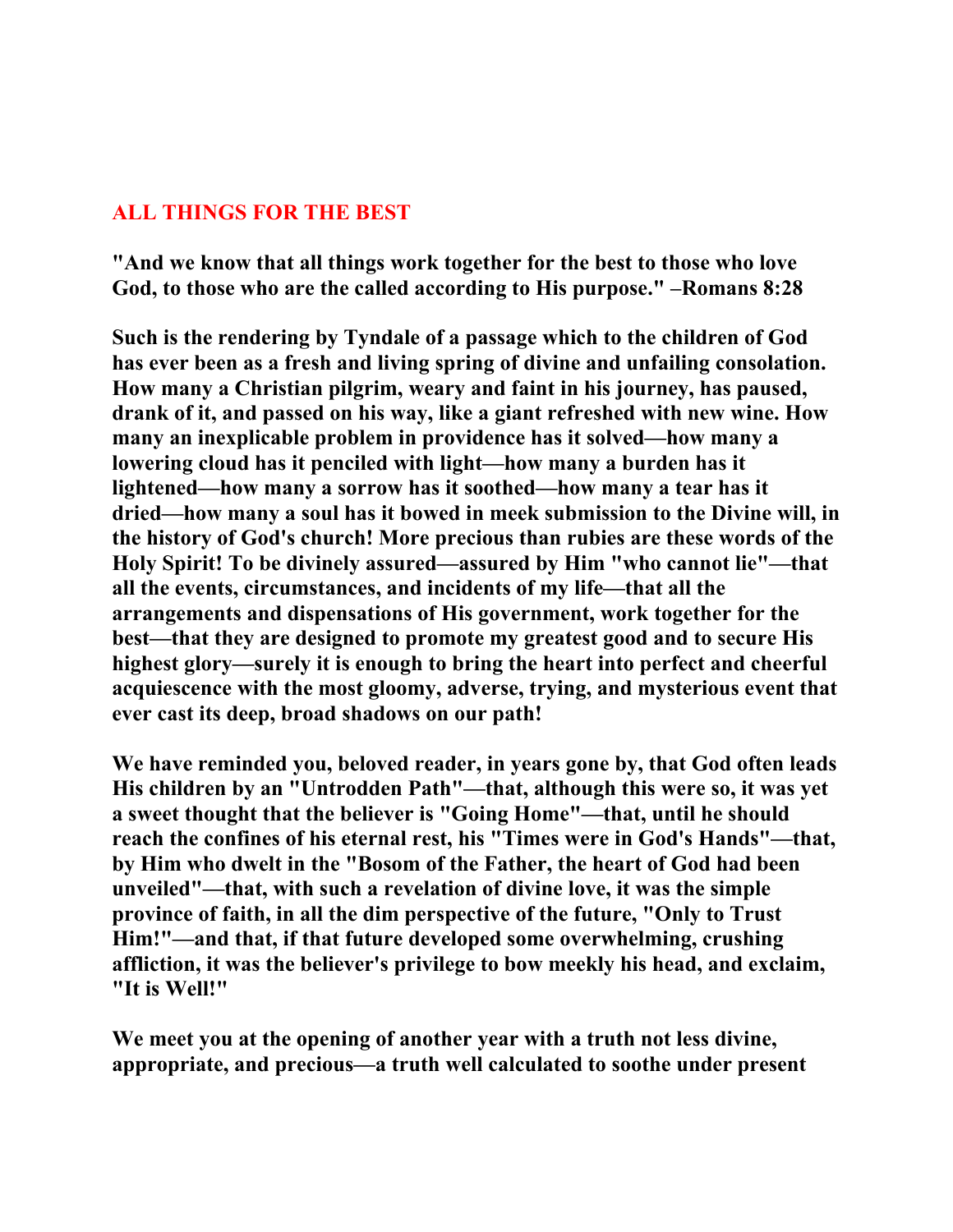**circumstances, and to inspire confidence in prospect of the future:** *"We know that all things work together for good* **(for the best)** *to those who love God, to those who are the called according to His purpose."*

**There may occur events in national and in individual history which to our blind reason may appear the very reverse of our well-being. What means that dark cloud settling upon the British dependencies in the East? What that intelligence of woe flashing along the electric wire, the heraldings of a crushing sorrow to many a loving heart, to many a happy home? Doesn't it seem that the providence of God contravenes the truth of God? My reader,** *"It is the glory of God to conceal a thing."* **God, in the administration of His allwise, all-righteous, all-beneficent government, has night seasons as well as day—seasons of darkness as well as seasons of light—and in both He must be contemplated, studied, and known.** 

**As the** *night* **reveals glories in the skies, which the day concealed, so dark dispensations of Divine Providence bring to the believer's eye, as viewed through the telescope of faith, glories in the character and wonders in the government of Jehovah which the milder and brighter displays of Himself had veiled from the eye. Oh, beloved, how scanty would our experience of God be—how limited our knowledge of His love, wisdom, and power—how little would we know of Jesus, our best Friend, the Beloved of our souls, did we know Him only in mercy, and not also in judgment—were there no lowering skies, no night of weeping, no shady paths—no rough places, no cloudtracings—no seasons of lonely sorrow, of pressing need, and of fierce temptation.** *"In the way of your judgments, O Lord, have we waited for You; the desire of our soul is to your name, and to the remembrance of You."*

**Nor should we overlook the full play and exercise of faith which occurrences, to us—dark, inconsistent, and mysterious, call into operation. Faith in God is the most precious, wondrous, and fruitful grace of the Holy Spirit in the renewed soul. Its worth is beyond all price. Its possession is cheap at any cost. One saving view of Jesus—one dim vision of the cross—one believing touch of the Savior—a single grain of this priceless gold—millions of rubies were as nothing to it. Then were its** *exercise* **and** *trial* **good. And but for its trial how uncertain would it be! Were there no circumstances alarming in the appearance they assume—somber in the form they wear—crude in the voice**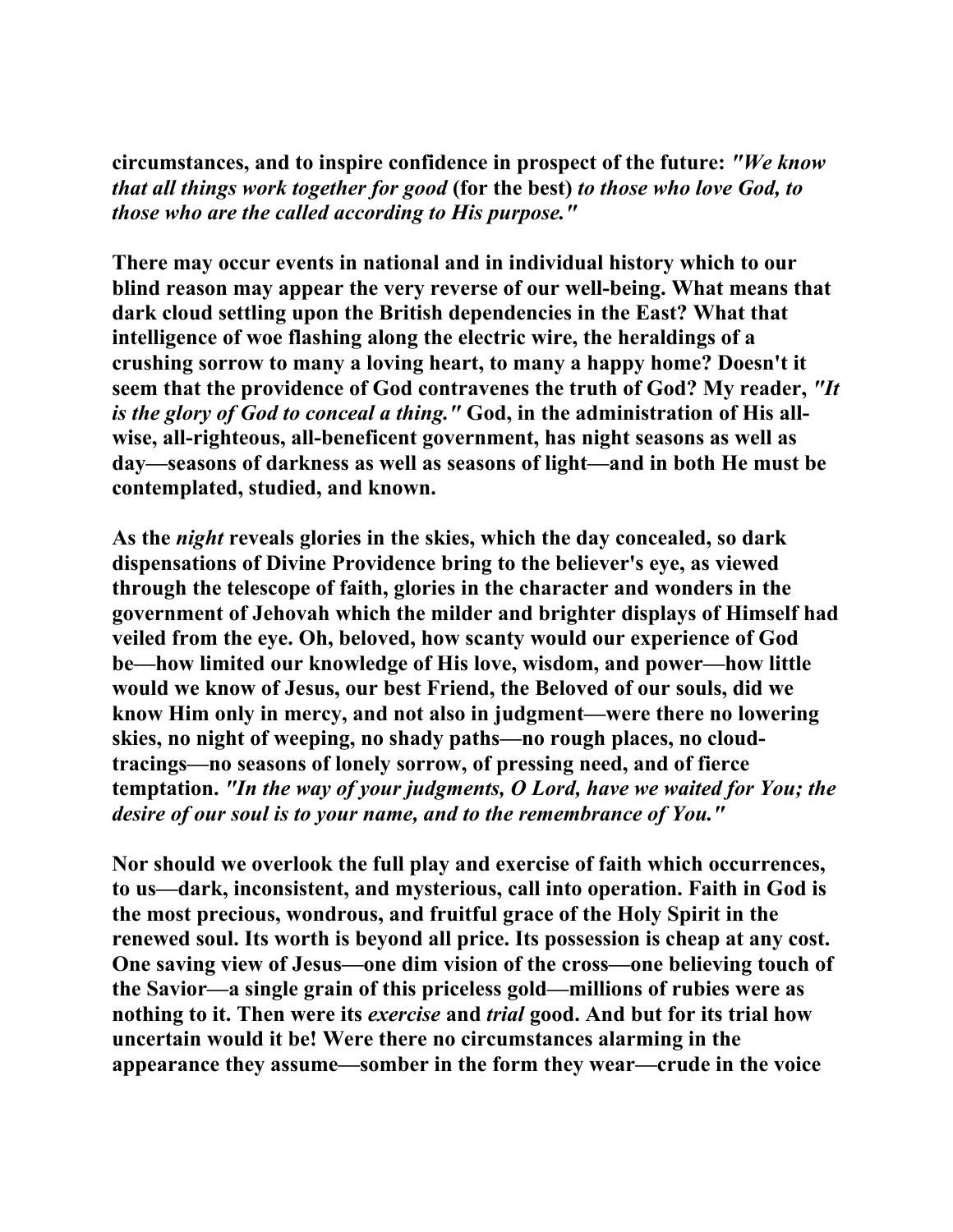**they utter—events which threaten our happiness and well-being—which seem to dry our springs, wither our flowers, blight our fruits, and drape life's landscape in gloom—how limited would be the sphere of faith! It is the province of this mighty grace to pierce thick clouds, to scale high walls, to walk in the dark, to pass unhurt through fire, to smile at improbabilities, and to master impossibilities. As the mariner's compass guides the ship, coursing its way over the ocean, as truly and as safely in the starless night as in the meridian day, so faith—the** *needle of the soul***—directs as safely and points the believer in his right course homewards, as truly, in the gloomiest as in the brightest hour. Oh, how little are we aware of the real blessings that flow to us through believing! God asks of us nothing but—***faith***. For where there is faith in the Lord Jesus there is** *love***—and where there is love there is** *obedience* **and where there is obedience there is** *happiness***—and where there is happiness, the soul can even rejoice in tribulation, and sit and sing sweetly and merrily in adversity, like a bird amid the boughs whose green foliage the autumnal blast has scattered. Let faith, then, echo to the words of truth,** *"All things work together for the best."*

**But, perhaps, my reader asks for something more than naked assertion. "What is the proof that all things are for the best?"** 

**The first evidence is drawn from** *WHAT GOD IS HIMSELF. "He is good, and does good."* **It is His sole prerogative to educe good from 'apparent' evil—to order and overrule all events of an adverse nature and of a threatening appearance, for the accomplishment of the most beneficent ends. This He is perpetually doing with reference to His saints. The Spirit of love broods over the chaotic waters, and life's dark landscape appears like a new-born existence. The curse is turned into a blessing–from the cocoon emerges into a beauteous insect—the noxious weed becomes a life-sustaining plant—the discordant notes breathe the sweetest music. Jesus made the water into wine—and God, by the exercise of a like Divinity, is able to make all things work together** *for the best***—turning the water of our affliction into the wine of His love.** 

**You marvel how this can be. What is impossible with man is more than possible with God. Often in your silent musings over some unfortunate event in your life, sad in its nature, and threatening in its look, have you asked,**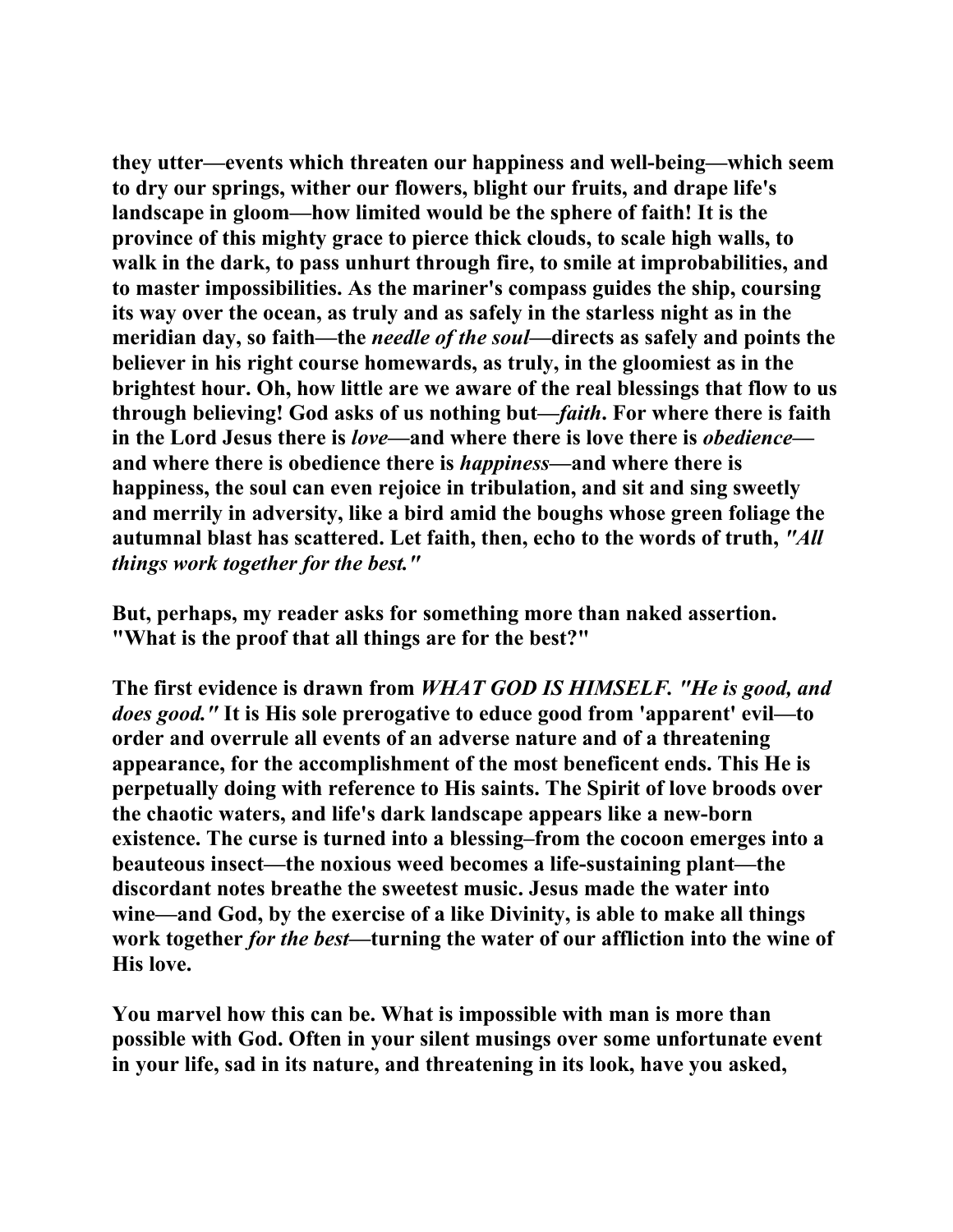**"What possible** *good* **can result from this? It seems utterly opposed to my interests, and hostile to my happiness. It appears an unmixed, unmitigated**  *evil."* **Be still! Let not your heart fret against the Lord and against His dealings—all things in your history are for the best—and this affliction, this loss, this calamity, is among the "all things." Here, then, is the first proof that all things work together for the best. God Himself is good, and God is able to do it.** 

**Another evidence is adduced from** *the ATONEMENT OF THE LORD JESUS.*  **The** *extraction of the curse* **from everything appertaining to the child of God converts every thing into a** *blessing. "There is no enchantment against Jacob, neither is there any divination against Israel."* **Christ has so completely annihilated the curse by obedience, and has so entirely put away sin by suffering, nothing is left of real, positive evil in the dealings of God with His church. They must be for the best, since the salvation of Jesus has secured the best. Jesus, because His love was so great, did all, endured all, finished all and it is not only in the heart of God, but it is in the power of God—a power exerted in alliance with every perfection of His being—to cause all events to conspire to promote our present and eternal happiness.** 

*I cannot see how God will work it***, or when He will accomplish it, but assured that I am His pardoned, adopted child, I can calmly leave the issue of all things in my life with Him; confident that, however complicated may be the web of His providence, however hostile the attitude, or discouraging the appearance of events, all,** *all* **under the government and overruling will of my Heavenly Father are working together for the best. "The result, then, of this matter, my God, I leave with You."** 

**"Your ways, O Lord, with wise design, Are framed upon your throne above, And every dark and bending line Meets in the center of your love."** 

*It is in the heart of God* **to bestow nothing but the best upon His people. "He that spared not His own Son, but delivered Him up for us all, how shall He not with Him also** *freely give us all things."* **What is there of good we need, or of evil we dread, which His heart will withhold, or His power cannot avert? He**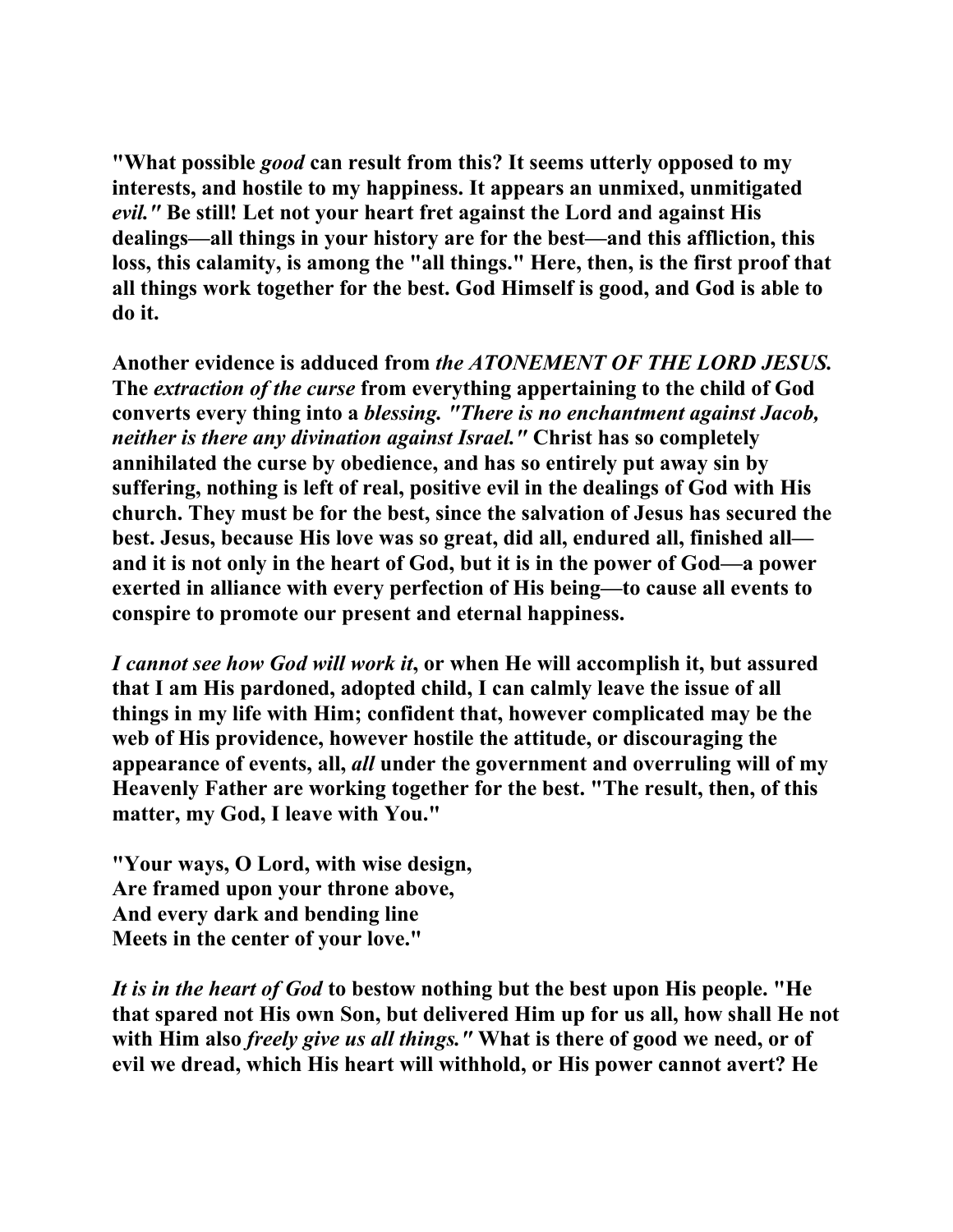**has already bestowed upon you the best, the very best it was in His power to bestow. He has given us His best love—the best Savior—the best Atonement the best righteousness—the best hope—the best heaven; and think you that He will not cause the greatest evil that befalls you to issue in the greatest good you can experience—the best blessing, perhaps, of your life? Oh, it is in the heart of our Covenant God to lavish** *every* **good,** *all* **good upon us; to** *"withhold no good thing from those who walk uprightly."* **Lord, lead us into your love your love infinite, your love unfathomable, your love hidden and changeless as your nature!** 

*The COVENANT OF GRACE* **secures the best as the result of all the dispensations of God with His people. In Jesus, our Surety Head, God has made with us a** *"covenant, ordered in all things and sure."* **This covenant provides all blessings, secures all good, and has arranged all things, all events, all occurrences, all removals, all losses, all sudden surprisals, for the greatest happiness, the best well-being of the believer in Jesus.** 

**"My God, the covenant of your love Abides forever sure; And in its matchless grace I feel My happiness secure."** 

**Let us specify a few particulars illustrative of this precious truth.** 

*DIVINE CHASTENINGS are for the best.***—The punitive dealings of God as much enter into the blessings that spring from our adoption as any positive good. Nothing is healthful, vigorous, or pure apart from** *discipline.* **The university would be a wreck, the state anarchy, the domestic constitution utter discord, the church of God a ruin, were a wholesome discipline not rigidly and faithfully observed. This applies with equal force to our spiritual relation as the children of God. The wise, loving, holy discipline of God's family is as needful and as beneficial as any part of His government.** 

**The corrections, therefore, of our Heavenly Father are for the** *best.* **It may be a heavy stroke that has lighted upon us, but in the sin it has discovered, in the folly it has rebuked, in the tendency to evil it has checked—in the clearer evidence it has given of our divine relationship—the discipline, painful and**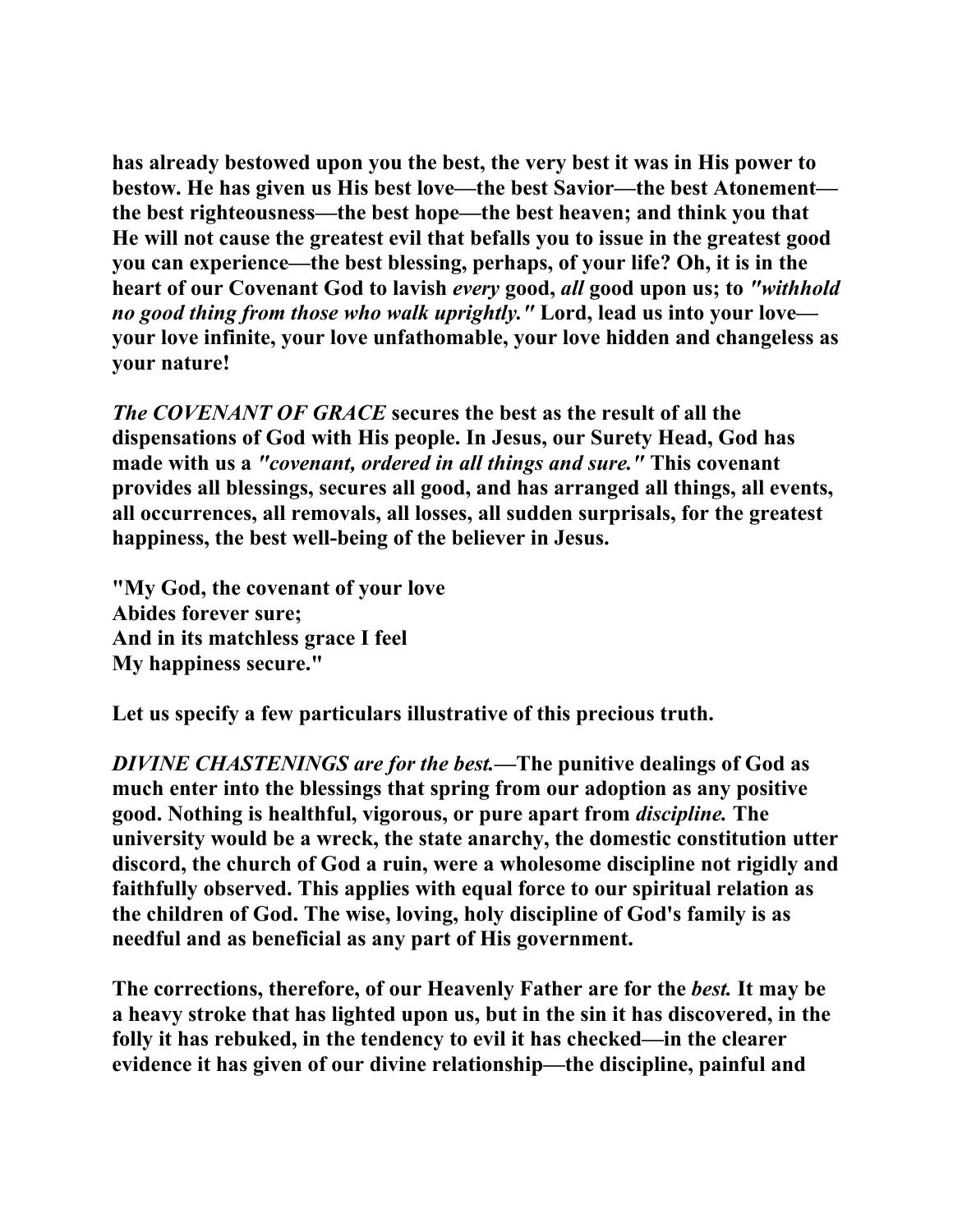**humiliating though it be, has proved for the best.** *"Blessed is the man whom You chasten, O Lord, and teach out of your law."*

**In this same soothing and consolatory light must all** *AFFLICTIONS* **be viewed. Why are afflictions for the best? Because they never come, but beneath their raven wings they enfold some hidden blessing; embosomed in the somber cloud there reposes some covenant mercy. Repeated afflictions are repeated blessings. They fall not as lightning on the scathed tree, blasting it yet more; but as the strokes of the sculptor on the marble block, forming it to the image of life and loveliness. Gash may follow gash, stroke may follow stroke, but it is only to mold and fashion the soul of the child more like unto its Heavenly Parent. If this be so, my Lord, proceed with your chiselings, until your child, molded beneath your hand, becomes more really and more visibly a** *"partaker of your holiness."*

**"Am I in this light to view my** *BEREAVEMENT?"* **Even so. The Lord has smitten and taken away the desire, the joy, the beauty of your eyes with a stroke. A sudden and terrible event, or a long and painful process has laid the beloved treasure low. Stunned, paralyzed, crushed, you dare not, you cannot see how this mournful event, this irreparable loss, this crushing calamity can result in any good to you—can possibly be for the** *best.* **But wait God's time.** 

**What! if a closer tie now binds you to God—if Christ now comes and takes the vacant place—the Father, the Husband, the Brother, the Friend, the Counselor, the Shield—if all your future life draws you closer within His embrace—endears Himself by an unthought of, unheard of, unlooked for love, tenderness, and sympathy—say, will not this bereavement, sore and desolate as it is, be for the** *best?* **It is** *best* **for those who sleep in Jesus—though a martyr's death were theirs—it is best for you, Oh, mourner! though the best and dearest is gone, if Jesus comes and mingles His tears with yours, then wipes them all away.** 

**Faith may find it difficult to justify the wisdom, the goodness, and the righteousness of our God in the appalling, indescribable, inconceivable calamity which has robbed England of so many precious sons and daughters, and turned our Eastern dominions into a very aceldama. But hush each rebellious feeling, be still each murmuring thought—dark, terrible, agonizing**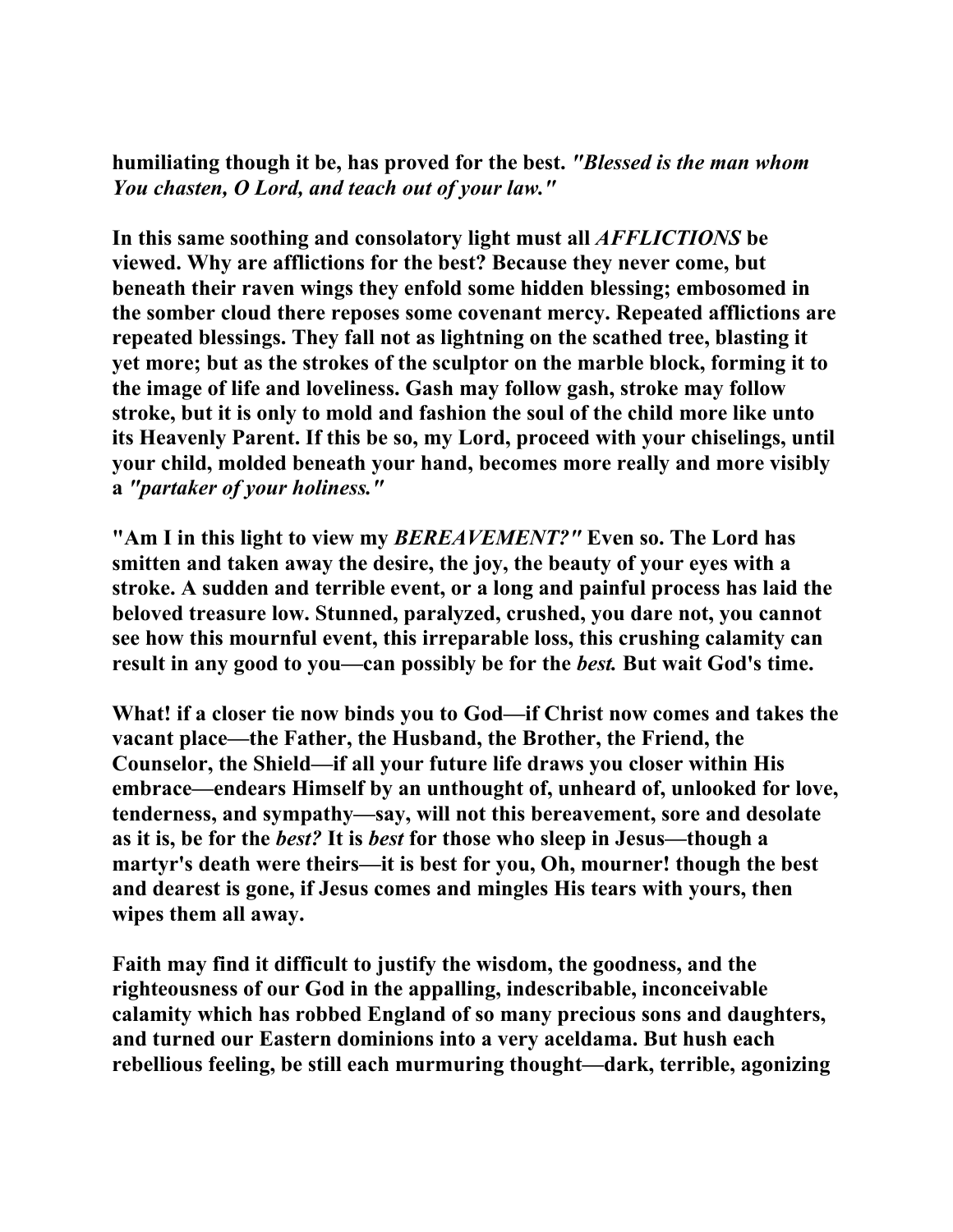**as these national and domestic bereavements are—***"the Judge of all the earth must do right."* **Be assured of this, weeping mourners,** *"all things work together for good to those who love God"***—and among them is the heart-rending calamity that has filled the land with weeping, lamentation, and woe.** 

**And has not the truth which we are endeavoring to enforce found confirmation in the recorded histories of the Lord's people? Events that seemed so untoward and threatening, circumstances that appeared so adverse and obscure, have but resulted in the greatest good—the dark clouds parting and forming a tabernacle for an unclouded sun.** 

**All things seemed against JOSEPH when sold as a slave, and cast into prison. All things seemed against JACOB when bereaved of one son, and required to resign another, the youngest and dearest—bereavement and famine staring him in the face. All things seemed against JOB when God plunged him into the lowest depths of sorrow, suffering, and poverty. All things seemed against PAUL and SILAS when cast into the jail at Philippi, and when the great apostle of the Gentiles was carried in chains to Rome. All things seemed against LUTHER when excommunicated by the Papal church. And appearances looked gloomy and unfavorable when JOHN BUNYAN was torn from his pulpit and his church, and flung into Bedford jail. All things seemed to militate against the Church of God when its Great Head was taken lifeless from the cross, and lay three days in the tomb. But, Oh, no! these very events and circumstances—dark and mysterious though they appeared—were but realizing and working out God's eternal purposes of mercy and thoughts of love towards His servants and His church—all were working together** *for the best.* **Take courage, then, beloved reader, God will not make you an exception, but you shall live through all present and all future dark and painful providences to testify,** *"He has done all things well."*

**These pages may possibly be placed quietly by your side when lying upon a bed of SICKNESS. This illness appears to you enshrouded in mystery. In your lonely musings you wonder how it can possibly be for good. You have marveled that at a time when, perhaps, health seemed so precious a blessing a vigorous pulse, a cool brain, an active limb seemed so essential—the Lord should interpose and set you aside from your beloved employment, or from pressing duties—a disabled, helpless sufferer.**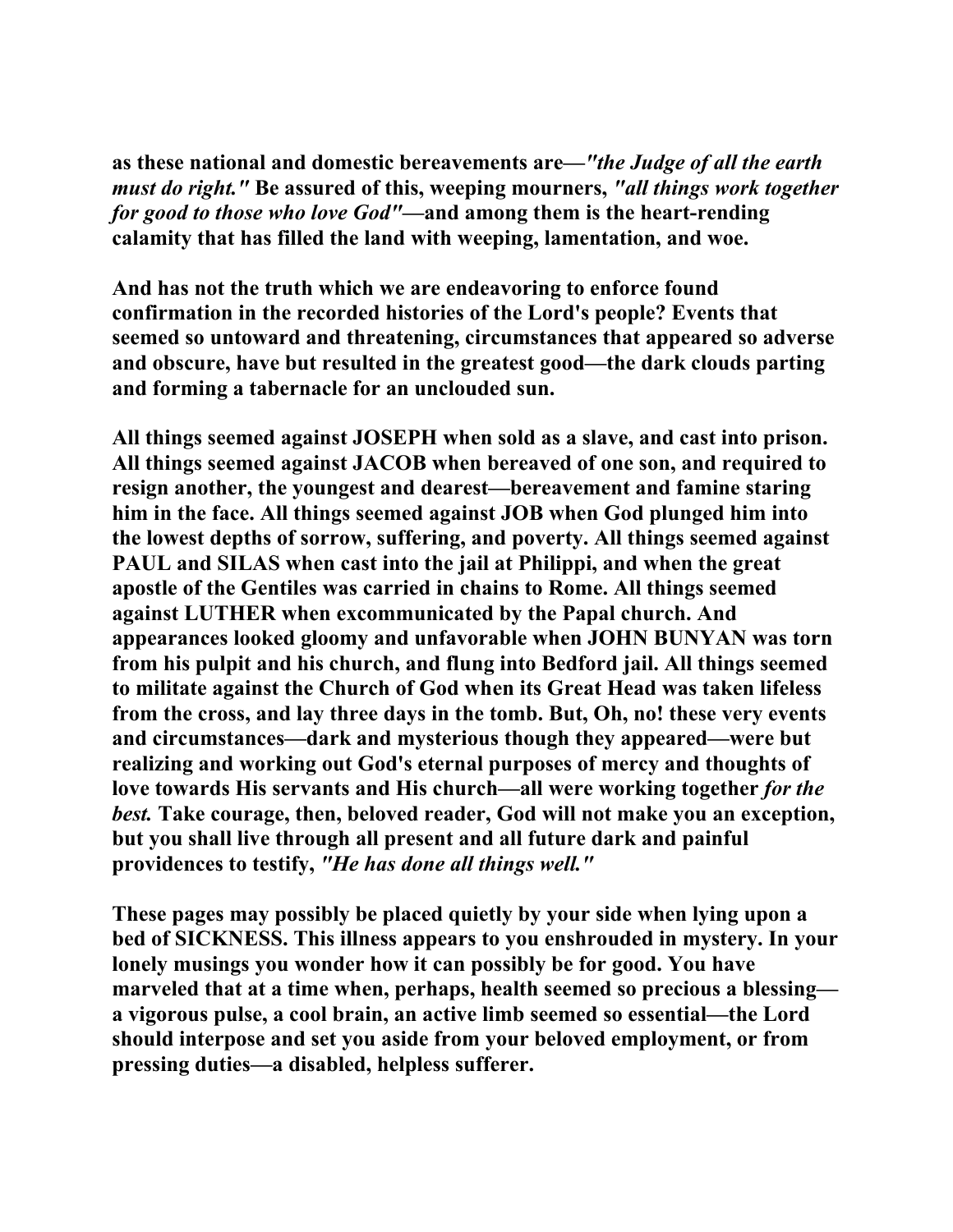**Be still, beloved! this sickness is for the** *best,* **and before long you shall see and acknowledge it. Your** *soul* **needed healing—sickness is God's remedy. Your heart needed withdrawment—sickness is God's agent. Your spirit needed closer converse with Jesus—sickness is the Lord's method. Your mind required more time for reflection, for self-examination, for looking into God's Word, and learning the secret of the Lord with His people—sickness is the teacher. Welcome, then, this lonely room, this suffering bed, this couch of languor, these sleepless nights and feverish days, as sent in infinite wisdom and love but to work out the** *best* **blessings your loving Father, your covenant God could give you. If this illness has brought Christ to your side, His left hand under your head, His right hand embracing you, then be sure it is for the** *best.*

**These pages may come to you at a time of heart-breaking BEREAVEMENT. The loved one—perhaps the best and loveliest—is laid low; and looking at the event in the consequences it may entail, you fear and tremble, and find it hard to view it even as 'a mournfully draped blessing'. But, be still, bereaved one! "All things work together** *for the best* **to those who love God"—and this sad bereavement is in the catalogue. Perhaps you find it hard to say—yet harder still to feel***—"Your will be done!"* **Listen to the experience of one smitten with a sorrow like your own, but sustained, comforted, and sanctified as God is prepared to sustain, comfort, and sanctify you.** 

**"I shall never be happy again," quivered the pale lips; "earth and sky are alike dark to me, since they laid my only one in the dust."** 

**"Does religion, then, afford you no consolation?" asked the beloved pastor, solemnly. "Does not the thought that you shall go to him lift this veil from off your spirit?"** 

**"No, no; I know nothing, think of nothing, but that I have lost him—lost him. All is a dead blank; my heart is like a stone. Oh, I would give worlds to part with this dreadful weight! worlds, worlds!"** 

**"And what if I should say that this terrible weight may be cast off; this cold heart be made warm again!"**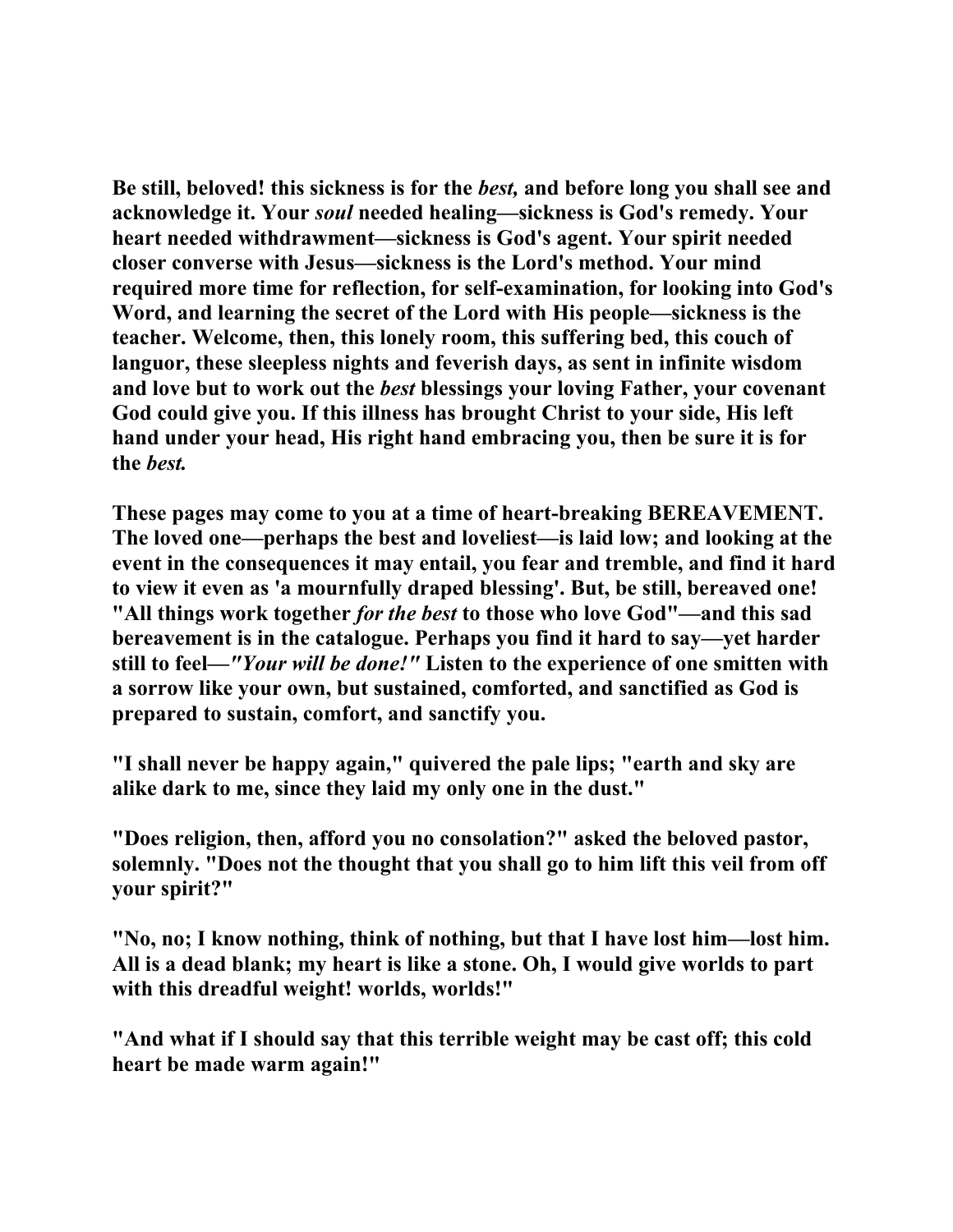**"Oh, tell me how, for I am in despair!" she cried.** 

**"In one year, dear madam," said the venerable pastor, "my only son, grown to manhood, was drowned; my wife laid in the grave; my daughter taken from me by death, and my own health so prostrated that I could no longer minister to my people."** 

**"How sad!" cried the young widow, clasping her hands, while her eyes filled. "How did you, how** *could* **you bear it?"** 

**"By looking up to my Father, and saying,** *'Your will be done on earth as it is in heaven.'* **Is the prayer new to you?"** 

**"Oh, no," murmured the disconsolate one, her pale face bowed upon her hands; "I say it every day, but I** *never felt it."*

**The Sabbath day came round, and the young widow, for the first time since her husband's death, went to the house of God. On her way she met the whitehaired pastor, and with a gentle, but subdued smile, she said,** *"I* **can bear it now."** 

**A light as from heaven beamed on his aged face. "Then you find His strength sufficient?"** 

**"Yes," she answered. "It was a struggle, but as soon as I felt it was** *right,* **and for the** *best,* **the load fell off."** 

**And the man of God, as he stood up to address the people, took as his text, the words,** *"Your will be done."*

**These pages may fall under your notice, perhaps, at a time when some dark providence has suddenly arrested you. A reverse of fortune—involving loss of property, a change of social position, the lessening of temporal comfort, the breaking up, it may be, of home itself. How cold and wintry, how desolate and lonely does everything now appear! Will you, can you believe, my dear reader, that God is at this very moment, and by these very circumstances, working out that which is for your** *best!* **Ah! it is so, doubt it though you may. Does the**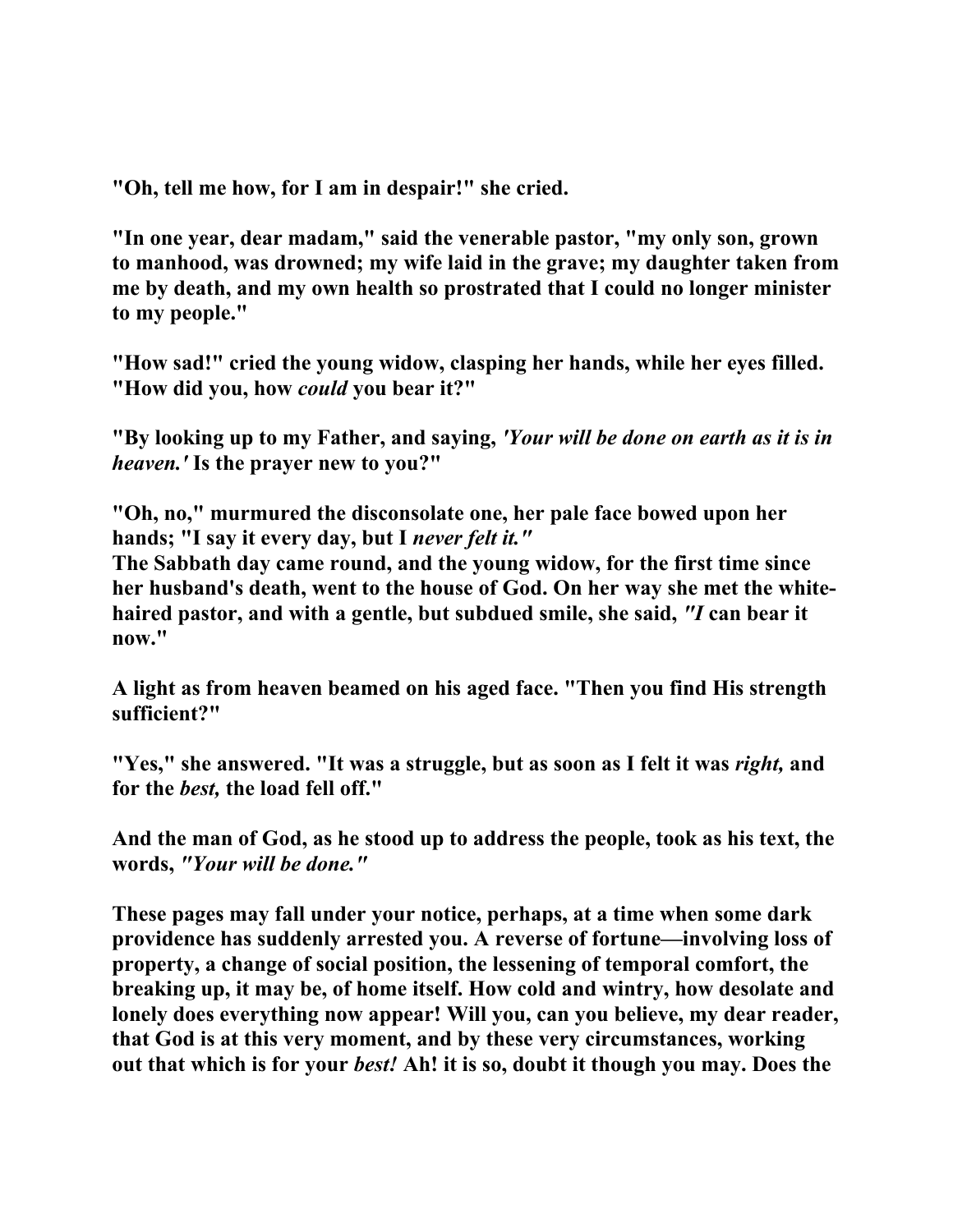**Lord in His dealings with His people ever recall an inferior good and not replace it with a better? Does He exhaust a spring and not unseal a fountain? Does He create loneliness and not "set the solitary in families?" Be sure of the truth that this affliction bears a silent message of love, and that it is among the "all things" in your experience that will work together for the** *best.*

**God, perhaps, in His inscrutable but all-wise providence may have seen fit to transfer to another and distant part of His vineyard the presence and labors of your beloved minister, pastor, and friend. Your eyes no more see your teacher. It is an acutely-felt trial—you hardly know how to bear up under it. The severing of such a tie—to some spiritual and feeling minds the closest and holiest tie upon earth—seems to cast the deepest, darkest shadow upon all your future. It is a mutual sorrow. On the part of the minister the sensibility is keen—keener far than his position would allow him to express. It is impossible to sunder a union of long existence, and of so sacred and precious associations without a torn and bleeding heart. To tear himself from an affectionate and attached flock can only be done at an expense of feeling which, because words cannot express it, must be borne in lonely, uncomplaining silence. To you the event seems like a cloud without the silver lining—rayless, cheerless, hopeless—so dark and calamitous, indeed, that no good can seem possible as a result. Yet, beloved, even this event, which, perhaps, almost more than any other, affects all the future of your personal happiness, is** *for the best.* **What, if it throws you more directly upon God? What, if it draws you closer to Christ? What, if it renders more precious to your heart the Word of God and the mercy seat—the private means of grace—will you not be a gainer, and testify**  *"All things work together for the best to those who love God;"* **and this removal of my beloved pastor is among the "all things."** 

**Oh, that the Divine Spirit, the Comforter, may draw near and soothe your sad heart by disclosing more of the tender, loving and sympathizing heart of Jesus, the Chief Shepherd and Bishop of souls. Oh, that Christ may fill the vacancy, and raise your thoughts above the present, and unveil to your faith the glorious and certain prospect of the happy meeting, the eternal reunion of pastor and people in heaven. Then, in that world of perfect and endless bliss,** *"you will weep no more. How gracious he will be when you cry for help! As soon as he hears, he will answer you. Although the Lord gives you the bread of adversity and the water of affliction, your teachers will be hidden no more; with*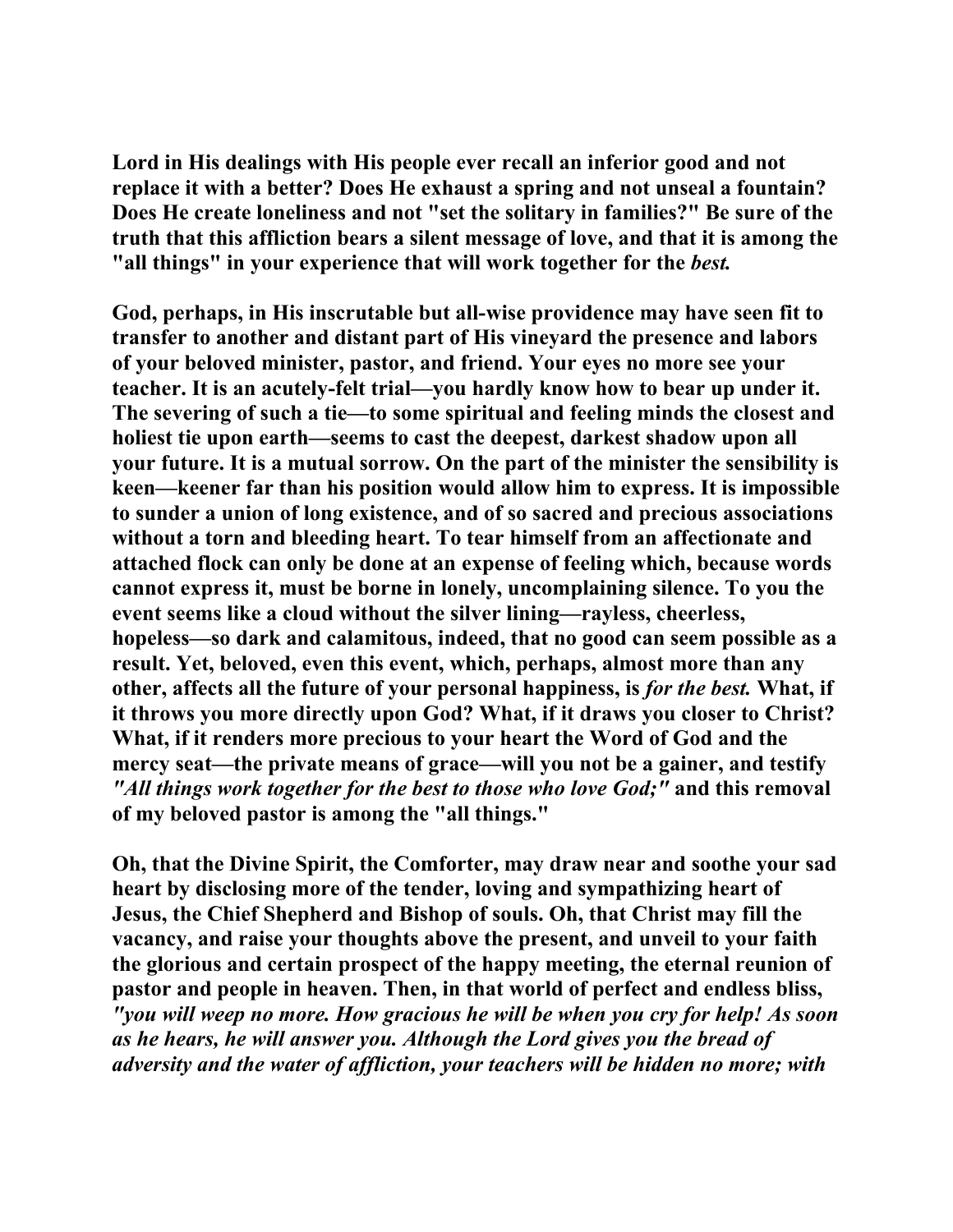*your own eyes you will see them."*

**Launched on the tide of heaven's eternal love, His ark beneath you, and His light above, What can you fear?—be still, my soul, be still, Your God has never left you—never will."** 

**Dear reader, you "love God." "Ah!" you exclaim, "sincerely would I love Him!" But what is that deep, yearning desire of your soul, but the gentle, tremulous breathing of love itself? It is love panting, love thirsting, love longing, love really, actually loving—and the one divine and glorious Object around whom its feeble tendrils entwine, who attracts to, and concentrates upon, Himself your sincere, hidden affection, is He who is "LOVE;" and who, because He is essential love, can interpret the significance of a desire, the language of a sigh, the meaning of an uplifted glance of love in His saints.** 

**Faint and fluttering, then, as the pulse of divine love in your soul may be, you are one in whose history all things are working together for the best. A hidden ember, a solitary spark of love to Christ, glowing in your soul—the gentlest effectual call of the Spirit in your heart—places you in the ranks of the privileged, all the trials, and sorrows, and joys, and hopes of whose personal history God is transmuting into good, and is combining and causing to work together for the best. Oh, comfort your trembling heart with this thought!** 

**It is, perhaps, with you a time of deep sense of personal sinfulness. It may be your first conviction, the first view, discovery, and knowledge of the deepseated evil of your heart. All appears to you polluted, vile, condemnatory. You feel yourself a lost, undone, self-ruined sinner. Your past life is all a dark background—your present filled with bitter lamentations, self-reproach, and sorrow—your future unillumined, uncheered with one ray of hope. And yet, beloved reader, even all this is working together in the sovereignty of God's most rich and free grace for your best, for your eternal good. Along this humiliating and dreary path the Shepherd of the flock, who in the "cloudy and dark day" sought you out, is bringing you back to His fold, laying you upon His shoulders, with rejoicing.** 

**Ah! yes, that deep conviction of sin is for the best—that mournful review of**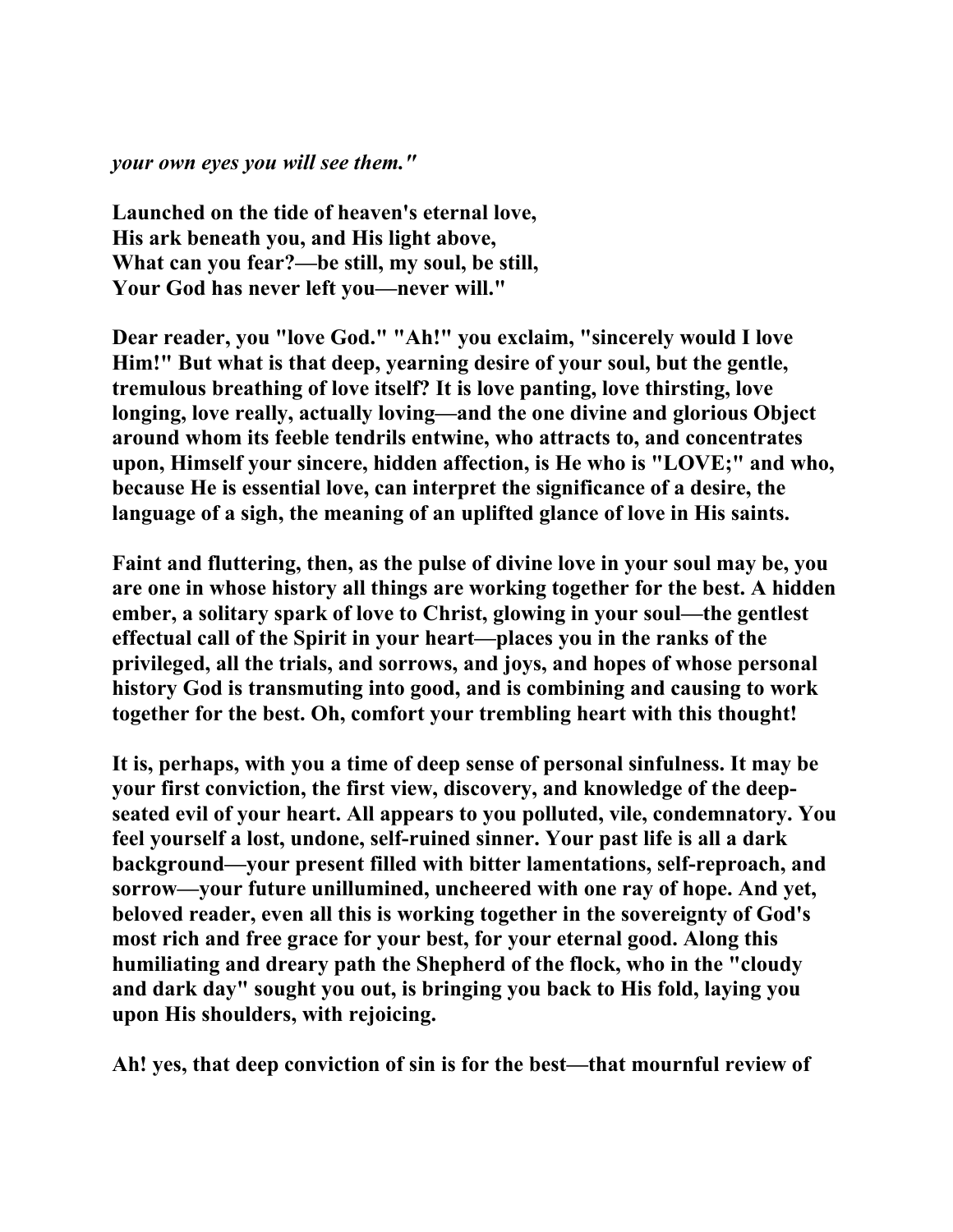**the past is for the best—that bitter self-abasement is for the best—that thorough conviction of the insufficiency and hopelessness of your own righteousness is for the best all, all is working together but to bring you to Christ—and Christ will bring you to God—and God will bring you home to heaven. Doubt not for a moment the suitableness of Jesus' atonement, the sufficiency of Jesus' sacrifice, the fullness of Jesus' grace, the ability of Jesus' power, and the willingness of Jesus' heart to receive and save you. His invitation is,** *"If any man thirst, let him come unto Me and drink;" "Come unto Me, and I will give you rest."* **His promise is,** *"Him that comes unto Me I will in no wise cast out."* **The encouragement is,** *"Therefore He is able to save to the uttermost all that come unto God by Him."* **Oh, precious truth! Oh, sweet words!** 

**"Depth of mercy! Can there be Mercy, Lord, for such as me?"** 

**Ah, yes! the fathomless depths of infinite mercy and love are deeper than the lowest depths of your transgressions. Only come to the Savior in the simplest faith, believing that He is** *able;* **or if you cannot believe that He is able, yet that He is** *willing* **to receive and save you—pardoning all your sins through His blood, justifying, as an act of free grace, your person through His righteousness, and enrolling your name among those whom He will finally receive into glory—and you shall be saved! Oh! that you could believe but half the love that Jesus bears to poor, penitent, bruised and sorrowing sinners; how He yearns over them—compassionates them—pities them, and stoops to comfort, heal, and save. He loves to impart the oil of joy, to bind up the broken heart, and to lavish the riches of His kindness and grace upon the poor, the contrite, and believing soul. Be assured, then, that** 

**"If you die with mercy sought, When you the King have tried, That were to die, delightful thought! As sinner** *never died!"*

**"Work together." What significant words are these! It is the union of opposites, the combination of different properties in nature that produce such salutary and magnificent results. This is equally true of God's moral**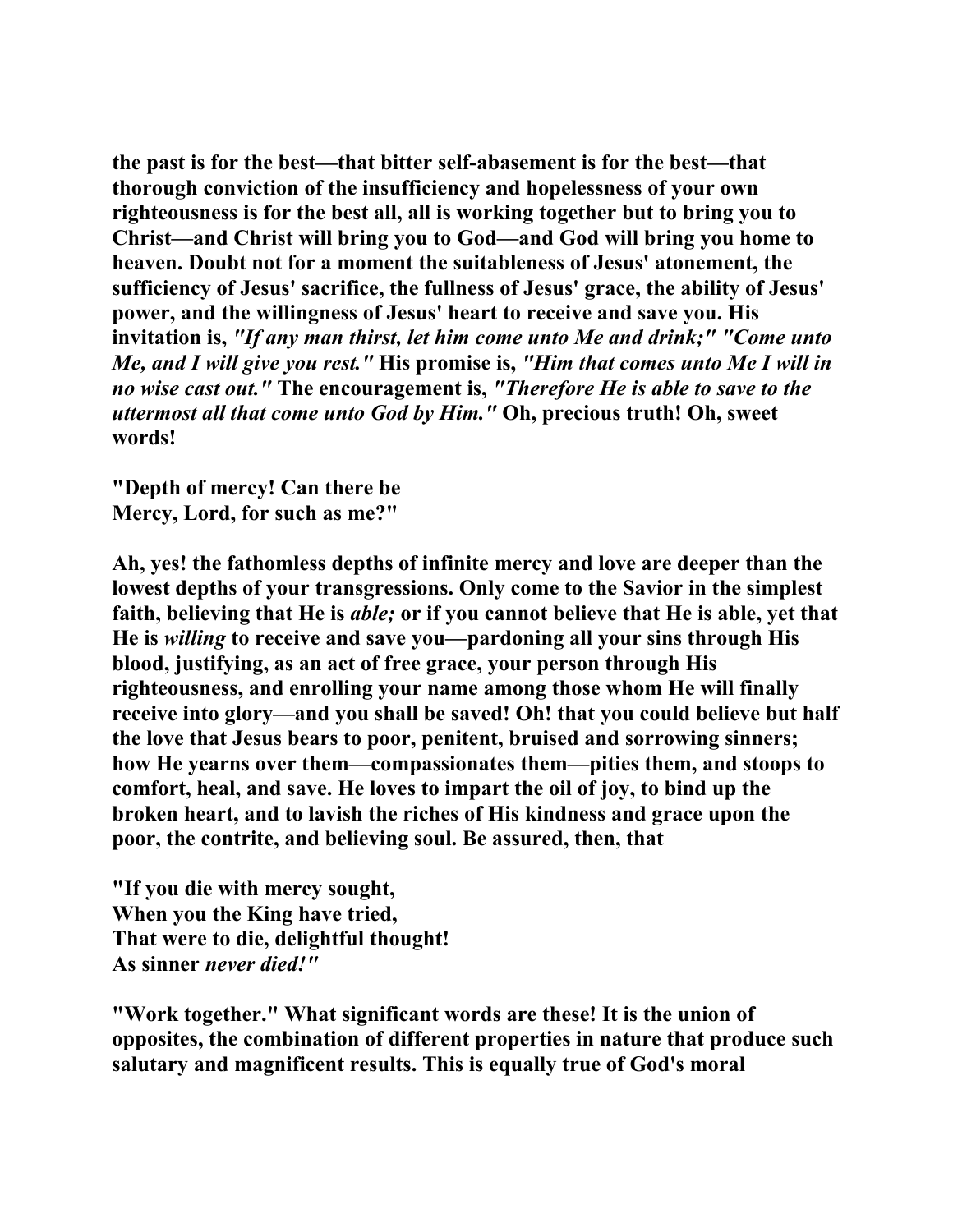**chemistry. All the elements of His various and different dispensations are combining and working together to promote the wisest, holiest, and most beneficent ends. The dark shadow is as essential as the brilliant light—the discordant note as the sweetest chord—the bitter ingredient as the sweet. Let us not, then, murmur at our position, nor repine at our trials, nor fret against the Lord, because we are not** *where***, and are not** *what* **we desire. All is right! for all things in our personal history are working together for the best. One moment of heaven will explain all, elucidate all, reconcile all. Let us patiently wait and quietly hope for that day—it speeds on and will soon arrive—when shall be fulfilled the Savior's promise, designed to soothe and quiet the mind under all present mysteries,** *"What I do you know not now; but you shall know hereafter."*

**Allow a few practical conclusions from this subject.** 

*LET GOD BE HIS OWN INTERPRETER.* **He, and He only, can decipher the dark symbols of His providence in individual history; leave, then, the** *solution* **of this one with Him, and the result will be the best.** 

**"God is His own interpreter, And He will make it plain."** 

**Does not your past experience confirm this? How many an adverse circumstance, how many a severe trial, how many a bitter sorrow, how many a deeply-mysterious event in your past life—that at the time filled your mind with such painful forebodings—has, by a process the most marvelous, yet most certain, worked out your best interests and issued in the advancement of your greatest happiness. Then hope and believe that God's present dealings will issue in a like happy result.** 

*TAKE NO UNLAWFUL, UNADVISABLE STEPS TO TERMINATE A PRESENT EVENT.* **Stand still, and calmly, confidingly wait the result. Rather sever your right hand than put your own signature, or the signature of another, to what is wrong; rather pluck your tongue from its root than give utterance to that which is false; rather sink, crushed beneath the load of your calamity, than distrust God and yield to Satan. Adopt, then, no worldly policy,**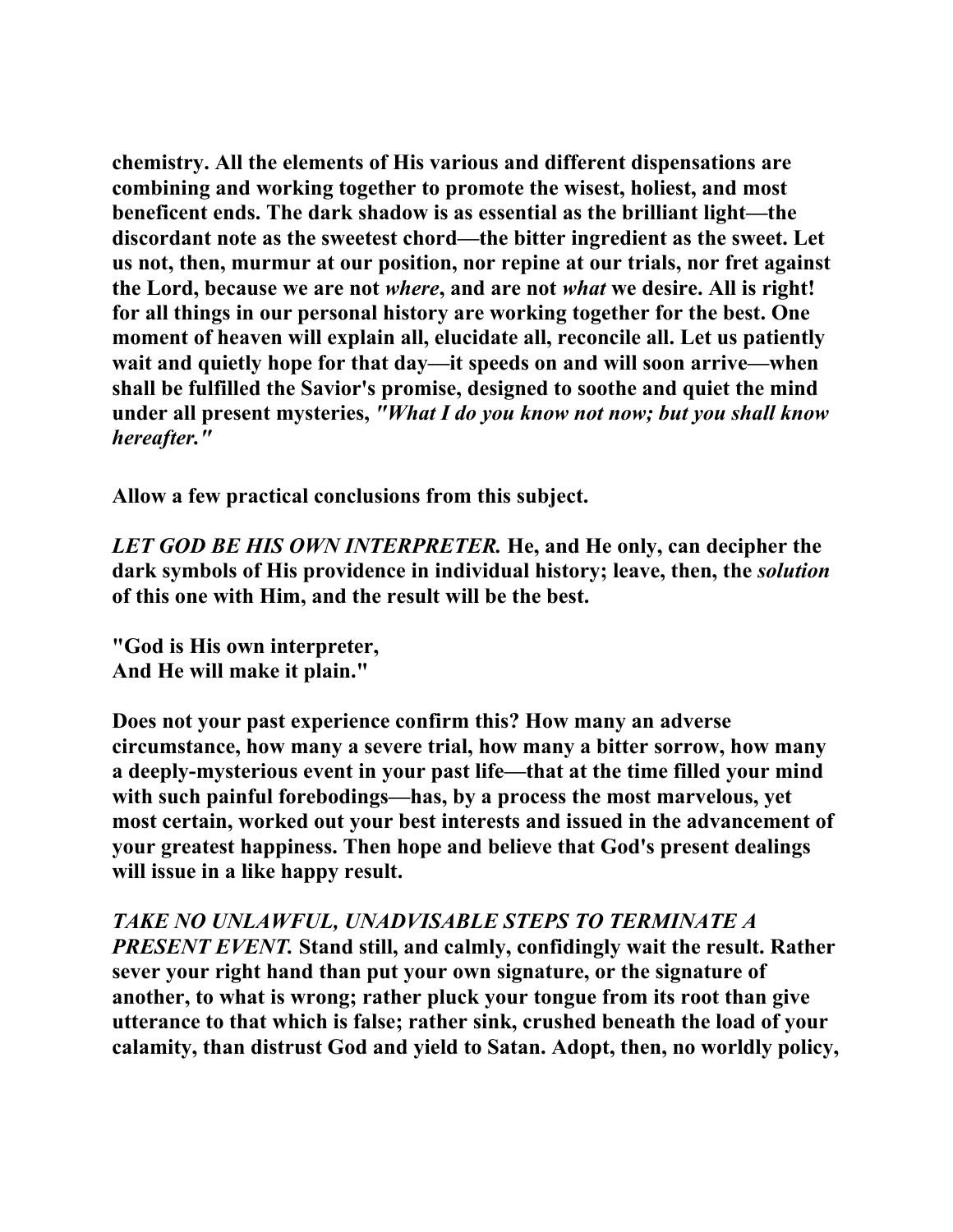**be swayed by no carnal expediency, repair to no human confidence, listen to no sophistical reasoning, catch at no floating straw of creature help—but, in believing prayer and childlike faith, commit your concerns to, and cast yourself upon, God. Oh, dark and inextricable as may appear your present difficulty, He can and He will rescue you.** *"Call upon Me in the day of trouble: and I will deliver you, and you shall glorify Me."* **Oh, be it your incessant prayer,** *"Let integrity and uprightness preserve me; for I wait on You."*

**Admire, adore, and glorify the infinite wisdom and power that can overrule the sins, the backslidings, and the errors of a child of God for the** *best.* **This is marvelous, this is humbling—but so it is. By them the Lord instructs, abases, and sanctifies. Thus it is that sin-loathing is promoted, self-abhorrence is inspired, the atoning blood is endeared, and Jesus, the Savior, becomes more precious. This is the most wonderful achievement of God's chemistry, that He should extract an effectual corrective from the deadliest venom—a healing panacea from the most fatal virus—employing our very backslidings, infirmities, follies, mistakes, and sins, to the greater advancement of our personal holiness and happiness.** 

**Oh, it is a surprising unfolding of that Divine power, grace, and love, that causes** *all things* **in the experience of His people to work together for the** *best!*  **What! shall I presume upon this truth? God forbid! But may it deepen in my soul the conviction—***"Wherefore I abhor myself, and repent in dust and ashes." "Create in me a clean heart, O God, and renew in me a right spirit."*

**ENTRUST, THEN, ALL YOUR FUTURE LOT TO GOD. He may bring you to the border of the sea, and hem you in on every side, and no avenue of escape open to your eye—nevertheless,** *"Stand still and see the salvation of the Lord."* **He can smite those waters, and make the dark waves you dread to be crystal walls, fencing you on either side. He can allow your enemies to pursue, and those very waters that were your defense shall be their defeat. The deluge that bore upon its swelling tide the church of God enclosed within the ark, while it proved the salvation of His people, closed in darkness and in death over His foes. So shall it be with you!** 

**And when the hour arrives that separates you from all below—in the midst of life, of labor, and of usefulness—from thoughts unaccomplished, from plans**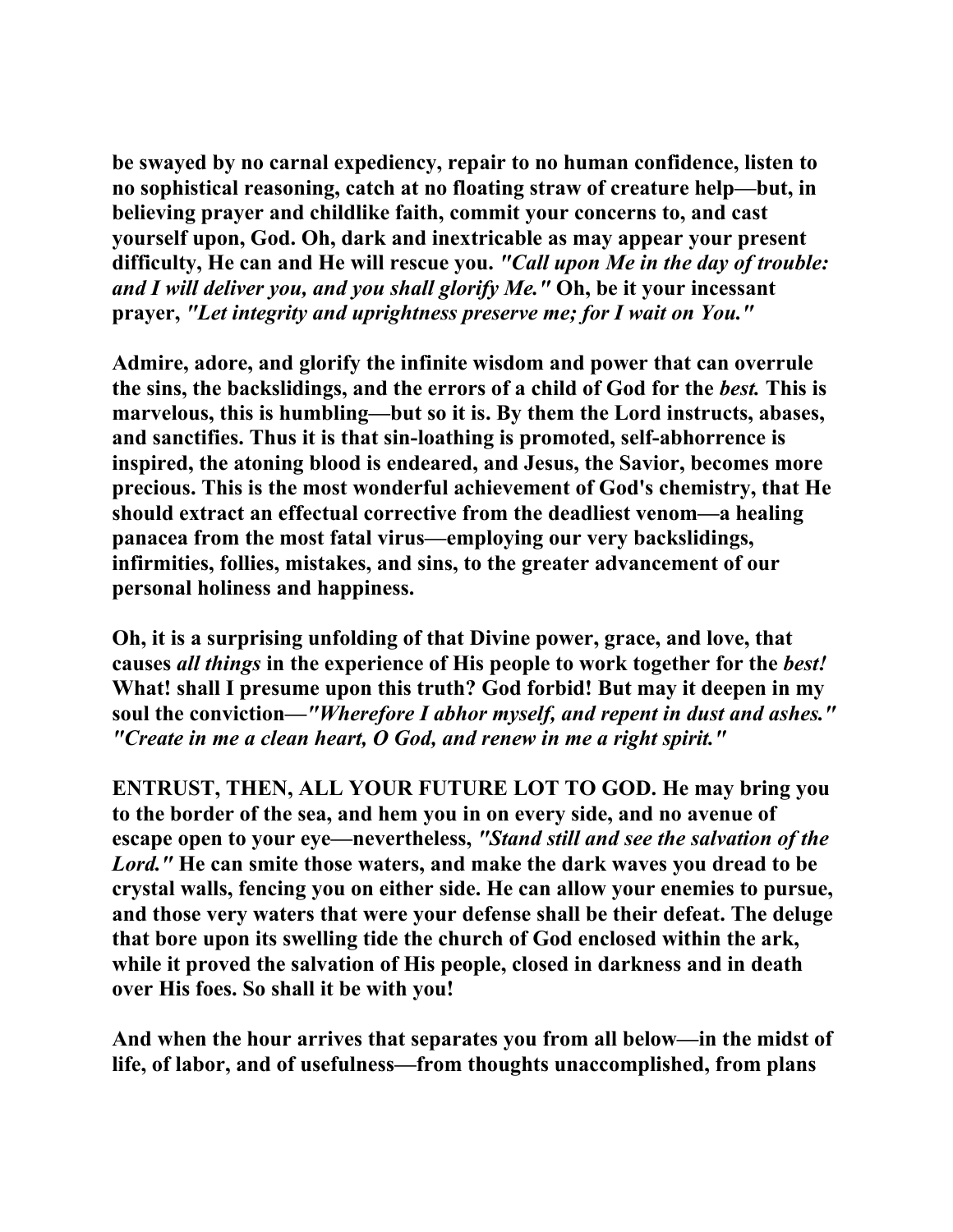**unfinished, from hopes unrealized, from a home so attractive, and from kindred so dear—be sure, beloved, that it will be, in the arrangement and appointment of your God, the** *best* **time, and the** *best* **mode, and for the** *best*  **end. Your Father will not put you off with an** *inferior* **good, with a** *common* **blessing; He will give you, in all His givings, the very best that is in His power and in His heart to bestow. The best place in His church on earth, and the best place in the church in heaven, is yours, because you are Christ's, and Christ is God's!** 

**Oh, see how dear and precious you are to the heart of God! You have no conception how He loves you! At this very moment He is causing all present, as He will all future, circumstances in your life to work out your** *best* **welfare and His greatest glory. Will you, then—Oh, I enforce it as a closing exhortation—go forward in your new stage in life, upon your new year's existence, TRUSTING Jesus to order, arrange, and overrule all things in its undeveloped history for your** *best* **in time, and for your** *best* **through a long, a blessed, and never-ending eternity?** 

**Happy, Savior, would I be, If I could but trust in Thee; Trust Your wisdom me to guide, Trust Your goodness to provide; Trust Your saving love and power, Trust You every day and hour; Trust You, as the only light, In the darkest hour of night; Trust in sickness, trust in health, Trust in poverty and wealth; Trust in joy, and trust in grief, Trust Your promise for relief; Trust Your blood to cleanse my soul, Trust Your grace to make me whole; Trust You living, dying too, Trust You all my journey through; Trust You until my feet shall be Planted on the crystal sea; Trust You, ever-blessed Lamb,**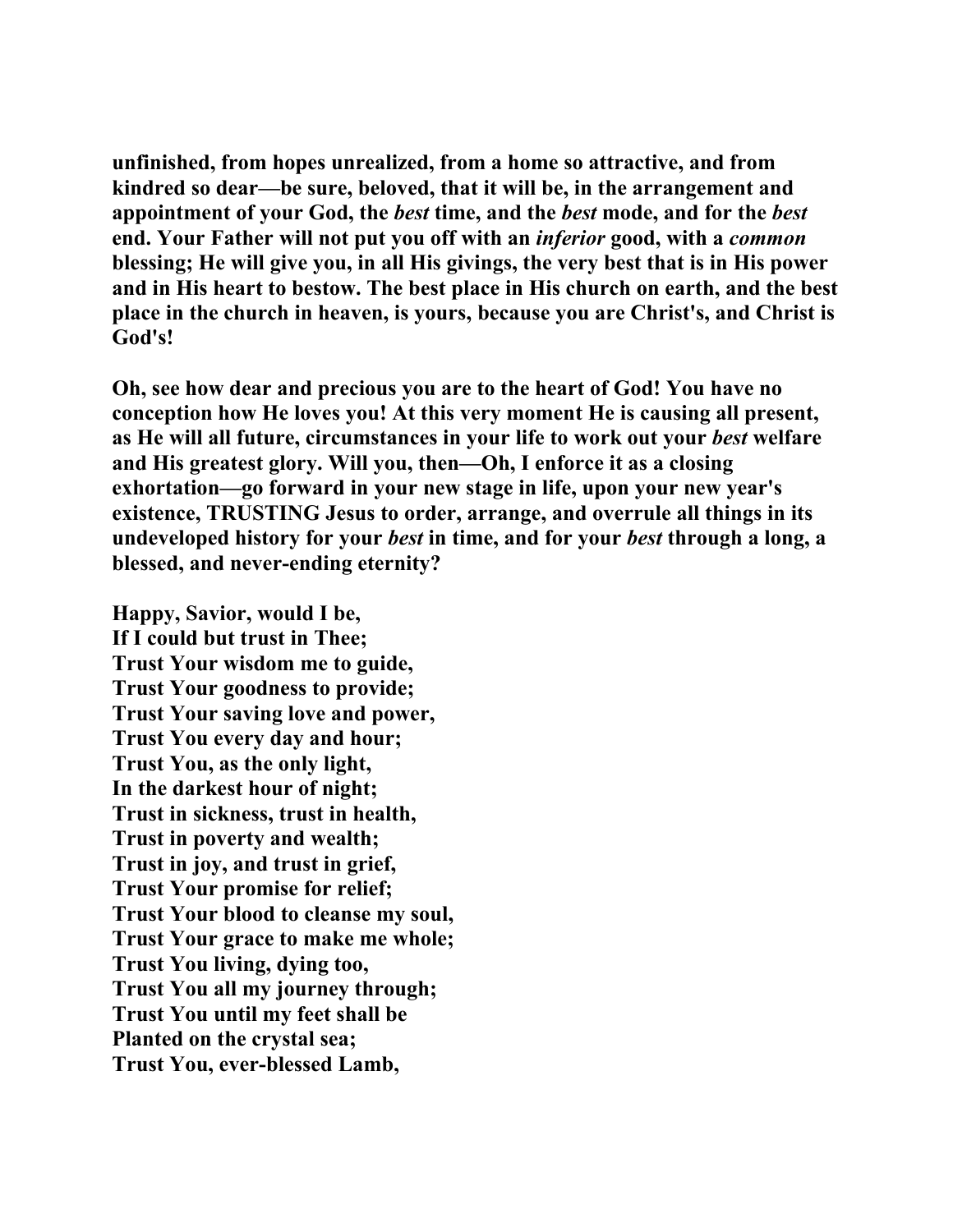**Until I wear the victor's palm; Trust You until my soul shall be Wholly swallowed up in Thee.** 

## **GO AND TELL JESUS**

**"So John was beheaded in the prison, and his head was brought on a tray and given to the girl, who took it to her mother. John's disciples came and took his body and buried it. Then they went and told Jesus." Matthew 14:10-12** 

**As if to illustrate the nature and test the efficacy of His great and gracious expedient of saving sinners, it pleased the redeeming God that the first subject of death should be a believer in the Lord Jesus. Scarcely had the righteous Abel laid his bleeding lamb upon the altar—that altar and that lamb all expressive of the truth and radiant with the glory of the person and work of the coming Savior—before he was called to seal with his blood the faith in Christ he had professed. But if the first** *victim* **he was also the first** *victor***. He fell by death, but he fell a conqueror of death. He lost the victory, but he won the battle. Thus was the "last enemy" foiled in his very** *first* **assault upon our race. The point of his lance was then turned, the venom of his sting was then impaired, and, robbed of his prey, he saw in the pale and gory form his shaft had laid low the first one of that glorious race of Confessors, that "noble army of martyrs," who in all succeeding ages should overcome sin, hell, and death by the blood of the Lamb.** 

**It was on an occasion similar to the death of the first martyr, that the passage suggesting the subject of these pages was written. Falling a sacrifice to his fidelity, as Abel had to his faith, John was now a mangled corpse—the victim of Herod's sin and cruelty. Taking up the headless body of their master, the disciples of John bore it to the tomb, and then went and poured their tale of woe into the ear, and laid their crushing sorrow upon the heart, of Jesus.**  *"John's disciples came and took his body and buried it. Then they went and told Jesus."* **It was, perhaps, their first direct communication with the Savior. They had known but little of Jesus until now. Another being had engaged their interest and occupied their thoughts. Absorbed in their admiration of**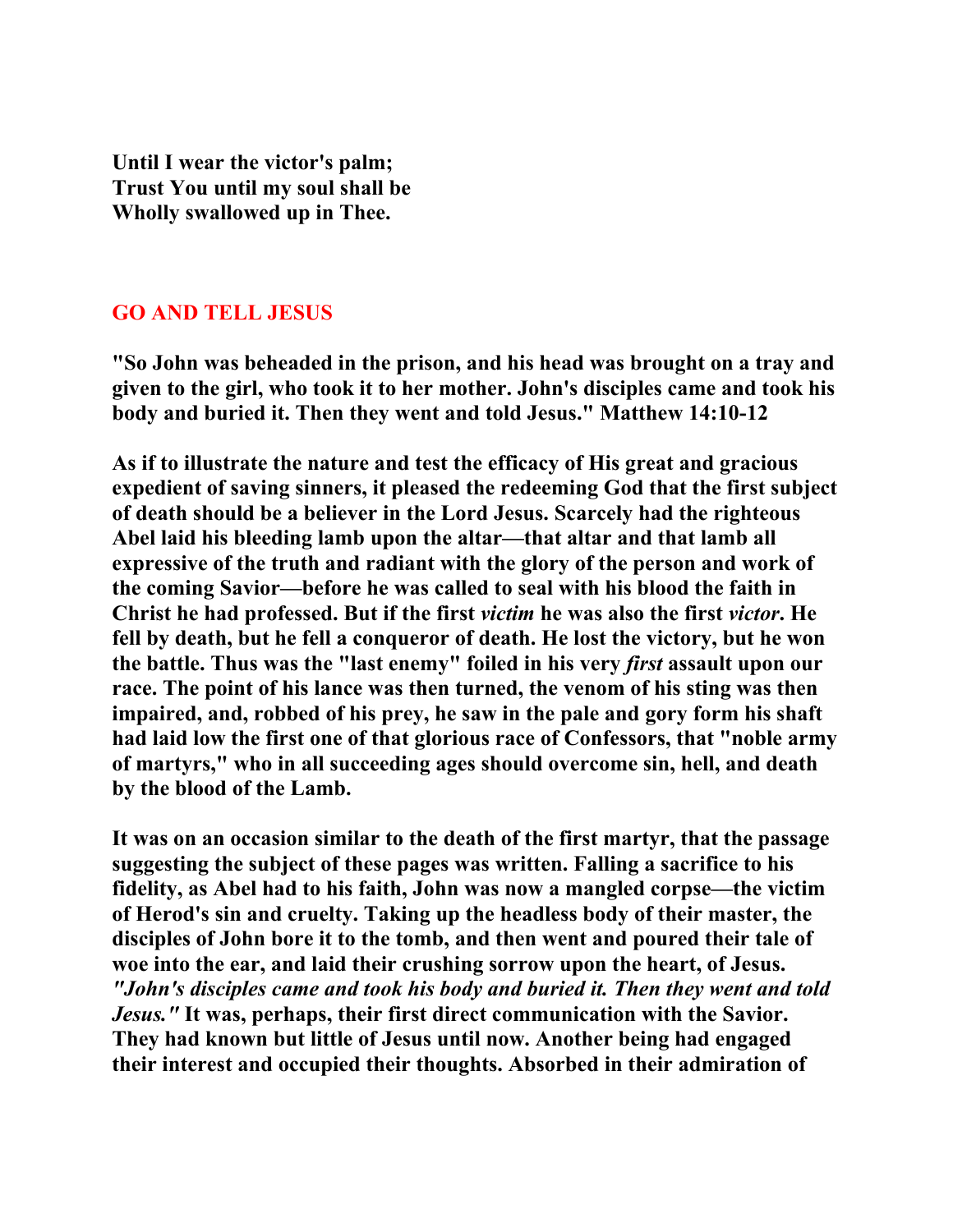**the** *star* **that heralded its approach, they had scarcely caught sight of the** *Sun* **which had just appeared above the horizon. In vain had John, with characteristic lowliness, reminded them that he was not the Messiah, and but His Forerunner. Wedded to their master, they thought of, clung to, and loved only him. John must therefore die—the** *star* **paling and disappearing before the deepening splendor of the Divine ascending Orb.** 

**All this was the ordering of infinite wisdom and love. The removal of John was necessary to make his disciples better acquainted with Jesus. They had heard of Him, had seen Him, and in a measure believed in Him; but they never fully knew or loved Him until now that profound grief brought them to His feet. What a divine Savior, what a loving Friend, what a sympathizing Brother Jesus was—how truly human in His affinities, compassionate in His heart, gentle in His spirit—they had no adequate conception until the surge of sorrow flung them upon His sympathy. Ah! how they clung to Jesus now! Owning no other master, seeking no other friend, repairing to no other asylum in their lonely grief,** *"they went and told Jesus."* **Favored disciples! honored men!** 

**Oh, how many now hymning their praises in heaven, or still watering their couch with tears on earth, will alike testify that** *until God smote the earthly idol, or broke the human staff, or dried up the creature spring***, Jesus was to them an unknown Savior and Friend? Blessed, thrice blessed sorrow that leads us to Jesus! That sorrow, dark, deep, though it be, will wake the harp of the glorified to heaven's sweetest melody. The bitterest grief of the saint on earth will issue in the sweetest joy of the glorified in heaven—because that grief, sanctified by the Spirit, brought the heart into a closer alliance and sympathy with Him who was emphatically a "man of sorrows and acquainted with grief."** 

**We know so much of divine truth, my reader, as we have in a measure a personal experience of it in our souls. The mere speculatist and notionalist in religion is as unsatisfactory and unprofitable as the mere theorist and declaimer in science. For all practical purposes both are but ciphers. The character and the degree of our spiritual knowledge begins and terminates in our knowledge of Christ.** *Christ* **is the test of its reality, the measure of its depth, and the source of its growth. If you are advancing in an experimental,**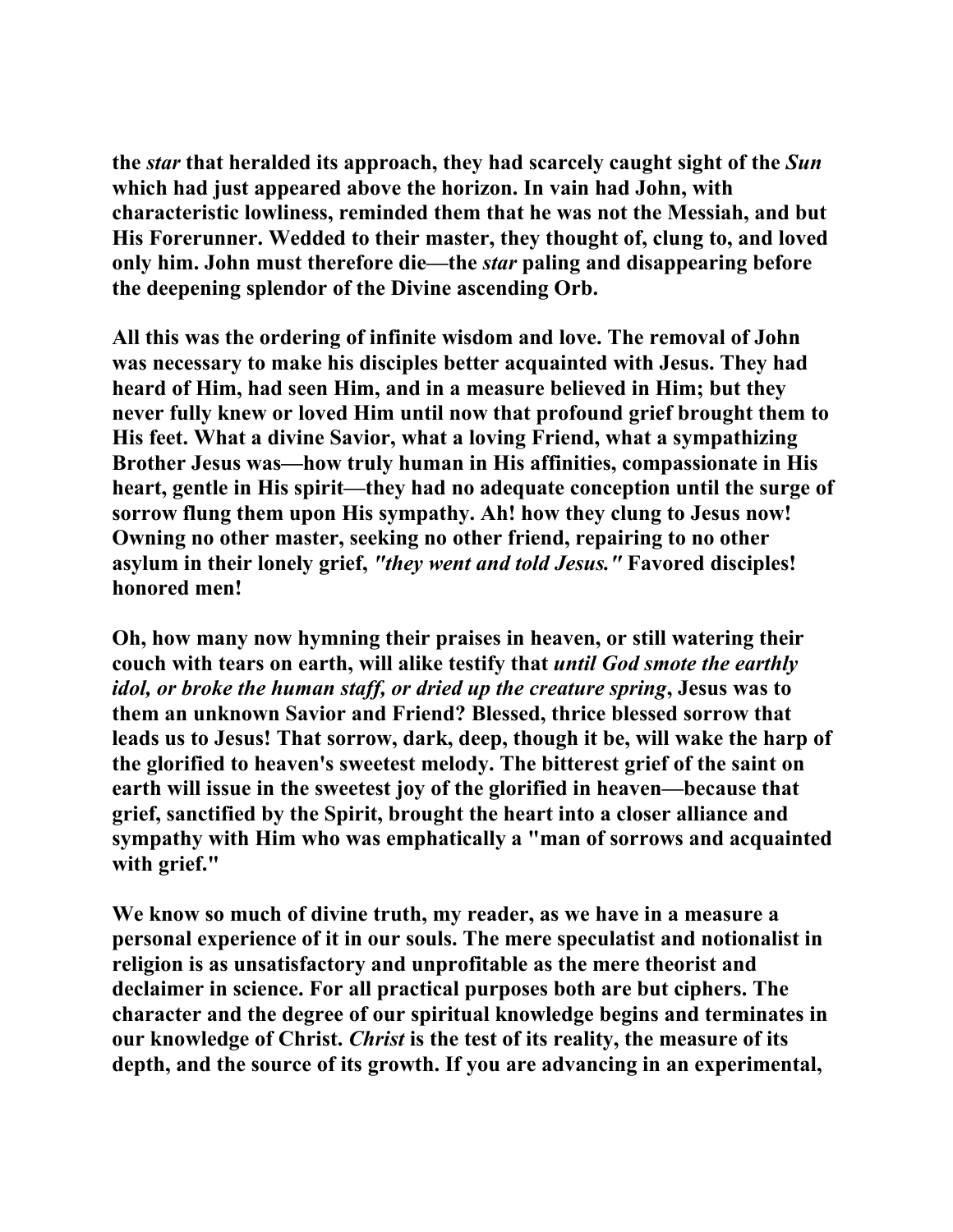**sanctifying acquaintance with the Lord Jesus, you are advancing in that knowledge which Paul thus estimates, "I count all things but loss for the excellency of the knowledge of Christ Jesus my Lord."** 

**Dear reader, let the chief object of your study be to know the Lord Jesus. It may be in the region of your sinfulness, emptiness, weakness, and foolishness that you learn Him—nevertheless, however humiliating the school, slow the progress, and limited the attainment, count every fresh step you make in a personal acquaintance with the Lord Jesus as a nobler triumph, and as bringing you into the possession of more real wealth than were the whole arcade of human knowledge and science mastered, and its untold treasures poured at your feet. When adversity comes—when death approaches—when eternity unveils—oh, how indescribably valuable, how inconceivably precious will then be one faith's touch, one faith's glimpse of a crucified and risen Savior! All other attainments then vanish, and the only knowledge that abides, soothes, and comforts, is a heartfelt acquaintance with the most sublime fact of the gospel, that** *"Christ Jesus came into the world to save sinners."* **Oh, whatever other studies may engage your thoughts, as you value your eternal destiny, do not forget to study the Lord Jesus Christ.** 

**The subject which we must keep prominently before us is—COMMUNION WITH JESUS***.* **That there may exist a serious defect in the experience of many Christians concerning this point, we solemnly believe. There is in the walk of many so wide a chasm between Jesus and their personal and confidential fellowship, as to leave upon the mind the conviction that they have no dealings with Jesus at all! Hence the distressing doubts, the timid fears, the obscure evidences, the beclouded hopes, that shade the luster, impair the vigor, and render dubious the religion of so many. The secret is,** *they have so little to do with Jesus!* **and, as a natural result, Jesus, in the bestowment of His favors, in the manifestations of Himself, in the breathings of His love, has so little to do with them! Oh, how sad that such distance and coldness should ever exist between Christ and a soul redeemed with His most precious blood! What an evidence of the fallen condition of our humanity, and of its but partial sanctification even in its renewed state.** 

**We propose, in the further unfolding of this interesting subject, to state the**  *GROUNDS* **upon which the believer is warranted to go and tell Jesus—the**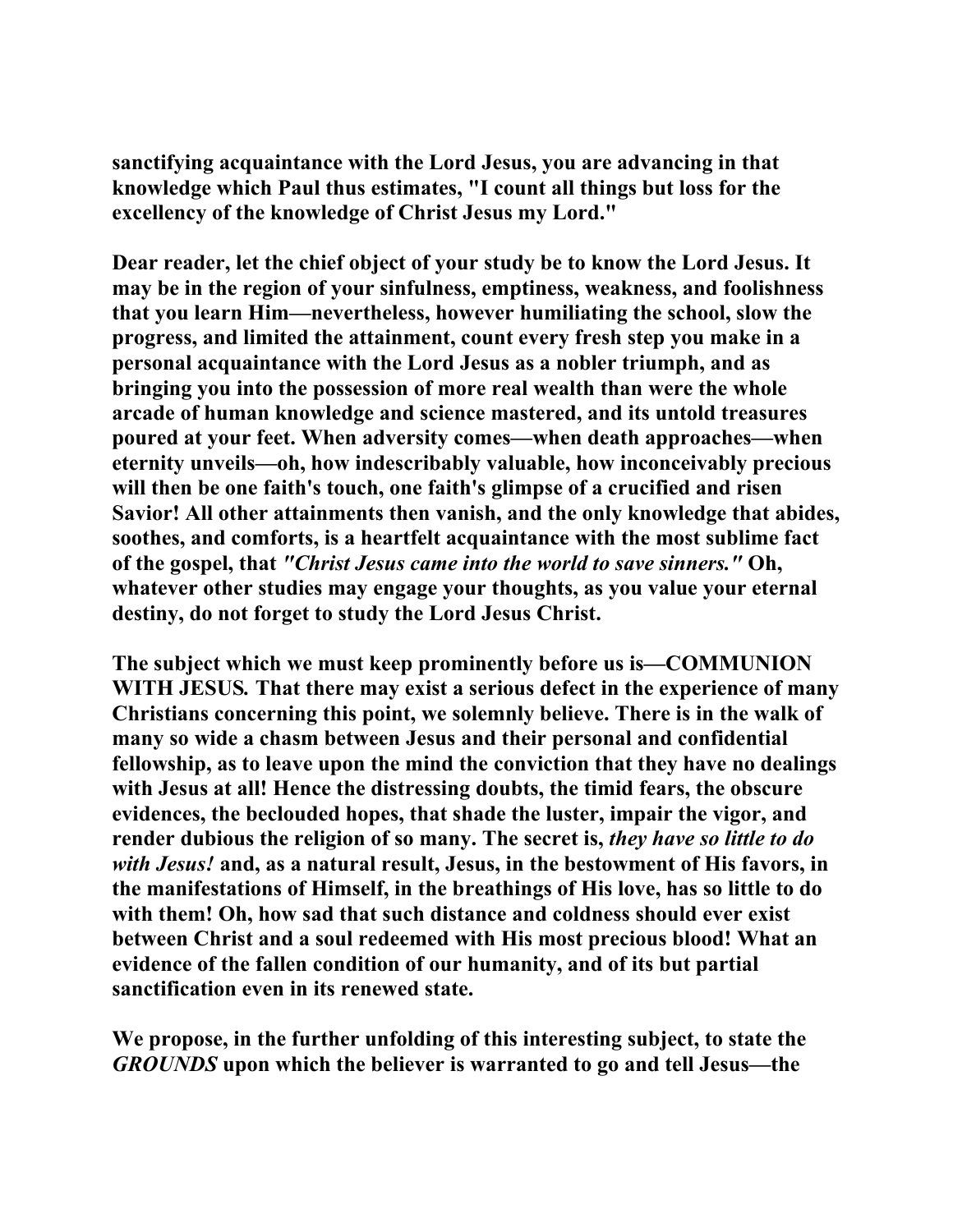*occasions* **on which he is privileged to go and tell Jesus—and the** *blessings* **that will flow from his going and telling Jesus.** 

**The first springs** *FROM WHAT JESUS IS HIMSELF.* **The very fact that He whom we approach—the Being, the Savior, the Friend with whom this close and constant communion is maintained—is JESUS, forms our highest encouragement—our divinest warrant. It is not every great person who is at all times accessible. The official barriers which surround, or the austere address which marks him, may interdict and discourage all free and confidential approach. It is not so with Jesus. Infinitely great though He is for He is the maker of all beings and worlds—***there is not a being in the universe so accessible as Jesus***. We approach Him, and we find Him—sin only excepted—a being just like ourselves. His divine nature is clad with the human—His circumstances are human—His love is human—His sympathy is human—His compassion is human—His smile is human—His trials, temptations, sufferings, and sorrows are human; all are so human that there is not a petition with which we approach, growing out of our suffering**  *humanity,* **that challenges not a hearing, that awakens not a response.** 

**Let us add a few particulars. Do we go to Him burdened?—we are in the presence of Him who bore the mighty weight of sin. Do we go to Him in sorrow?—we are in the presence of Him who was acquainted with grief. Do we go to Him in temptation?—we are in the presence of Him who was tempted in all points like as we are. Do we carry to His feet our adversities, poverty, need?—we are holding audience with Him who, when He sojourned on earth, was poor, homeless, and unbefriended—who subsisted by charity, and had not where to lay His head.** 

**And, then, there is another encouragement to our approach growing out of His** *official* **relationships—they are all in our favor. His prophetical office— His priesthood—His royal character, all have a relation to our varied need. Exalted as His position is, each separate office that He fills warrants and invites our approach. And, as if to crown the encouragements accumulating around our access to Jesus, there are** *His own personal attractions***—allinviting and irresistible. Everything in the** *person* **of Jesus encourages our advance. Does glory charm us—does beauty attract us—does love win us does gentleness subdue us—does sympathy soothe us—does faithfulness**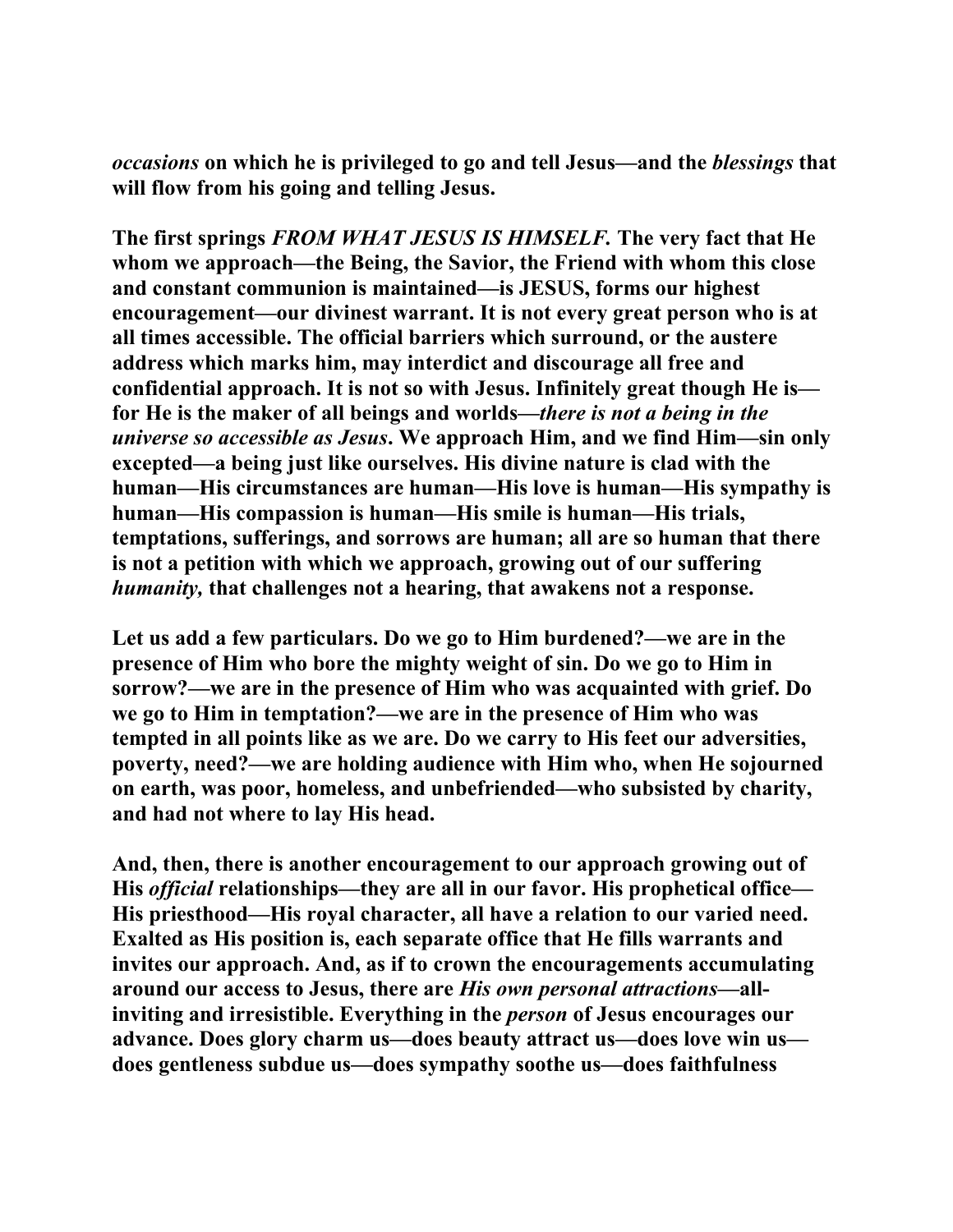**inspire confidence?—then, all this is in Jesus, and all invites us to draw near. He is the "altogether lovely One," and if our minds can appreciate the grand, and our hearts are sensible of the tender—if they feel the power of that which is superlatively great and exquisitely lovely, then we shall need no persuasion to arise and go and tell Jesus every emotion of our souls, and every circumstance of our history.** 

**Take all that is tender in love—all that is faithful in friendship—all that is wise in counsel—all that is forbearing in patience, all that is balmy, soothing, and healing in the deepest sympathy—and its embodiment, its impersonation is—JESUS. Can we, then, be insensible to all this personal attraction and hesitate repairing to His feet—telling Him all?** 

**In addition to what Jesus is in Himself, there is the encouragement to repair to Him growing out of the** *covenant relationships* **He sustains to His people. Apart from His ever-loving heart, kindly disposition, and sympathizing nature, Jesus is your Brother—your Friend—your Redeemer—your next of kin. As a Brother He knows the need of His brethren in adversity—as a Friend He shows Himself friendly—and as next of kin, He has redeemed your soul, and bought back your lapsed inheritance. No, more—He is your Advocate in heaven, your Intercessor at the right hand of God, your Representative, having ascended up on high to take possession of heaven on your behalf, and to prepare a place for you. Upon His heart He wears your name—a precious pearl in the priestly breastplate. And there is not a moment of time—nor an event of life—nor a circumstance of daily history—nor a mental or spiritual emotion in which you are not borne upon the love and remembered in the ceaseless intercession of Christ. Is not this enough? What more, to win you to His feet in the all endearing confidence of one who delights in everything to go and tell Jesus? Is there another Being in the universe you can approach with such perfect repose of mind, with such full assurance of heart, with an unveiling of every thought, emotion, and feeling, so full, unreserved, and confiding? No! not one!** 

*The MEDIATORIAL WORK of the Lord Jesus* **constitutes another and assured ground of our approach. The full, complete, and free salvation which He by His obedience and death has accomplished for sinners, anticipates every objection and answers every argument growing out of our personal and deep**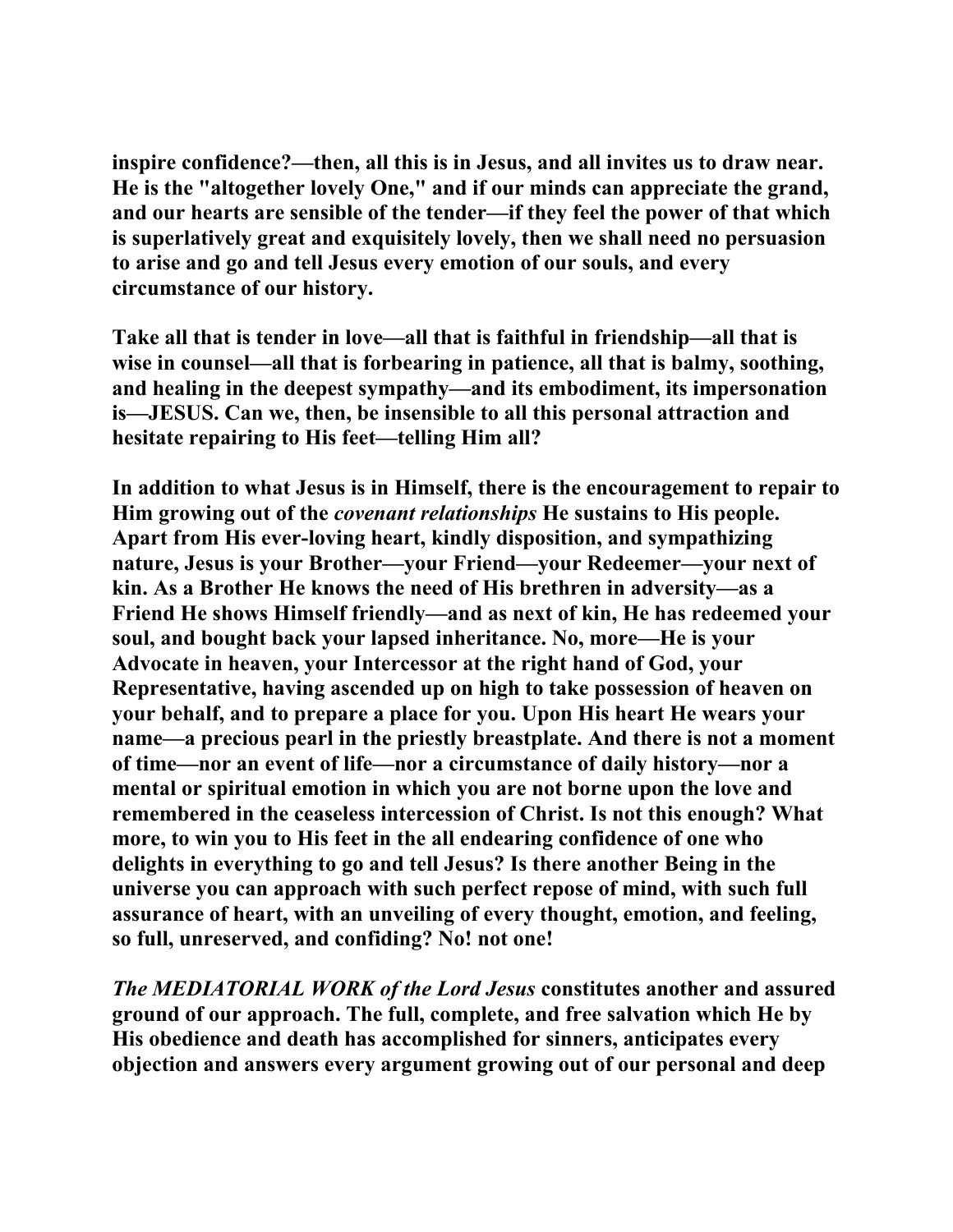**unworthiness. Nothing can withstand this plea. When we enter into His presence—be it as a sinner confessing guilt—be it as a penitent supplicating pardon—be it as a mourner unveiling sorrow—be it as needy asking grace or, be it as a recipient of mercy offering the sacrifice of praise—we stand upon the basis of an Atonement which meets our case in its most individual form. It is utterly impossible that we can be repulsed.** 

**We approach Jesus** *by Jesus!* **We "take hold of His strength," and a rejection of our suit must involve a rejection of Himself. We draw near by the way of His cross. We penetrate into His loving heart through His pierced side. His wounds are our "door of hope." We plead His own merits—bathe in His own blood—enfold yourself in His own righteousness—and the one name that breathes from our lips in its purest fragrance and sweetest music is, His own!—that "name which is above every name." Can He deny us? Will He reject us? Impossible! How shall we more strongly put the case? What more can we add to annihilate all your doubt and fear touching your reception, if you but arise and come to Jesus?** 

**Tell me after this statement—justified and borne out by every sentence of revealed truth—who shall dare interpose or come between your soul and Christ? What echoes of the "law's loud thunder"—what lightning gleams of justice—what profound sense of sinfulness—what aggravated departures shall presume to halt your approach to the Savior! With the cross of Calvary clasped within the arms of faith, you may challenge the universe to forbid your approach to Jesus—every foe shall turn pale and shrink away. No sin, no curse, no Satan can stand beneath the sacred, solemn shadow of that cross where***—impaled, suffering, dying—hung the incarnate God.* 

**Sooner at the bidding of a mortal shall the laws of nature stand still and this universe cease to be—sooner shall Christ vacate His throne of glory, and God resign the government of all worlds and of all beings, than shall a poor penitent, humble, supplicating soul enter into the presence of Jesus, pleading His own infinite merits and most precious blood, be chilled by coldness, be awed by a frown, or be rejected with disdain.** 

**Once more, believing reader, would we remind you that Jesus your Surety Head has done all for you, and has left you nothing to do but go and tell Him**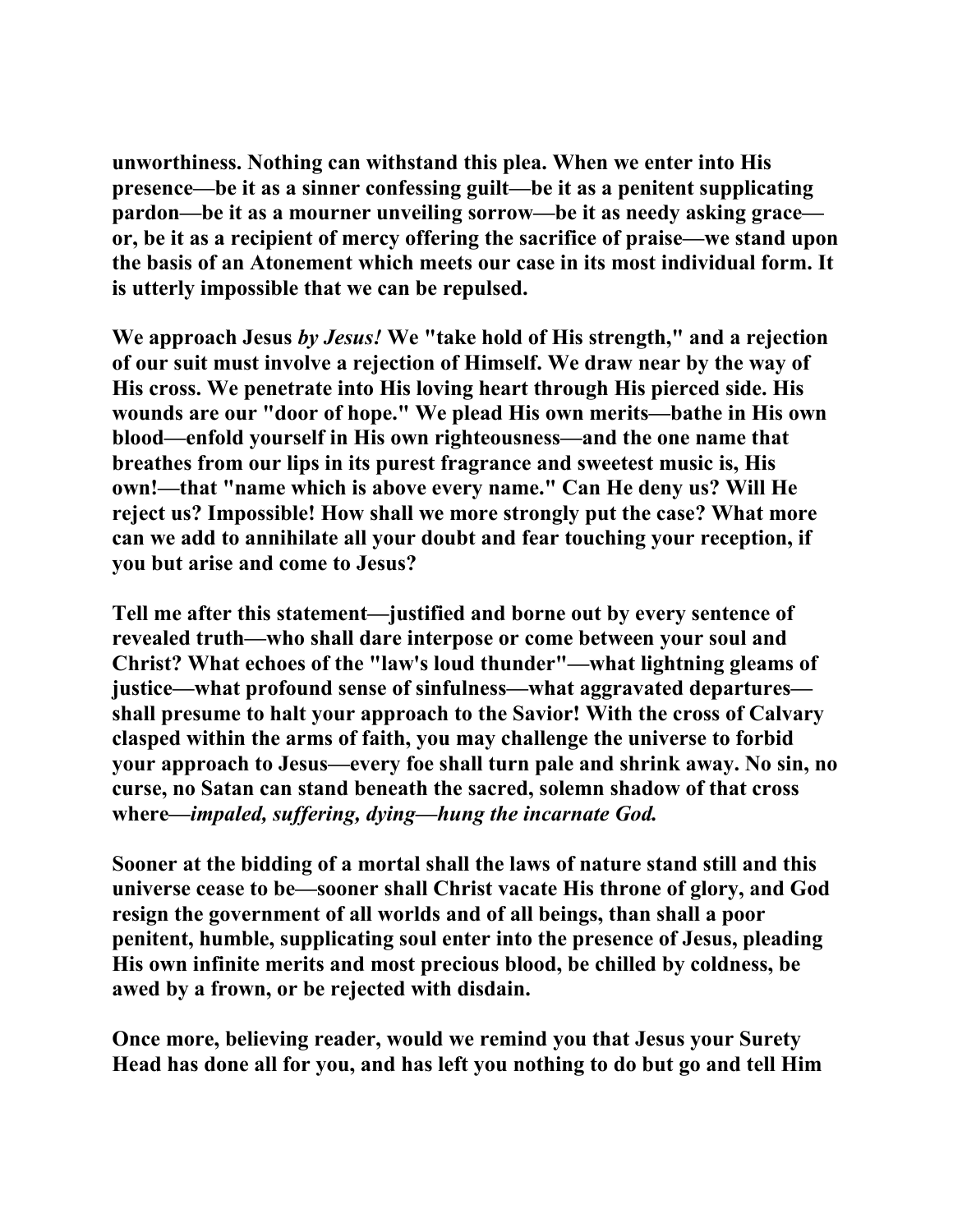**all. He has paid all your great debt—annihilated all your innumerable sins exhausted every particle of your tremendous curse—and is now sat down at the right hand of God to secure by His intercession, and to administer by His government, the untold blessings purchased by His blood—can you, then, hesitate and demur? Approach Him, and with the gentlest pressure of faith, touch the spring of His heart's love, and every door flies open to welcome you.** 

**In addition to all this, we have to blend the thought of the** *CLOSE AND SACRED RELATIONSHIP* **which binds you to Jesus, on the ground of which you are emboldened to approach and tell Him all. As a believer, you are one of the countless number given by the Father to Jesus. You are one of His sheep— His brother—His friend. To receive you with indifference, or to repulse you with scorn, would be to trample upon Himself—for we are His brethren, "bone of His bone and flesh of His flesh." In us, also, He beholds His Father's image restored—His own righteousness imputed—and our bodies living temples of the Holy Spirit. When the eye of King Ahasuerus lighted upon Esther, robed and jeweled with royal splendor, she found grace in his sight, and he bade her approach. With a complacency and delight infinitely transcending this does Jesus contemplate the believer as he enters into the divine presence, lovely with His loveliness put upon him. Extending the symbol of welcome, He invites your approach; His heart, responsive to your petition, is prepared, and His power, commensurate with your case, is "able to do exceeding abundantly above all that we ask or think." O royal highway of access! Opened by the blood and kept open by the intercession of Christ, the much incense of whose merit ascends up moment by moment before the throne—***there is not a thought, a feeling, or a circumstance, with which you may not go and tell Jesus.*

**"Just as I am—Your love unknown**  *Has broken every barrier down,*  **Now to be Yours, yes, Yours alone, O Lamb of God, I come."** 

**Let me remind you, in vindication of the glory of Immanuel, that going and telling Jesus, implies on His part** *no ignorance of, or indifference to your case.*  **He who redeemed us is GOD—"God manifest in the flesh." All people, all things, all events are known to Him from the end to the beginning. When,**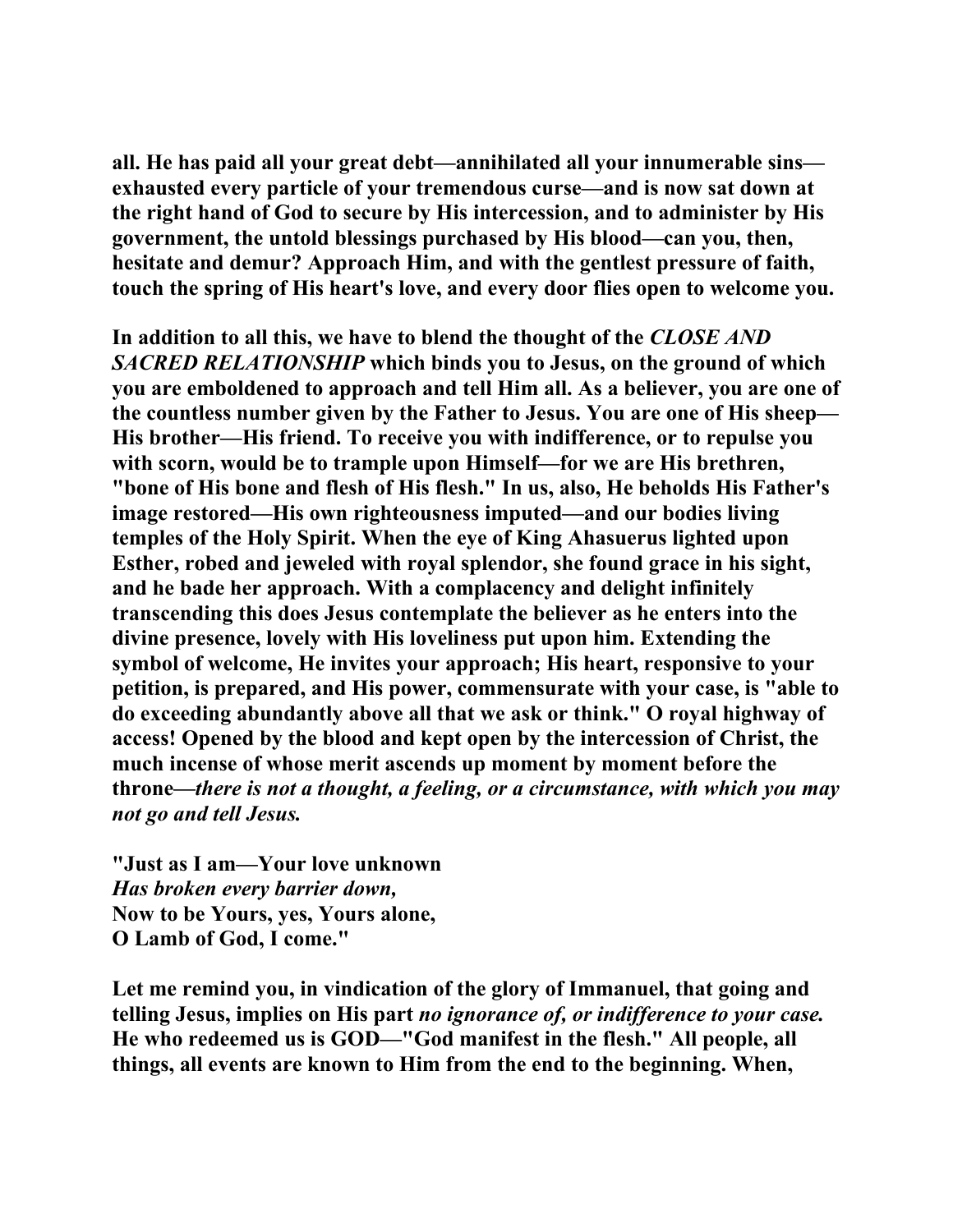**therefore, you stand in the presence chamber of Jesus you offer no request, breathe into His ear no sorrow, unveil to His eye no infirmity, with which in all its most minute detail He was not already infinitely better acquainted than yourself. Long before the sadness had shaded your brow, or a tear had dimmed your eye, or the burden had pressed your spirit, or the perplexity had woven its web around your path, or the archer had bent his bow and winged his shaft—Jesus knew it all—had appointed it all—had anticipated it all. It was no surprise to Him! Precious truth!** 

**Christ had entwined my perplexity with His thoughts, had wrapped my grief around His heart, had provided a pavilion for my safety before a pebble had paved, or a cloud had shaded, or a whisper of the storm had breathed over my path. "O Lord, you know my down sitting and my uprising; you understand my thoughts afar off, you compass my path and my lying down, and are acquainted with all my ways." Satisfied with such a fact, cheered by such a truth, animated by such a thought, you may unhesitatingly advance into the unknown history of another year; firm in the belief that Jesus will be faithful in fulfilling the promise, "I will bring the blind by a way that they knew not; I**  will lead them in paths that they have not known; I will make darkness light **before them, and crooked things straight. These things will I do unto them and not forsake them."** 

**Let me now briefly trace a few of the many** *OCCASIONS* **in which you are invited to avail yourself of this privilege.** 

*Are you burdened with a sense of SIN?***—Go and tell Jesus. There is no burden that mortal ever bore like this! Do you feel this weight? Then there is spiritual sensibility, a holy consciousness, a divine life in your soul. This is not the mark of an unconverted nature. The corpse does not recoil from its own corruption—nor is the rock sensible of its own weight. You feel yourself a sinner—your spirit is contrite for sin—your whole soul is bowed in the dust of self-abhorrence for sin. Then, my reader, there is life, spiritual, divine, deathless life in your soul—and you are just the one** *to go and tell Jesus.* **To whom can you repair with that burden—to whom confess that sin—to whom unveil that guilt but—Jesus? As a sinner you need a Savior—Jesus is your Savior. As guilty, you desire to know how God can pardon, justify, and accept you—Jesus, "the brightness of the Father's glory, and the express image of**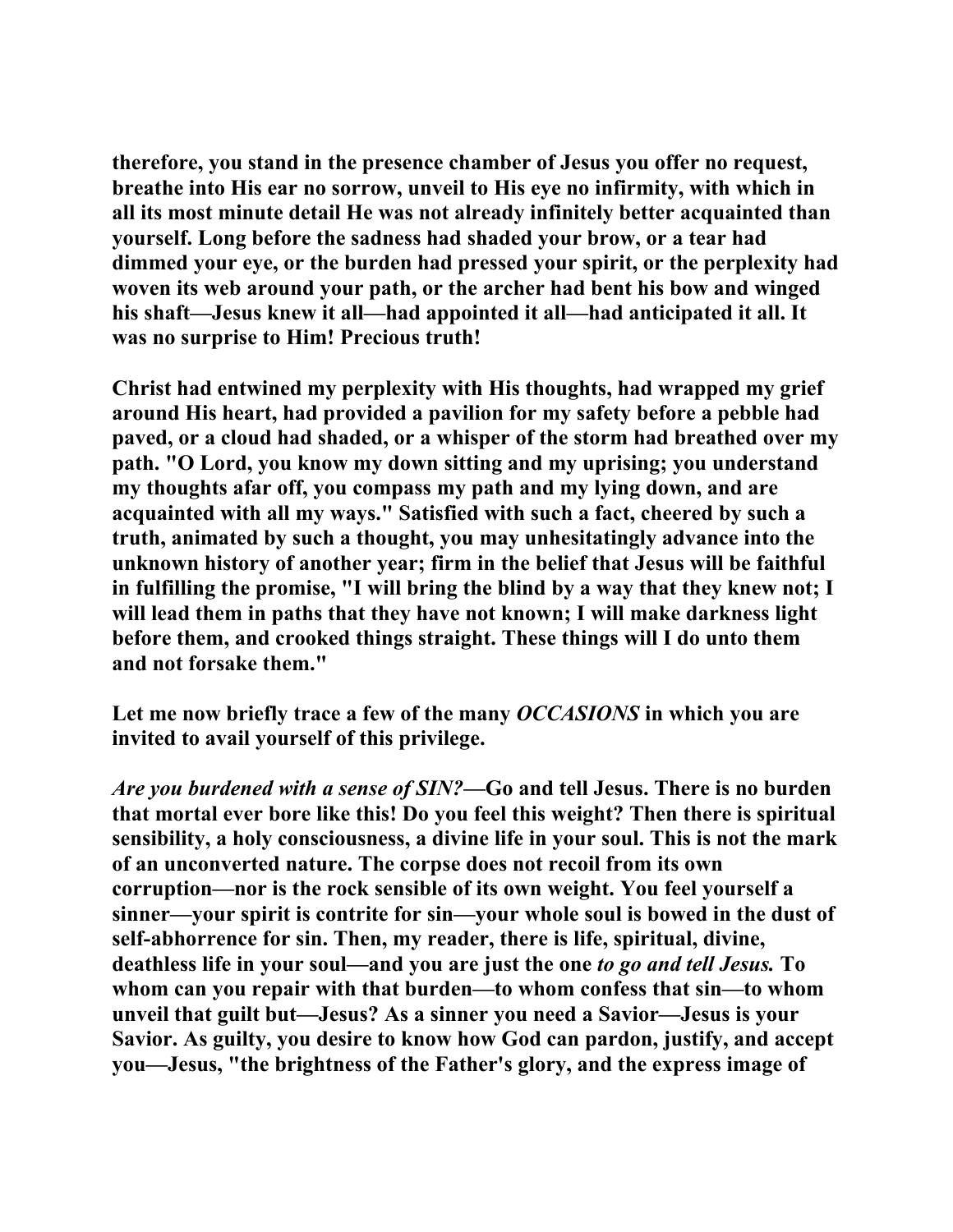**His person," is prepared to reconcile you to God, and thus bring you into perfect peace. "Being justified by faith we have peace with God through our Lord Jesus Christ."** 

**Appointed by God, Jesus is the infinite burden-bearer of our race. "Surely He has borne our griefs and carried our sorrows. He was wounded for our transgressions, He was bruised for our iniquities." That burden you feel, Jesus bore—for that sin you mourn, Jesus suffered—for that iniquity you acknowledge, Jesus bled—for that guilt, beneath which you tremble, Jesus died. Go, then, and tell Jesus all your sin. To whom can you tell but to Him? He "came into the world to save** *sinners."* **"Christ died for the** *ungodly."* **His "blood cleanses from** *all* **sin." His "name is JESUS because He** *saves."* 

**To Him confess all your sin. Beneath His cross, watering His feet with tears of penitence, acknowledge your transgressions—unveil your every sin. He knows it all, yet would have you tell Him all—withholding, veiling, extenuating nothing. Only go and tell Jesus** *what* **a sinner you are, and that you are emboldened thus to come because He has revealed Himself as such a Savior; that it is His pardoning mercy—His boundless love—His gracious invitation— His tender, compassionate heart that never yet rejected a seeking sinner, that warrants your coming, that draws and woos you to His feet. Oh, if instead of brooding over your unworthiness—magnifying your sins and lessening His most free grace to sinners—you will but arise and go and tell Jesus, the song of the pardoned would soon burst in the sweetest melody from your lips. Only go to Jesus—** 

**"With all your sins against your God,** 

**All your sins against His laws,** 

**All your sins against His blood,** 

**All your sins against His cause—** 

**Sins as boundless as the sea!—** 

**And hide them in Gethsemane!"** 

*Go and tell Jesus your BACKSLIDINGS.* **"My people are bent to backsliding from me," is the mournful language of God. "Our backslidings are many," is the penitential acknowledgment of the Church. Backsliding, as the simple definition of the word indicates, is a** *going back.* **"They have gone backward and not forward," says the Lord. How constantly do we recede in the ways of**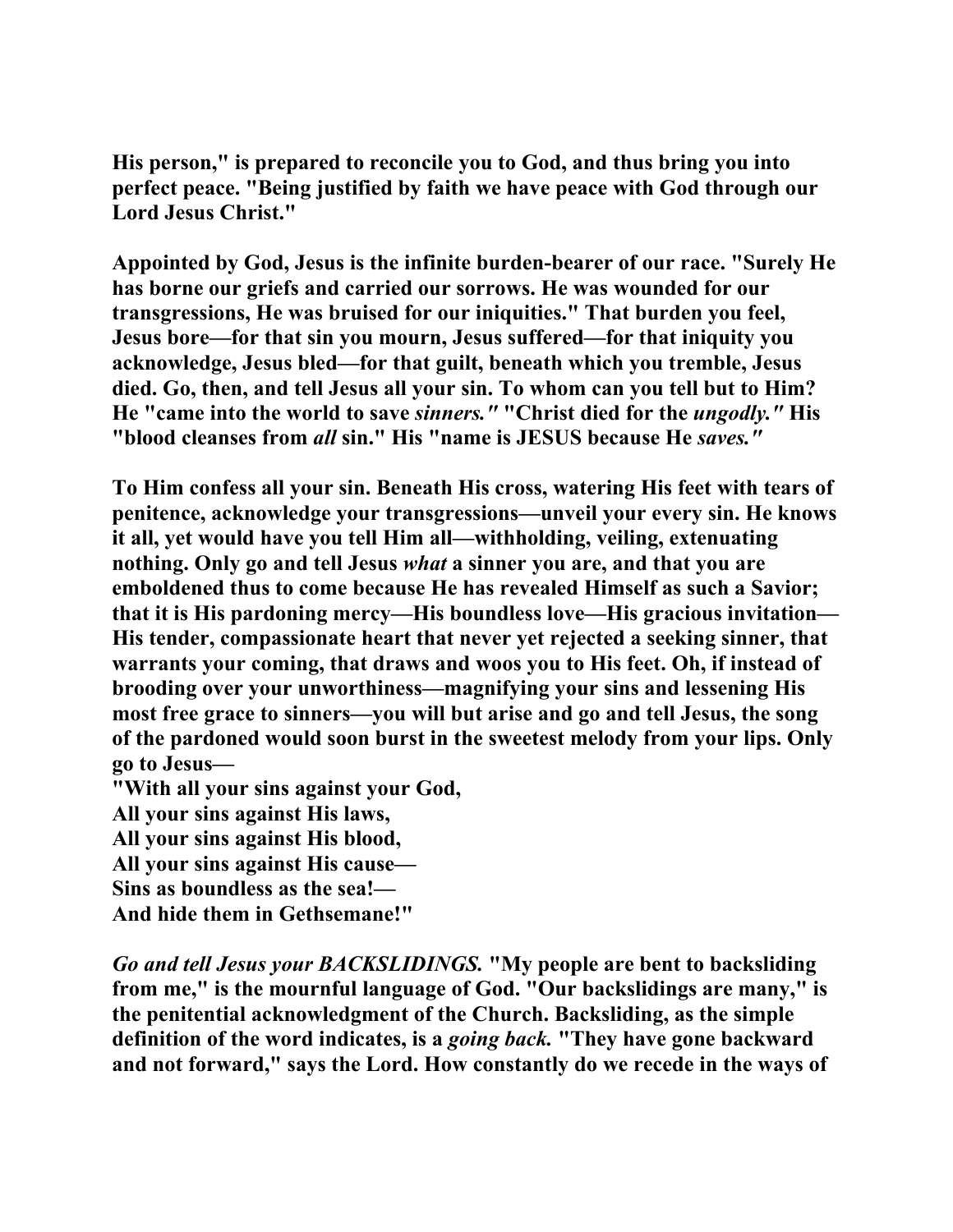**the Lord Jesus. And if, through restraining grace, there are no** *outbreaks of sin***, there yet may be the** *secret declension of the soul***, the hidden backsliding of the heart, all concealed from human eye, yet "open to the eye of Him with whom we have to do." Oh, how little** *vital* **religion, how little of the anointing of the Holy Spirit, of the power of real godliness, is there in the souls of many who yet at the Lord's table solemnly profess themselves His!** 

**Perhaps, my reader, you are awakened to a sense of your backsliding from the Lord. Startled by the discovery, alarmed at the symptoms, deploring the consequences, you exclaim, "Oh, that it were with me as in days that are past, when the candle of the Lord shone round about me." You think of the "love of your espousals"—of your "song in the days of your youth, in the day when you came up out of the land of Egypt"—of the "green pastures and the still waters," and your heart dies within you. Be it so—be it that you have wandered far from God, and that you have fallen by your iniquity—that you have pierced afresh the bosom of that Savior that has so often pillowed your head in weakness and grief—yet go and tell Jesus! There is not in the universe a being who can so understand and sympathize with your case as He. Tell Him how your affections have strayed—how your love has chilled—how the spirit of prayer has waned in your soul, and what ascendancy the world, the creature, and SELF have obtained in your mind. Take with you words and turn to the Lord—say unto Him, "Take away all iniquity and receive us graciously."** 

**In this connection of our remarks, we would venture upon an observation which relates closely to the happy and holy walk of the child of God. How many a believer in Jesus pursues his Christian course with a sad countenance, the reflection of a yet sadder heart, from the consciousness of the indwelling evil of his nature perpetually exhibiting itself in flaws, and failure, and shortcomings, to which the eye of human affection is blind, but which to his own inspection are real, palpable, and aggravated—not the less humiliating and abhorrent because unknown and unsuspected by all but himself. The remedy, what is it?** *Going and telling Jesus!* 

**Oh, if there be one view of this privilege more precious, endearing, and sacred than another, it is the liberty of admitting Jesus to the deepest confidence of the heart—of unveiling to Him thoughts, imaginations, and emotions which no**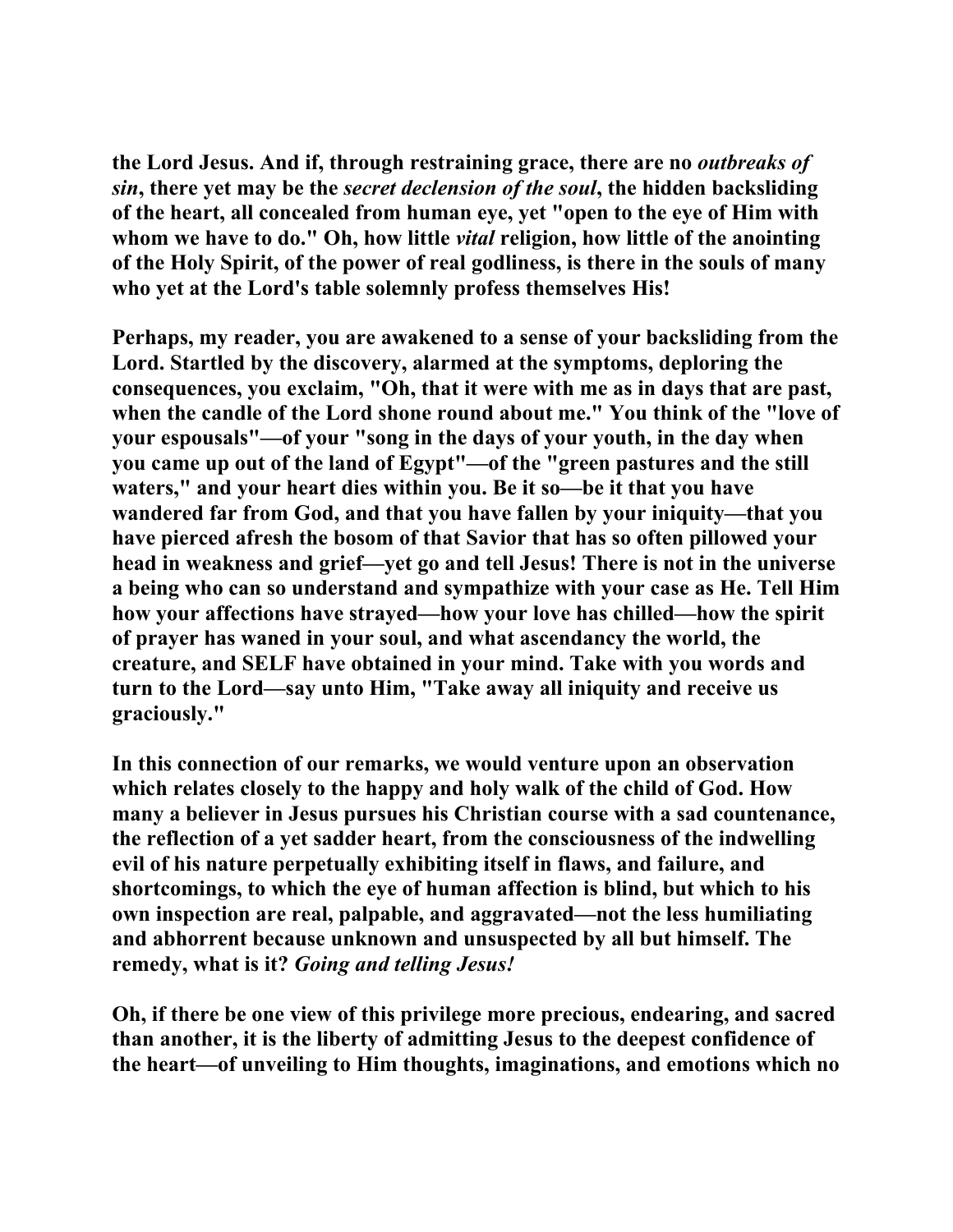**inducement could persuade us to reveal to our most dear and intimate friend. Bending beneath the cross, the eye reposing in faith upon the Crucified, there is no heart wandering, no mental emotion, no secret so profound, no sorrow so delicate, no perplexity so great, no guilt so aggravated, which the lowly, penitent heart may not fully and freely tell Jesus. It is the oversight of this truth that produces so much solitary grief in the minds of many of the Lord's people. They forget** *what* **a Friend,** *what* **a Brother,** *what* **a Confidant,** *what* **a Savior they have in Jesus. They refuse to go and tell Him all; and thus brooding over their failures and sins, nursing in loneliness their trials and sorrows, their "sore runs in the night, and their soul refuses to be comforted."** 

*As a child of the light WALKING IN DARKNESS***—go and tell Jesus. The path of the believer, though it be the only sunny path in life, is often shaded and dreary. There are spiritual despondencies and mental depressions peculiar to the divine life of the Christian. If the "Sun of Righteousness" had His periods of obscuration, His temporary eclipse when His whole soul was enshrouded in deep gloom, it is no great marvel that along a similarly shaded path His disciples should travel. The cloud that envelops you may be so dense as to obscure every star and to extinguish every ray. You cannot see Jesus—you cannot observe a single promise upon which you can rest your soul—not a word of Jesus from which you can extract comfort or gather hope. All means fail, and every spring of consolation is dried, and you have no evidence of your interest in the Savior, of your adoption into His family, of your title to glory and you exclaim, "My God, my Father! why have You forsaken me?"** 

**But, hush that murmur! God has not forsaken you. "O Israel, you shall not be forgotten by Me," is His assuring declaration. What is your course?** *Go and tell Jesus!* **If in the universe there is one who can sympathize with this spiritual darkness it is He. Turn in faith to the full sunshine of this Divine Orb. In Christ's light you shall see light upon all the hidden riches and glory of the kingdom of God within you. Sinful though you are, your soul, renewed and inhabited by the Holy Spirit, presents the pencilings and enshrines the gems of a Divine Artist, the beauty, grandeur, and costliness of which are hidden until Jesus shines upon it. It is the light flowing from the Sun of Righteousness that alone can make manifest the work of the Holy Spirit in our souls. This is one mode by which the Spirit "bears witness with our spirit that we are the sons of God."** *He reveals Jesus to the believer.* **Opening, as it were,**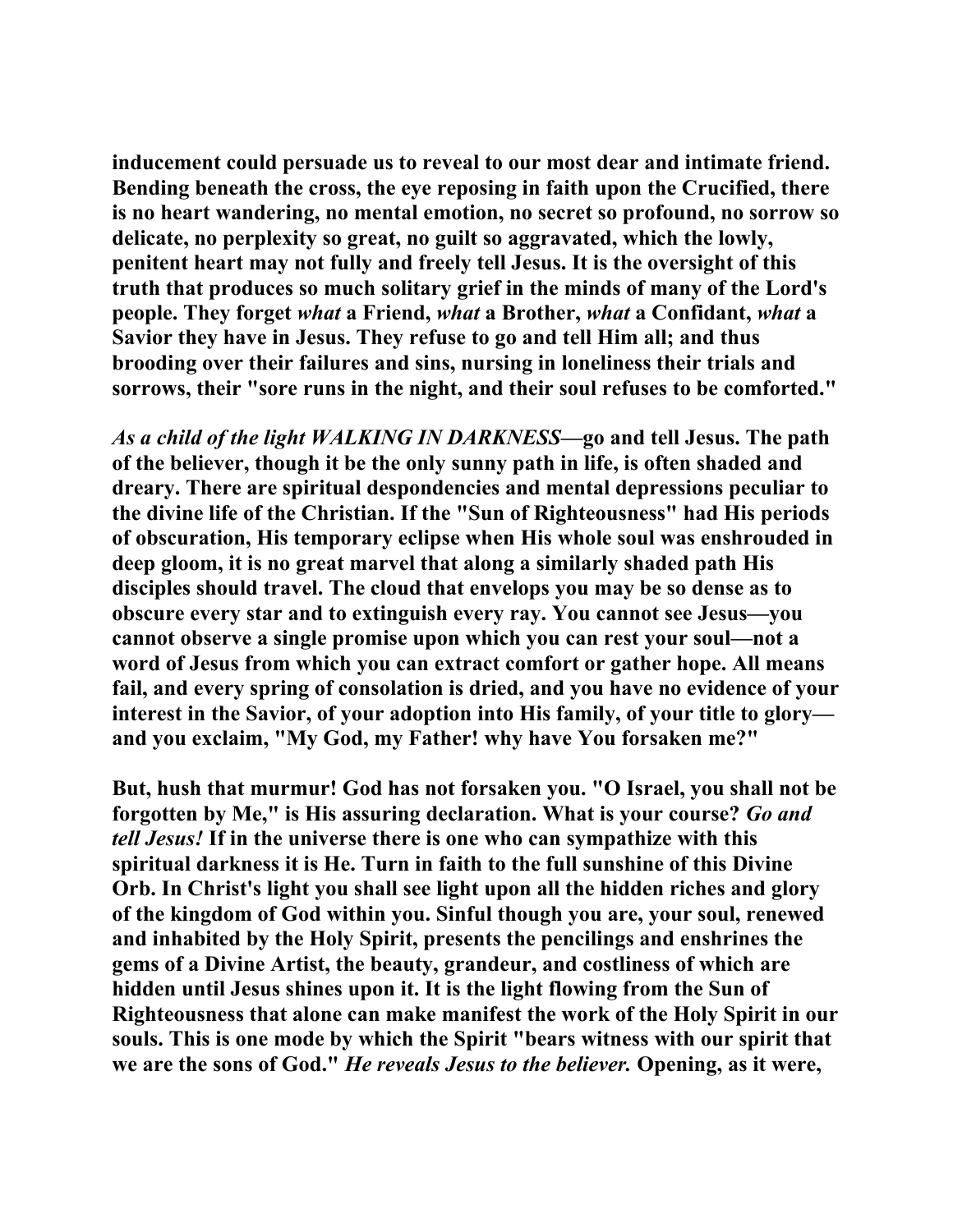**the casement, uplifting the window, He admits the light that streams from a Divine Sun, and the soul thus illumined, unveils the wealth and sparkles with the glories that are garnered there—the restored image of God, and the precious, costly, imperishable graces of the Holy Spirit. Go, then, my reader, and tell Jesus the darkness that broods around you and that conceals all this glory. Ask Him to arise upon your soul with healing in His wings. One ray darting from that Sun—and how soon will that long, dreary "night of weeping" be succeeded by the bright "morning of joy." "He that follows me," says the Savior, "shall not walk in darkness, but shall have the light of life."** 

**I will suppose you, my reader, to be a** *TEMPTED soul***—for** *temptation* **is an essential element in the spiritual discipline of the child of God. "There has no temptation taken you but such as is common to man." "Though now for a season, if need be, you are in heaviness through manifold temptations." Through this furnace, more or less heated, all the followers of Jesus pass they could not be like Him were it not so. He was tempted like as we are that He might know how to sympathize with us, and we are tempted that we might fly to the asylum of that sympathy. Perhaps you are tempted to distrust God—to question the Savior's love to you—to oppose the divine will—to fret, and murmur, and repine at the dealings of your heavenly Father—to doubt the truth of the Bible—to look upon your professed Christianity as a fiction, and upon all your past experience as a lie. Poor tempted soul, what are you to do? Where repair? Already you are prepared to succumb to the foe. You have no heart to resist—no skill to fence—no power to vanquish. Satan is too subtle, experienced, and vigilant in this war to be easily foiled or soon overcome. Already your wounded conscience, confidence, and peace, testify to the perseverance and precision with which his "fiery darts" have been winged.** 

**Where, then, will you look?** *Go and tell Jesus.* **To whom can you more fitly repair for support in temptation than to the tempted One? Lay all your case before Him. Tell Him how your faith trembles, how your courage fails, how your heart dies within you, and how ready you are to cast away your confidence, and to part with the anchor of your hope. Oh, methinks, that in a moment—the scene of His own long, weary temptation in the wilderness still vivid in His remembrance—He will open every recess of His loving, gracious, sympathizing heart, and draw you within the blest pavilion until the storm be**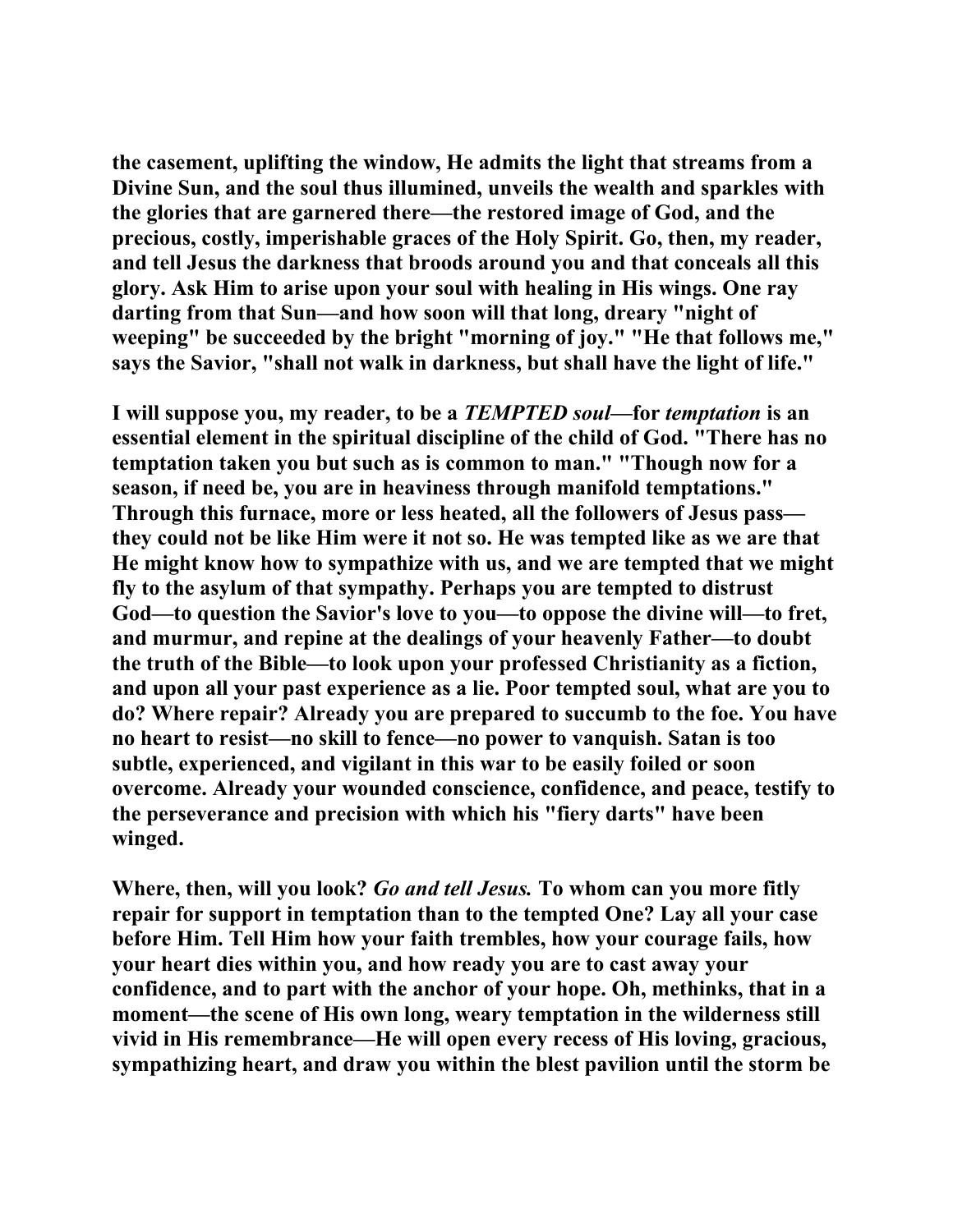**past. Tempted ones are peculiarly precious to Jesus. It is His own temptation over again, in the persons of His members. And if there be a niche in His heart deeper, warmer, or more sacred than another, it is where He hides and shelters His Satan and sin-tempted disciples.** 

*Go and tell Jesus your TRIALS.* **To whom, as a tried Christian, but to Jesus can you go? Oppressed and sorrowful as our humanity is, there is lacking in each and all the tender, disciplined feeling that exactly harmonizes with our own chastened and pensive spirit. We take our sorrow even to a sorrowing believer, and we find his heart so charged with his own personal trial, his mind so perplexed with his own anxieties, or his spirit so bowed under its own concealed dejection, that we shrink from adding one drop to his brimmed cup by pouring into his sad heart the sadness of our own. He is silent of his own grief, but that silence, Oh, how expressive!** 

**But there is One to whom you may go, whose sorrows now are all over, and who is prepared to make yours His own. You are tried in your spirit—tried in your principles—tried in your faith—tried in your worldly calling—tried in your spiritual history—tried in your domestic circumstances—tried in those near and dear to you—where, son, daughter of trial, can you turn but to Jesus? Have you pondered this sacred and precious privilege? Has it ever occurred to you to arise in your grief and go and tell Jesus? He was, as you are, a child of sorrow—a man of grief. Smitten, wounded, traduced, belied, foully accused, bruised, and heart-broken—and is adapted, as no other being in the universe is, to listen to the story of your trial, support, soothe, and sanctify it.** 

**These pages will, doubtless, find their way within the home of the**  *BEREAVED.* **We refer to this sorrow with the most profound awe—we touch it with a shrinking hand. It seems almost too sacred for human sympathy to approach. But there is One, and only one, who can approach it—One, and only one, who can enter into and understand it—One, and only one, who can soothe it. It is Jesus! Contemplate Him in the bereaved home of Bethany! Martha and Mary are mourners. Lazarus their brother is dead. Jesus, their brother's Friend and theirs, has come—but He has come too late! "Lord, if you had been here, my brother would not have died." No! not too late! It was just the moment that Jesus should come. He timed His visit of sympathy and**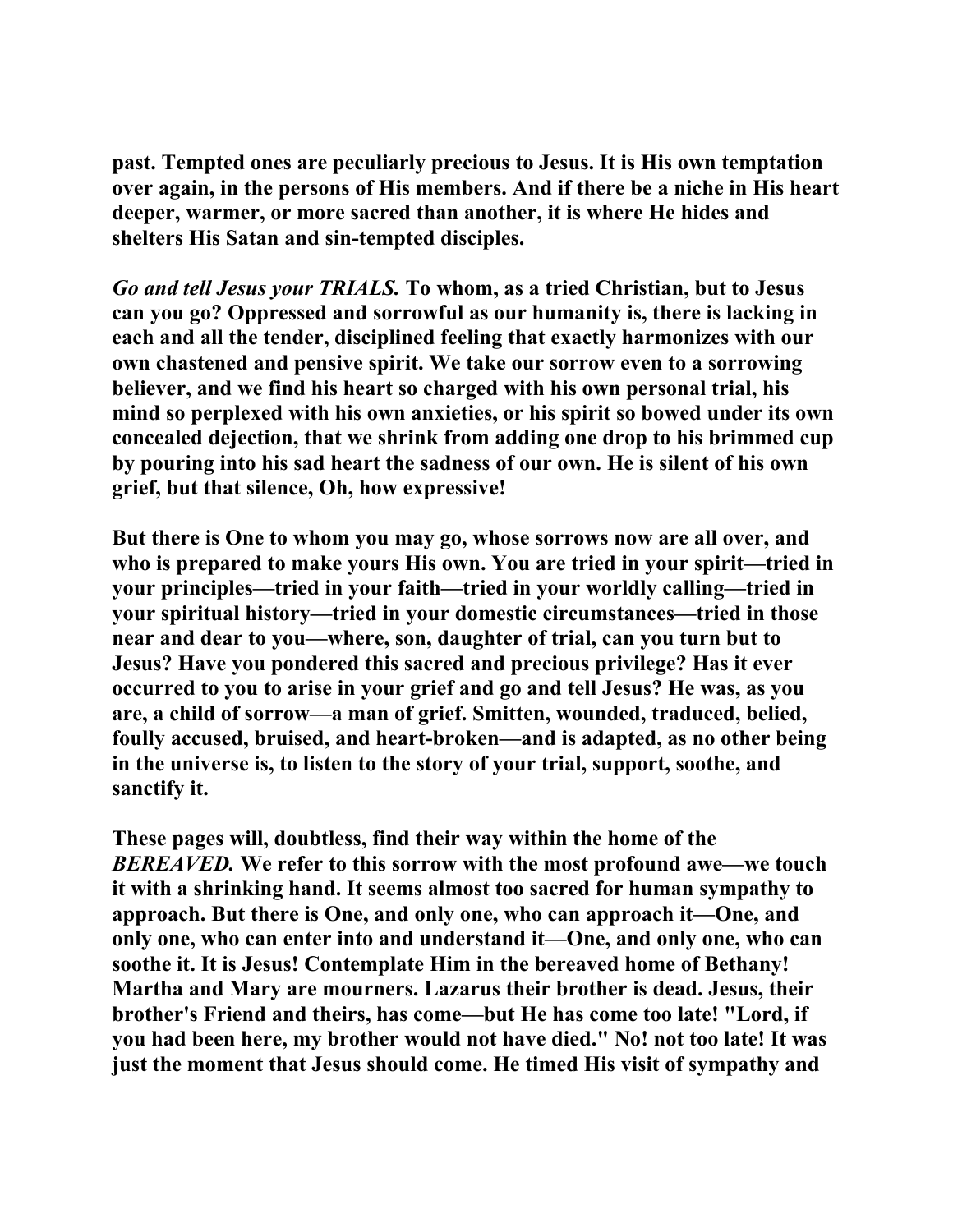**help with their grief and need.** 

**Beloved, Jesus never approaches you a moment sooner, or a moment later, than your case demands. He** *will come***—but it will be at the** *very instant* **that you most need Him. There shall be more than an angel's chime of His sympathy with your sorrow—the most perfect and exquisite blending. If He comes a moment too soon, your grief would not be matured enough for His sympathy—if a moment too late, that grief might have crushed you. Now, mark the thoughtfulness and skill, the delicacy and sympathy of Jesus. All is inscribed in one brief but expressive sentence, "JESUS WEPT!" To this weeping Jesus go! You return to the house of mourning, from the grave where repose the ashes of one once animated and glowing with a spirit that blended with your own—you seem to have entombed a second self—all that gave existence an object, or life its charm. But rise, and go to Jesus. Tell Him what a wreck your heart is—what a blank life seems—and what wintry gloom enshrouds all the landscape of human existence. Tell Him how mysterious to your view seems the event—how heavy falls the blow—what hard, dark, rebellious thoughts of God now haunt your perturbed mind. Lay your grief upon Jesus' breast. Do not think that you are alone in your sorrow—that there is not in this wide, wide world, one who can appreciate your loss, or enter into all the peculiar features of your afflictions, the delicate shadings of your sadness—Jesus can—and Jesus only!** 

**The vacancy, also, death has made, in your love and friendship, whatever be the relation, Jesus can fill. Ah, there is not a relation, many and varied though they are, both of domestic and social life, which the Son of God has not assumed, so, that when these human ties are sundered by death, Jesus stands prepared to re-knit, replace, and restore them, by** *Himself* **occupying the vacancy. In the rupture of the parental bond—He is a** *Father;* **of the filial—He is a** *Son;* **of the conjugal—He is a** *Husband;* **of the fraternal—He is a** *Brother;*  **of friendship—He is a** *Friend.* **Thus, in every condition of human life, whatever the peculiarity of its bond, the speciality of its sorrow, or the desolation it produces, Jesus avows His aptitude and readiness to meet and sympathize with it. Go, then, bereaved mourner, and present your claim to a newborn relation, it may be, to the Incarnate Son of God.** 

**It is possible that you are entangled within the meshes of a present**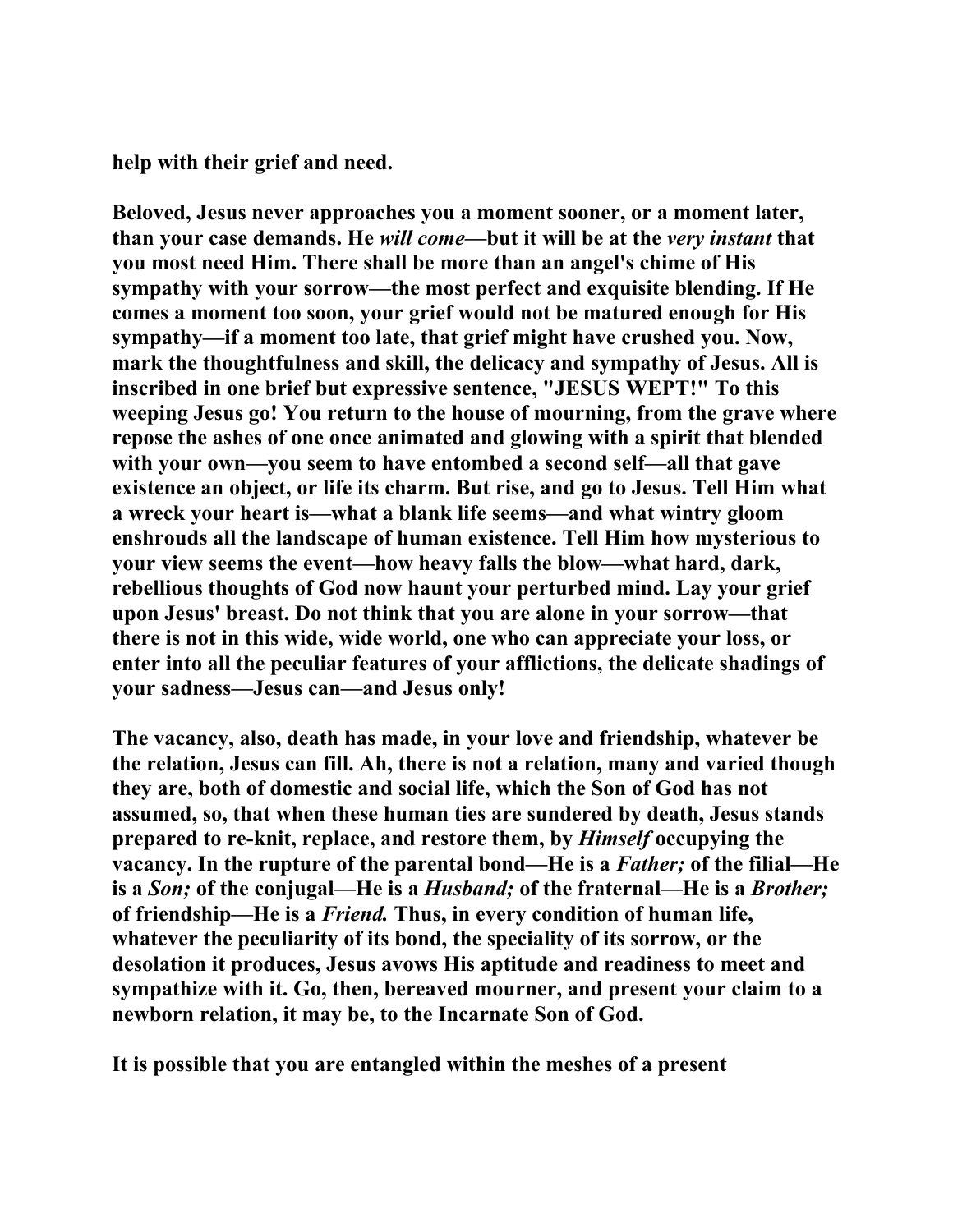*DIFFICULTY,* **to the unravelment of which no clue presents itself, and from which there appears no way of escape. Human ingenuity is baffled, creature strength fails, all earthly means are exhausted, and you are at your wits' end. Behold your remedy—how near, how simple—***Go and tell Jesus.* **Take your difficulty and spread it before the Lord. Your appeal to His compassion and your believing reliance upon His promise will secure on your behalf infinite wisdom and omnipotent strength. Listen to the divine declaration, simple faith in which will raise you above your circumstances, "Behold, I am the Lord, the God of all flesh:** *is anything too hard for me?"* **Then, what is your present entanglement, great though it be, to Him, "with whom nothing is impossible?" In a moment, and by a way transcending all your thoughts and conceptions, He can "pluck your feet out of the net," and bring you into a "large place where there is no straitness." Do not pore despairingly over your obstacles, nor faint under your adversity, nor sit down, stunned and paralyzed, upon the stone of difficulty, asking, "who will roll it away?" Here is your effectual remedy, adopt it in faith and you shall be delivered—***Go and tell Jesus.* 

**Enlist Him on your side, retain Him as your Counselor, honor Him by committing your case to His skill, power, and willingness, and He will guide you through all the intricacies of your position, making the rough path smooth and the crooked path straight. Jesus has power to rescue you from all your entanglements. He can level the mountain, lift up the valley, roll aside the rock, and clear your way to an equitable, honorable, and happy adjustment of all your worldly difficulties. Only make use of Him. Only honor Him. Only confide in Him. Only call upon Him. All hearts are in His hand, all resources are at His command, all agencies are at His disposal—nothing is impossible with Jesus but to** *deny Himself***—this He cannot do. Then,** *"be anxious for nothing, but in everything by prayer and supplication with thanksgiving, let your requests be made known unto God."*

**What more shall we say? We will sum up all in a few words—Go and tell Jesus** *EVERYTHING.* **You have much to disclose—tell Him all. Tell Him of the world's woundings, of the saints' smitings, of the spirit's tremblings, and of the heart's anguish. Tell Him your low frames, your mental despondencies, your gloomy fears, beclouded evidences, and veiled hope. Tell Him your bodily infirmities—your waning health, failing vigor, progressive disease—the pain, the lassitude, the nervousness, the weary couch, the sleepless pillow,**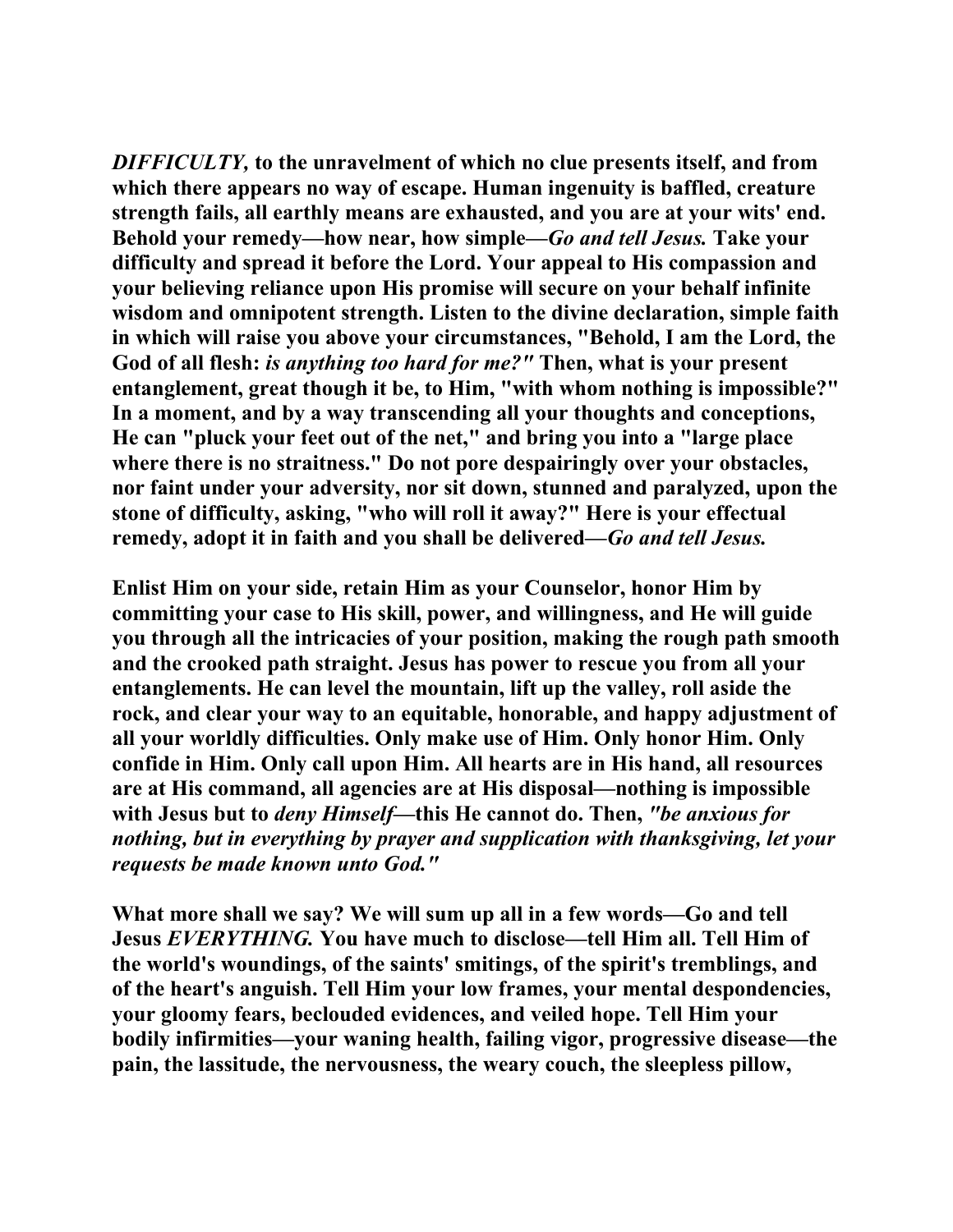**which no one knows but Him. Tell Him of your dread of death, how you recoil from dying, and how dark and rayless appears the body's last resting-place. Tell Him how all beyond it looks so dreary, starless, hopeless. Tell Him that there is not a being in the universe—none in heaven or on earth—whom you desire as Himself. Tell Him all the temptations, the difficulties, the hidden trials and sorrows of your path—tell, oh, tell Him** *all!* **There is nothing that you may not in the confidence of love and in the simplicity of faith tell Jesus no temporal need—no spiritual sorrow. "Casting** *all* **your care upon Him, for He cares for you." "You people,** *pour out your heart* **before Him!" Tell Him your desolateness as a widow—your friendlessness as an orphan—your sadness and solitude as one whose heart is overwhelmed within you. Go, and lose yourself in the love of Jesus—hide in the wounds of Jesus—wash in the blood of Jesus—replenish from the fullness of Jesus, and recline upon the bosom of Jesus.** 

**Do not think this a weak, sentimental Christianity to which we are urging you. We know no other than this—no other which so appeals to the intellect, as to the most sacred feelings and affections of the heart. This telling Jesus everything in our individual history—this recognition of His government in all our ways, and this reliance upon His power and love in all our circumstances—is the legitimate employment of a faith at once the most sublime exercise of the mind as it is the loveliest and holiest impulse of the heart. Here is a faith that recedes from the objects of sense, and "beholds Him that is invisible;" that leaves the region of illusions and shadows, and entwines itself with infinite realities; that carries all the interests and relations, responsibilities and accountabilities of time into the solemn, awesome, and unalterable decision of eternity.** 

**In urging you, Christian reader, to the exercise of a privilege of personal contact and close transaction with Jesus, we have but endeavored to simplify a principle, in its application to all the minutia of life, the divinest, loftiest, and most sublime that can possibly task the powers of the human soul. All the splendor of human philosophy, science, and prowess, pales before the moral grandeur which gathers, like a halo, around a mortal man reposing at the feet of the Incarnate God, unveiling his whole soul in all the child-like confidence of a faith that grasps Jehovah. At this focal point must meet the profound philosopher and the untutored peasant; the matured man and the little**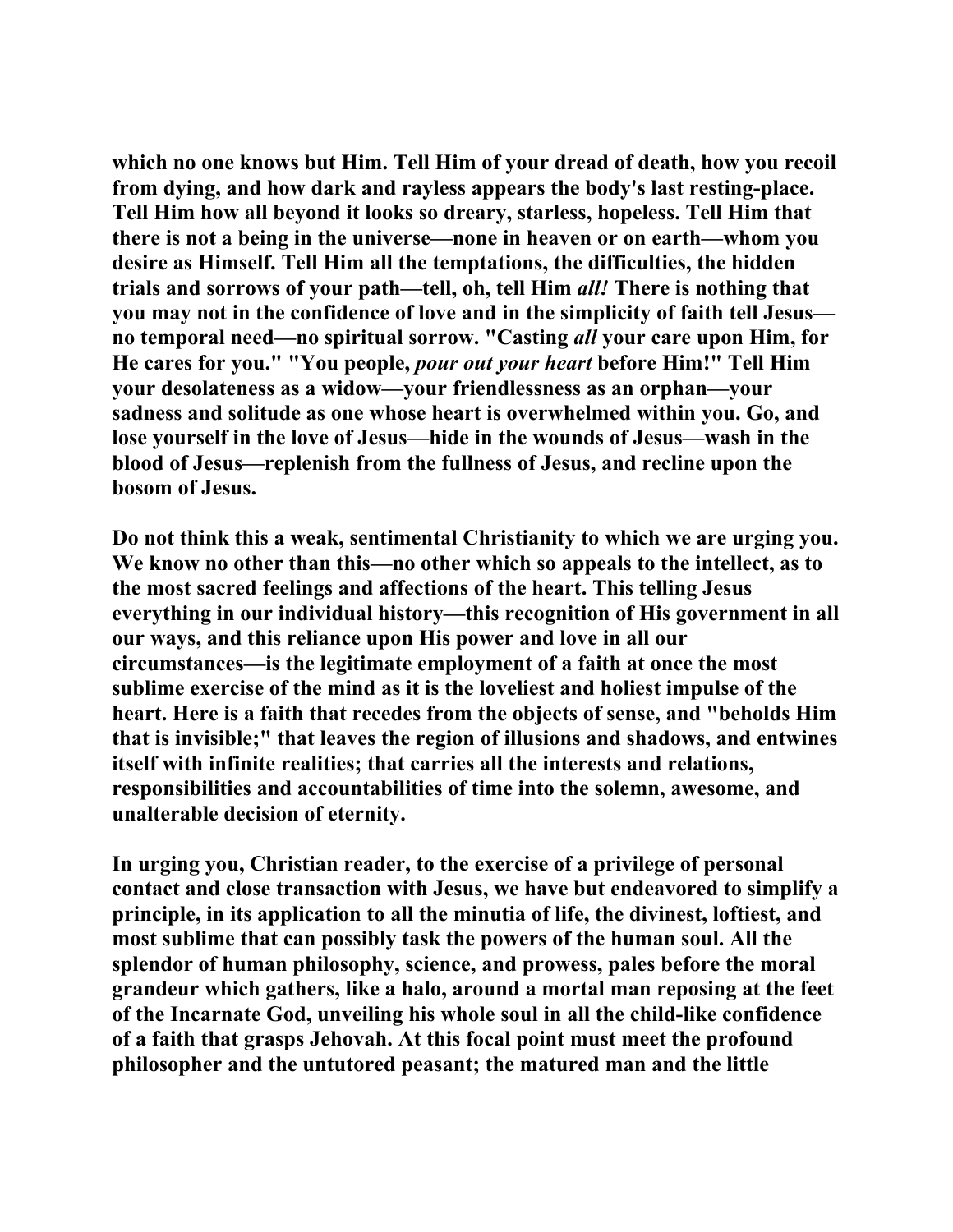**child—all taught, counseled, and supplied at the feet of Jesus.** 

**It only remains that we briefly glance at the** *SANCTIFYING INFLUENCE*  **this operation of faith must naturally exert. The first result to which we refer is,** *the CLOSE INTIMACY WITH CHRIST* **which the habit cultivates. Human society will illustrate this. It is close communion with our fellow-beings that removes ignorance, dissolves prejudice, and unseals in our hearts the hidden springs of confidence, affection, and sympathy. How many of the Lord's people stand aloof from each other's society simply from not knowing one another. Did believers in the Lord Jesus more frequently meet in council, in service, in communion, how soon and entirely would the coldness, the partyspirit, the jealousies, the erroneous impressions vanish, which now, alas! divide the body of Christ, all whose members are "members one of another." Knowing each other better, they would love each other more, there would be more ready concession made to the freedom of judgment and the claims of conscience. The clergy of the various sections of the Christian Church stand too wide apart from each other simply because they do not know each other. And if the shepherds are thus sundered, it is no marvel that the sheep are divided!** 

**The Church of Christ is** *essentially* **one, why should she not be** *visibly* **one? Inseparable from Christ, why should we be separated from each other? With an essential unity of faith, why should we not all unite in excluding uncharitableness? Oh, if the Lord's people—losing sight of every badge but 'Christian', and of every name but Christ—were to mingle more frequently, confidingly, and prayerfully together, how much more would they find of assimilation, of sympathy, and affection—how much less to sunder, separate, and censure, and how much more to admire, love, and imitate in each other than they had conception of. "I believe in the communion of saints"—would then be, not a cold, heartless, unbelieving acknowledgment of a creed, but the sincere, glowing avowal of a fact!** 

**Apply this to our communion with Jesus. It would be impossible for us to cultivate the habit of telling Him every sin, every sorrow, every temptation, every trial, in a word, every incident of every hour of our daily history, and not increase in a knowledge of Christ. We would then "grow up** *into Christ* **in all things." The flower absorbs the light, the heat, the air, the dew, and** *so*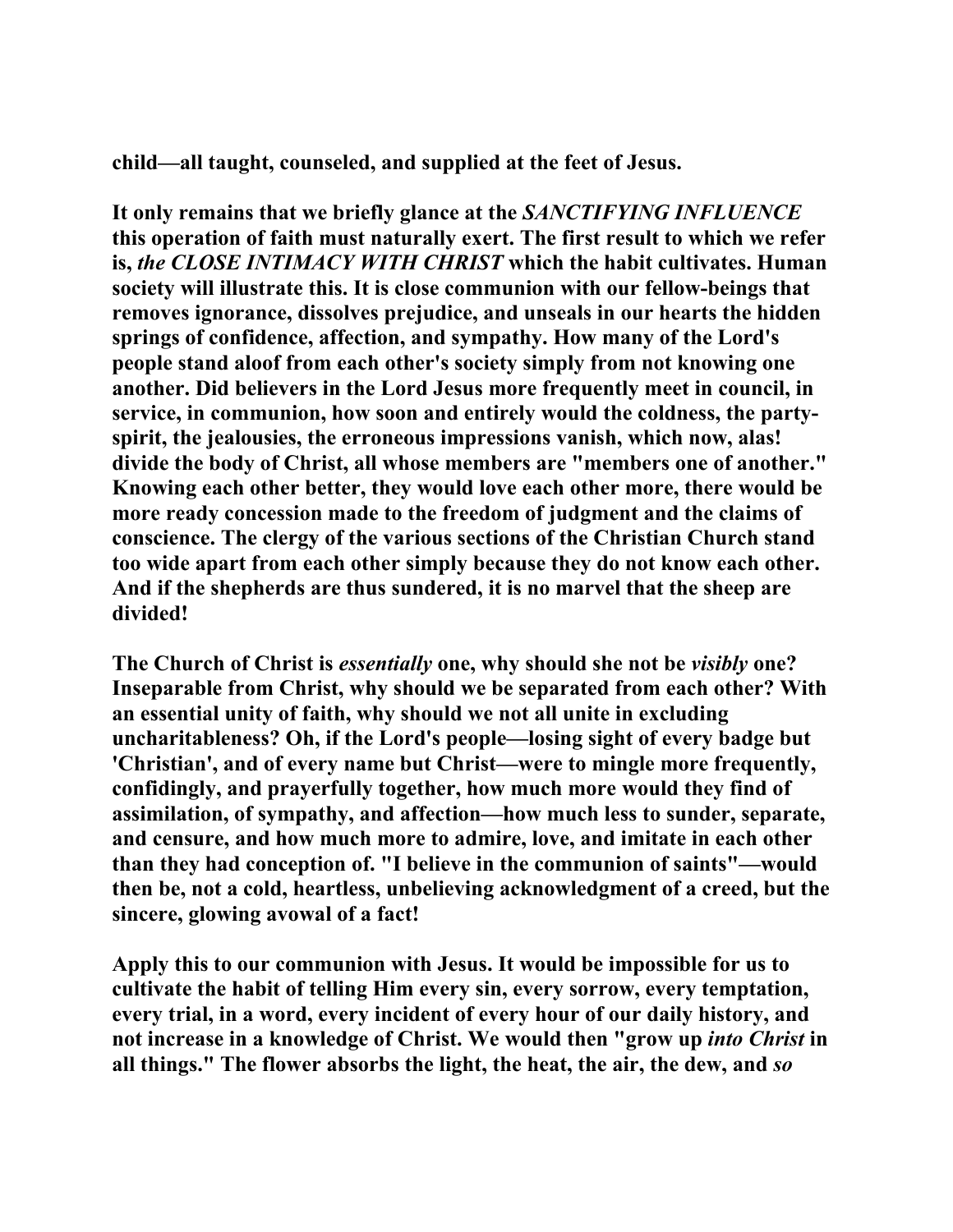**maintains its vitality, unfolds its beauty, and breathes its fragrance. It is by a similar absorption of Christ into our souls that we grow, becoming vigorous, holy, and fruitful. "He who dwells in Me and I in him the same brings forth much fruit; for without Me you can do nothing." Oh, how endeared will Christ become, and God our Father in Him, by this habit of going and telling Jesus everything. The more frequently we go to Jesus the more intimately we shall know Him; and the more intimately we know Him, the more ardently shall we love, self-denyingly serve, and closely resemble Him. Oh, how close, confiding, and endearing will your intimacy become by this habit of going and telling Him everything. How will His glory, loveliness, and excellence unfold to your admiring eye. Day by day, and hour by hour, each exigency of its history will reveal stronger reason why you should admire, love, trust, and glorify Christ. Language cannot describe how growingly precious He will become to your soul; how more intensely your heart's affections will clasp and firmly entwine around Him, your whole soul striving day by day to please and glorify Him here, longing to be with Him that you might see and enjoy Him hereafter forever.** 

## **This habit, also, will greatly tend to** *the NOURISHING AND*

*STRENGTHENING OF FAITH.* **It is faith that takes us to Jesus, and each fresh act of faith invigorates the divine principle. Faith,** *taking everything to Christ, and bringing back everything from Christ***, by this process "grows exceedingly." Would you, my reader, have a faith powerful and stalwart, a faith that can slay the vaunting foe with a pebble and a sling, that demurs not at probabilities or impossibilities, because it leans upon Him with whom all things are possible? Then you must have close transactions with Jesus, the "Author and Finisher of your faith." The eaglet's eye acquires strength of vision by gazing upon the sun—thus will your eye of faith be strengthened by "looking unto Jesus," the "Sun of Righteousness,"** *in* **everything, and** *for*  **everything.** 

**This habit of continuous application to the Lord Jesus** *will KEEP YOUR HEART AS AN EVERGREEN PLANTED BY THE WATER-COURSES.* **The springs of its devotion will be kept pure and flowing; its affections fresh and ascending. My reader, true godliness has its empire in the heart. As a man's heart, so is he. It is the moral mainspring of the soul—it regulates and governs the whole man. Oh, watch with sleepless vigilance, with the most prayerful**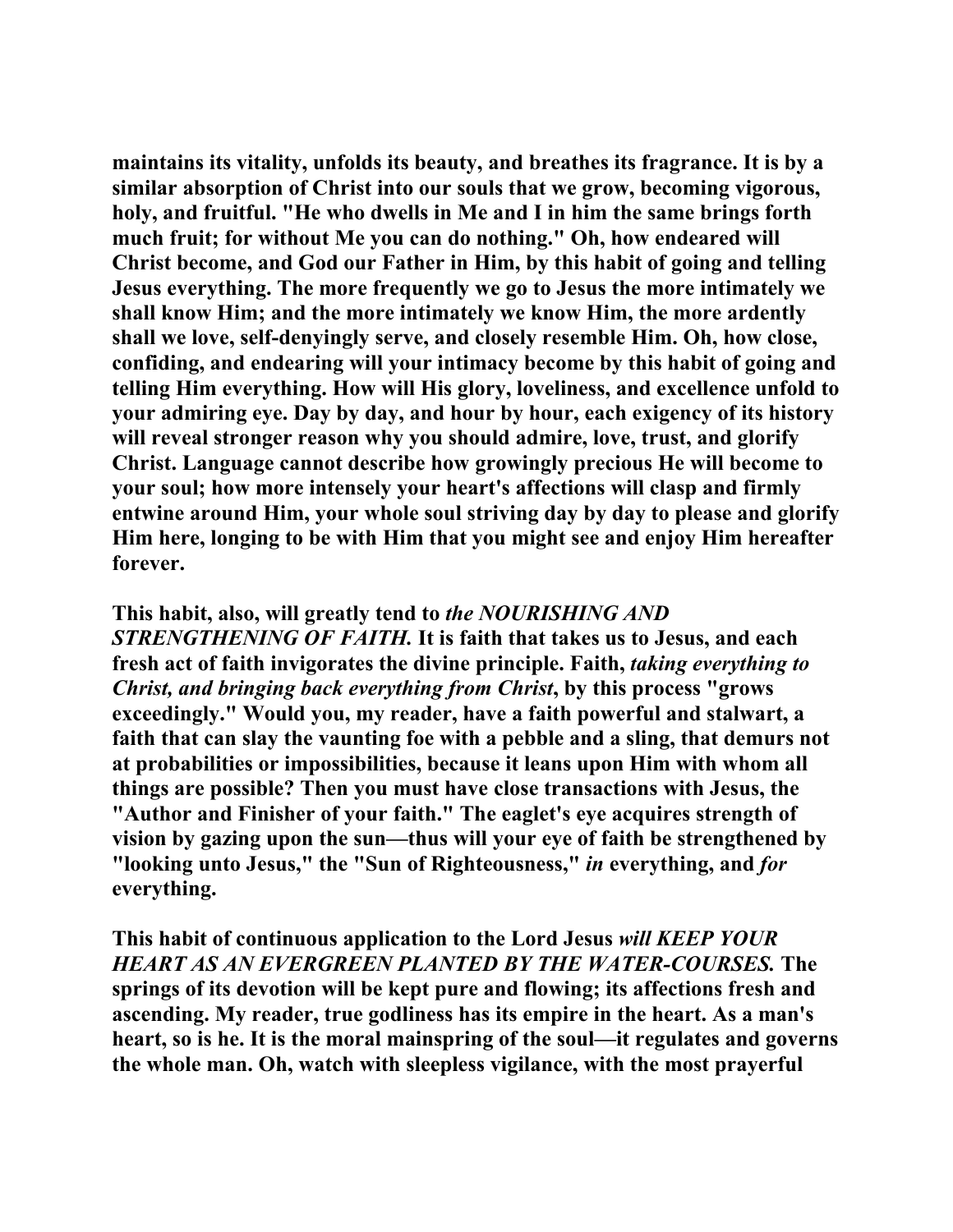**interest, the power of godliness in your heart. Let other religious professors, if they will, split hairs and solve abstract problems in theology. Let them speculate and refine, spending their energies and their time in upraising but the scaffolding of the building—let the religion of others more consist in frivolous conversation, heartless levity, and unholy gossip about preachers and preaching, churches and societies—criticizing, fault-finding, condemning—with you, my Christian reader, let the one grand, momentous, absorbing matter be, the religion of God in your soul—the making sure work for eternity. A religious professor may talk about ministers, and churches, and parishes, and societies, all his life, and be lost forever! Alas! alas! it is with a mournful and solemn conviction of its truth we pen it, the religion of thousands, and of tens of thousands, has no more spiritual vitality than this! Why is it that in the professing Church of God there is so much vain conversation, idle, worldly gossip—so much evil speaking and backbiting—so much censoriousness, suspicion and condemning? Alas! it is because there exists so little real, Christ-like godliness in those who profess it. Why is it that there is so little of the meekness and gentleness of Christ, of the spirit of charity, kindness, and forbearance—the taking the low place—the refusal to join others in hurling the missile, in uncovering the infirmity, and in inflaming the wound of a Christian brother or sister? Alas! it is because multitudes who, though professing His name, have no close, heart transactions with Jesus!** 

**The more closely you deal with Christ, the more faithfully you will deal with**  *yourself,* **and the less inclination and time you will have to deal with others. You will feel that to "save** *yourself"* **were a matter sufficiently momentous to absorb every feeling, and thought, and moment; and that, having made sure of this, all the time and energy and sympathy you have to spare would find its appropriate work in endeavoring to "save others." How is it, then, with you, my reader? Is that kingdom of Jesus, which "comes not with observation," which "consists not in foods and in drinks, but in righteousness, joy, and peace in the Holy Spirit," dwelling, advancing, ascending in you? Are you a**  *living* **soul—enshrining a** *living* **Christ—yielding in your life the fruit of a living faith, and cherishing a** *living* **hope of** *life eternal?* **What present transactions have you with Jesus—in your closet, by the wayside, in your families, and amid the din and conflict of your worldly calling?** *This* **will be the test and gauge of the reality and depth of your Christianity—***your personal dealings with Christ.*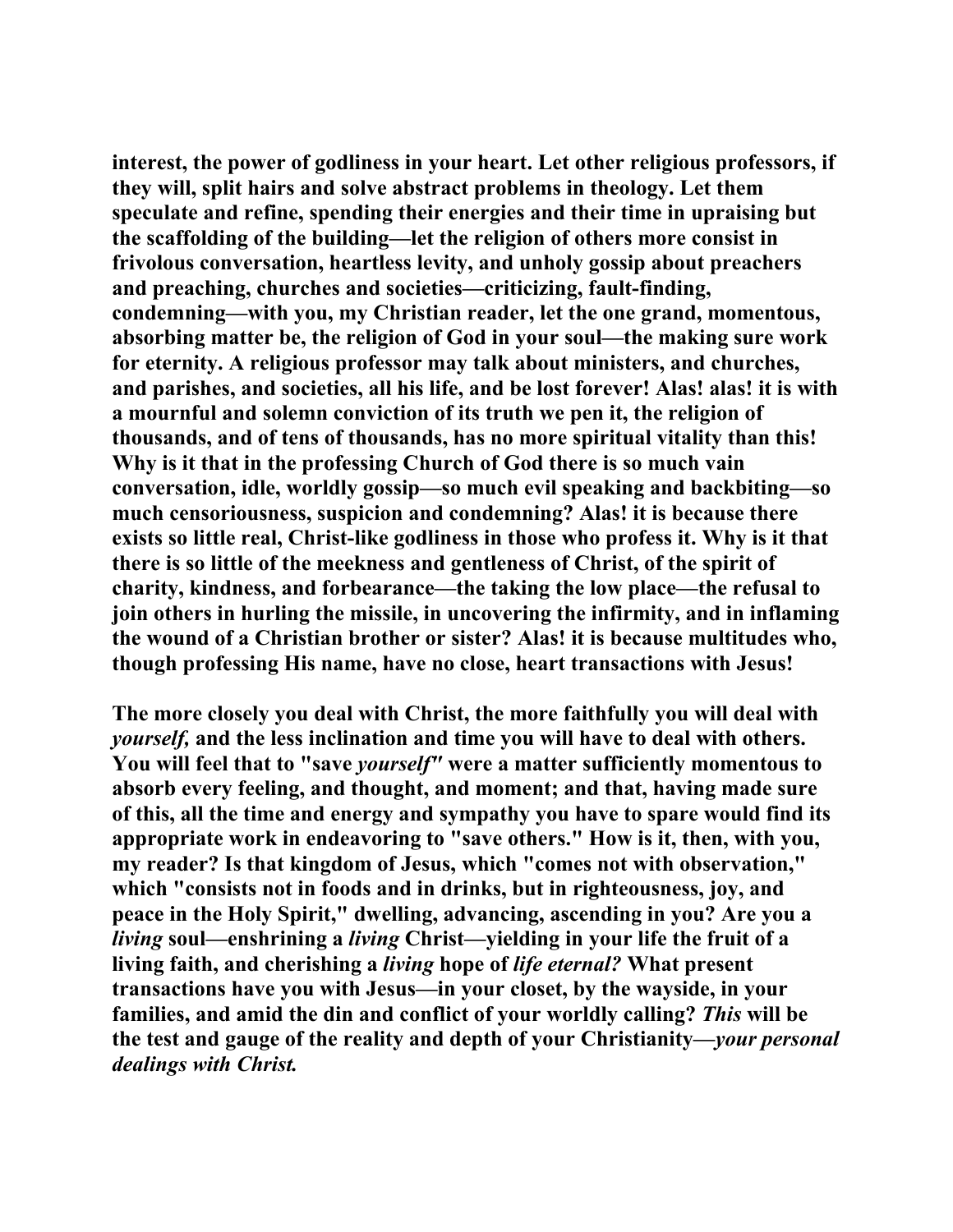**The crowning blessing accruing from this sacred privilege is—***the PRAISE, HONOR, AND GLORY IT WILL BRING TO JESUS.* **To secure this as its end were worth embarking in any labor, with any self-denial, and at any cost. To plant one gem in His crown—to blend one note in the anthem of His praise to add one beam to the sun of His glory—Oh, ten thousand lives spent, ten thousand deaths endured, were as nothing! Conceive, if it be possible, what a continuous revenue of glory is accruing to Jesus from your constant habit of conferring with Him—communing with Him—drawing from Him in all the minute concerns of daily life. Each occasion that you repair to confess at His cross—to draw from His fullness—to lay your grief upon His sympathy—to confide in His counsel—to repose in His love, and to spread around you the unyielding shield of His power, you place a fresh diadem upon His head—that head that will before long appear in the clouds of heaven, wearing and radiant with His "many crowns."** 

**Live in the constant expectation of soon seeing Him face to face—conversing with Him whom here below, cheered, upheld, and sweetened many a weary step of your Christian pilgrimage. That moment is speeding on. In a little while and all that now wounds and ruffles, tempts and pollutes, will have disappeared like the foam upon the billow, and you shall eternally repose your weary soul in the bosom of Jesus!** 

**"A little while to wear the robe of sadness, To walk with weary feet through thorny ways, Then to pour forth the fragrant oil of gladness, And clasp the belt round the robe of praise."** 

**Are you, reader, entering upon the New Year still** *UNCONVERTED?* **Oh, we beseech you, begin it with contrition, confession, and prayer at the cross. Dare not to add another year of impenitence, unbelief, and sin to the many which have gone before to judgment. Seek the "washing of regeneration," which is, "the renewing of the Holy Spirit" without which you cannot enter into the kingdom of glory. Seek it with all your heart, and seek it NOW.** 

**Forward, BELIEVER in Christ, to the toils, duties, and trials of another stage of life's journey! Christ is enough for them all, and Christ will be with you in**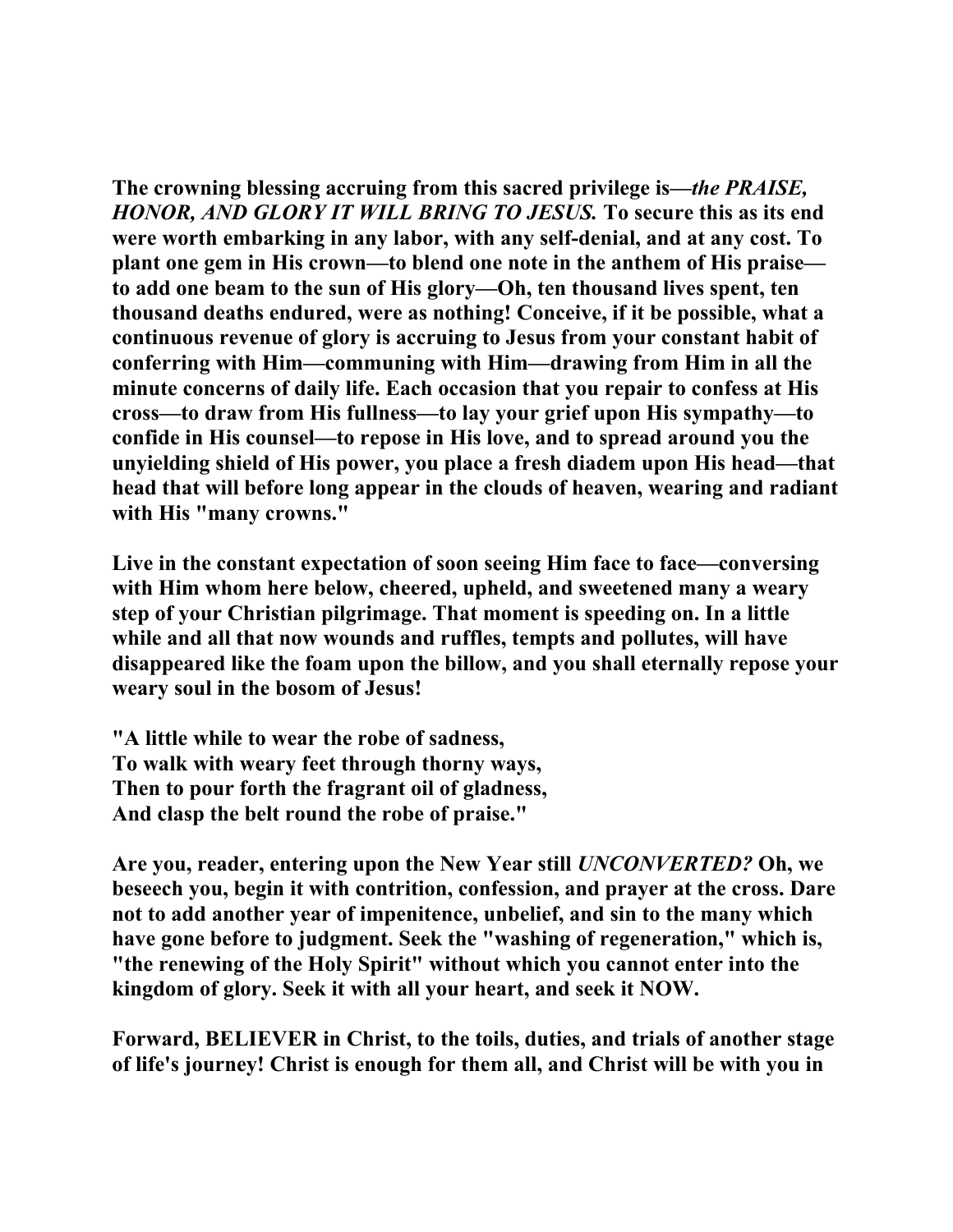**them all, and Christ will triumphantly conduct you through them all. Begin your year—telling Jesus; continue it—telling Jesus; close it—telling Jesus. Imitate the early Christians, who, at the termination of their day of labor, "gathered themselves unto Jesus,** *and told Him* **all things both what they had done, and what they had taught." Tell Jesus you have no grace but what He communicates—no strength but what He gives—no love but what He inspires—no sympathy but what He vouchsafes. Then will come His sweet and instant response—"Do you hang upon me, my loved disciple, for all? Then all grace shall be yours, and yours forever!"** 

**One word before we close. Do not dishonor the Lord by repairing to** *human counsel and sympathy first***, and failing, then betake yourself to Him. Many Christians are ruled by this principle of making Christ** *secondary and subordinate to the creature***, greatly to their own loss and His discredit. But in all things, in all teaching, in all service, in all obedience, yes, in all your ways, give Jesus the** *pre-eminence.* **He asks, it—expects it—and is most worthy of it. Go and tell Jesus** *FIRST.* **Make Him your confidant before the creature. The bereaved disciples betook themselves to no mere human sympathy. They went sad and lonely from the grave of their master to the bosom of their Lord, and buried their sorrow in His loving, sympathizing heart. Imitate their Christhonoring example. Before you take counsel of man, or ask sympathy of friendship—***before* **you confer and communicate with the dearest and nearest earthly friend—go and tell Jesus. Thus confiding in Him, He will return your confidence a thousandfold. Pleased with your dependence, honored by your trust, and moved by your appeal, He will graciously respond, "You are my servant, I have chosen you and not cast you away. Fear not; for I am with you—be not dismayed, for I am your God. I will strengthen you; yes, I will help you; yes, I will uphold you with the right hand of My righteousness." Enough, my gracious Lord! Enough! Arise, my soul!—GO AND TELL JESUS.** 

**"O Lord! how happy is the time, When in Your love I rest, When from my weariness I climb, Even to Your tender breast. The night of sorrow ends there, Your rays outshine the sun.**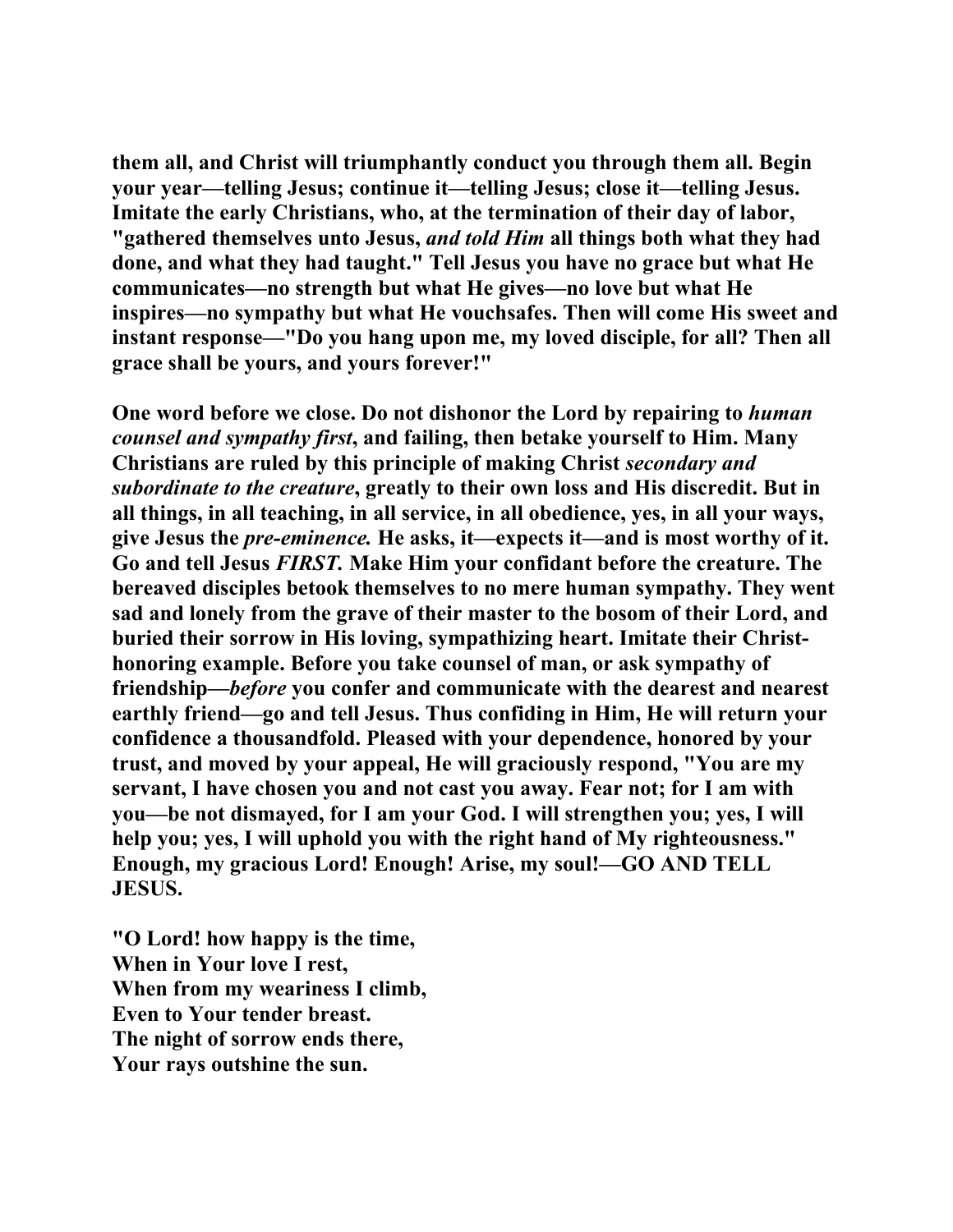**And in Your pardon, and Your care, The heaven of heavens is won.** 

**"Let the world call itself my foe, Or let the world allure, I care not for the world—***I go To this tried Friend and sure.* **And when life's fiercest storms are sent Upon life's wildest sea, My little bark is confident, Because it holds by Thee.** 

**"When the law threatens endless death, Upon the dreadful hill, Immediately from its consuming breath My soul mounts higher still; She hastes to Jesus, wounded, slain, And finds in Him her home, Whence she shall not go forth again, And here no death can come.** 

**"I do not fear the wilderness, Where You have been before; No! rather would I daily press After You! near You, more! You are my strength, on You I lean, My heart You make sing, And to Your pastures green at length Your chosen flock will bring.** 

**"And if the gate that opens there Be closed to other men, It is not closed to those who share The heart of Jesus then. That is not losing much of life, Which is not losing Thee, Who are as present in the strife,**